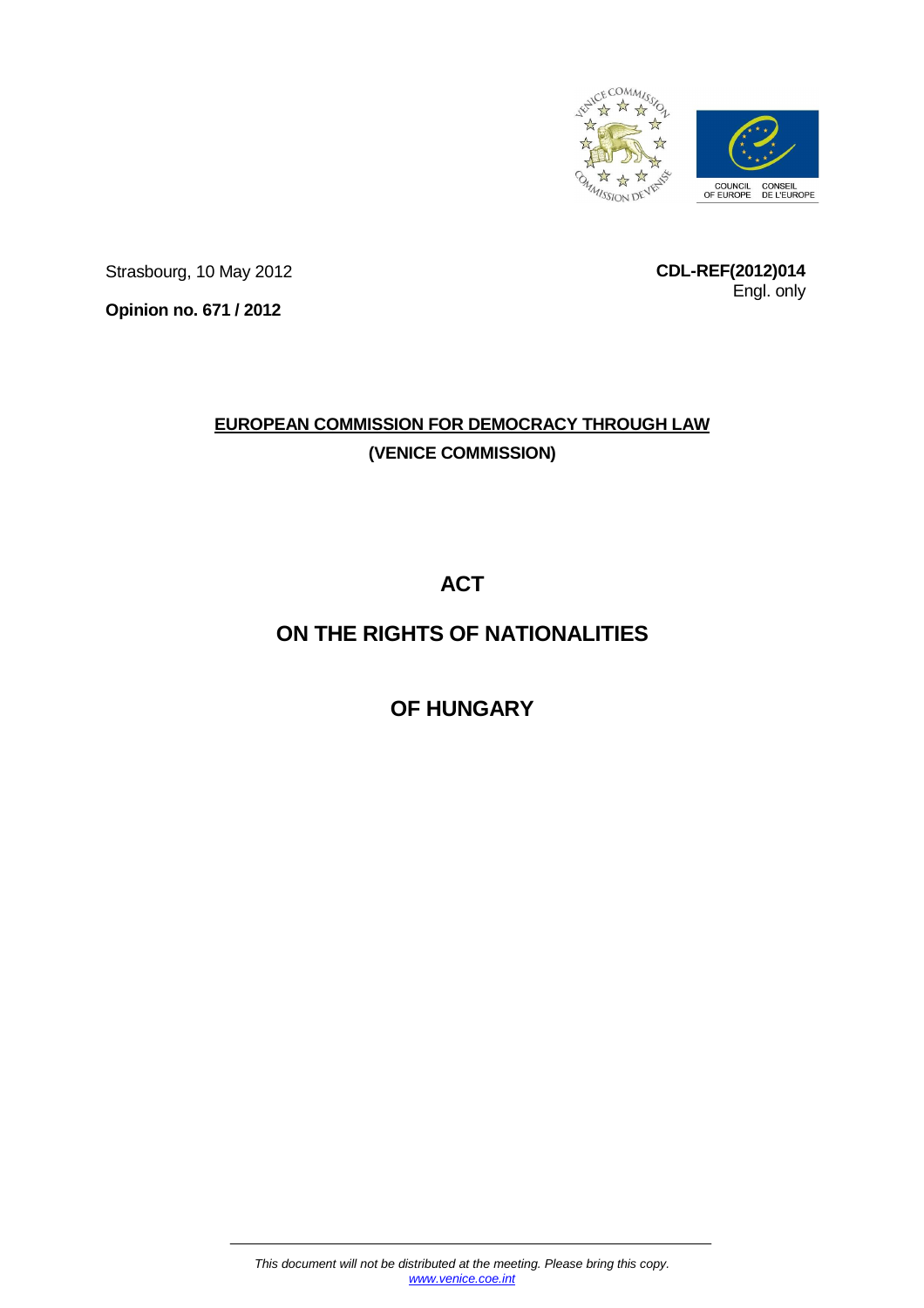The contents of this document apply equally to men and women. For simplicity, however, the masculine pronoun is used throughout.

#### **Act CLXXIX of 2011 on the Rights of Nationalities**

Relying on the most noble traditions of Hungarian history,

in the interest of the preservation of the specific cultural features of nationalities that have lived together with the Hungarian people for centuries in this country, the fostering and development of their mother tongues and the widest possible enforcement of their individual and collective rights, with regard to the sense of responsibility manifested in Hungary's Fundamental Law for the cause of nationalities in Hungary, further,

with a view to the provisions of the international documents created in the interest of the protection of nationalities with Hungary's active participation, with special regard to the International Covenant on Civil and Political Rights of the United Nations Organisation, the work performed within the framework of the Organization for Security and Co-operation in Europe, the Copenhagen Document, the Convention for the Protection of Human Rights and Fundamental Freedoms of the Council of Europe and the enforcement of the provisions of the European Charter for Regional or Minority Languages and the Framework Convention for the Protection of National Minorities, bearing in mind that

Hungary respects and honours the country's various religious traditions, the freedom and culture of other peoples, and believes that individual freedom can only be achieved in cooperation with others,

every citizen forming part of one nationality or another has the right to freely declare and preserve their identity,

nationalities form a constituent part of the Hungarian political community and the State,

cultural diversity and the diversity of languages are not a source of division but of enrichment,

the cultural values created by nationalities form an integral part of Hungary's cultural heritage,

the specific individual and collective rights of nationalities are fundamental freedoms,

Hungary protects nationalities, ensures the fostering of their culture and the use of their mother tongues, provides education in their mother tongues, enables them to use names in their own languages and to collectively take part in public affairs, promotes the attainment of their cultural autonomy and guarantees the right of their actual communities to self-administration and selfgovernment,

the Hungarian Parliament hereby creates the following Act.

## **Chapter I General Provisions**

#### **Fundamental Provisions**

**1. §** (1) Pursuant to this Act, all ethnic groups resident in Hungary for at least one century are nationalities which are in numerical minority amongst the population of the State, are distinguished from the rest of the population by their own language, culture and traditions and manifest a sense of cohesion that is aimed at the preservation of these and at the expression and protection of the interests of their historically established communities.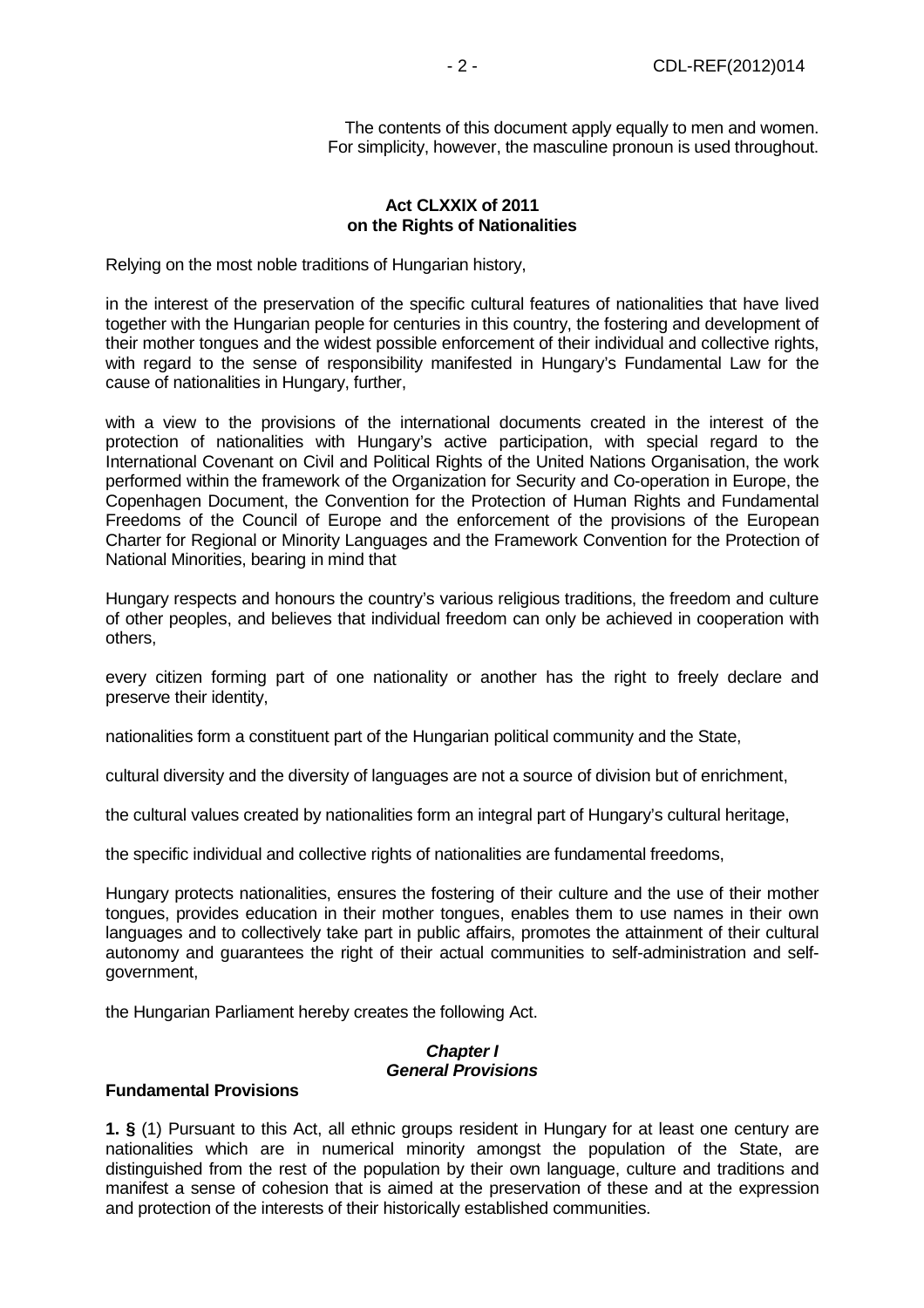(2) For the purposes of the rights and obligations of nationalities, a person forms part of a nationality as defined in paragraph (1) who resides in Hungary, regards himself as part of a nationality and declares his affiliation with that nationality in the cases and manner determined in this Act.

(3) The nationalities under paragraph (1) are listed in Appendix No. 1.

## **Interpretative Provisions**

## **2. §** For the purposes of this Act,

1. nationality public affair:

a) affairs related to the provision of individuals belonging to nationalities with specified public services, the independent administration of these affairs and the creation of the necessary organisational, personal and material conditions in the interest of the enforcement of the individual and collective rights guaranteed in this Act and the expression of the interests of individuals belonging to nationalities, in particular, the fostering, preservation and development of the mother tongue and the implementation and preservation of the cultural autonomy of nationalities by nationality self-governments;

b) affairs related to the representation of nationalities in the executive state and local government agencies and in nationality self-government bodies as well as to the availability of the necessary organisational, personal and material conditions;

## 2. nationality self-government:

an organisation established on the basis of this Act by way of democratic elections that operates as a legal entity, in the form of a body, fulfils nationality public service duties as defined by law and is established for the enforcement of the rights of nationality communities, the protection and representation of the interests of nationalities and the independent administration of the nationality public affairs falling into its scope of responsibilities and competence at a local, regional or national level;

#### 3. nationality cultural autonomy:

a collective nationality right that is embodied in the independence of the totality of the institutions and nationality self-organisations under this Act through the operation thereof by nationality communities by way of self-governance;

#### 4. nationality institution of public education:

a) an institution of public education whose deed of foundation contains, as set forth in the Act on national public education, the fulfilment of nationality responsibilities, provided that the institution of public education actually fulfils these responsibilities, and, in the case of kindergartens, schools and boarding facilities, at least twenty-five per cent of the pupils and students take part in nationality kindergarten education or nationality school education;

b) multi-functional nationality institutions, nationality member institutions and the institutional units of nationality institutions of public education shall be construed as multi-functional institutions, member institutions and institutional units as defined in the Act on public education;

# 5. nationality cultural institution:

a cultural institution whose duty it is, as prescribed in a legal rule and in its deed of foundation, to preserve and make accessible the material and spiritual culture and cultural values and assets associated with the identity of a nationality and to preserve, practise, popularise and pass on to future generations traditions and the communal use of language:

a) nationality institution of cultural heritage:

an institution serving to preserve, maintain, develop and introduce the spiritual and cultural heritage and cultural traditions of the individuals belonging to a nationality;

b) public collection fulfilling nationality responsibilities:

a library, archive, museum or archive of image and/or sound recordings whose deed of foundation sets out the fulfilment of nationality responsibilities or in whose collection documents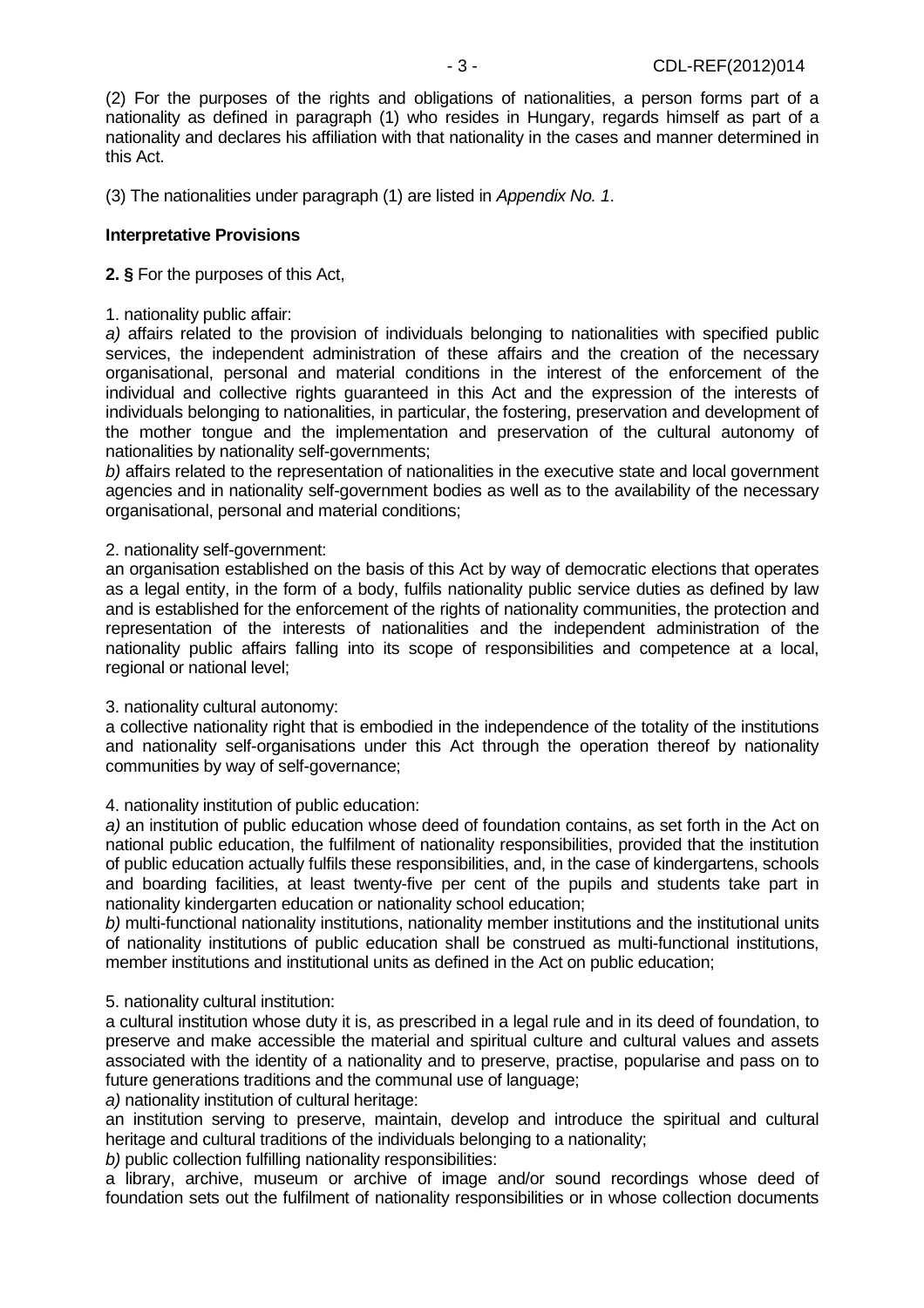in the language of a nationality or relating to a nationality account for twenty-five per cent, regardless of the type of the operator organisation;

c) nationality communal scene:

an institution operated on the basis of a cultural heritage agreement in the interest of providing cultural services for the purposes of the regular or ad hoc cultural heritage activities of the nationality population and the self-organised communities of the population that is rendered suitable for such purposes and is operated in the given locality (localities) on a regular basis;

6. academic institution fulfilling nationality responsibilities:

an institution or workshop that is, based on its deed of foundation and/or activities, engaged, fully or partially, in the gathering, scientific processing and publication of data relating to a given community's intellectual, built-up and material relics, traditions, culture, history, language, institutions and social circumstances in the mother tongue of one or several nationalities or in other languages, regardless of the type of the operator organisation;

7. spiritual, intellectual and religious heritage of a nationality: the totality of the language, folklore, amateur and professional performing arts, religious and artistic (in particular, literary, fine arts and applied arts) traditions from the present or the past that are associated with the identity of a given nationality;

8. built-up and material heritage of nationality:

the monuments and cultural assets coming under the effect of the Act on the protection of cultural heritage that are of particular significance with a view to the preservation of the cultural, historical or religious traditions of a nationality (in particular, locality parts, public areas, building complexes, buildings, cemeteries, burial grounds, statues, monuments, commemorative plaques, image and sound recordings, written records, works of art);

9. programme concerned with nationalities:

a radio or audio-visual information programme in Hungarian about nationalities that serves to introduce the circumstances and cultural values of nationality communities in a multi-faceted and balanced manner;

10. nationality public service programme:

a programme or press product produced in the mother tongue of a nationality community, primarily by the media workshops of the community, whose fundamental purpose is to provide multi-faceted and balanced information for the nationality community in its mother tongue;

11. the right of the establishment of institutions includes the right to take over, reorganise and terminate institutions;

12. relative:

a direct-line relative and his spouse, brother, sister, spouse, registered common-law spouse and common-law spouse;

13. employees in nationality public education:

the employees of an institution of nationality public education who are employed in the institution of nationality public education in the status of teacher, educational expert and educational administrator as well as in positions that directly assist the work of teaching and education, educational services and educational vocational services;

14. for the purposes of Sections 50 to 72, nationality organisation:

a non-profit association whose purpose, as set forth in its deed of foundation, is to represent a specific nationality identified in this Act;

15. nationality association:

an association that is, based on its deed of foundation, engaged in activities directly related to the protection and representation of the interests of a given nationality or to the cultural autonomy of the nationality.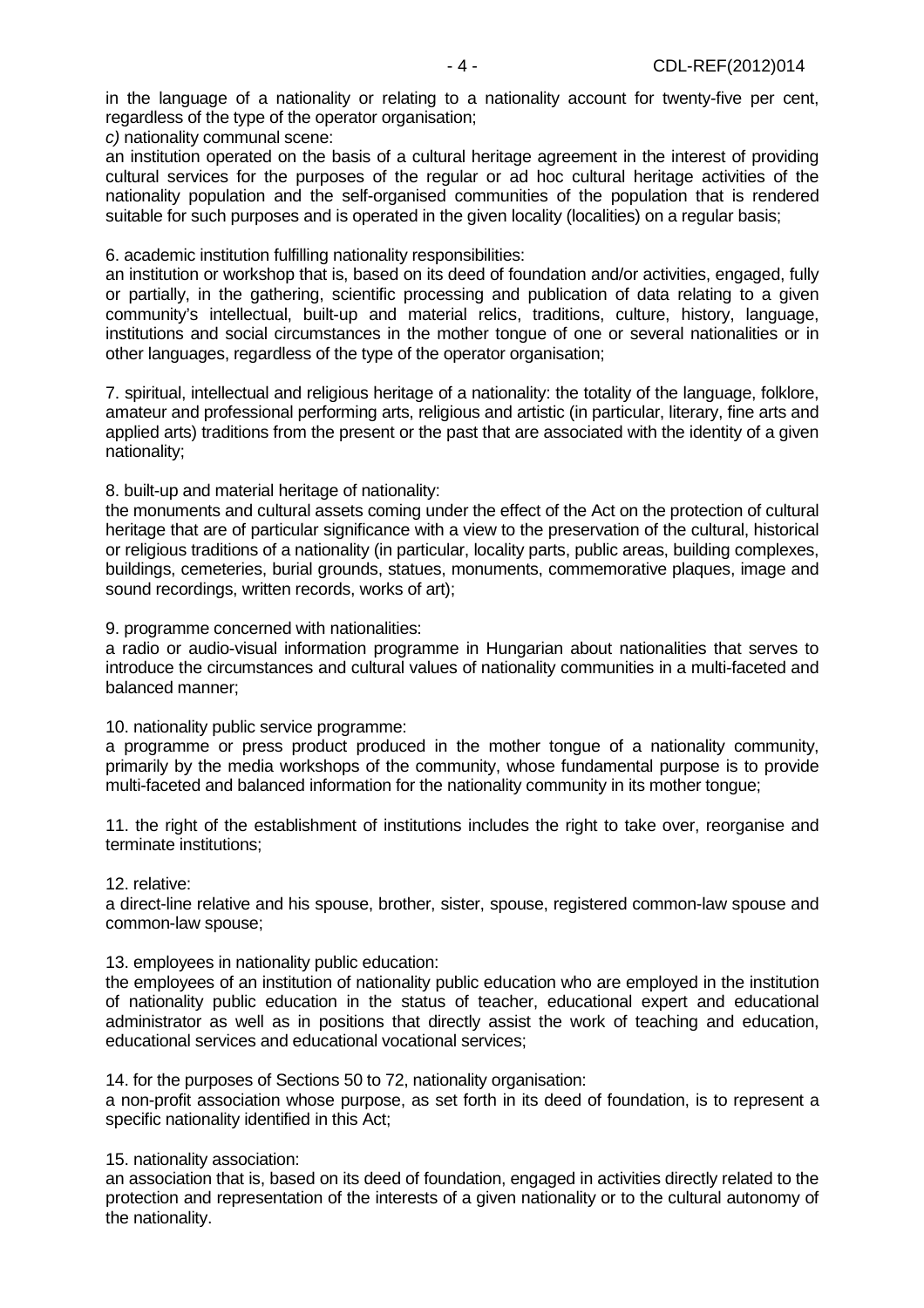#### **Chapter II Fundamental Rights of Nationalities**

**3. §** Every nationality has the right to exist and to survive as a nationality community.

**4. §** (1) Every nationality community and every individual belonging to a nationality has the right a) to prosperity in their land of birth and to the freedom and protection of their own culture and traditions and those of the birth place or place of residence of their parents and ancestors; b) to the maintenance of undisturbed contact with their home country.

(2) Individuals belonging to a nationality have the right to maintain contact both with the state and communal institutions of the home country and language nations and with nationalities living in other countries.

**5. §** (1) The State shall guarantee the conditions of the use of the languages of individuals belonging to nationalities in the cases determined in a separate rule of law.

(2) Use of the mother tongue in civil and criminal proceedings as well as in public administration proceedings is ensured by the relevant procedural laws.

(3) Members of Parliament belonging to a nationality and nationality advocates may also use their mother tongues in Parliament.

(4) Nationality self-government members may also use their mother tongues in the boards of representatives of local municipalities. If the speech was only made in the language of a nationality, the Hungarian text or extracts of the speech in Hungarian shall be attached to the minutes of the meeting.

(5) In localities where the ratio, as registered in the census, of a nationality reaches twenty per cent, at the request of the local nationality self-government concerned, the minutes and decisions of the board of representatives shall also be kept and worded in the language of the given nationality, in addition to Hungarian. In the case of any dispute of interpretation, the Hungarian language version shall govern.

**6. §** (1) In localities where the ratio, as registered in the census, of a nationality reaches ten per cent, at the request of the local nationality self-government concerned operating in its territory of jurisdiction, the local municipality shall ensure that

a) its decrees and announcements shall also be promulgated and published in the mother tongue of the nationality, in addition to publication in Hungarian,

b) the forms used in public administration proceedings shall also be available in the mother tongue of the nationality,

c) the inscriptions of signs displaying the names of public offices and agencies providing public services or messages relating to the operation thereof shall also be displayed in the mother tongue of the nationality in addition to the Hungarian wording and writing, with the same contents and in the same form,

d) the inscriptions of signs displaying locality and street names shall, in addition to Hungarian wording and writing, also display the traditional nationality names in the mother tongue of the nationality, or in the absence thereof, the names thereof shall also be displayed in the mother tongue of the nationality with the same contents and in the same form as the Hungarian names.

(2) In localities where the ratio, as registered in the census, of a nationality reaches twenty per cent, at the request of the local nationality self-government concerned, in filling the positions of local civil servants and public sector employees as well as the positions of notary public and court bailiff, a person familiar with the mother tongue of the given nationality shall also be employed, subject to the observance of the general professional requirements.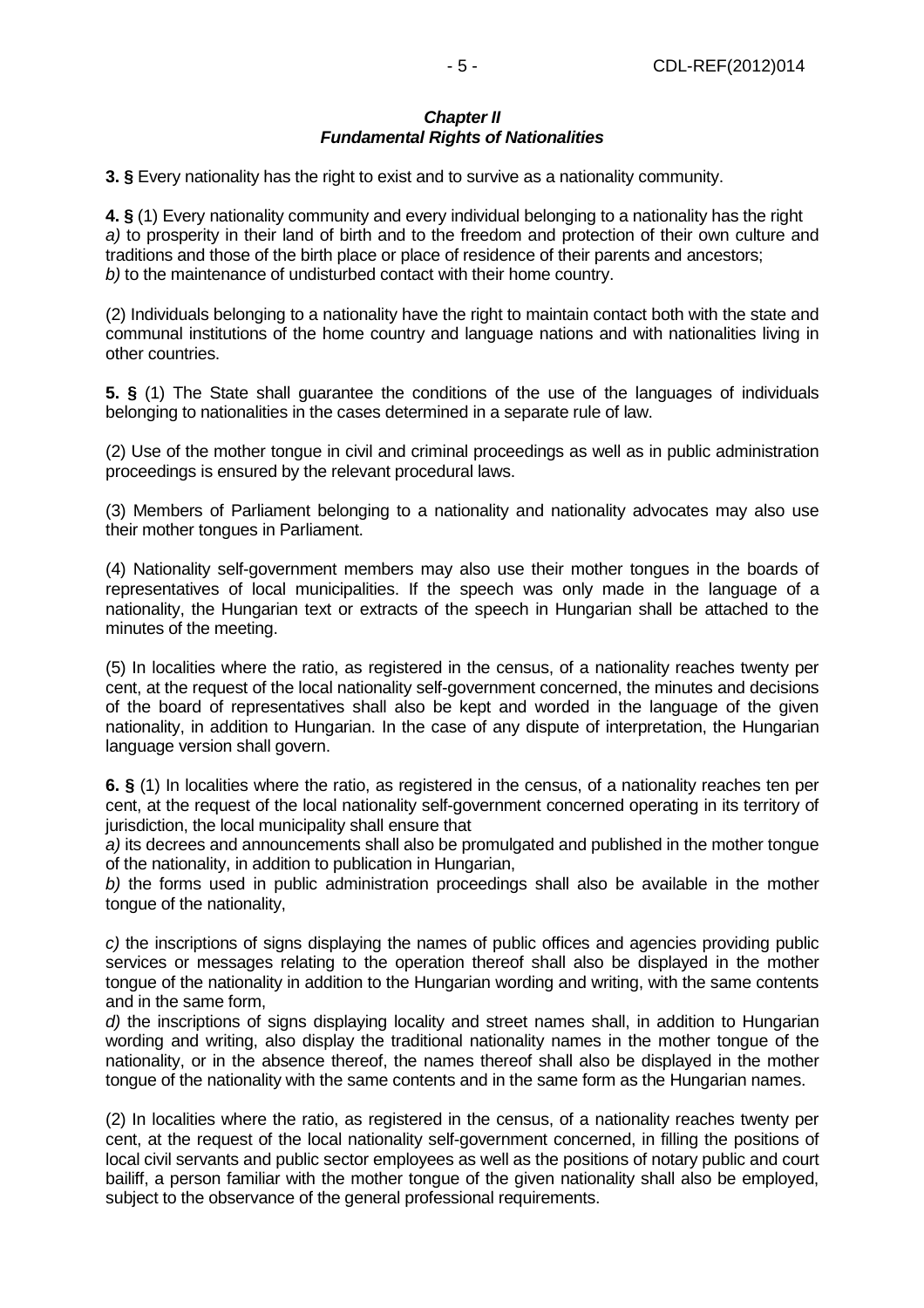(3) In localities where the ratio, as registered in the census, of a nationality reaches ten per cent and there is a nationality self-government or nationality association in the locality, at the request of the local nationality self-government or nationality association concerned, the media service provider operated or financed by the local municipality shall provide regular nationality public service programmes in the interest of keeping the nationality community living in the given locality informed in their mother tongue. This provision shall also apply to press products published or financed by local municipalities.

(4) The local nationality self-government or, in the absence thereof, the nationality association seated in the locality shall be consulted with respect to issues related to the media service provided under paragraph (3).

(5) If individuals belonging to a nationality live in the locality, based on the initiative of the local nationality self-government of the nationality concerned or, in the absence thereof, the nationality organisation or institution seated in the locality or the individuals belonging to the given nationality, the board of representatives may grant the rights regarding the use of the mother tongue under paragraphs (1)-(4).

**7. §** It is forbidden to violate the requirement of equal treatment in any way on account of affiliation with a nationality.

**8. §** The deputy of the commissioner of fundamental rights responsible for the protection of the rights of nationalities living in Hungary shall monitor the enforcement of the rights of nationalities living in Hungary and shall take the necessary measures as set forth in a separate rule of law.

**9. §** (1) Hungary forbids all policies and practices which

a) are aimed at or result in the assimilation of nationalities into the majority nation or the exclusion and segregation of nationalities from the majority nation,

b) are aimed at the alteration of the national or ethnic conditions of areas inhabited by nationalities,

c) persecute or intimidate a nationality or individuals belonging to a nationality due to their affiliation, make their living conditions more cumbersome or prevent them from the exercise of their rights, or

d) are aimed at the forced removal or relocation of a nationality.

(2) Hungary takes firm action in its international relations against all political endeavours that may lead to the consequences listed in paragraph (1). Hungary shall also attempt to provide protection against such policies by relying on the means afforded by international law and by virtue of international conventions.

**10. §** (1) The fundamental duty of nationality self-governments is to protect and represent the interests of nationalities by exercising the responsibilities and powers of nationality selfgovernments.

(2) The lawful exercise of the responsibilities and powers of nationality self-governments comes under constitutional court and court protection.

(3) Nationality self-governments shall exercise their rights determined by law in good faith, based on the principle of mutual cooperation, in accordance with their designated purpose.

(4) As part of the administration of nationality affairs, local municipalities shall ensure the enforcement of nationality rights and shall, in particular, fulfil the local municipality responsibilities related to cultural services, public library services, the maintenance of museums, public education, information, the built-up and material heritage of nationalities, the written and electronic press, basic social services and local public employment emerging in the jurisdiction of the locality or county.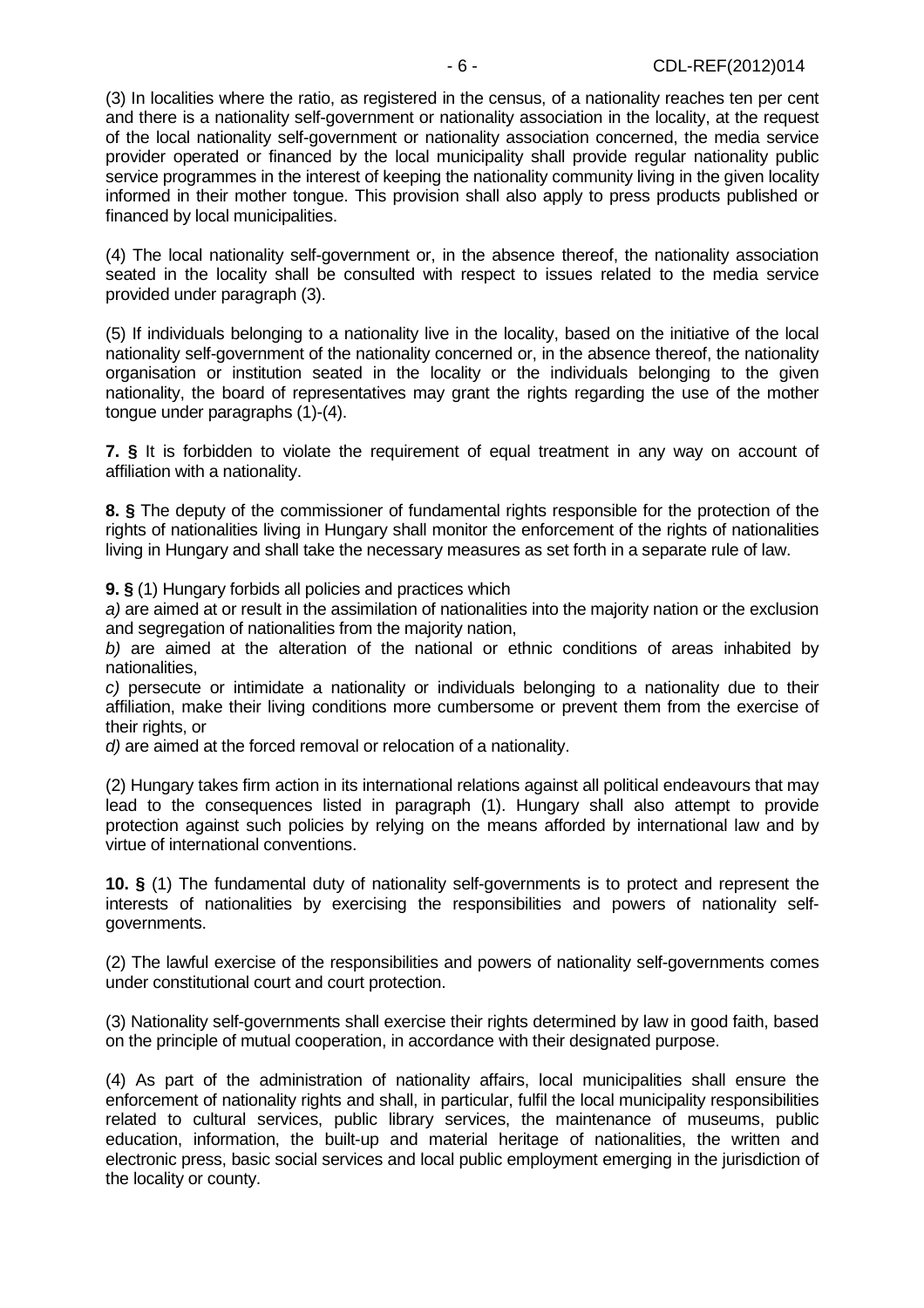(5) In the course of the fulfilment of the mandatory duties under paragraph (4), if the local municipality establishes an organisation or enters into a contract, as set forth in the Act on local municipalities, for the administration of nationality affairs or the fulfilment of duties concerning individuals belonging to a nationality in that capacity, the board of representatives of the local municipality shall seek the agreement of the nationality self-government concerned, or if there is no nationality self-government in the locality or county, shall consult the nationality association seated in the locality or county, in the course of the establishment of such an organisation or the conclusion of the contract.

(6) The rules of organisation and operation of local municipalities shall regulate the detailed procedures for the exercise of the right of consultation and the right of agreement in the course of cooperation with

a) local, regional and nationality self-governments with nation-wide competence,

b) nationality associations, including the management of proposals and initiatives.

(7) As part of the fulfilment of its mandatory duties under paragraph (4), in the interest of the enforcement of nationality rights, based on the initiative of individuals forming part of the given nationality living in the locality or county, the local municipality shall take the necessary measures to enable the individuals belonging to the nationality to use the local municipality's kindergarten services (by organising the use of services or initiating the organisation of the use of services by the party obliged to provide the services).

(8) In the absence of a local or regional nationality self-government in the locality or county, the local municipality shall fulfil its responsibilities related to the enforcement of nationality rights in the locality or county in accordance with the recommendations of the national government of the given nationality.

(9) At the initiative of the board of the local nationality self-government, the board of representatives of the local municipality shall set up a committee dealing with nationality affairs or shall entrust these duties to one of its committees. The appointed member of the board of the local nationality self-government may take part in the committee dealing with nationality affairs and may contribute to the items on the agenda.

#### **Chapter III Individual Nationality Rights**

**11. §** (1) Declaring affiliation with a nationality is the individual's exclusive and inalienable right.

(2) No one may be obliged to make a declaration on the issue of affiliation with a nationality, however, a rule of law or a legal rule issued for the implementation thereof may tie the exercise of certain nationality rights to the individual's declaration.

(3) The right to a nationality identity and the declaration of affiliation with a nationality do not exclude the recognition of double or multiple affiliations, except as set forth in this Act.

**12. §** (1) A person belonging to a nationality has the right

a) to freely use his mother tongue verbally and in writing, to acquaint himself with, foster, enrich and pass on his history, culture and traditions;

 $b$ ) to learn his mother tongue, to attend public education, education and cultural heritage events in his mother tongue;

c) to equal opportunities in education and to cultural services which the State shall promote with effective measures;

d) to the protection of his personal data related to his nationality affiliation as set forth in a separate rule of law.

(2) The consent of the Hungarian State to the adoption of the citizenship of another state is not required; this is solely governed by the relevant international convention or the legal rules of the given state.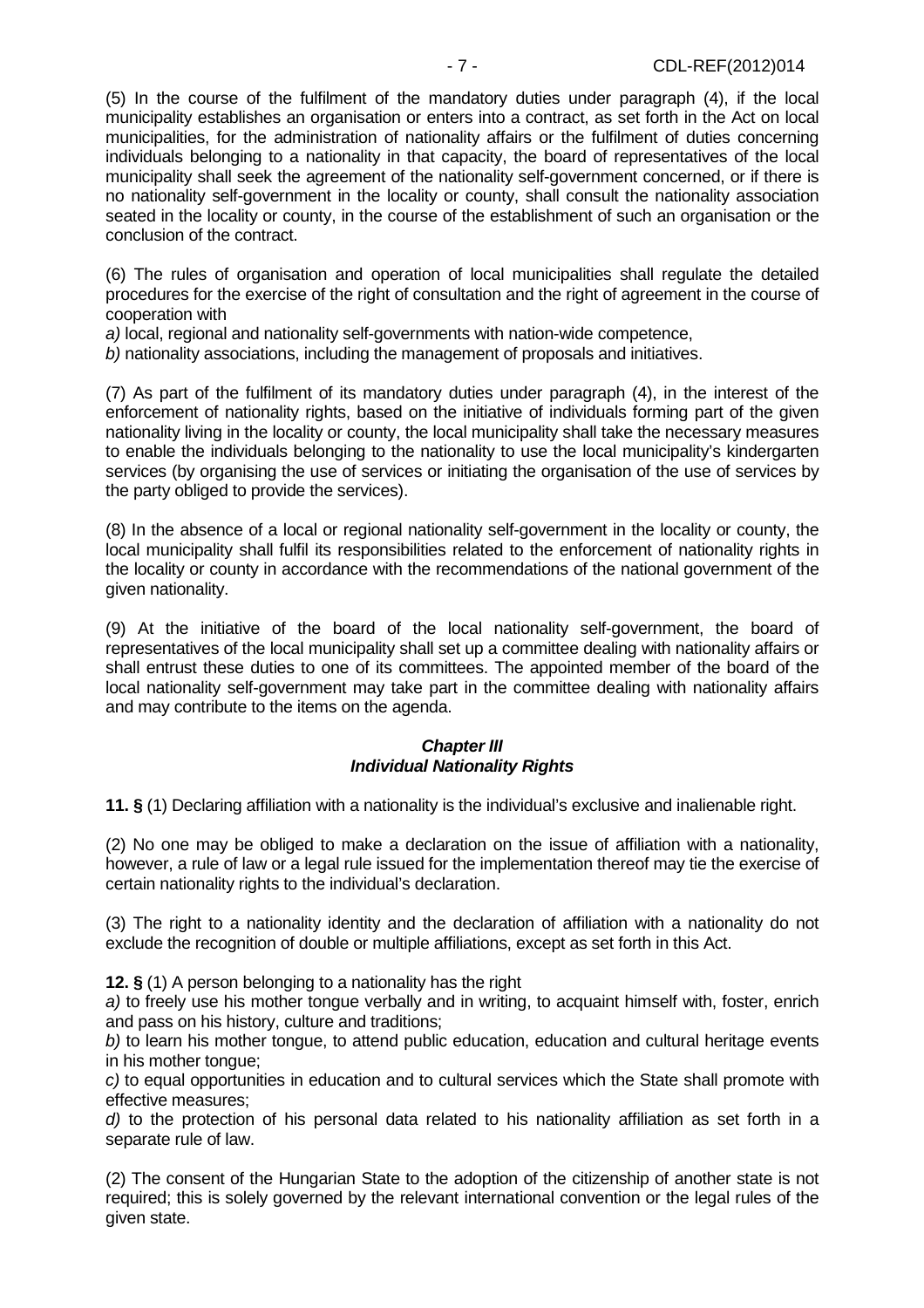**13. §** (1) It is the right of individuals belonging to a nationality to voluntarily and anonymously declare their affiliation with a nationality in the course of official statistical data gathering.

(2) Special data relating to affiliation with a nationality may be managed for the purposes of the determination of state aid provided with regard to affiliation with a nationality and the investigation of the utilisation thereof according to the relevant purpose, in accordance with the procedure set forth in Act CXII of 2011 on the Right to Information Autonomy and the Freedom of Information.

**14. §** The participation of individuals belonging to a nationality in public affairs may not be restricted with regard to that capacity. They may establish associations and parties for the expression and protection of their interests, within the statutory boundaries.

**15. §** Individuals belonging to a nationality have the right to honour the nationality traditions relating to the family, to foster their family relations, to conduct their family celebrations in their mother tongue and to request the conducting of the church ceremonies related thereto in their mother tongue.

**16. §** (1) Individuals belonging to a nationality have the right to use their surnames and first names in their mother tongue and have the right to seek the official recognition of their surnames and first names.

(2) Individuals belonging to a nationality have the right to select their own and their children's first names in accordance with their own nationality and to have them registered in accordance with the rules of the language of their nationality. In the case of registration in non-Latin writing, it is compulsory to also use phonetic transcription in Latin letters.

(3) On request, the identity card shall also state the name of the individual belonging to a nationality in the language of his nationality, as recorded in the birth certificate. A legal rule may also permit the use of the name of the individual belonging to a nationality in the language of his nationality, as recorded in the birth certificate, in other official documents.

# **Chapter IV Collective Nationality Rights**

**17. §** It is the inalienable collective right of nationalities

a) to preserve, foster, reinforce and pass on their identity,

b) to preserve and develop their historical traditions and mother tongue and to foster and enrich their material and spiritual culture.

**18. §** In exercising their rights attached to the use of communal names, nationalities have the right to use historically established locality names, street names and other geographical designations intended for the community.

**19. §** Nationalities have the right

a) to establish and operate institutions and to take over institutions from other agencies within the statutory boundaries,

b) to kindergarten education, elementary education, nationality boarding services, secondary and grammar school education, vocational education and higher education, and are further entitled

c) to initiate the establishment of the conditions necessary for supplementary nationality education by way of their nationality self-government with nation-wide competence and to participate in the formulation thereof.

**20. §** Hungary shall, within the boundaries of its laws, guarantee the right of nationality communities to conduct their events and ceremonies undisturbed, to preserve, foster and pass on their architectural, cultural, reverential and religious memories and traditions and to use their symbols.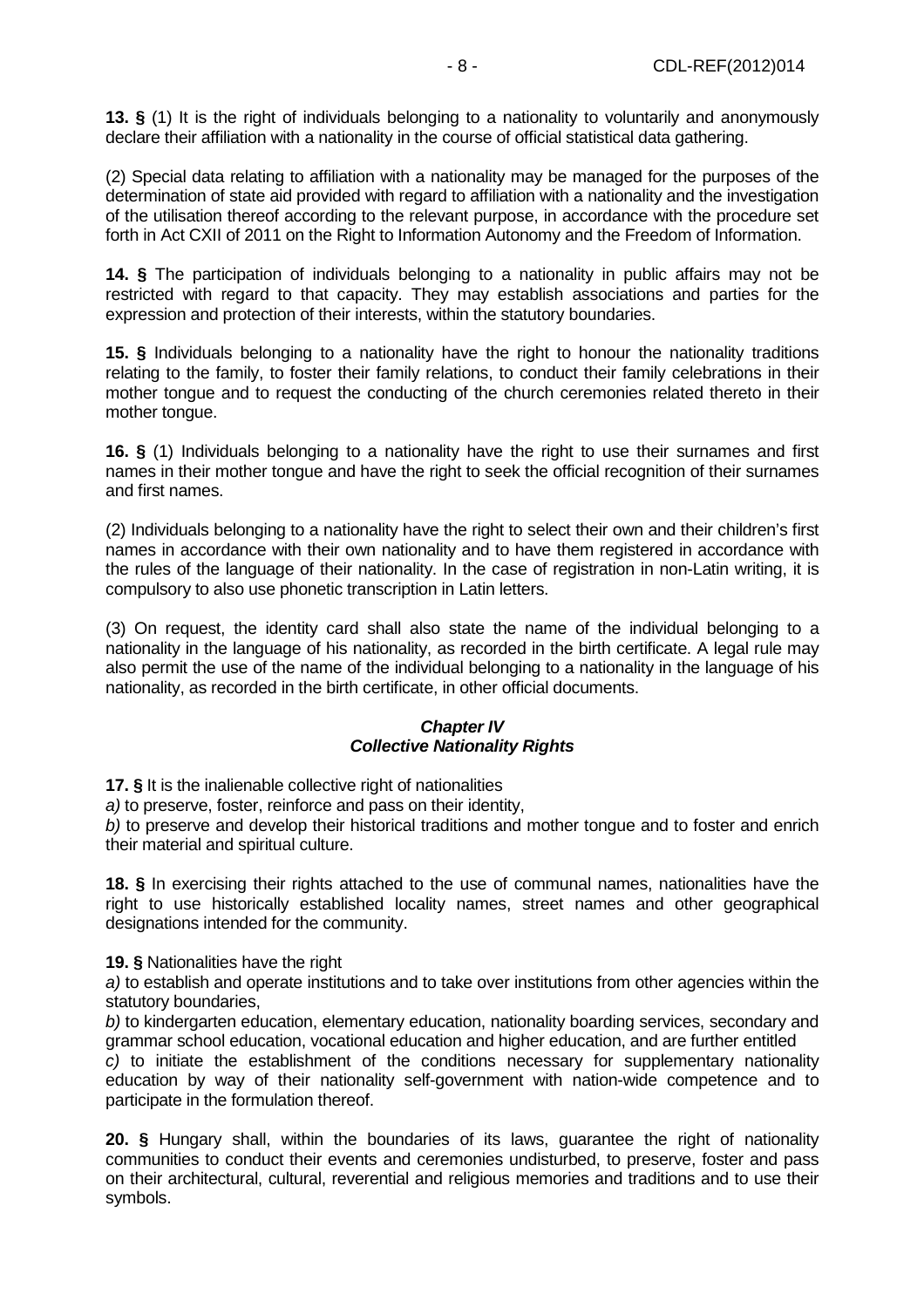**21. §** Nationality organisations have the right to establish and maintain wide-ranging and direct international relations.

#### **CHAPTER V Educational, Cultural and Media Rights of Nationalities**

#### **Educational Self-Governance of Nationalities**

**22. §** (1) For the purposes of this Act, the following languages shall qualify as languages used by nationalities: Bulgarian, Greek, Croatian, Polish, German, Armenian, Roma/Gypsy (Romani and Beás) (hereinafter collective referred to as "Roma"), Romanian, Ruthenian, Serbian, Slovak, Slovene and Ukrainian, and further, also the Hungarian language in the case of the Roma and Armenian nationalities.

(2) The State recognises the mother tongues of nationalities in Hungary as a factor of social cohesion. Regardless of the operators of institutions of public education, the State supports the use of the languages used by nationalities in nationality public education. The extra costs of nationality public education shall be covered by the State in the manner determined in a legal rule.

(3) Depending on the decision of their parents or guardians (hereinafter collectively referred to as "parents"), children belonging to a nationality may take part in education in their mother tongue, nationality bilingual education, nationality language education or Roma nationality education. Roma nationality education may also be conducted solely in Hungarian, however, based on the parents' needs, the operator of the institution shall also provide for the teaching of the Roma language (Roma or Beás). In the case of children with acting capacity having completed the age of 14 years, parents shall exercise this right of choice collectively with their children upon enrolment into institutions of public education.

(4) Education in the mother tongue or the education and teaching of the mother tongue may be provided for nationalities in nationality kindergartens, schools, school classes or groups, subject to the local opportunities and needs.

(5) Nationality kindergarten education and nationality school education shall be organised and maintained in the locality, in the case of Roma, based on the needs referred to in paragraph (3), if requested by the parents of eight (children) pupils forming part of the same nationality and the kindergarten group or school class can be organised on the basis of the provisions of the Act on national public education. If the number of pupils does not permit the organisation of nationality kindergarten or school education in the locality, at the initiative of the nationality self-government with nation-wide competence concerned, the agency obliged to fulfil the duties shall organise the conditions of supplementary nationality education. The national government of the given nationality itself may organise such supplementary nationality education.

**23. §** (1) Upon the statutory regulation of public education and higher education, the determination of the structure and content of educational activities and the monitoring of these activities, educational interests conforming to the cultural autonomy of nationalities shall be duly enforced in harmony with this Act.

(2) As part of nationality kindergarten and school education, teaching material falling within the realm of national studies shall be integrated into the curriculum, with special regard to the acquisition of knowledge related to the history, literature, geography, cultural values and traditions of the nationality and its mother land, nationality rights and the system of nationality institutions.

(3) The agencies obliged by law to fulfil such duties and nationality self-governments shall cooperate in the assessment and organisation of demand for nationality kindergarten education and nationality school education.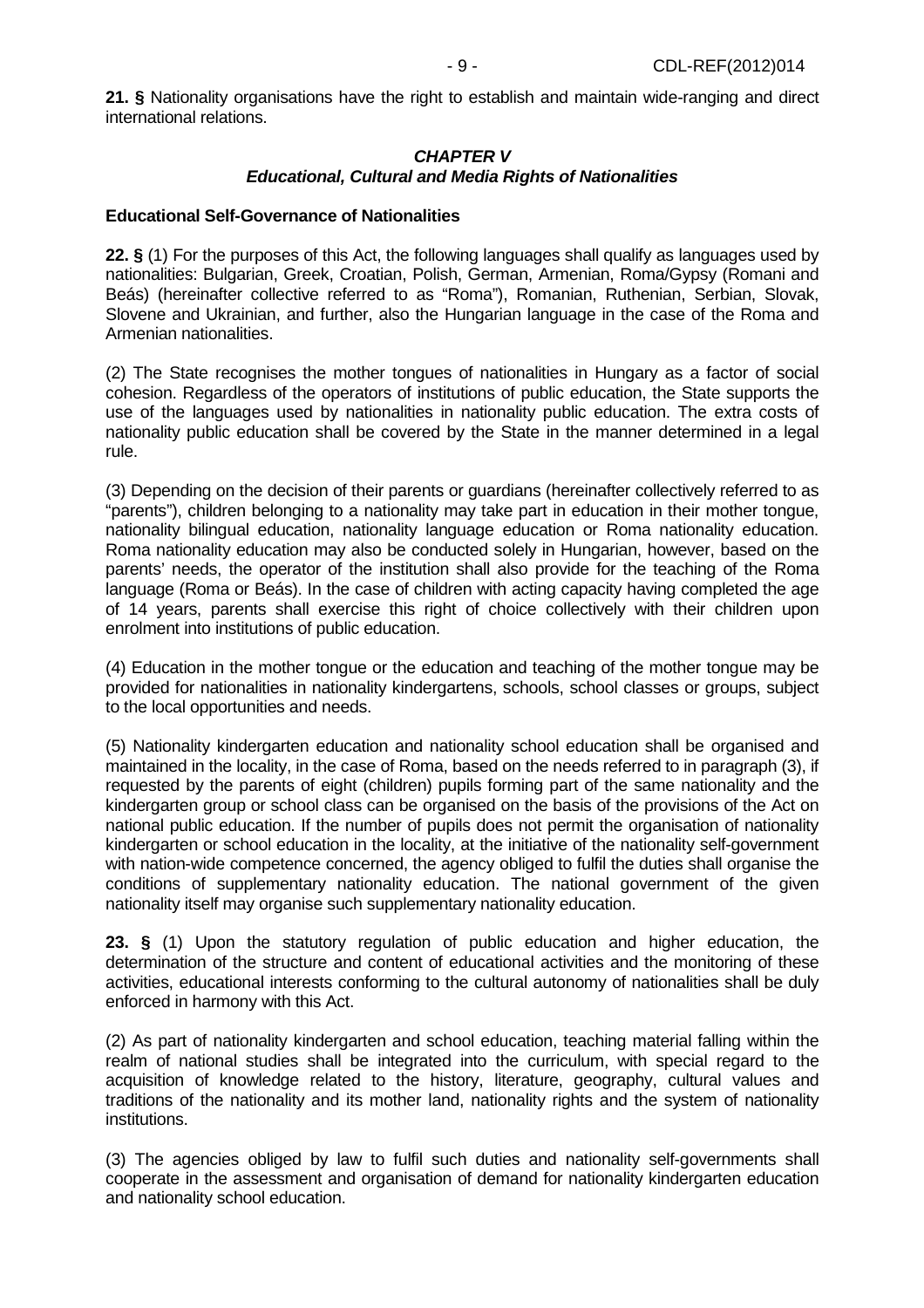(4) It is the responsibility of the State to provide for the training and on-the-job training of native teachers for education in the mother tongue and the teaching of the mother tongue. As part of this responsibility, the State also supports the employment in Hungary of teachers from the home country or country of language of nationalities as guest teachers.

**24. §** (1) Nationality self-governments may, as set forth in the Act on public education and the legal rules on the operation of state finances, establish and maintain institutions of public education and may take over the operating rights of institutions of public education established by other organisations in accordance with the procedure determined in this Act. The transfer of the operating rights of an institution may not result in the reorganisation of the institution.

(2) The heads of institutions of public education and multi-functional institutions managed by nationality self-governments with nation-wide competence shall be appointed by the operator, in agreement with the Minister of Education, and the operator shall exercise the employer's rights. The Minister may only refuse his agreement in the event of a breach.

**25. §** (1) In the case of an institution fulfilling state duties, at the initiative of the nationality selfgovernment with nation-wide competence, the operating rights of an institution of public education with national or regional enrolment shall be transferred to the nationality selfgovernment with nation-wide competence which, based on its deed of foundation, fulfils nationality duties, provided that minimum seventy-five per cent of children or pupils take part in nationality education and/or care. It is necessary to enclose with the initiative the opinions of the school committee of the institution concerned, in the absence thereof, of the parents' organisation (community), the student self-government, and the local and regional nationality selfgovernments of the given nationality.

(2) Based on the initiative of a local nationality self-government, in the event of the agreement of the nationality self-government with nation-wide competence, the local municipality or state operator of the institution may transfer the operating rights of the institution of public education to the local nationality self-government which, based on its deed of foundation, fulfils nationality duties, provided that every child or pupil takes part in nationality education and/or care. It is necessary to enclose with the initiative the opinions of the school committee of the institution concerned or, in the absence thereof, of the parents' organisation (community) and the student self-government.

(3) If the local nationality self-government wishes to renounce the operating rights of an institution of public education taken over from the operator obliged by law to fulfil these duties, the nationality self-government with nation-wide competence concerned may take over the operating rights; if the nationality self-government with nation-wide competence does not wish to take over the operating rights, the previous operator or its legal successor shall take back the operating rights.

(4) In particularly justified cases, the nationality self-government with nation-wide competence may, with the permission of the minister responsible for education, take over the operation of a nationality mother tongue or nationality bilingual institution or Roma nationality institution not fulfilling national or regional duties as well as the given nationality's nationality language teaching institution also fulfilling national duties. The minister shall authorise the transfer if

a) every pupil takes part in nationality education and

b) it is particularly important for the public education of the given nationality.

(5) Educational institutions may be transferred on the basis of a public education agreement concluded by the minister responsible for education and the transferee.

(6) Simultaneously with the transfer of the operating rights, the movable and immovable assets serving the fulfilment of the duties of the institution of public education shall be transferred to the transferee. Transfer shall be free of charge. Institutions may not be transferred for less than ten years.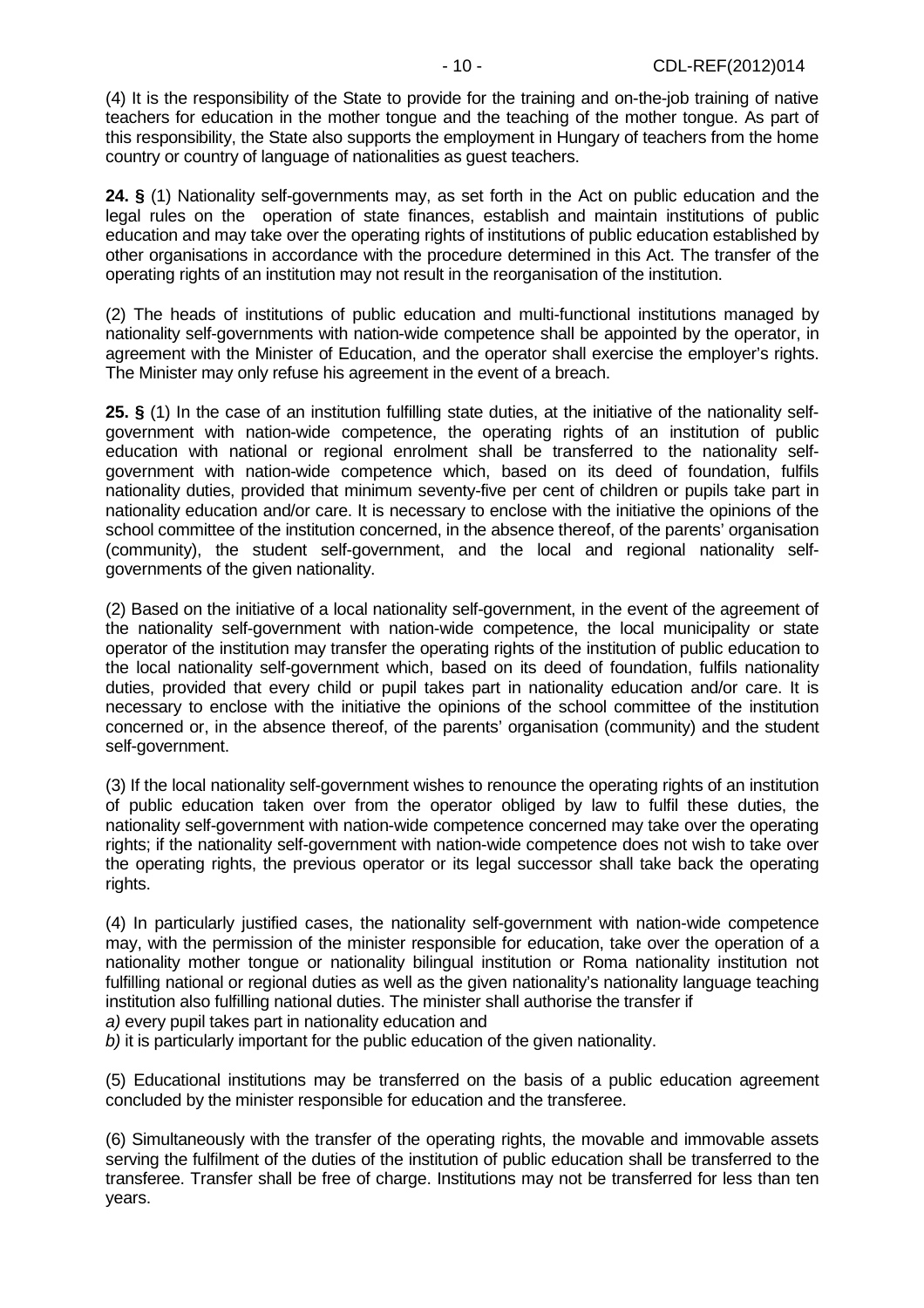(7) If a nationality self-government is terminated, the operating rights shall be exercised by the metropolitan or county government office with competence in the locality of its head office until a new nationality self-government is established.

(8) In the event of the transfer of the operating rights under Section 24(1), Section 25(1)-(2) and

(4) and the Act on public education, the parties shall enter into the public education agreement concluded with the transferor or, in the event of paragraph (5), the minister responsible for education, in accordance with the rules of the Act on public education relating to church institutions.

**26. §** (1) In the case of nationality self-governments with nation-wide competence, nationality education shall be funded in the same way as church institutions.

(2) As part of the funding under paragraph (1), the central budget shall provide a budgetary contribution for the fulfilment of the public education duties of nationality self-governments and shall also provide supplementary aid.

**27. §** If a legal rule grants nationality self-governments the right of consultation or the right of agreement upon the adoption of decisions on issues related to public education, unless a legal rule provides otherwise, a period of thirty days shall be available for the issuance of the relevant declaration. Based on a declaration served by either party upon the other, this time limit may be extended once by a further 30 days. The expiry of the time limit results in the forfeiture of rights. If the nationality self-government did not grant its agreement, based on the initiative of the interested party, the tribunal with jurisdiction in the locality of the nationality self-government's head office shall decide on the issuance of the declaration of agreement in non-litigious proceedings within thirty days. The costs of the proceedings, including any expert fees, shall lie with the party who has an interest in obtaining the agreement.

**28. §** Individuals not belonging to the nationality may only use the services of a nationality educational institution if the institution has available capacity after having satisfied the needs of the given nationality. Admission (enrolment) may take place on the basis of pre-published rules.

**29. §** The teaching of the Hungarian language shall also be ensured within the framework of nationality education, in the number of hours and to the standards necessary for the acquisition thereof.

**30. §** In localities where the Hungarian-language population or another nationality is in a numerical nationality, education in the mother tongue or the teaching of the mother tongue shall be provided for Hungarian-speaking children or children speaking any other language as set forth in the rules of law.

**31. §** The State shall provide for the publication of textbooks and the production of other teaching implements for nationality education within the boundaries determined in the Act on the central budget.

**32. §** Wherever the present Chapter provides for the declaration, opinion or agreement of an individual belonging to a nationality, a nationality self-government or a nationality association, it shall be construed solely as this right of the individual belonging to a nationality, the nationality self-government or nationality association concerned. Cultural Self-Administration of Nationalities

**33. §** In the course of the drafting and implementation of the statutory rules concerning the cultural self-administration of nationalities, educational interests conforming to the cultural autonomy of nationalities shall be enforced in harmony with this Act.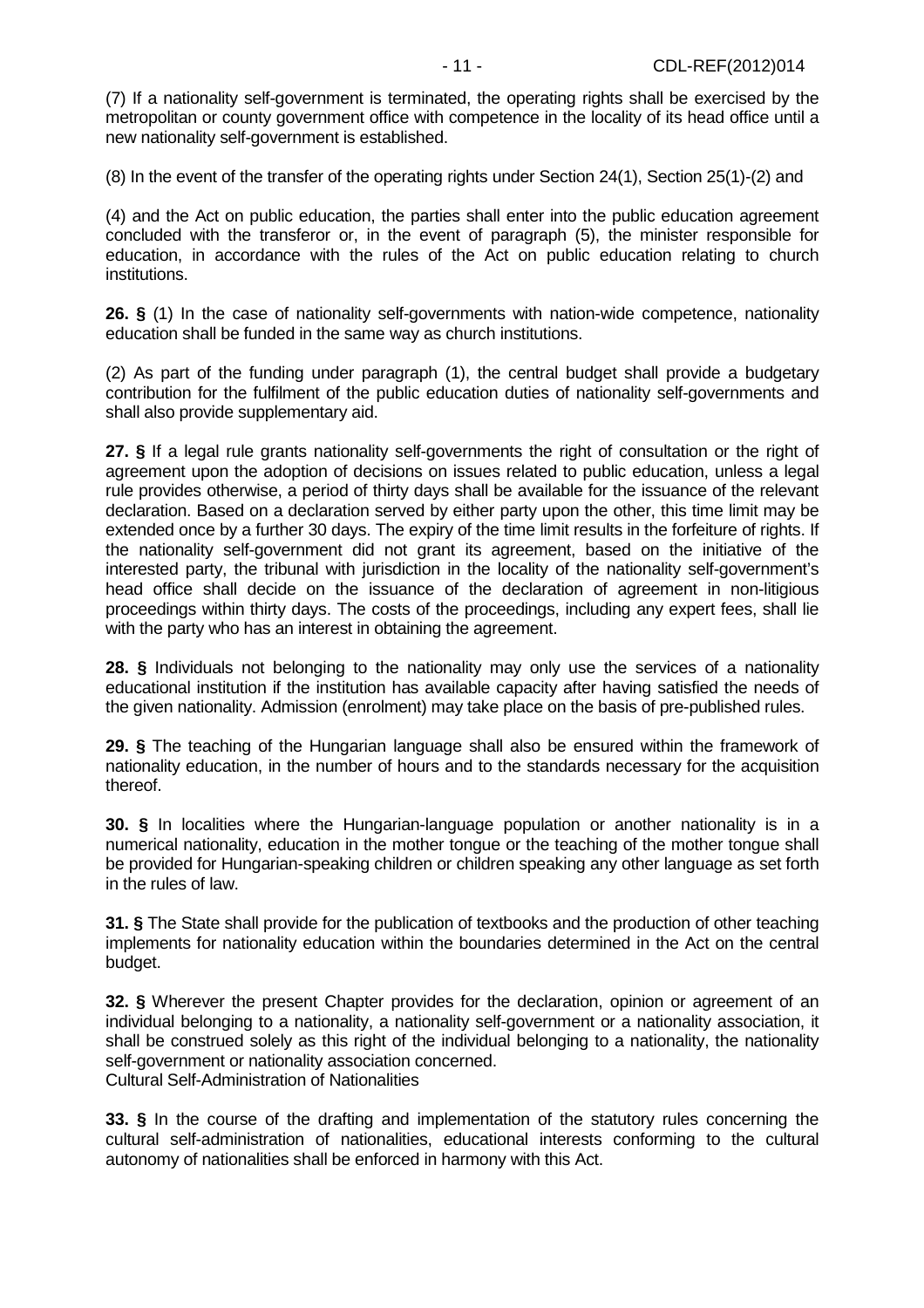**34. §** Nationality self-governments may take part in the implementation of the state and municipality duties related to the promotion of the cultural care of individuals belonging to nationalities as set forth in the sector-specific law.

**35. §** If a legal rule grants a nationality self-government a right of consultation or right of agreement upon the adoption of a decision on an issue related to the cultural self-administration of nationalities, unless a legal rule provides otherwise, a period of thirty days shall be available for the issuance of the relevant declaration. Based on a declaration served by either party upon the other, this time limit may be extended once by a further 30 days. The expiry of the time limit results in the forfeiture of rights. If the nationality self-government did not grant its agreement, based on the initiative of the interested party, the tribunal with jurisdiction in the locality of the nationality self-government's head office shall decide on the issuance of the declaration of agreement in non-litigious proceedings within thirty days. The costs of the proceedings, including any expert fees, shall lie with the party who has an interest in obtaining the agreement.

**36. §** Nationality self-governments have the right to establish and maintain nationality cultural institutions and to take over the operating rights or the fulfilment of the cultural duties of cultural institutions established by others as set forth in the sector-specific law and the legal rules on state finances.

**37. §** (1) At the initiative of a nationality self-government with nation-wide competence, the operator of the institution shall transfer the operating rights of a cultural institution that fulfils nationality cultural duties in at least seventy-five per cent and satisfies the cultural needs of the nationality concerned in at least seventy-five per cent to the applicant nationality self-government with nation-wide competence.

(2) The operating rights of a cultural institution satisfying the needs of several nationalities may be transferred on the basis of the agreement of the nationality self-governments with nation-wide competence concerned to the nationality self-government with nation-wide competence stated in the agreement.

(3) The parties shall provide in the agreement for the mandatory fulfilment of the duties prescribed in the relevant rule of law for the population not forming part of the given nationality.

(4) The transferee nationality self-government shall be responsible for the operation of the institution according to its designated purpose and the legality and expedience of its activities and management.

(5) The transferee shall preserve the state of the transferred immovable assets. The transferee shall be liable for any damage to the state of the assets transferred according to the general rules of civil law.

**38. §** (1) The transferor operator of the institution and the transferee nationality self-government shall enter into an agreement on the transfer of the cultural institution and/or duties.

(2) The parties are free to determine the content of the agreement within the statutory boundaries. The purpose of the transfer is to maintain and, if possible, to extend the content and organisational continuity of the basic municipality cultural services also in the hands of the nationality self-government. The agreement shall contain the following:

a) responsibilities of the cultural institution,

b) persons affected by the activities of the cultural institution,

c) temporal effect of the agreement,

d) the minimum opening hours necessary for the fulfilment of the statutory duties of the cultural institution,

e) qualifications of those required to participate in the fulfilment of the cultural duties,

f) personal, material and financial conditions of operation of institution,

g) provisions relating to proprietary issues,

h) conditions of re-transfer of cultural institution to the local municipality.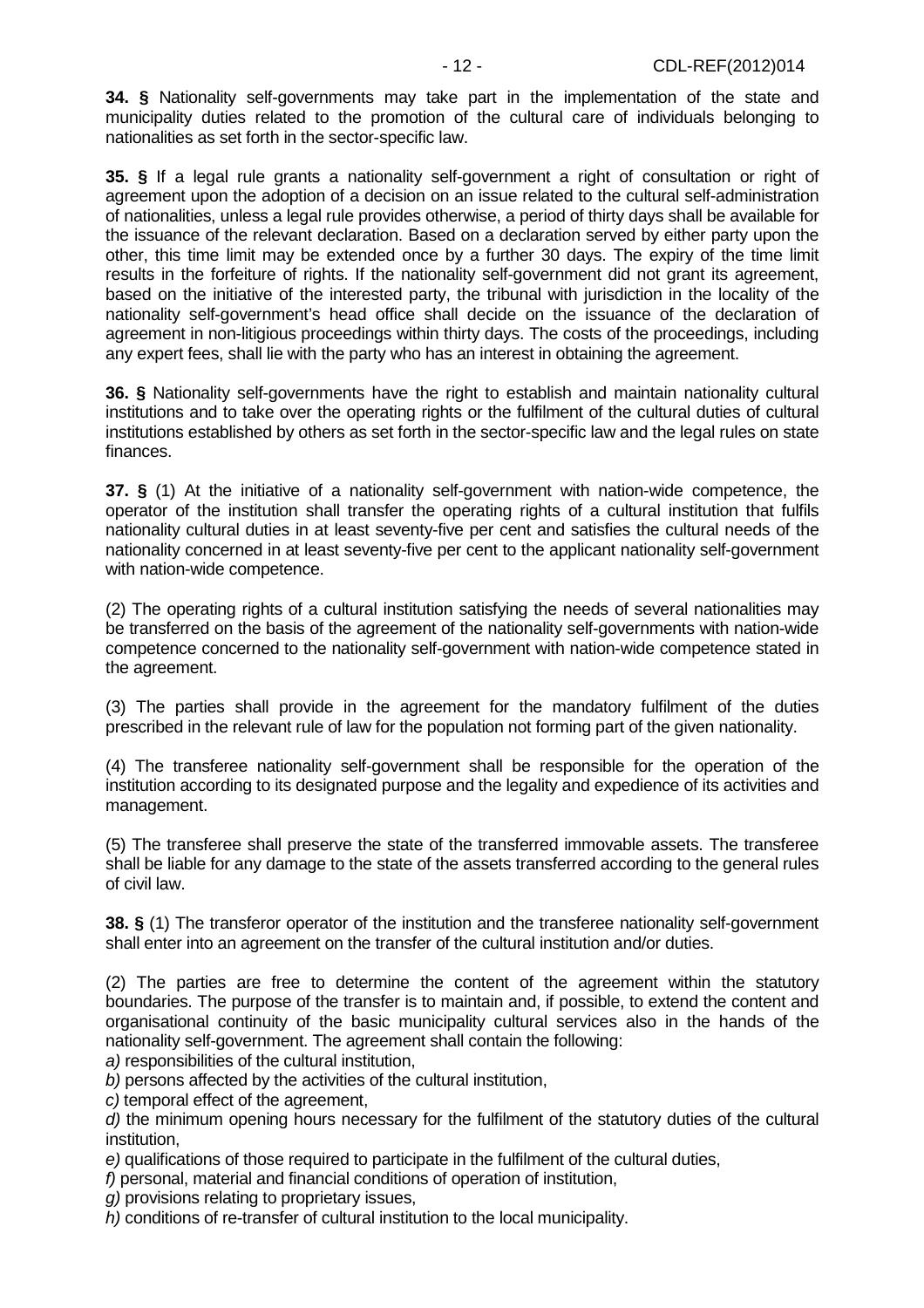**39. §** (1) In the event of the establishment, takeover, reorganisation, termination or the suspension of the activities beyond a period of sixty days of a nationality cultural institution, the opinion of the minister responsible for culture shall be obtained sixty days prior to the adoption of the board decision and the content thereof shall be disclosed to the board.

(2) Following the transfer, the employer's rights shall be exercised by the transferee. Transfer shall not qualify as reorganisation. The transfer of the institution's operating rights may not result in restructuring. Until the contrary is proven, any reorganisation conducted before the planned date of the transfer and within two years of the date of the transfer shall be regarded as reorganisation related to the transfer of the operating rights. For the purposes of this provision, the merger of institutions and the de-merger of a single institution into several institutions shall qualify as reorganisation.

(3) Simultaneously with the transfer of cultural duties, the movable and immovable assets serving the fulfilment of the duties shall be transferred to the transferee. Transfer shall be free of charge. Cultural duties may not be transferred for less than ten years.

(4) In the event of the non-fulfilment of the statutory conditions and obligations, the state administration agency supervising the area may initiate the dissolution of the agreement and the restoration of the pre-agreement state of affairs before a court. The minister responsible for culture shall be contacted in the court proceedings for his expert opinion.

(5) During the term of the transfer, the transferor's operating rights shall be suspended and the duties of operation determined in the relevant rule of law shall be fulfilled by the transferee nationality self-government. If the nationality self-government is unable to fulfil its duties, the transferor shall take back the operating rights of the institution under the terms and conditions stated in the agreement entered into with the nationality self-government.

(6) The State shall support the nationality self-government in the operation of the cultural institution in the manner and to the extent determined in the Act on the central budget.

(7) The qualification requirements of employment in the cultural institution operated by a nationality self-government shall be governed by the provisions applicable to the type of the institution.

**40. §** The operator and a nationality self-government may enter into an agreement for the joint operation of a cultural institution or the joint fulfilment of cultural duties. Jointly operated cultural institutions shall be governed by the provisions of Section 38 and 39.

**41. §** (1) The library supplies of nationalities in their mother tongues shall be coordinated by the National Foreign Language Library (hereinafter referred to as "NFLL") and services shall be provided via the public library system of NFLL, the county libraries and the Metropolitan "Szabó Ervin" Library.

(2) In localities where there is no local library operated by the local municipality, library supplies shall be provided for the nationality population in their mother tongue in accordance with the provisions of the sector-specific law.

(3) A decision may be adopted in connection with the establishment, termination or reorganisation of a public collection that fulfils nationality duties according to its deed of foundation with the agreement of the nationality self-government concerned.

(4) A decision may be adopted in connection with the establishment, termination or reorganisation of a public cultural institution that fulfils nationality duties according to its deed of foundation with the agreement of the nationality self-government concerned.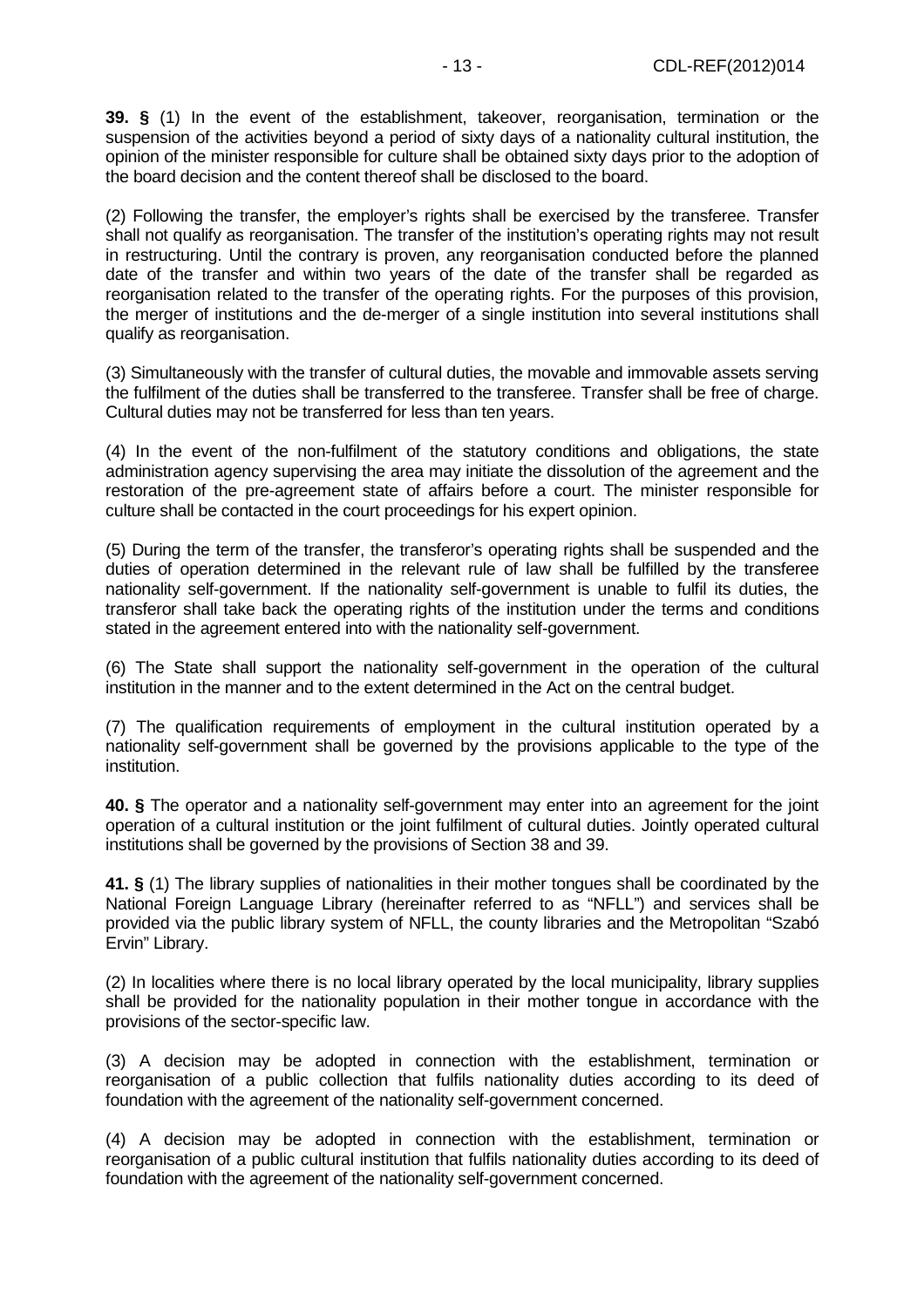(5) If the local municipality passes a decree on the issues under paragraphs (3) and (4), at the initiative of the nationality self-government, the metropolitan or the county government office shall review the decree with immediate effect and shall take the necessary measures. The local or the regional nationality self-government may also turn to a court directly with reference to the infringement of nationality rights.

## **42. §** The State supports

a) the collection of the material relics of nationality cultures and the establishment and enlargement of public collections;

b) the publication of books and periodicals by nationalities;

c) the publication of laws and communications of public interest in the mother tongues of nationalities;

d) the conducting of church ceremonies related to the family events of nationalities in the mother tongue and the religious activities conducted by churches in the mother tongues of nationalities.

**43. §** In the course of the digitisation and archiving of the Hungarian cultural heritage, the cultural values related to nationalities shall also be digitised and archived. Upon the fulfilment of the tasks of digitisation and archiving, the professional organisations of the nationality community concerned shall be consulted.

# **Rights of Nationalities Related to Media Content Services**

**44. §** (1) Nationalities have the right to have free access to information in their own mother tongue and to pass on information, to obtain information and to provide information via mass communication devices in their mother tongue and to have access to and to distribute media services and press products.

(2) There are public service media services in Hungary for the preservation and reinforcement of nationality communities, the fostering and enrichment of their mother tongues and cultures and the fulfilment of the cultural needs of nationalities.

**45. §** The following shall be provided for within the boundaries of Section 99 of Act CLXXXV of 2010 on media services and mass communication (hereinafter referred to as the "Media Act"): a) production and publication of regular nationality public service (radio and audio-visual) programmes in the interest of providing nationalities with information in their mother tongue, b) nationality public service programmes shall, where possible, be broadcast in a manner and at times that are available to the majority of the members of the community concerned, in such a way that the service shall be accessible in all relevant regions populated by the given nationality,

c) independent organisational and budgetary foundations for the production of nationality public service programmes,

d) continuous development of the production and dissemination of nationality programmes,

e) archiving of public service programmes introducing the lives and cultural values of nationality communities, preservation, processing and accessibility thereof as part of the public service media asset.

**46. §** Public service media providers shall also produce and broadcast Hungarian-language programmes that introduce the lives of nationality communities in a multi-faceted and authentic manner.

**47. §** The national governments of nationalities shall be involved in the work of the Public Service Board established for the social monitoring of public service media providers as set forth in Appendix No. 1 to the Media Act.

# **48. §** (1) The State supports

a) the access of nationalities to communal mass communication media and the operation thereof. b) the production and dissemination of nationality public service programmes, programmes concerning nationality topics and press products concerned with nationalities,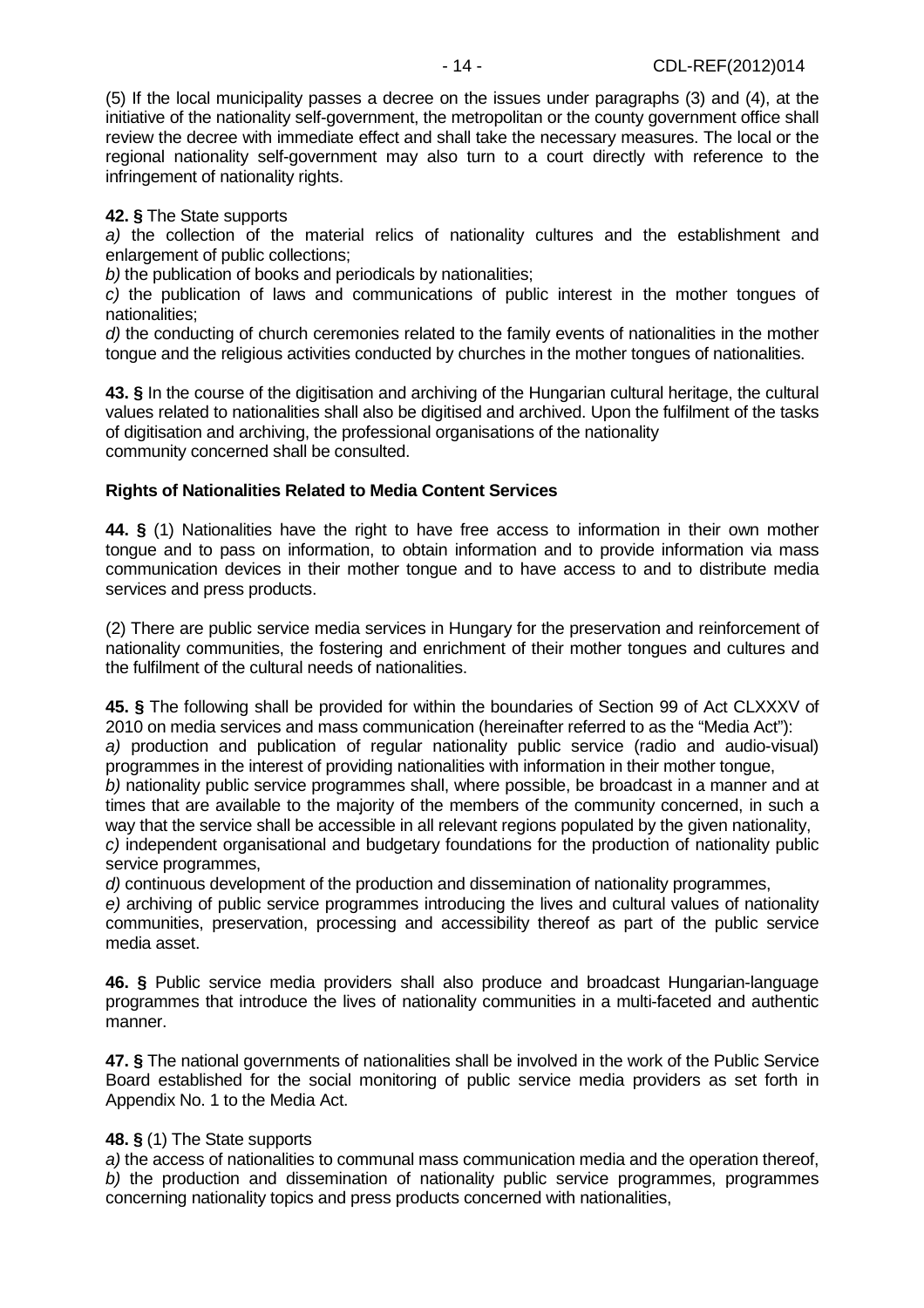c) the production of films and documentaries introducing the lives, traditions and cultures of nationality communities,

d) the production of audio-visual programmes in the mother tongues of nationalities,

e) the production and dissemination of radio and audio-visual programmes related to nationalities published in communal, micro-communal or other media services disseminated in any other manner.

(2) In the interest of the production, publishing and dissemination of nationality programmes, printed or Internet-based press products, the freedom of speech and the freedom of the press and the principles of impartiality and the diversity of information shall be enforced in the course of the operation of state-funded media service providers and publishers of press products.

**49. §** In areas populated by nationalities, the State promotes the receipt of radio and audio-visual media services originating from the mother land and access to public service programmes broadcast in the mother tongues of nationalities also by way of international agreements.

# **Nationality self-governments**

**50. §** The individual nationalities may, by way of direct voting, set up

a) local nationality self-governments in localities, towns and the metropolitan districts and regional nationality self-governments in the capital and in the counties (hereinafter collectively referred to as "local"), and

b) nationality self-governments with nation-wide competence.

Members of Nationality self-governments

**51. §** (1) The number of the members of nationality self-governments is

a) three if the number of electors recorded in the nationality register is less than one hundred in the locality on the day of the calling of the election,

b) four if the number of electors recorded in the nationality register is at least one hundred in the locality on the day of the calling of the election.

(2) The number of the members of regional nationality self-governments is seven.

**52. §** The number of the members of nationality self-governments with nation-wide competence is

a) fifteen if the number of electors recorded in the nationality register is not more than five thousand on the day of the calling of the election,

b) twenty-three if the number of electors recorded in the nationality register is more than five thousand on the day of the calling of the election,

c) thirty-one if the number of electors recorded in the nationality register is more than ten thousand on the day of the calling of the election,

d) thirty-nine if the number of electors recorded in the nationality register is more than twenty thousand on the day of the calling of the election,

e) forty-seven if the number of electors recorded in the nationality register is more than fifty thousand on the day of the calling of the election.

# **Franchise**

**53. §** (1) Electors recorded in the nationality register shall be entitled to vote. The following shall be entered in the nationality register on request:

a) individuals who have the right to vote at the election of local municipality board representatives and mayors,

b) individuals forming part of the nationalities specified in this Act,

c) individuals who declare their affiliation with a nationality with the content determined in this Act and as part of the procedure identified in the Act on the election proceedings.

(2) One individual may only be recorded in a single nationality register at any time.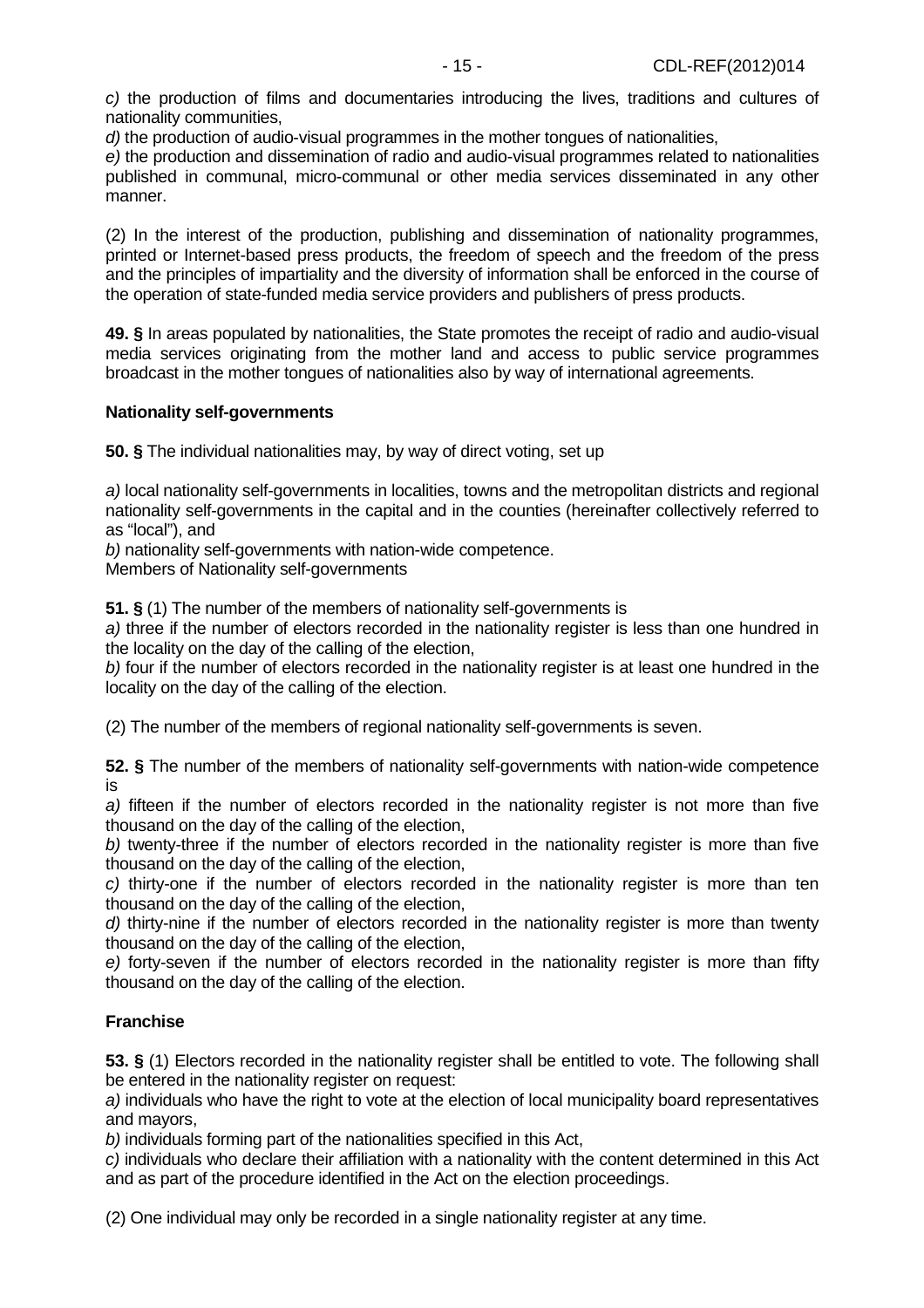(3) Electors may be recorded in the nationality register

a) in the locality of their residence or

b) in the locality of their temporary residence reported by the thirtieth day preceding the calling of the election.

**54. §** An elector recorded in the nationality register may be elected if he is electable at the election of local municipality board representatives and mayors and further issues a declaration that he

a) agrees to represent his nationality,

b) was not the candidate of the government of another nationality in general or by-elections called for the election of nationality self-governments in the ten years preceding the election, and c) speaks the language of the nationality community and is familiar with its culture and traditions. **Constituencies** 

**55. §** (1) Upon the election of the members of local nationality self-governments, the locality shall constitute a single constituency.

(2) Upon the election of the members of a metropolitan nationality self-government, the capital shall constitute a single constituency.

(3) Upon the election of the members of county nationality self-governments, the county shall constitute a single constituency.

(

4) Upon the election of the members of nationality self-governments with nation-wide competence, the territory of the country shall constitute a single constituency. Calling of Elections

**56. §** (1) Elections shall be called for the election of the members of a local nationality selfgovernment if the number of individuals forming part of the given nationality in the locality reaches thirty according to the data aggregated by nationalities of the data disclosure provided in response to the questions of the latest census regarding nationality affiliation.

(2) Elections shall be called for the election of the members of a regional nationality selfgovernment if the number of local elections called in the capital or in the county is at least ten. (

3) Elections shall be called for the election of the members of nationality self-governments with nation-wide competence.

**57. §** The general elections of nationality self-governments shall be called for the day of the general elections of local municipality board representatives and mayors.

# **Nomination**

**58. §** (1) Nationality organisations may nominate candidates for the elections.

(2) Two or more nationality organisations may also nominate joint candidates.

**59. §** (1) The nomination of the members of local nationality self-governments shall be subject to the recommendations of five per cent of the electors recorded in the nationality register on the day of the calling of the elections but of minimum five electors.

(2) One elector may recommend a single candidate.

**60. §** (1) Those nationality organisations may nominate candidates for the election of the members of regional nationality self-governments which nominated independent candidates for the election of the members of local nationality self-governments called in the capital or in the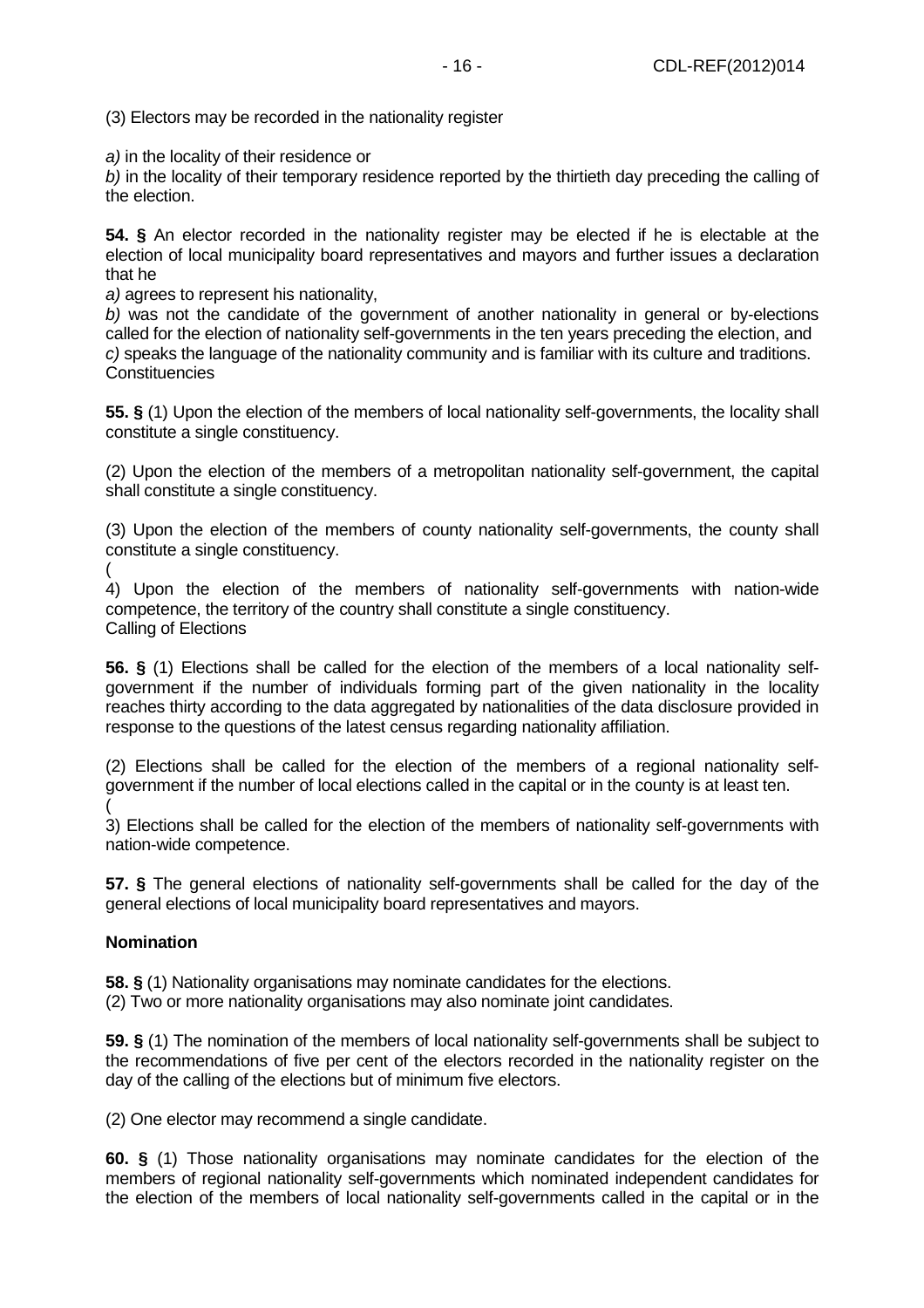county in at least ten per cent of the elections and which gathered the recommendations of at least two per cent of the electors.

(2) Those nationality organisations may nominate candidates for the election of the members of the nationality self-government with nation-wide competence which nominated independent candidates for the election of the members of local nationality self-governments in at least ten per cent of the elections and which gathered the recommendations of at least two per cent of the electors. In the absence of called local nationality elections, any nationality organisation may nominate a list of candidates.

**61. §** (1) Two or more nationality organisations may have a joint list of candidates on the basis of joint individual candidates, with the participation of the same organisations.

(2) One nationality organisation may only produce a single list of independent or joint candidates in a single constituency.

(3) One list may only feature maximum three times as many candidates as the number of electable members.

(4) If a candidate drops out of the list, he shall be replaced by the next candidate on the list.

**62. §** (1) One nationality organisation may only represent a single nationality. (2) One person may only accept one local, one regional and one nationality self-government with nation-wide competence nomination.

**63. §** An election may only be held if there are at least as many candidates as the number of electable members.

## **Voting**

**64. §** (1) Electors may cast their votes in the locality in whose nationality register they are recorded.

(2) If an election has been called for the election of the members of a local nationality selfgovernment, electors may vote for maximum three local candidates in the case referred to in Section  $51(1)a$ ) and for maximum four local candidates in the case referred to in Section  $51(1)b$ ; if an election has been called for the election of the members of a regional nationality selfgovernment, electors may vote for one regional list, while if an election has been called for the election of the members of nationality self-governments with nation-wide competence, electors may vote for one national list.

#### **Returning of Election Results**

**65. §** (1) The election of the members of a local nationality self-government is successful if votes have been cast for at least as many candidates as the number of electable members.

(2) Those candidates shall become members who receive the highest number of votes at a successful election based on the number of electable members.

(3) In the case of a tie in the votes, a draw shall be made to determine which of the candidates with an equal number of votes shall obtain the mandate.

**66. §** (1) The regional and national lists shall obtain mandates in proportion to the votes cast for them. A list that did not obtain at least five per cent of the valid votes cast in the constituency, or at least ten per cent in the case of a joint list, or at least fifteen per cent in the case of a joint list nominated by more than two nationality organisations, may not obtain a mandate.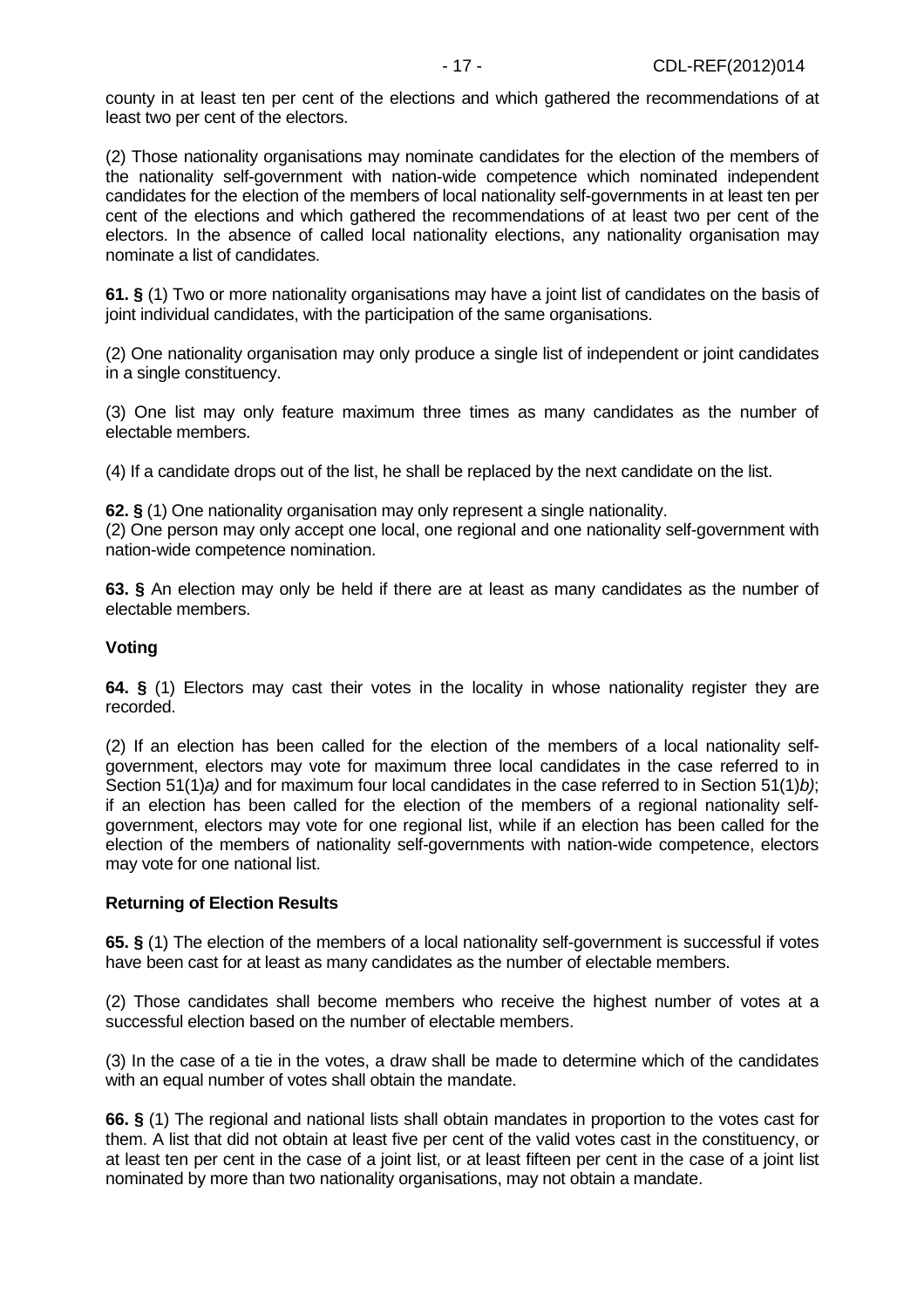(2) The number of mandates obtained by each list shall be determined on the basis of the following procedure:

a) the number of votes cast for the lists eligible to obtain mandates on the basis of paragraph (1) shall be added up,

b) the amount so obtained shall be divided by the number of available mandates (number of votes necessary for the acquisition of one mandate),

c) the number of votes cast for the lists eligible to obtain mandates on the basis of paragraph (1) shall be divided by the number of votes necessary for the acquisition of one mandate,

d) each list shall obtain as many mandates as the whole parts of the quotient under subparagraph c),

if fewer mandates may be assigned than the total available mandates, the remaining mandates shall be awarded to the lists in the order of the sizes of the fractions of their quotients under subparagraph c) by proceeding from the higher to the lower fraction parts; if the fraction parts of the quotients of two or more lists are equal and they were to obtain a mandate with those fraction parts but the number of available mandates is lower than the number of the lists concerned, mandates shall be awarded in the order of the serial numbers of the lists concerned, by proceeding from the lower serial numbers to the higher serial numbers.

**67. §** (1) Candidates shall obtain the mandates acquired by the list in the order of their place occupied on the list.

(2) If there are fewer candidates than the number of mandates obtained by the list, the unawarded mandates shall remain unfilled. The election is unsuccessful if the number of awarded mandates does not reach the number necessary for the operation of the body.

#### **Filling of Vacant Mandates**

**68. §** (1) If the position of a member of a local nationality self-government becomes vacant, he shall be replaced by the next candidate with the highest number of votes. A candidate that did not receive a single vote may not become a nationality self-government member.

(2) In the event of the cessation of the mandate of a nationality self-government member who obtained his mandate on a regional or national list, the mandate shall be obtained by the candidate named by the nationality organisation nominating the list from among the candidates originally on the list or, in the absence thereof, by the next candidate on the list.

# **By-Elections**

**69. §** (1) If the vacant mandate cannot be filled as set forth Section 68 because there is no more candidate, the mandate shall remain unfilled until the next general elections, except as set forth in paragraph (2).

(2) If the number of members falls below the number necessary for the operation of the board or general meeting, by-elections shall be called to fill the vacant mandates.

(3) By-elections shall be called

- a) if the general elections prove to be unsuccessful,
- b) if the nationality self-government is not established after the general elections,
- c) if the board or general meeting was dissolved, or
- d) the board or general meeting declared the nationality self-government dissolved.

**70. §** In the course of by-elections called for the election of the members of metropolitan, county and nationality self-governments with nation-wide competence, those nationality organisations may nominate lists that were entitled to do so during the previous general elections.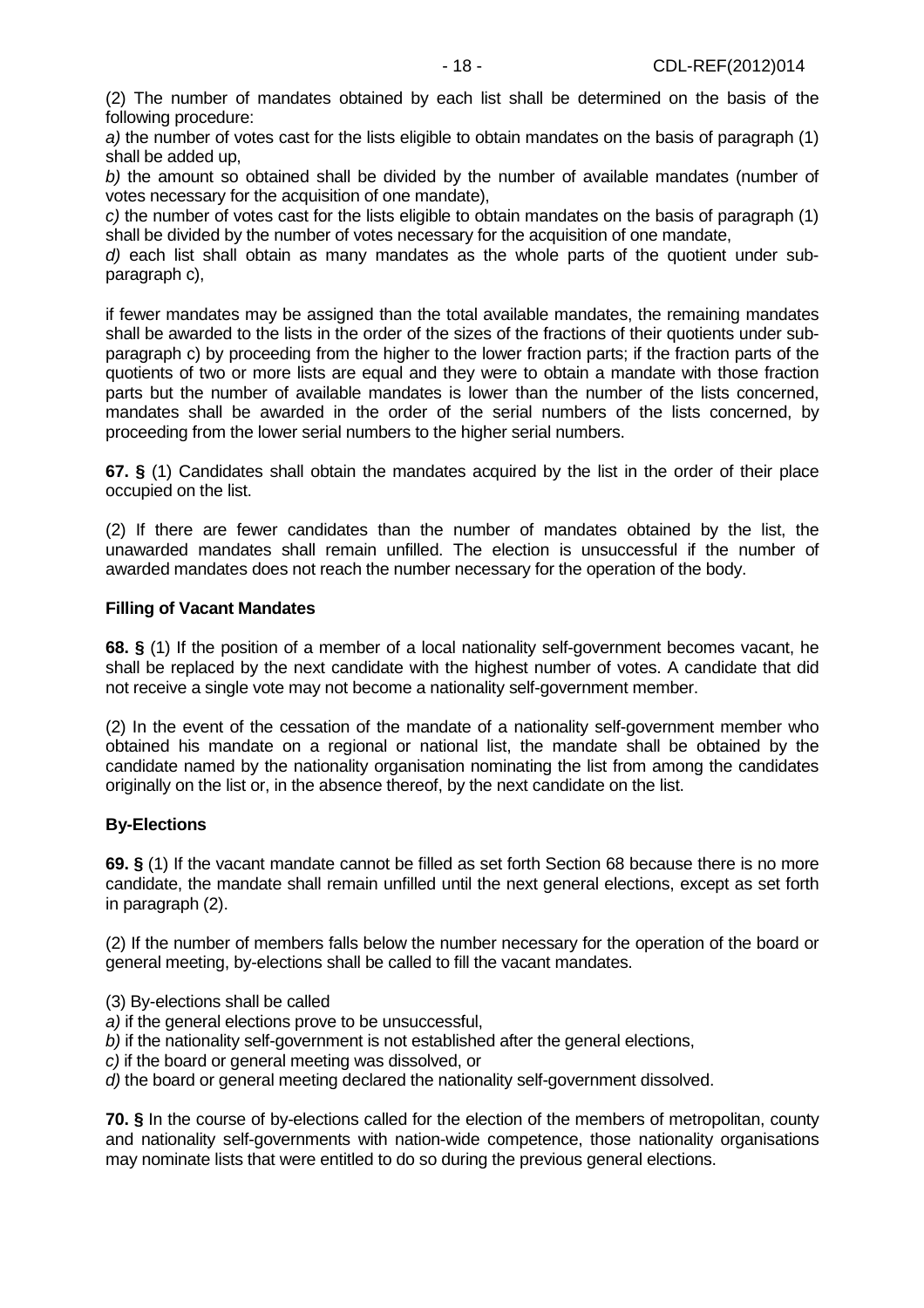# **Transformed Nationality self-government**

**71. §** (1) A transformed nationality self-government is the given nationality's nationality selfgovernment coming into being through transformation under the provisions of this Act in any locality not including the metropolitan districts.

( 2) A local nationality self-government may declare itself a transformed nationality selfgovernment at its founding meeting held after the general or by-elections if, on the day of the elections,

a) more than one half of the citizens recorded in the register of franchised citizens in the locality are recorded in the given nationality's electoral register, and

b) more than one half of the elected members ran as the given nationality's candidates at the local municipality elections.

(3) The rights and obligations, responsibilities and competence of the transformed nationality selfgovernment are established in this Act, while its rights and obligations and responsibilities and competence as local municipality are governed by the provisions of the Act on local municipalities. The status of a mayor elected in the local municipality elections shall not be affected by the fact of such transformation; the fulfilment of the duties of the transformed nationality self-government shall be ensured by the board of representatives and its bodies (mayor, committees of the board of representative, municipality office and notary).

**72. §** (1) If a nationality self-government was elected in the locality, following the general local municipality elections, the mayor shall convene the founding meeting of the board of representatives of the local municipality for a date falling before the founding meeting of the board of the local nationality self-government.

(2) If the board of representatives of a local municipality decided on transformation at its founding meeting, the board of the local nationality self-government may not be established. If the board of representatives of a local municipality decides on transformation at its founding meeting after byelections, the mandate of the board of the local nationality self-government shall be suspended.

(3) If the ratio of members elected as nationality candidates on the board of the transformed nationality self-government falls below the ratio set forth in Section 71(2), sub-paragraph b), the board shall only continue to operate as a local municipality board of representatives. In this case, a) the chair of the local election committee shall convene the founding meeting of the nonestablished nationality self-government for a date falling within thirty days.

b) the suspension of the mandate of the board of the local nationality self-government shall come to an end, or

c) in the absence of an elected local nationality self-government, the nationality self-government shall cease.

# **Coming into Being and Cessation of Mandate of Nationality self-government and the Board**

**73. §** The mandate of a nationality self-government and the board or general meeting shall commence upon the establishment of the board or general meeting.

**74. §** (1) A nationality self-government shall cease if

a) in the absence of the conditions set forth in Section 56, no general elections can be called, on the day of the general elections,

b) in the absence of the conditions set forth in Section 56, no by-elections can be called, on the day on which the election committee's decision establishing this fact becomes final and absolute, c) there are insufficient candidates at the general elections or by-elections, on the day scheduled as the day of the elections,

d) the by-elections prove to be unsuccessful, on the day on which the election committee's decision becomes final and absolute,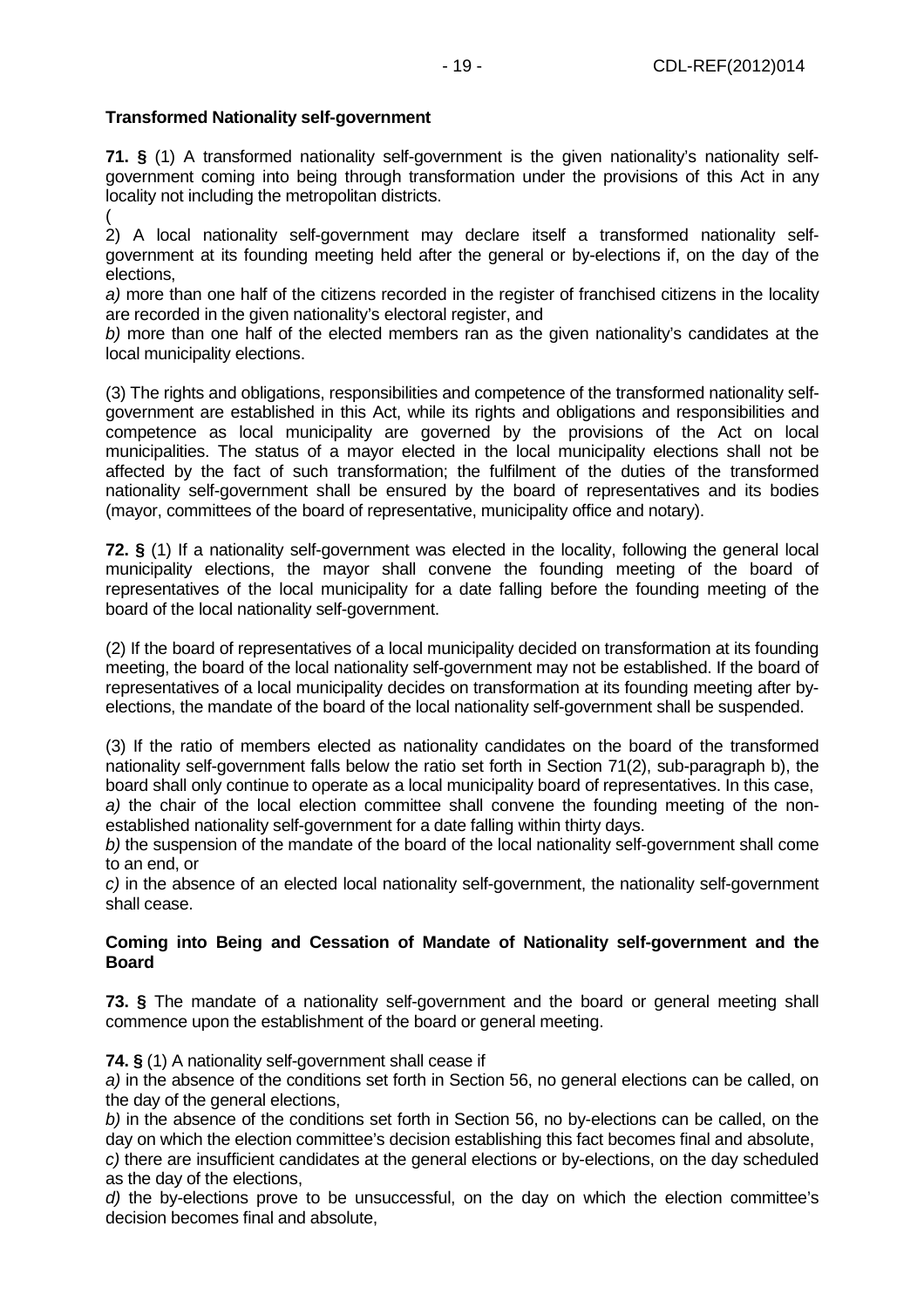e) the board or general meeting elected in by-elections fails to hold a founding meeting, on the day following the expiry of the time limit.

(2) If a nationality self-government ceases, nationality self-government members may only be elected at the next general elections.

**75. §** (1) The mandate of the board or general meeting of a nationality self-government shall extend to the day of the next general elections of nationality self-government members.

(2) The mandate of the board or general meeting of a nationality self-government shall cease a) if the mandate of the board expires,

b) on the day of the cessation of the nationality self-government,

c) on the day of the dissolution or voluntary dissolution of the board or on the day of the byelections called on account of the fact that the number of members has fallen below the number necessary for operation.

## **Status, Rights and Obligations of Nationality self-governments**

**76. §** (1) The rights of nationality self-governments shall be due to the community of electors belonging to the nationality, who shall exercise these rights in the manner determined by law, by way of their elected representatives.

(2) Unless this Act provides otherwise, the rights of nationality self-governments shall be equal in respect of all nationality self-governments. The responsibilities and competence of nationality self-governments may vary.

(3) A nationality self-government is a legal entity. The responsibilities and competence of a nationality self-government shall be due to the board of the nationality self-government; the nationality self-government shall be represented by the chair. The board of a local nationality selfgovernment is the board of members, while the board of regional and nationality selfgovernments is the general meeting.

(4) There is no hierarchy amongst nationality self-governments.

(5) There is no hierarchical relationship between local municipalities and nationality selfgovernments.

**77. §** (1) The board of a nationality self-government may delegate its responsibilities and competence to its bodies (chair, committee, in case of national level, office) as well as to its association as determined by law.

(2) The bodies of a nationality self-government may, in respect of such delegated competence, give instructions for the exercise of powers and may withdraw such powers. Delegated competence may not be further delegated.

(3) A nationality self-government may elect a councillor for the supervision of the fulfilment of certain duties determined in the rules of organisation and operation of the general meeting. The board may establish remuneration and other benefits for the councillor as due to the chair of a committee.

**78. §** (1) This Act may establish mandatory responsibilities and competence for nationality selfgovernments, and Parliament shall simultaneously allocate proportionate resources and means for the fulfilment of the mandatory responsibilities and competence.

(2) Nationality self-governments may proceed independently or in cooperation with other agencies in the nationality public affairs falling within their scope of responsibilities and competence, within the boundaries of the rules of law.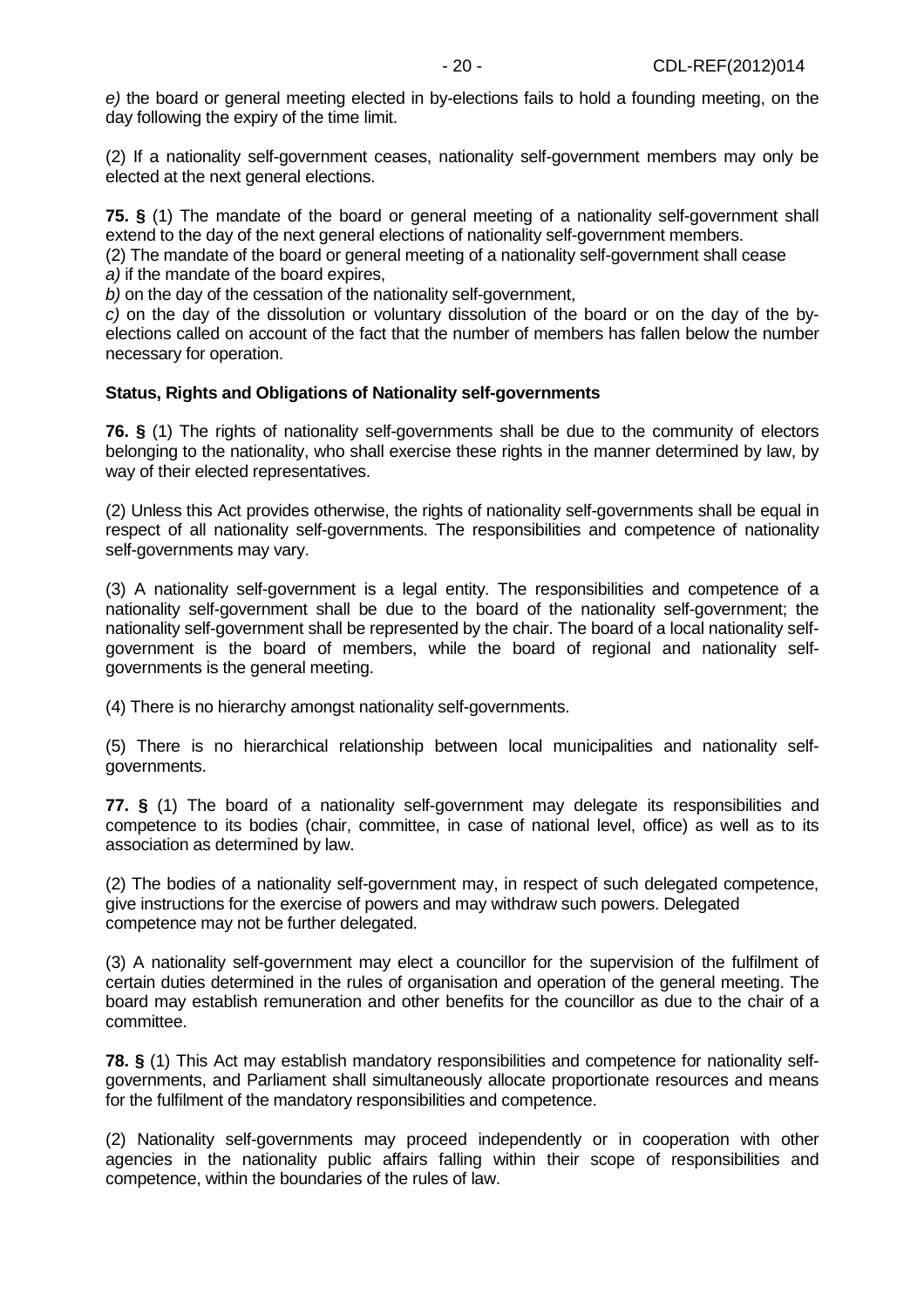(3) In the course of the administration of nationality public affairs, the nationality self-government shall, within its scope of responsibilities and competence, adopt decisions, administrate affairs independently, proceed in the capacity of owner in respect of its property, independently determine its budget and manage its budget on the basis thereof.

## **Cooperation of Nationality self-governments with State and Local Municipality Agencies**

**79. §** (1) In the interest of the administration of nationality public affairs, nationality selfgovernments shall be entitled to initiate proceedings with the competent state and municipality agencies with jurisdiction, to request information and to make recommendations. The right of initiative shall also include the initiation of the termination of practices related to the operation institutions operated (owned) by the State or local municipalities infringing the rights of nationalities as well as the initiation of the alteration or revocation of a rule of law or individual decision.

(2) The head of the competent agency with jurisdiction shall decide on the initiative under paragraph (1) on its merits within thirty days, or in the case of an agency operating as a body, within sixty days of the receipt thereof, or shall issue an in-merit declaration within thirty days or, in legislative issues, within forty-five days. If the head of the contacted agency has no competence or jurisdiction with respect to the subject-matter of the contact enquiry, he shall transfer the contact enquiry to the competent agency with jurisdiction within three days.

(3) If the contacted state or municipality agency fails to meet its obligation set forth in paragraph (2), the nationality self-government shall be entitled to initiate extraordinary proceedings before the superior agency or the metropolitan or county government office. The initiator shall be notified of the result of the extraordinary proceedings within thirty days, at the latest.

(4) If the decision of the local municipality or any of its bodies is necessary for the exercise of the rights of a nationality self-government, the body entitled to make a decision shall place the initiative of the nationality self-government on the agenda of its next meeting and shall adopt a decision within thirty days, or in the case of a decision to be adopted in a body, within sixty days of the submission of the initiative.

**80. §** (1) The local municipality shall provide the personal and material conditions necessary for the operation of the local nationality self-government at its head office and shall further provide for the fulfilment of the executive duties related to its operation. Conditions of operation and related executive duties:

a) free-of-charge use by the local nationality self-government of premises furnished and equipped as necessary for the fulfilment of its duties in the number of hours requested but in minimum sixteen hours monthly, covering of overhead expenses and maintenance costs related to the premises and the infrastructure of the premises;

b) providing the material and personal conditions necessary for the operation of the nationality self-government (for the fulfilment of the duties of bodies, officials and members),

c) preparations for meetings (preparation and posting of invitations, proposals and official correspondence, drafting and posting of minutes of the meetings of bodies);

d) preparation of the decisions of bodies and officials, performance of tasks of registration, duplication and posting related to the adoption of decisions by bodies and officials;

e) performance of tasks of registration and document management related to the operation and management of the nationality self-government; and

f) covering of the costs related to the tasks determined in sub-paragraphs a) to e), not including the telephone costs of the members of bodies and officials.

(2) In the interest of the fulfilment of its obligation under paragraph (1), the local municipality shall, within thirty days, make premises available for use according to their designated purpose and shall enter into an agreement with the local nationality self-government with respect to the use of the premises, the availability of further conditions and the performance of tasks. The agreement shall be reviewed by 31 January of every year, and in the case of general or by-elections, within thirty days of the founding meeting. The local municipality and the nationality self-government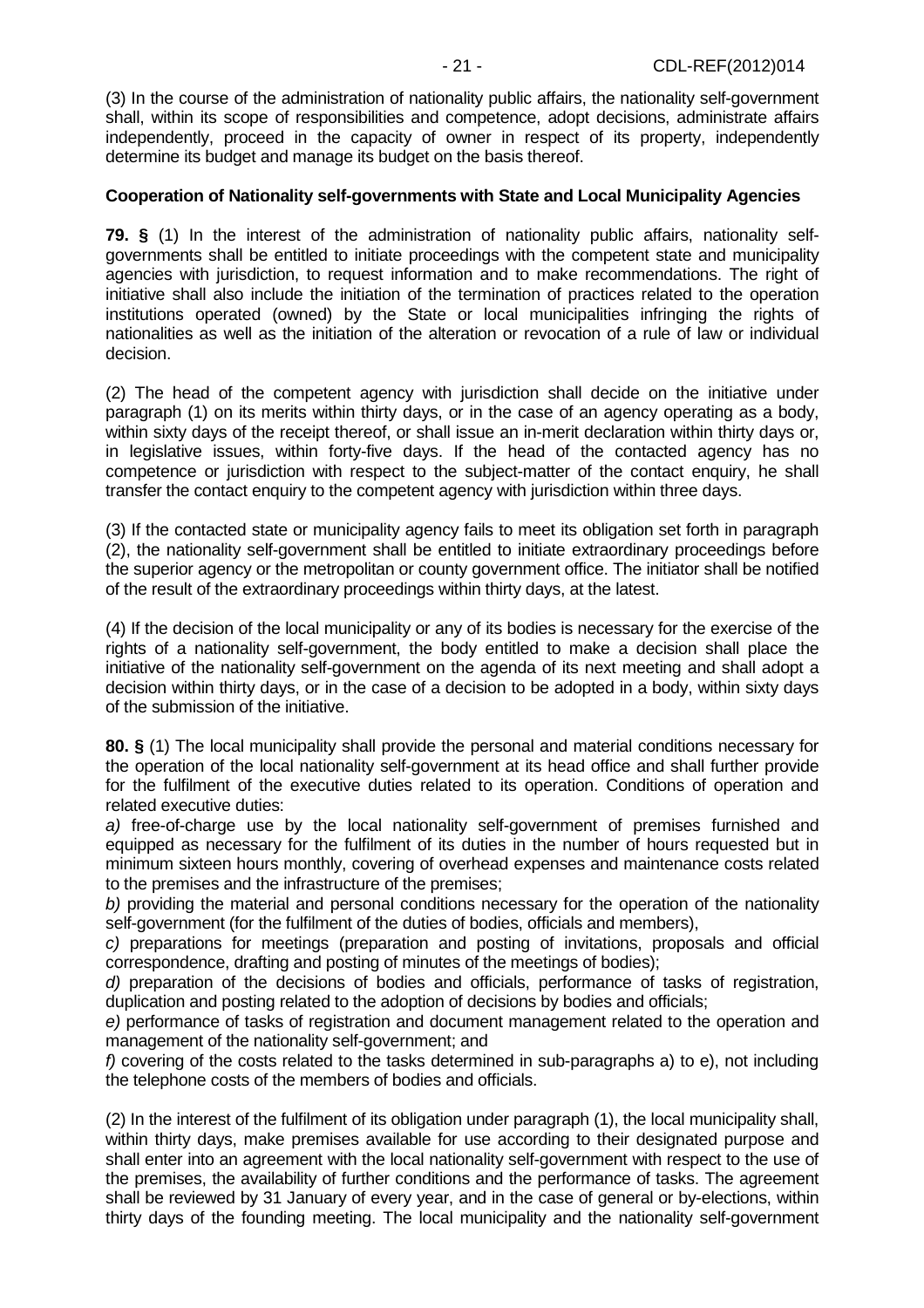shall record the operating conditions under the agreement and the conclusion and amendment of the agreement in their rules of organisation and operation within thirty days.

(3) The following shall be stated in the agreement under paragraph (2):

a) deadlines and obligations of cooperation related to the drafting and passage of the budgets of the local municipality and the local nationality self-government, the fulfilment of the obligations of data disclosure in connection with the budgets, the opening and registration of the local nationality self-government's independent payment account and the filing of a request for a tax number, including the designation of the specific responsible individuals,

b) the tasks of countersigning, validation, payment authorisation and verification of completion lying with the local municipality in connection with the commitments of the local nationality selfgovernment, including the designation of the specific responsible individuals,

c) rules regarding the commitments of the local nationality self-government as set forth in the rules of organisation and operation, with special regard to conflicts of interests and the obligations of registration,

d) rules and conditions related to the detailed procedural and documentation rules regarding the operating conditions and management of the local nationality self-government, the procedure for the appointment of the individuals performing these tasks and the fulfilment of the duties of data disclosure.

(4) The agreement of the local municipality and the local nationality self-government shall stipulate that the notary or his deputy satisfying the qualification requirements applicable to notaries shall attend the board meetings of the nationality self-government on behalf of the local municipality and shall notify the local municipality if he discovers a breach.

(5) Municipality operations shall be construed as to include, in addition to the board meetings and public hearings, the operation of committees, the fulfilment of the mandates of official and representative/member and the implementation of events in fulfilment of the mandatory municipality duties.

**81. §** (1) The board of representatives of a local municipality may only adopt a decision concerning a nationality population in that capacity with respect to the nationality rights defined in this Act, with special regard to issues concerning the collective use of language, education, the fostering of traditions and culture, local press, equal opportunities, social inclusion and social services, with the agreement of the nationality self-government representing that population or, in the absence thereof, with the agreement of the regional nationality self-government.

(2) The heads of nationality institutions may only be appointed (revocation of senior appointment), if the right of appointment is not exercised by the given nationality self-government, and decisions also extending to the educational self-administration of individuals belonging to a nationality may only be adopted with the agreement of the given nationality's nationality selfgovernment, while in the case of institutions operated by churches, in consultation with the given nationality's nationality self-government. In the absence of a local nationality self-government, the regional nationality self-government, in the absence thereof, the nationality self-government with nation-wide competence and, in the absence thereof, the local associations of the given nationality shall be consulted.

**82. §** In official proceedings conducted with respect to the protection of the nationality rights defined in this Act, in particular, with respect to issues concerning the collective use of language, education, the fostering of traditions and culture, local press, equal opportunities, social inclusion and social services, the given nationality's local nationality self-government with regional competence, in the absence thereof, the regional nationality self-government and, in the absence thereof, the nationality self-government with nation-wide competence, shall have the status of client, in the order determined in the Act on the general rules of official public administration proceedings and services and other laws, and shall in that respect have the right to make declarations and to seek legal remedy.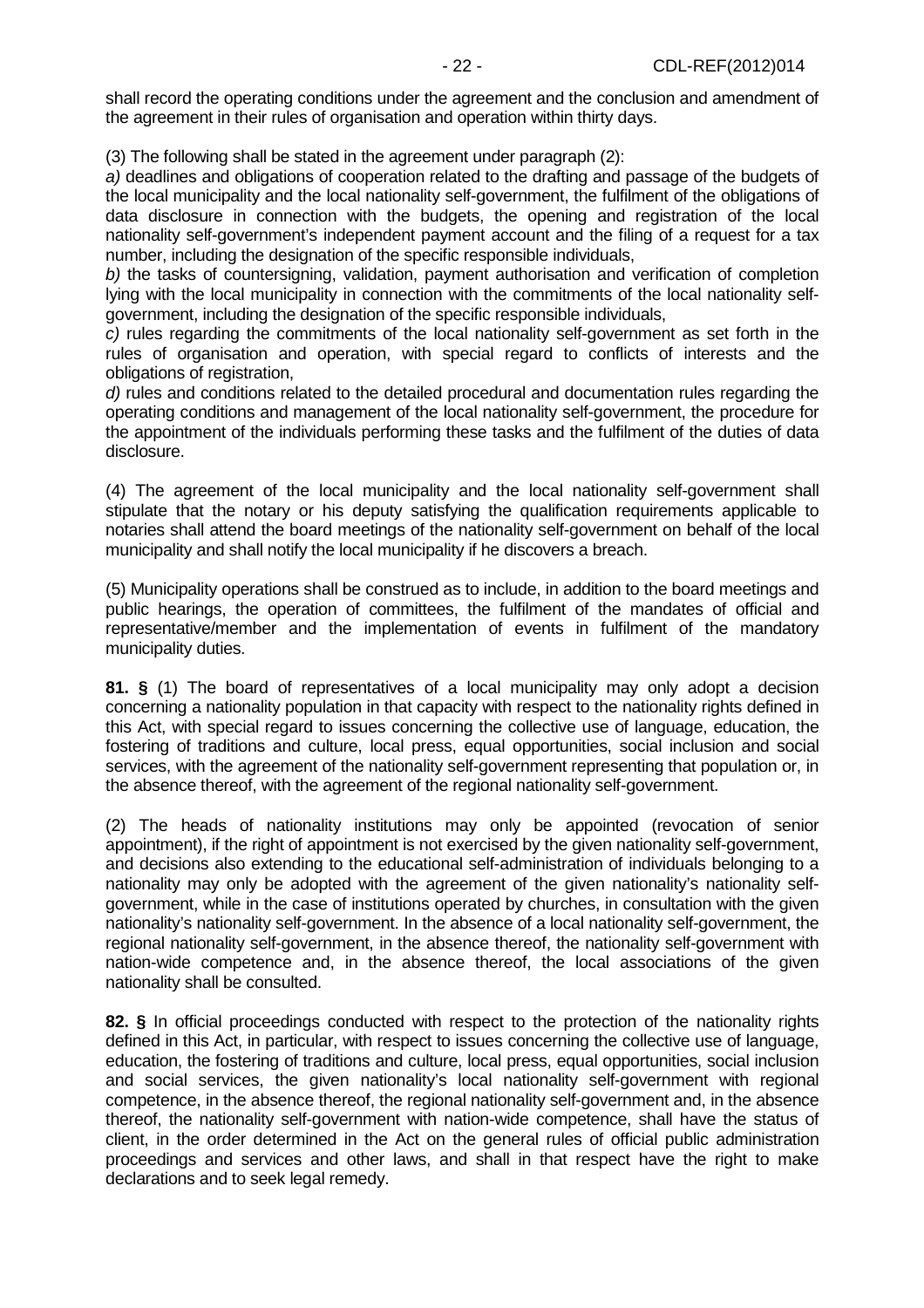**83. §** (1) If a local municipality passes a decree with respect to the subject-matters referred to in Section 81, at the initiative of the nationality self-government, the metropolitan or county government office shall review the decree on an extraordinary basis and shall take the necessary measures. A local or regional nationality self-government may also turn to a court directly with reference to the infringement of nationality rights, and its initiative shall have a delaying effect on the implementation of the contested decision.

(2) If a legal rule prescribes an obligation of cooperation in areas other than the issues defined in this Act and the state or municipality agency or church organisation proceeding within its sphere of responsibilities adopts a decision or resolution in the absence of the prescribed agreement or consultation or creates a legal rule in the absence of consultation, at the initiative of the nationality self-government concerned, the superior agency or the metropolitan or county government office shall investigate the decision on an extraordinary basis and shall take the necessary measures. A local or regional nationality self-government may also turn to a court directly with reference to the infringement of nationality rights, and its initiative shall have a delaying effect on the implementation of the contested decision.

(3) If the agreement under Section 80 is not concluded within the prescribed time limit, the metropolitan or county government office shall conduct proceedings on an extraordinary basis, as part of which it shall coordinate the consultations of the parties. If the consultations prove to be unsuccessful, the nationality self-government may also turn to a court directly with reference to the infringement of nationality rights. The court shall create the agreement in extraordinary proceedings, shall establish the provisions thereof and shall decide on the nationality selfgovernment's claim for damages.

(4) The beneficiary of the right of agreement and right of consultation may exercise these rights within thirty days of the receipt of the relevant initiative or of the date at which the initiative otherwise comes to its attention. Failure to observe this time limit shall result in the forfeiture of rights. The person presenting the proposed decision shall inform the decision-maker of the declaration of the beneficiary of the right of agreement and consultation or the lack of a declaration prior to the adoption of the decision.

**84. §** (1) Based on an agreement, the bodies of nationality self-governments may mutually delegate their responsibilities and competence to the nationality self-government of the same (or different) nationality represented by them.

(2) Delegated competence may not be further delegated.

(3) The transferor and transferee nationality self-governments and the nationality self-government with nation-wide competence or governments concerned shall enter into an agreement (unless the national level itself is the transferee). The agreement shall stipulate on a mandatory basis that, simultaneously with the agreement,

a) the transferee takes over the responsibilities and competence constituting the subject-matter of the agreement from the transferor,

b) the transferor places material, tangible and financial conditions in proportion to the fulfilment of the given responsibilities and competence at the transferee's disposal,

c) the transferee accepts that the transferor may revoke the delegated responsibilities and competence by way of a unilateral declaration, in agreement with the nationality self-government with nation-wide competence, if obstacles emerge to the fulfilment of the responsibilities; in this case, the transferee shall place at the disposal of the original transferor the assets or asset part taken over or the assets or asset part replacing the same at transfer value,

d) the transferor and the transferee accept that if the fulfilment of the responsibilities and competence constituting the subject-matter of the agreement is frustrated for any reason, the relevant competence shall be exercised by the local municipality with jurisdiction which shall do so in accordance with the provisions of the relevant legal rules.

(4) Documents verifying the financial foundations of the transfer shall constitute a mandatory attachment to the agreement.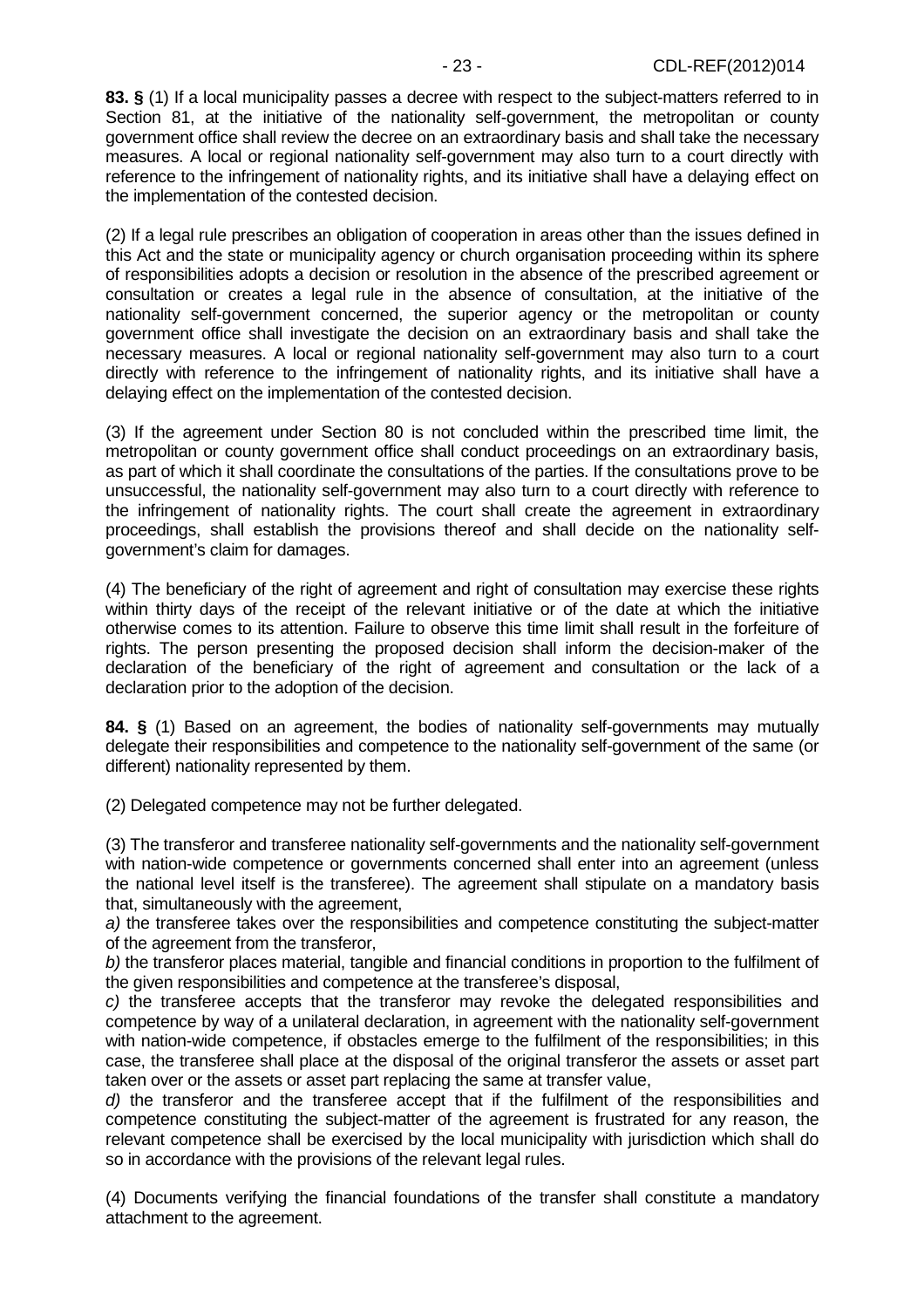(5) The takeover by a nationality self-government of the operating rights of an institution may not result in a deterioration in the pre-takeover standard of services or a reduction in the available personal and material conditions.

(6) The metropolitan or county government office shall conduct a consultation with respect to any dispute that may emerge between the parties to the agreement under paragraph (3) in connection with the implementation of the agreement within fifteen business days of the parties' initiative. If no agreement is reached in the course of the consultations within thirty business days, the metropolitan or county government office shall proceed within its supervisory powers granted for the maintenance of statutory compliance.

**85. §** The provisions of Sections 83 and 84 shall not apply to the takeover of the operating rights of institutions as part of the educational and cultural self-administration of nationalities.

**86. §** The provisions set forth in Sections 79 to 84 shall govern all obligations of cooperation not otherwise regulated in this Act.

## **Operation of Nationality self-governments**

**87. §** (1) The chair of the competent election committee shall convene the founding meeting of the board of the nationality self-government for a date falling within fifteen days, while in the case of the nationality self-government with nation-wide competence, for a date falling within thirty days, of the elections.

(2) A founding meeting may be convened on maximum two further occasions, within thirty days of the day of the elections, while in the case of the nationality self-government with nation-wide competence, within forty-five days.

(3) If the founding meeting is not held within the above time limit, by-elections shall be called.

(4) The founding meeting after the by-elections shall be convened as set forth in paragraphs (1) and (2).

(5) The founding meeting shall be chaired by the attending eldest nationality self-government member as doyen of the meeting until the election of the chair of the board or general meeting.

**88. §** (1) The nationality self-government shall elect its chair and vice-chair and the members of its committee from among its members, shall adopt its rules of organisation and operation and shall decide on any fees and other remuneration at its founding meeting. The nationality selfgovernment with nation-wide competence shall elect one to four vice-chairs.

(2) The founding meeting may be regarded as duly held if the officials but at least the chair have been elected.

**89. §** The board or general meeting of the nationality self-government shall meet as frequently as necessary, as determined in the rules of organisation and operation but shall meet at least four times annually. A meeting shall be convened at the initiative of

a) more than one quarter of the members of the nationality self-government (at locality level, at least two members),

b) the committee of the nationality self-government, or

c) the metropolitan or county government office if the motion contains the reason for the convening of the meeting, the items on the agenda, the precise time and date and venue.

**90. §** The meeting shall be convened and chaired by the chair. In his absence or if this office is vacant temporarily, the procedures for the convening and chairing of meetings are stated in the rules of organisation and operation.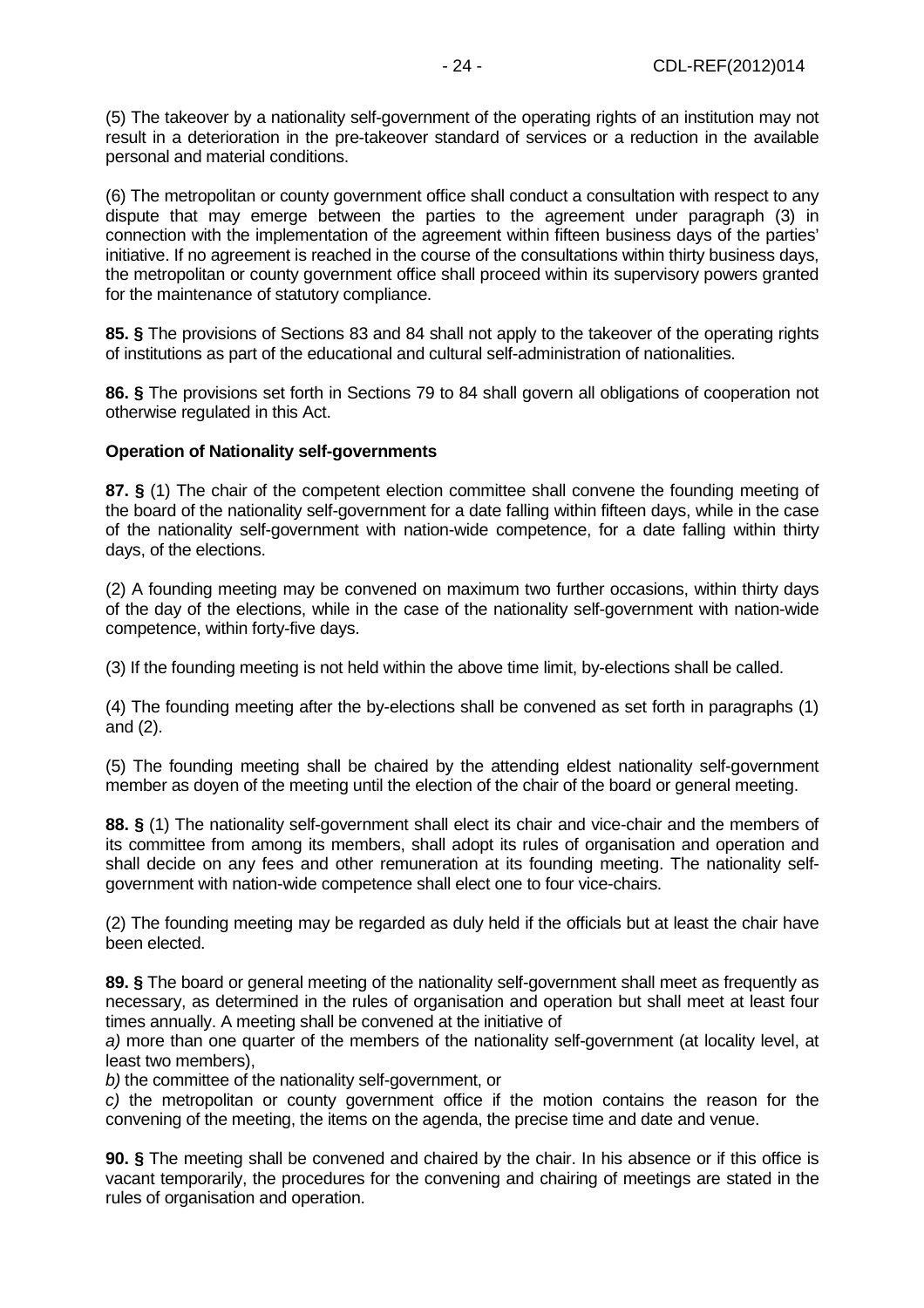**91. §** (1) Board meetings are public.

(2) The board shall hold a meeting closed to the public in the following cases:

a) conflict of interests.

b) forfeiture of honours,

c) upon the discussion of decorations,

d) financial disclosure statement proceedings and

e) imposition of disciplinary sanctions.

(3) The board may hold a meeting closed to the public based on the initiative of the person concerned in the following cases:

a) elections,

b) appointments,

c) recall from office,

d) revocation of senior office,

e) institution of disciplinary proceedings,

f) discussion of personal matters requiring a position.

(4) The board may order a meeting closed to the public if a public discussion were to violate business interests.

(5) The board shall hold a meeting closed to the public if, in addition to the cases defined in this Act, a rule of law excludes publicity in the given case.

(6) Meetings closed to the public shall be attended by the members of the nationality selfgovernment, at a locality level, the person stated in the agreement under Section 80 (notary or his deputy), while at the national level, the head of the nationality self-government with nationwide competence office, and the person concerned if invited and experts. A rule of law may render the invitation of the person concerned mandatory.

**92. §** (1) The board of a nationality self-government has a quorum if more than one half of the members of the nationality self-government attend the meeting and are present upon the adoption of the given decision. For the determination of a quorum, the attending person concerned, members excluded from the adoption of the decision and any vacant positions on the board shall be included in the number of attendees. The adoption of a proposal shall be subject to the yes votes of more than one half of

a) the attending members in the case of a decision requiring a simple majority,

b) the elected members in the case of a decision requiring a qualified majority.

(2) In the absence of the prescribed support rate, the proposal shall qualify as refused.

(3) In the absence of a provision to a different effect in a rule of law or in the rules of organisation and operation, the board or general meeting shall adopt its decisions with a simple majority.

(4) The board or general meeting of the nationality self-government shall decide with a qualified majority on

a) the detailed rules of its organisation and operation.

b) the name and symbols of the nationality self-government and the holidays of the nationality represented by them,

c) its asset inventory, the range of its core assets and the rules regarding the use of the assets constituting its property or given the use of by the State, the local municipality or another nationality self-government,

d) the establishment, termination or transformation of business and other organisations or participation in these,

e) the establishment of local government associations or joining other local government associations,

f) takeover of responsibilities and competence,

g) issues so determined by a rule of law or the rules of organisation and operation.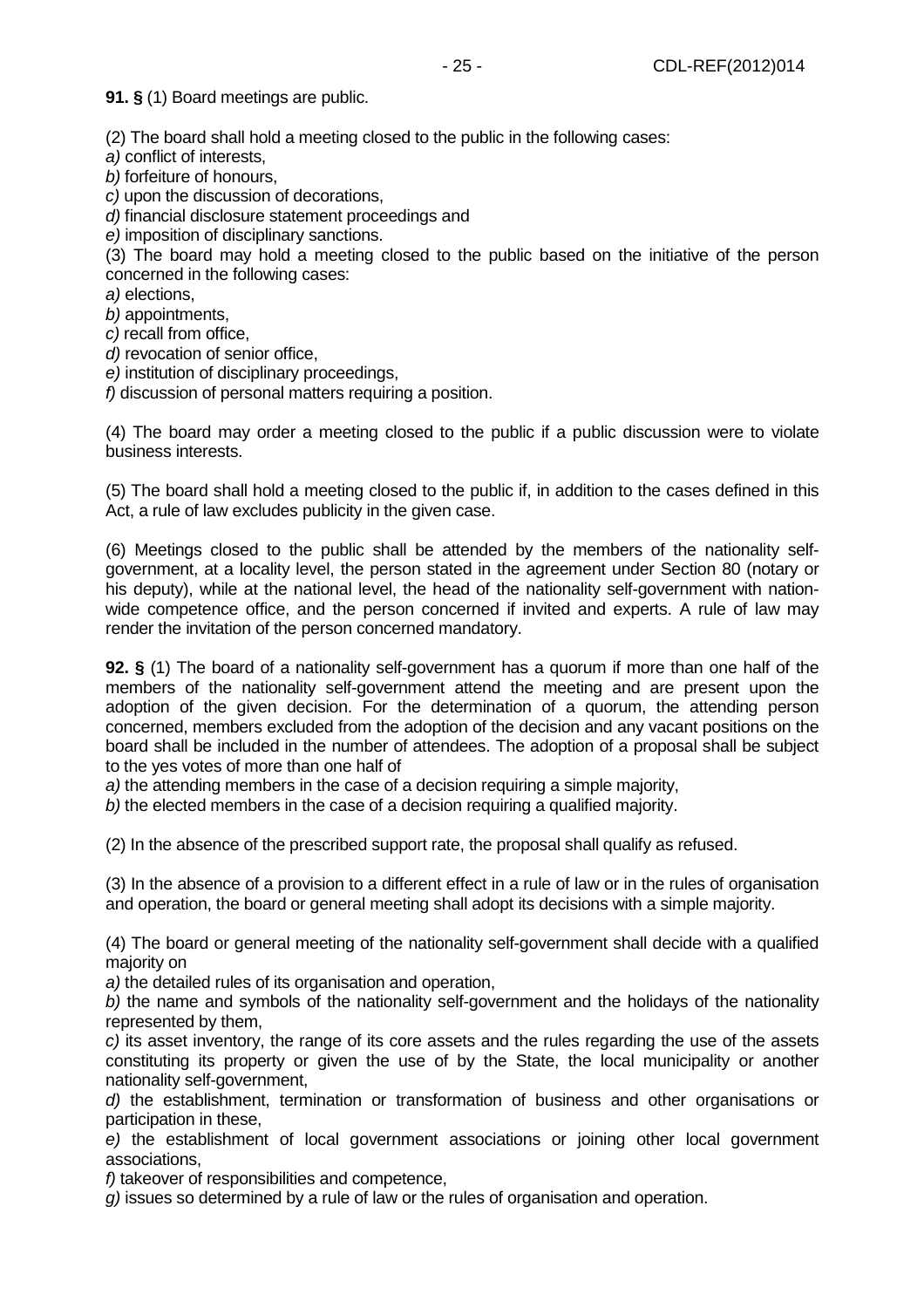**93. §** (1) The board shall adopt its decisions by open ballot. The chair shall order a recorded vote at the initiative of more than one half of the attending members. The method of and procedure for voting by open ballot shall be governed by the statutory provisions relating to the votes by open ballot of the boards of representatives or general meetings of local municipalities.

(2) A secret ballot may be held on issues discussed at closed meetings at the initiative of more than one half of the attending members.

**94. §** (1) A person who or whose relative is personally concerned in the given case may be disqualified from the adoption of the decision of the board of the nationality self-government. Members are required to report any personal involvement. The board shall decide on disqualification at the initiative of the member concerned or based on the proposal of any other member of the nationality self-government. The disqualified member shall qualify as attending for quorate purposes.

(2) The rules under paragraph (1) are not applicable to the election of the chair and vice-chair of the nationality self-government, the establishment of committees and the election of committee officials.

**95. §** (1) Minutes shall be taken of the board meetings. The minutes shall be drafted in Hungarian as well as in the language used at the meeting. Each of the two sets of minutes drafted in the two languages shall qualify as certified. The minutes are public deeds.

(2) The minutes shall contain the following:

a) place of board meeting and

b) time and date;

c) names of attending members of nationality self-government and time of departure from meeting;

d) names of invited guests and fact of attendance;

e) proposed, approved and discussed items on the agenda;

f) proposals;

g) names of contributors in respect of each item on the agenda, grounds for their contributions and summary of contributions and other remarks made at the meeting;

h) precise content of proposed decision put to the vote;

i) number of persons taking part in adoption of decision;

j) name of member disqualified from adoption of decision and reason for disqualification;

k) warning of a breach by the person referred to in the agreement under Section 80 (notary or his deputy);

l) quantified result of vote;

m) decisions adopted, and

n) other items determined in the rules of organisation and operations.

(3) The minutes shall be signed by the chair of the meeting and, if they were only drafted in Hungarian, by the minutes authenticator appointed by the board from among the members. Minutes also taken in the language of the nationality shall be signed by a minutes authenticator appointed by the board from among the members who shall be different from the member authenticating the minutes in Hungarian. If the minutes are drafted in two languages, the minutes authenticators shall mutually sign both versions. The chair of the local nationality self-government shall send the minutes to the metropolitan or county government office as well as to the person determined in the agreement under Section 80 (notary or his deputy) within fifteen days of the meeting.

(4) The invitation to the meeting, communiqués regarding public hearings and proposals shall form part of the minutes of the meeting of the board, general meeting or committee meeting of the nationality self-government.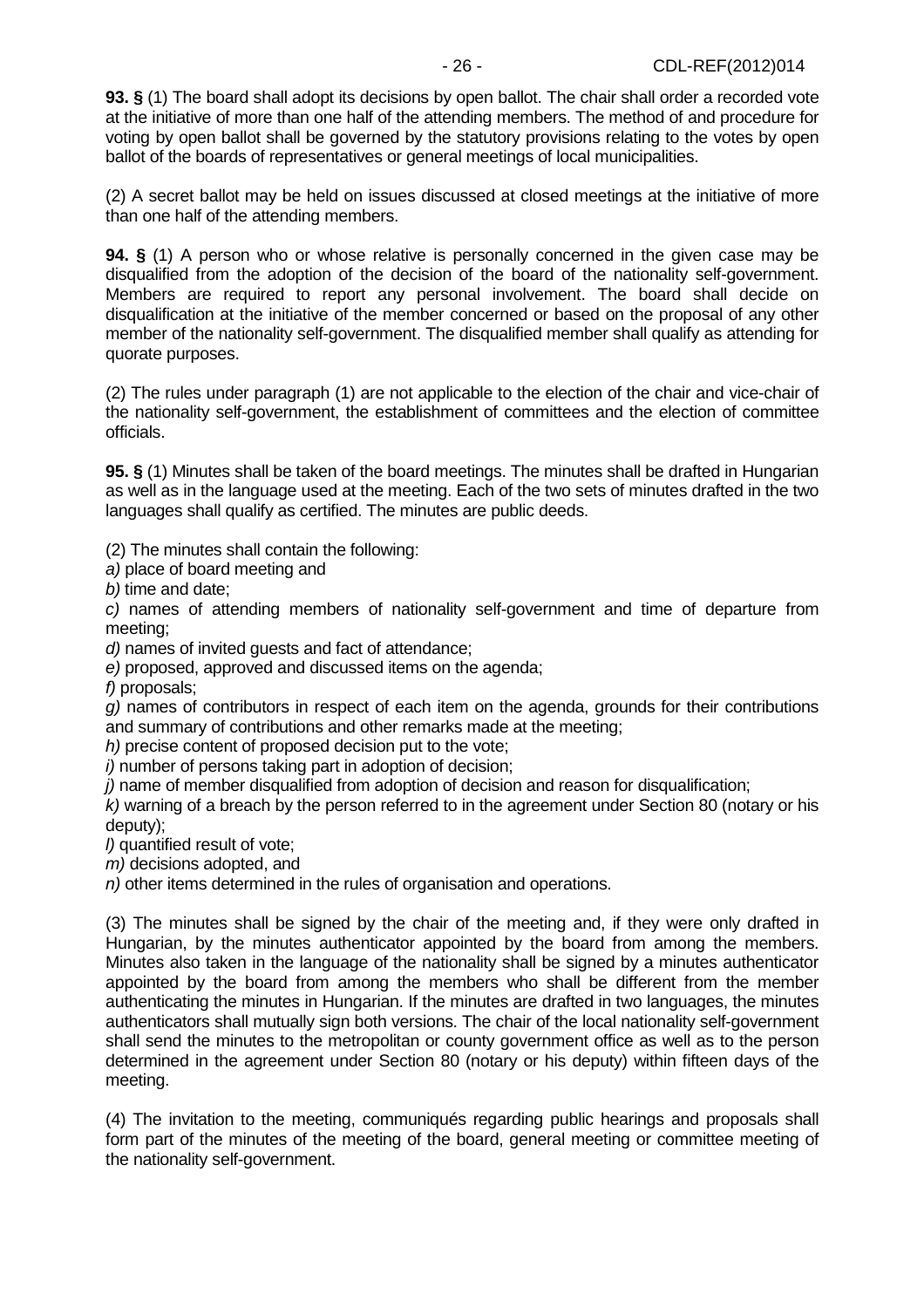**96. §** (1) The proposals prepared for and the minutes of the meetings of nationality selfgovernments, not including proposals prepared for and minutes of closed meetings, may be viewed. Decisions adopted at closed meetings by the board or general meeting shall be public.

(2) Separate minutes shall be taken of closed meetings. Access to data of public interest and data made public out of public interest as defined in a separate rule of law shall also be provided in the case of closed meetings. The taking of these minutes shall in other respects be governed by the rules relating to the minutes of public meetings.

**97. §** The board of a local nationality self-government shall conduct a public hearing at least once annually, in accordance with the procedure regulated in the rules of organisation and operation. Minutes shall be taken of the public hearing.

**98. §** (1) The board of a nationality self-government may declare itself dissolved prior to the expiry of its mandate on the basis of a qualified majority decision adopted by way of a recorded vote. In this case, subject to the simultaneous establishment of the lawful nature of dissolution, by-elections shall be called within seventy-five days, the costs of which shall lie with the nationality self-government.

(2) A board or general meeting cannot be declared dissolved six months before and within six months of the elections. For the purposes of this time limit, the date of the initiative concerning dissolution shall be taken into consideration.

#### **Members of Nationality self-governments**

**99. §** (1) A nationality self-government member as a member of the board of the nationality selfgovernment represents the interests of the given nationality in nationality affairs and takes part in the preparation of the board decisions of the nationality self-government, the adoption of decisions and the organisation of implementation.

(2) The mandate, rights and obligations of a nationality self-government member shall come into being by virtue of his election, while his rights and obligations shall cease upon the cessation of his mandate.

**100. §** Nationality self-government members and nationality local municipality representatives shall, at their discretion, take an oath or make a pledge at the founding meeting or at the meeting following their election, at their discretion, in their mother tongue or in Hungarian or in both languages, with the text under Section 155, and shall sign a deed thereon. Nationality selfgovernment members shall also exercise their rights prior to taking the oath or making the pledge. If the member of a local nationality self-government is also a member of a regional or nationality self-government with nation-wide competence, he shall also take an oath or make a pledge before the regional or national board.

# **101. §** (1) Nationality self-government members

a) may request information at the board meeting from the chair, vice-chair and the attending representative of the local municipality on nationality self-government affairs, in response to which an answer shall be given at the meeting verbally or in writing within fifteen days, at the latest,

b) may request the enclosure of their written contributions with the minutes and, on request, their opinion shall be recorded in the minutes verbatim,

c) may represent the nationality self-government on the basis of an authorisation,

d) shall take part in the work of the board,

e) shall, at least once during their mandate, attend the free training organised by the metropolitan or county government office.

(2) Nationality self-government members shall be excused from the performance of work for the hours necessary for participation in the work of the board. The nationality self-government shall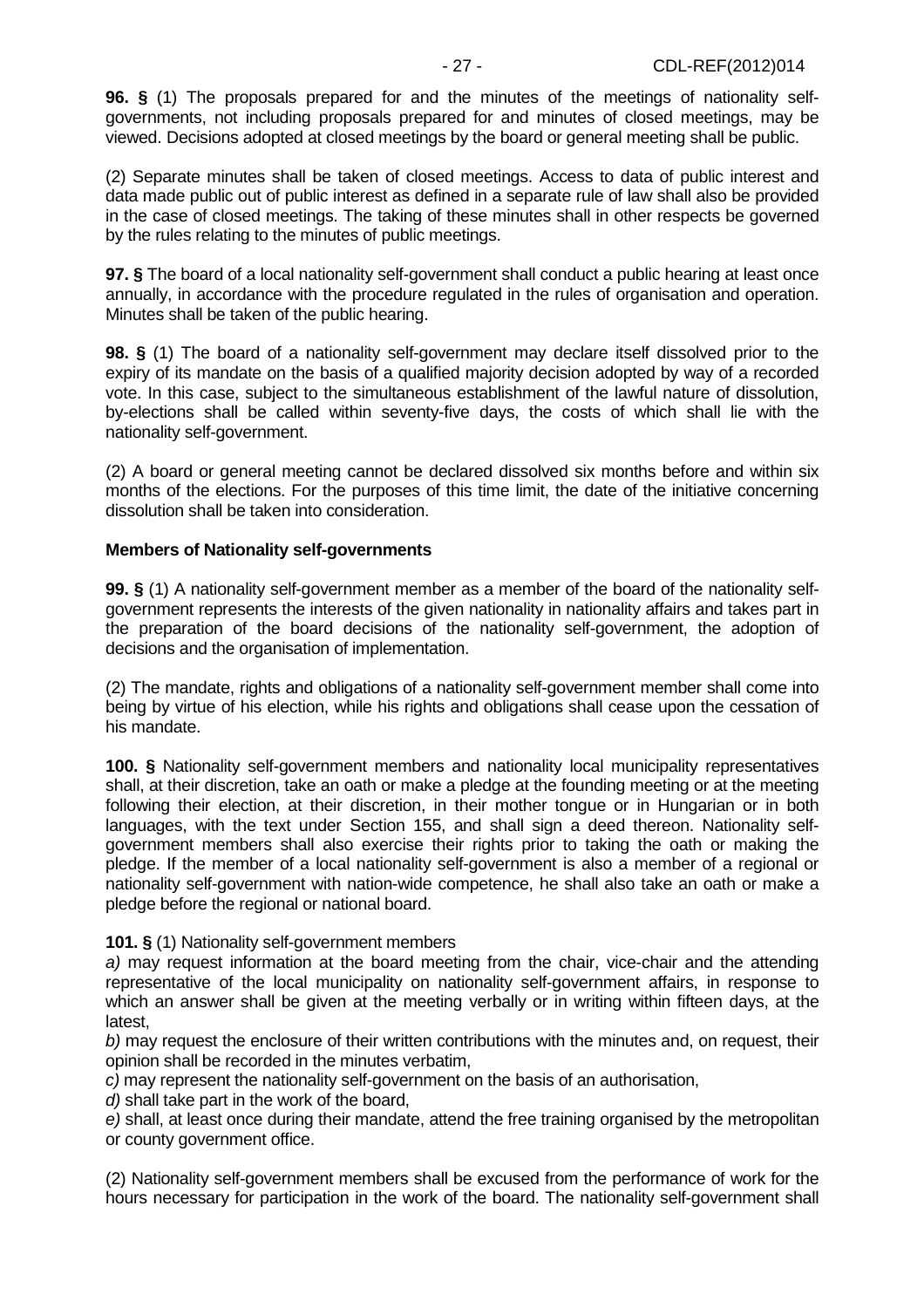reimburse them for any lost income, on the basis of which members shall also be entitled to social security services. The board may also establish a flat-rate remuneration.

(3) Nationality self-government members may use sign language or any other special communication system of their choice at the board meetings, the costs of which shall lie with the nationality self-government.

**102. §** (1) The mandate of a nationality self-government member shall cease

a) on the day of the general nationality self-government elections following his election, while in the case of elections that fell through in the absence of candidates, on the day of the byelections,

b) upon the forfeiture of his franchise,

c) upon the establishment of a conflict of interests,

d) upon the forfeiture of honours,

e) through resignation.

 $f$ ) upon the dissolution of the board or general meeting.

g) upon the voluntary dissolution of the board,

h) if the nationality self-government member fails to attend the board meetings or general meetings for a period of one year reckoned from the date of the meeting which he is absent from for the first time,

i) through the member's death.

(2) In the case of paragraph (1), sub-paragraphs  $c$ )-e) and  $h$ ), the board or general meeting shall establish the cessation of the member's mandate in a decision. It shall send its decision on the business day following the adoption of the decision

a) to the member concerned,

b) to the election committee and

c) to the metropolitan or county government office.

(3) A member may announce his resignation at the board meeting or general meeting. The date of resignation and the date of the cessation of mandate shall be recorded in the minutes of the meeting.

(4) A member may also resign his office in a written declaration served upon the board or general meeting by handing over or sending the declaration to the chair of the board or general meeting. The written declaration shall be disclosed to the next board meeting or general meeting.

(5) Resignation may not be revoked.

(6) The member's mandate shall cease:

a) at the date determined by the member falling within one month of his resignation, or in the absence thereof,

b) on the day of the announcement of resignation or the receipt of the written declaration.

#### **Obligation of Making a Financial Disclosure Statement**

**103. §** (1) Nationality self-government members shall make a financial disclosure statement as set forth in Appendix No. 2 within thirty days of their election and by 31 January of every year thereafter. Members shall enclose with their own financial disclosure statements the financial disclosure statements as set forth in the Appendix to this Act of their spouses or common-law spouses and children sharing their households.

(2) In the event of failure to make a financial disclosure statement, the member may not exercise his rights as a nationality self-government member and may not receive any remuneration, benefits in kind or cost allowance until the submission thereof.

(3) A committee appointed for the purpose in the rules of organisation and operation or at least two members shall keep records of and verify the financial disclosure statements. The financial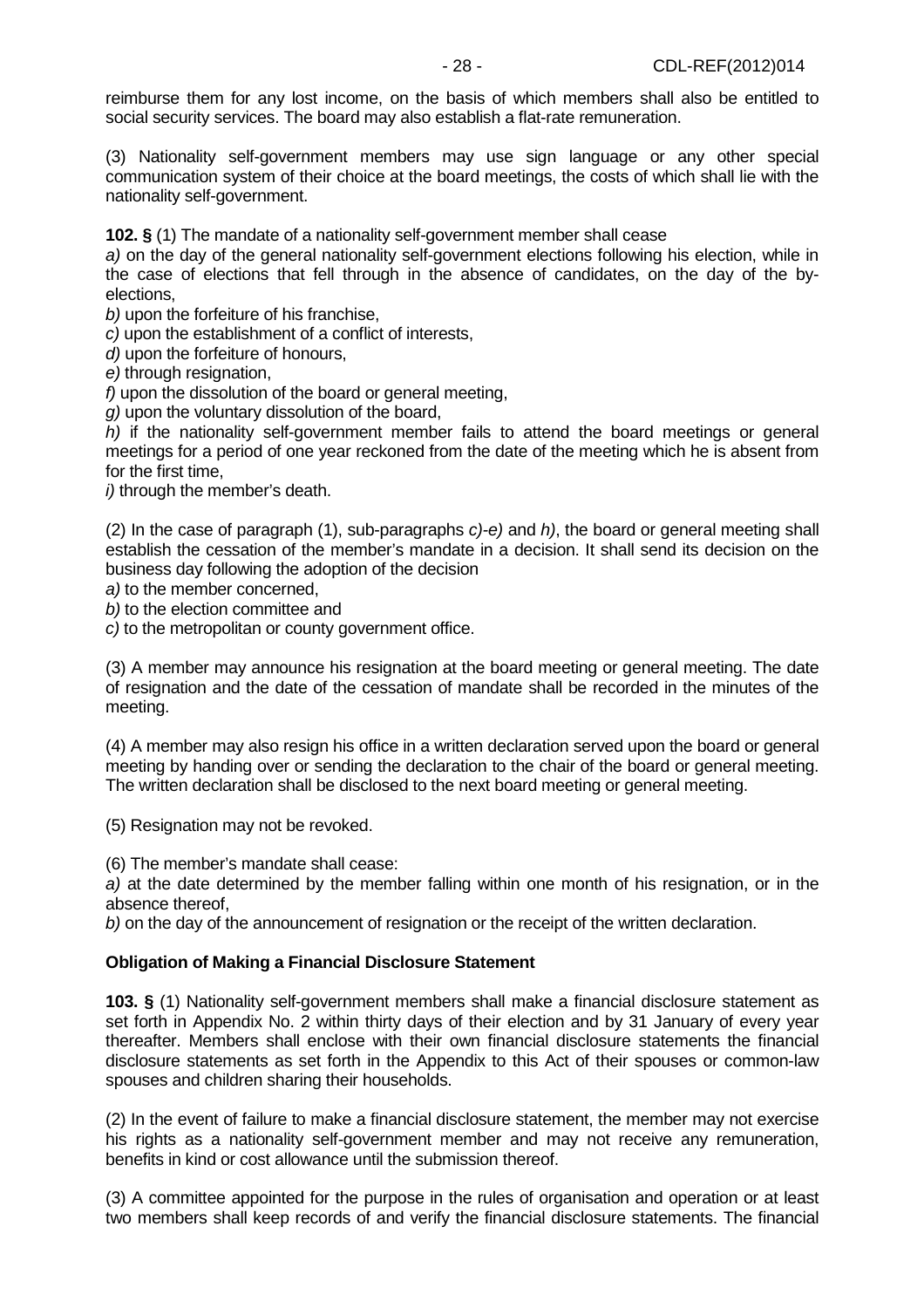disclosure statements of members, not including the identification data supplied for verification, shall be public. The statements of relatives shall not be public and may only be viewed by the members of the monitoring committee for the purposes of verification.

(4) Anyone may initiate proceedings related to the financial disclosure statements with the committee appointed for the verification of financial disclosure statements or with the appointed members in writing. The committee or the appointed members shall inform the board or general meeting of the result of the proceedings at the next meeting.

(5) In proceedings related to financial disclosure statements, members shall, without delay, supply identification data with respect to the data recorded in their own financial disclosure statements and those of their relatives on request. The identification data may only be disclosed to the members of the committee and shall be deleted within eight days of the closure of the proceedings.

(6) Nationality self-governments may not delegate their competence regarding decisions related to financial disclosure statement proceedings.

(7) The nationality self-government shall discuss the proceedings related to financial disclosure statements in a closed meeting.

## **Committees of Nationality self-governments**

**104. §** (1) The board or general meeting of a nationality self-government may set up a committee (committees). The financial committee is a mandatory committee of the nationality selfgovernment with nation-wide competence.

(2) At least one member of a committee comprised of three shall be a nationality self-government member, while at least one half of the members of a committee comprised of four or five shall be nationality self-government members. The detailed rules of the operation of the committee shall be stated in the rules of organisation and operation.

(3) The committee shall prepare the decisions of the board and shall make decisions within the competence delegated to it by the board of the nationality self-government. Its decisions adopted within such competence may be reviewed by the board or general meeting of the nationality selfgovernment.

(4) The committee shall be convened at the request of the chair of the nationality self-government or any of the committee members.

(5) The operation, quorum and decision-making of the committee shall be governed by the rules relating to the operation and decision-making of the board of the nationality self-government.

(6) The chair of the nationality self-government may not be the chair or member of the committee. The number of the members of the committee shall be three, and maximum five in the case of the committees of nationality self-governments with nation-wide competence.

(7) The chair of a nationality self-government may suspend the committee's decision if it is contrary to the decision of the board of the nationality self-government or infringes the interests of the nationality self-government. The board of the nationality self-government shall decide on the suspended decision at its next meeting.

(8) The committee members who are not nationality self-government members shall be governed by the provisions of the Act on local municipalities.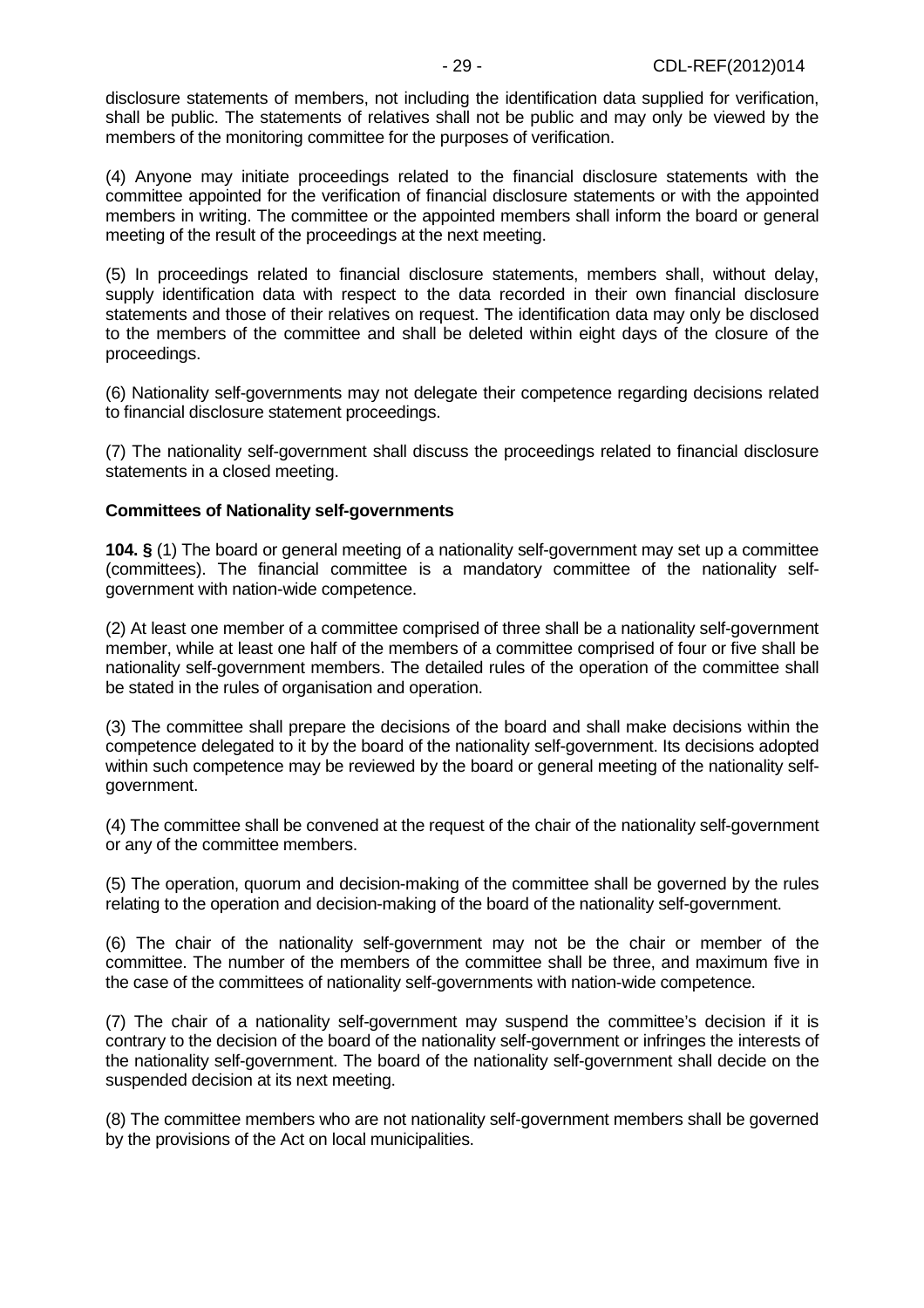# **Chairs, Vice-Chairs and Members of Nationality self-governments**

**105. §** (1) The board or general meeting of a local nationality self-government shall elect an unpaid chair from among its members and an unpaid vice-chair to deputise and assist the work of the chair at its founding meeting. A nationality self-government with nation-wide competence may also elect a full-time chair and full-time vice-chairs. Nationality self-governments shall determine the status of the chair and vice-chairs in their rules of organisation and operation.

(2) The chair of the local nationality self-government shall attend the board or general meetings and committee meetings of the local municipality with the right of consultation. The chair of the county nationality self-government shall attend the board and committee meetings of the county municipality with the right of consultation. The chair of the nationality self-government with nationwide competence may attend the board and general meetings of a local nationality selfgovernment with the right of consultation.

(3) In exercising his right of consultation, the chair of the nationality self-government may initiate the discussion of matters with a direct impact on nationality rights falling within the responsibilities of the local municipality. The board, general meeting or committee of the local municipality shall discuss the proposal or initiative at its next meeting, shall adopt a decision and shall inform the nationality self-government of the result thereof within forty-five days of the submission of the initiative or proposal.

(4) In addition to paragraph (3), the chair of a nationality self-government shall be entitled

a) to request information from the bodies of the board or general meeting on issues concerning the situation of the nationality falling within municipality competence;

b) to request information and administrative assistance as necessary for the fulfilment of his duties from the bodies of the board of representatives;

c) to initiate that the board or general meeting take the necessary measures within its own competence or, in the absence of competence, initiate measures with the agency with competence in matters concerning the nationality in that capacity.

(5) In fulfilling its obligations set forth in paragraph (4), the board of representatives or general meeting of the local municipality

a) shall discuss the initiative requiring a board decision on its merits at its next meeting, shall record the contribution of the chair of the nationality self-government in the minutes taken of the meeting and shall notify him of the decision of the board in writing;

b) based on a request for information or initiative, shall inform the chair of the nationality selfgovernment of the measures taken with respect to the merit of the case in writing, within thirty days of the receipt thereof.

## **Conflicts of Interests in the Case of the Officials and Members of Nationality selfgovernments**

**106. §** (1) The following may not be elected as the chair of a local nationality: President of the Republic, members of the Constitutional Court, the Government Commissioner for Fundamental Rights and his deputy, the Chair, Vice-Chairs and auditors of the State Audit Office, state leaders, government servants and civil servants of central state administration agencies, the Chair, Vice-Chairs and civil servants of the Hungarian Financial Supervisory Authority, the government commissioners and government servants of the metropolitan and county government offices, the civil servants of regional and local state administration agencies whose responsibilities include affairs concerning the given local or regional nationality self-government and whose jurisdiction extends to the local nationality self-government, the notary, district notary and chief notary of the local municipality with jurisdiction, the civil servants of its office, judges, prosecutors, notaries public, court bailiffs, the professional, full-time staff members of the Hungarian Defence Forces and law enforcement agencies and the National Tax and Customs Authority, the members of the working organisation of the regional development council with jurisdiction, the heads and senior officers of institutions and business associations established or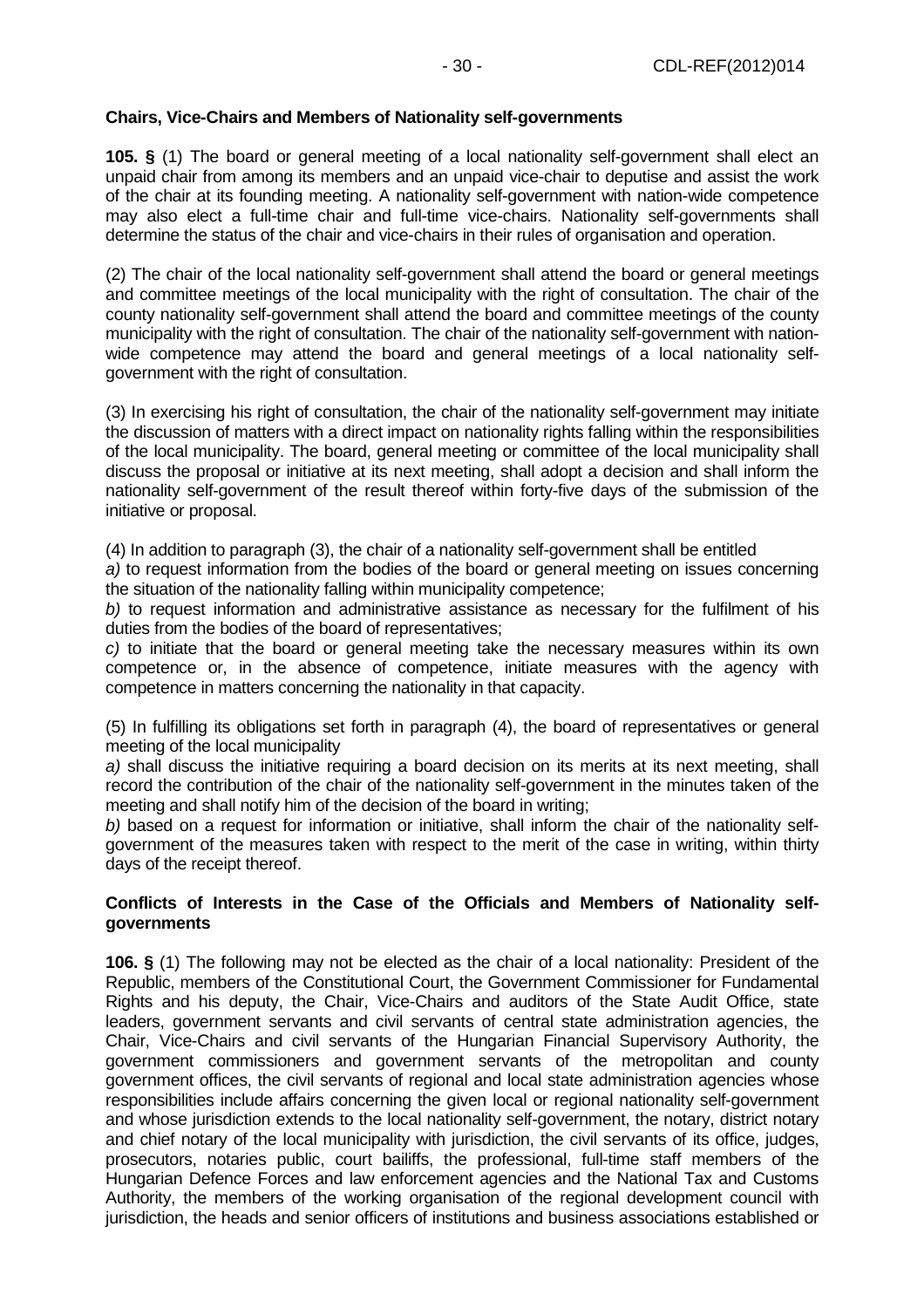operated by the local nationality self-government with the same local nationality self-government and the chair of another nationality self-government except as set forth in paragraph (10).

(2) The following may not be elected as the chair of a transformed nationality self-government: those who may not be elected as the chair of a local nationality self-government and those in a state of incompatibility on the basis of the rules relating to the mayors of local municipalities.

(3) The following may not be elected as the chair of a nationality self-government with nationwide competence: President of the Republic, members of the Constitutional Court, the Government Commissioner for Fundamental Rights and his deputy, the Chair, Vice-Chairs and auditors of the State Audit Office, state leaders, government servants and civil servants of central state administration agencies, the Chair, Vice-Chairs and civil servants of the Hungarian Financial Supervisory Authority, the government commissioners and government servants of the metropolitan and county government offices, the civil servants of regional and local state administration agencies whose responsibilities include affairs concerning the given local or regional nationality self-government, the notaries and district notaries of the local municipalities, the civil servants of their offices, judges, prosecutors, notaries public, court bailiffs, the professional, full-time staff members of the Hungarian Defence Forces and law enforcement agencies and the National Tax and Customs Authority, the members of the working organisation of the regional development council, the heads and senior officers of institutions and business associations established or operated by the nationality self-government with the same nationality self-government, the employees of the Office for Nationality self-governments or persons engaged in any other work-related legal relationship with the Office and the chair of another nationality self-government except as set forth in paragraph (10).

(4) The chair shall terminate any conflict of interests within thirty days of his election or the emergence of the conflict of interests. If, based on a separate legal rule, the legal relationship giving rise to the conflict of interests cannot be terminated, the chair shall present his declaration regarding the termination of the legal relationship confirmed by the person authorised thereto to the board or general meeting and shall simultaneously send the declaration to the metropolitan or county government office.

(5) If the chair fails to meet his obligation set forth in paragraph (4), based on the motion of any of its members, the board or general meeting shall establish the existence of circumstances giving rise to the conflict of interests in a decision and shall declare the conflict of interests at its next meeting but within thirty days of the initiation of the establishment of the conflict of interests. The decision of the board shall be sent to the chair and the metropolitan or county government office on the business day following the meeting.

(6) The chair may request the tribunal to review the decision of the board or general meeting establishing the conflict of interests or the cessation of his mandate with reference to a breach within 8 days of the receipt of the decision.

(7) The tribunal shall decide on the application in non-litigious proceedings, in a chamber of three professional judges, within thirty days of the receipt thereof. The tribunal shall hear the mayor, the representative of the board or general meeting adopting the contested decision and the person filing the statement of claim. No further appeal or review shall lie against the decision of the tribunal.

(8) The metropolitan or county government office may initiate the establishment of a conflict of interests in the case of the chair with the tribunal if the board or general meeting does not decide on the conflict of interests or its decision is unlawful. The proceedings of the tribunal shall be governed by the provisions of paragraph (9), subject to the difference that the chair and the metropolitan or county government office may submit an appeal against the tribunal's decision within eight days of the receipt thereof. The Curia shall decide on the appeal in non-litigious proceedings, in a chamber of three professional judges, within three days of the receipt thereof.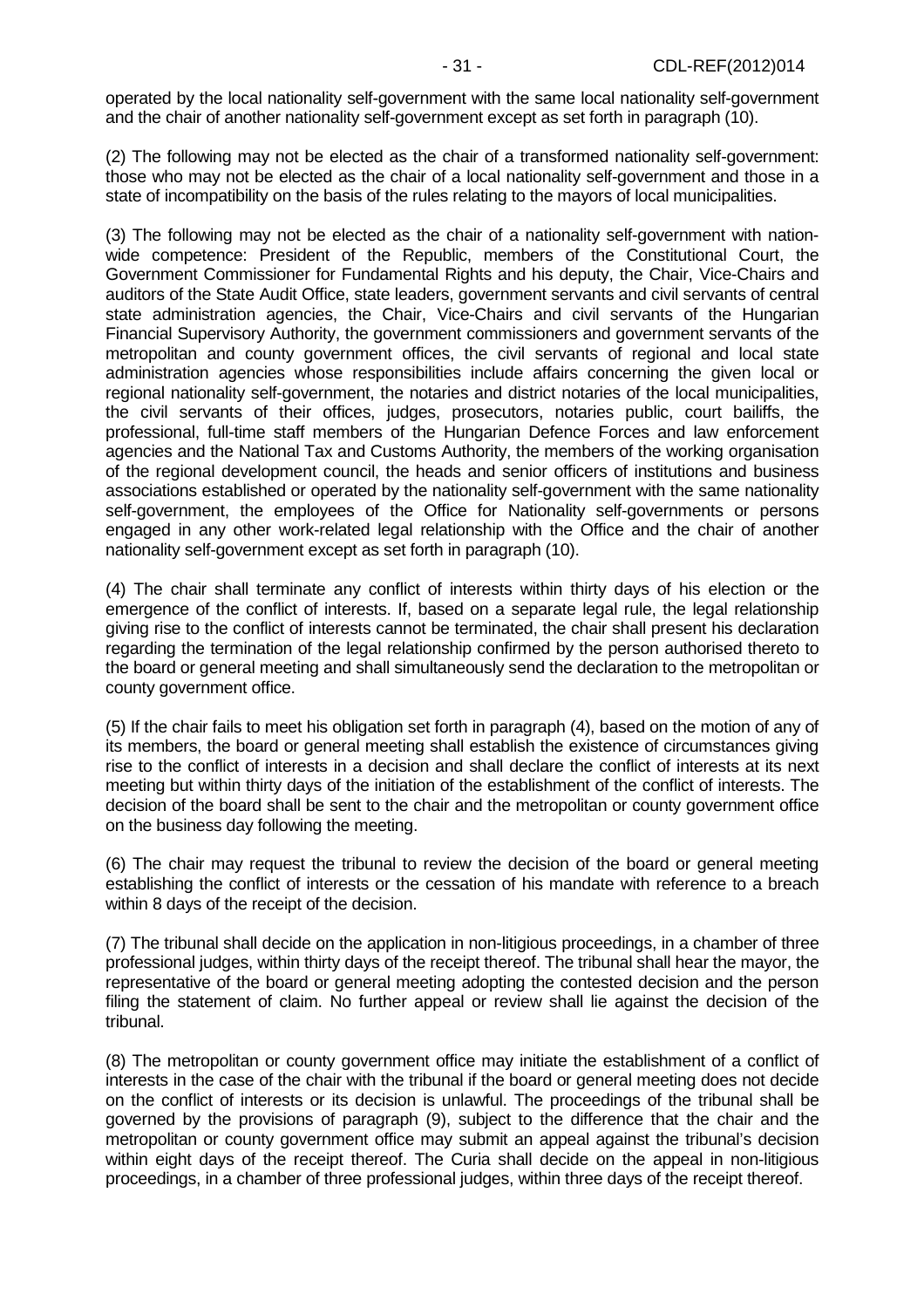(9) The provisions relating to conflicts of interests shall also apply to vice-chairs and the members of nationality self-governments.

(10) The mandate of chair (vice-chair, member) of the board or general meeting of a regional nationality self-government or the mandate of chair (vice-chair, member) of the board or general meeting of a nationality self-government with nation-wide competence is not incompatible with the mandate of member, vice-chair or chair of a local nationality self-government.

(11) The full-time chair or vice-chair of a nationality self-government with nation-wide competence may not engage in any other work-related legal relationship or gainful employment, not including academic, teaching, proof-reading, editing, artistic or other intellectual activities coming under copyright protection, and may not engage in such activities as the personally participating member of a business association and may not accept remuneration for his other activities.

# **Forfeiture of Honours**

**107. §** (1) The board or general meeting of the nationality self-government shall terminate the mandate of a nationality self-government member on the grounds of forfeiture of honours

a) who has a public debt towards the State after the exhaustion of the possible appeal proceedings and fails to settle his debt within sixty days of the receipt of the notice to that effect or, in the case of payment by instalment or a payment respite, in accordance with the provisions of the decision authorising the same,

b) whose responsibility for claims left unsatisfied in liquidation proceedings was established by a court on a final and absolute basis on the basis of the provisions of the Act on business associations and failed to meet his obligation of settlement under the decision of the court, c) who made an untrue financial disclosure statement.

(2) The nationality self-government member shall notify the board or general meeting, the competent election committee and the metropolitan or county government office of the circumstances referred to in paragraph (1), sub-paragraph b) within three days of the receipt of the final and absolute judgment or the setting in of the circumstances referred to in subparagraphs a) and b).

(3) Nationality self-government members shall, within thirty days of their election, request their entry in the data base of taxpayers with no public debts defined in the Act on taxation (hereinafter referred to as the "data base"). Nationality self-government members shall verify their entry in the data base towards the board or general meeting by the last day of the month following the month of the submission of their application for admission to the data base. If the state tax authority establishes subsequent to entry in the data base that the nationality self-government member does not satisfy the criteria of admission to the data base, it shall delete him from the data base, of which it shall notify the board or general meeting and the metropolitan or county government office in writing.

(4) The forfeiture of honours proceedings shall in other respects be governed by the rules regarding the procedures for conflicts of interests.

**108. §** (1) The chair's mandate shall cease:

a) upon the forfeiture of his franchise,

b) upon the cessation of his mandate as member,

c) in the event of the dissolution or voluntary dissolution of the board or general meeting,

d) through resignation from the office of chair.

e) upon the establishment of a conflict of interests,

f) upon the establishment of forfeiture of honours,

g) through the termination by a court of the office of chair,

h) through his death.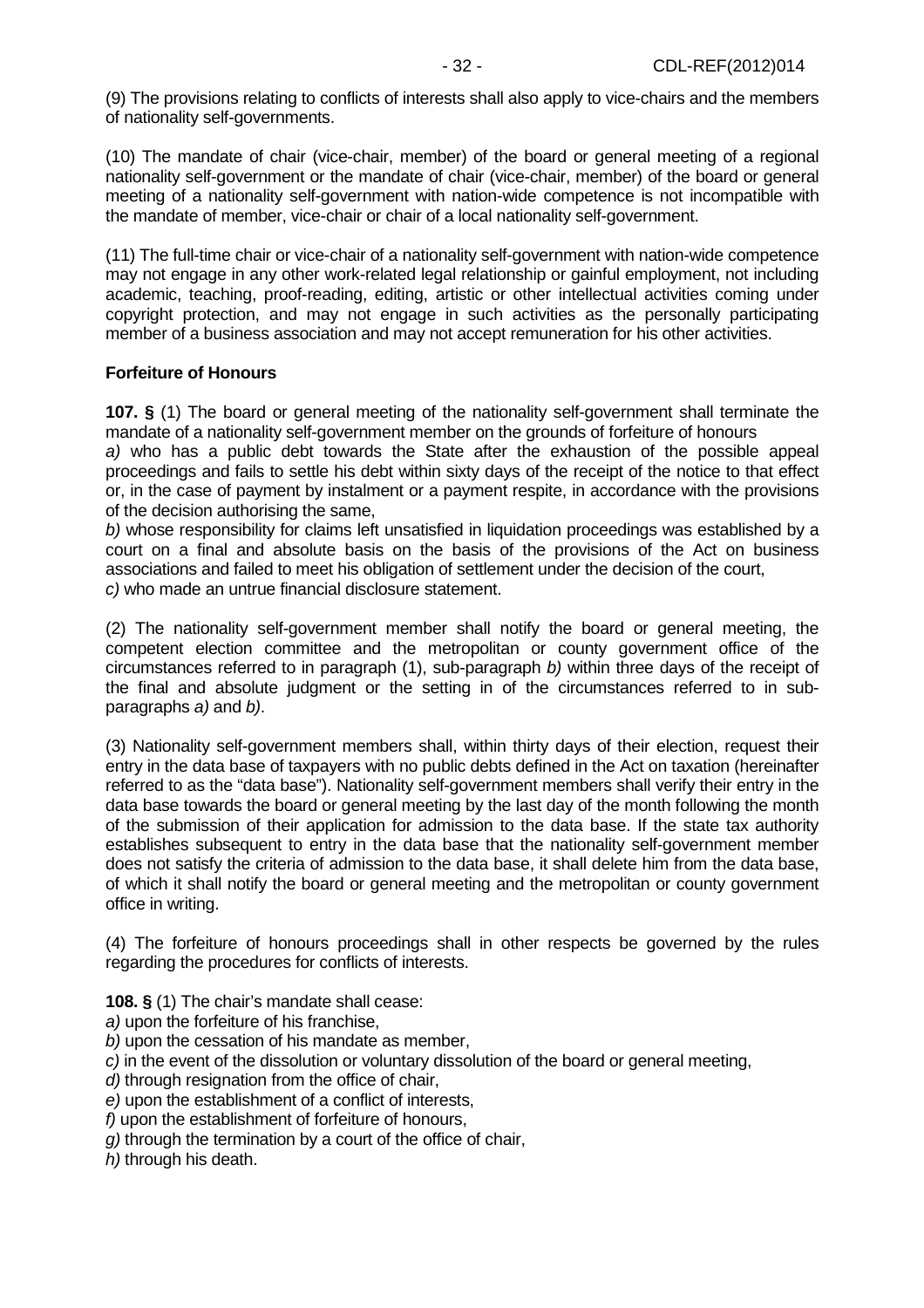(2) In the case of paragraph (1), sub-paragraphs  $(b)$ -f), the board or general meeting shall establish the cessation of the chair's mandate in a decision. It shall send its decision on the business day following the adoption thereof to a) the chair,

b) the election committee and

c) the metropolitan or county government office.

(3) Resignation tendered by the chair in writing or committed to the minutes of the meeting of the board or general meeting may not be revoked.

(4) Resignation tendered in writing shall be disclosed to the next board meeting. Based on resignation, the chair's mandate shall cease

a) at the date determined in the resignation falling within thirty days of the submission of resignation, or in the absence thereof,

b) in the case of the announcement or submission in writing of resignation, on the day of the receipt thereof by the nationality self-government.

(5) Simultaneously with his mandate as chair, the chair may also resign his mandate as member of the nationality self-government in a separate declaration.

(6) Based on a decision adopted with a qualified majority, the nationality self-government may submit a statement of claim against the chair on account of the chair's multiple breaches or omissions to the tribunal with jurisdiction at the head office of the nationality self-government in the interest of the termination of the chair's office. The nationality self-government may simultaneously also request the suspension of the chair from his office. The chair may not take part in the adoption of this decision.

(7) If the nationality self-government fails to observe the statutory compliance notice of the metropolitan or county government office and fails to submit a statement of claim for the termination of the chair's office, the metropolitan or county government office may turn to a court directly for the termination of the chair's office and simultaneously for the suspension of the chair from his office.

(8) The extraordinary, urgent proceedings of the court shall be governed by the provisions of Chapter XX of Act III of 1952 on Civil Proceedings (hereinafter referred to as the "Civil Proceedings Act"), subject to the difference that no counter-claim, suspension or composition shall lie in the proceedings.

(9) Vice-chairs shall be governed by the rules applicable to the chair.

## **Remuneration of Chairs, Vice-Chairs and Members of Nationality self-governments and of the Chairs and Members of Their Committees**

**109. §** (1) The board of the nationality self-government may establish remuneration and benefits in kind for the chair, vice-chair and members of the nationality self-government and the chair and members of any committees to the debit of the budget of the nationality self-government, without endangering the fulfilment of its nationality public duties.

(2) Unless it elects an unpaid chair, vice-chair or vice-chairs, the general meeting of a nationality self-government with nation-wide competence may establish a remuneration for its officials.

(3) The remuneration of the chair of a local nationality self-government may not be higher than the pay base as at any time, while benefits provided in kind may not exceed fifty per cent of the pay base.

(4) The rate of the remuneration may be increased by maximum fifty per cent if the member also acts as councillor or as committee chair or member.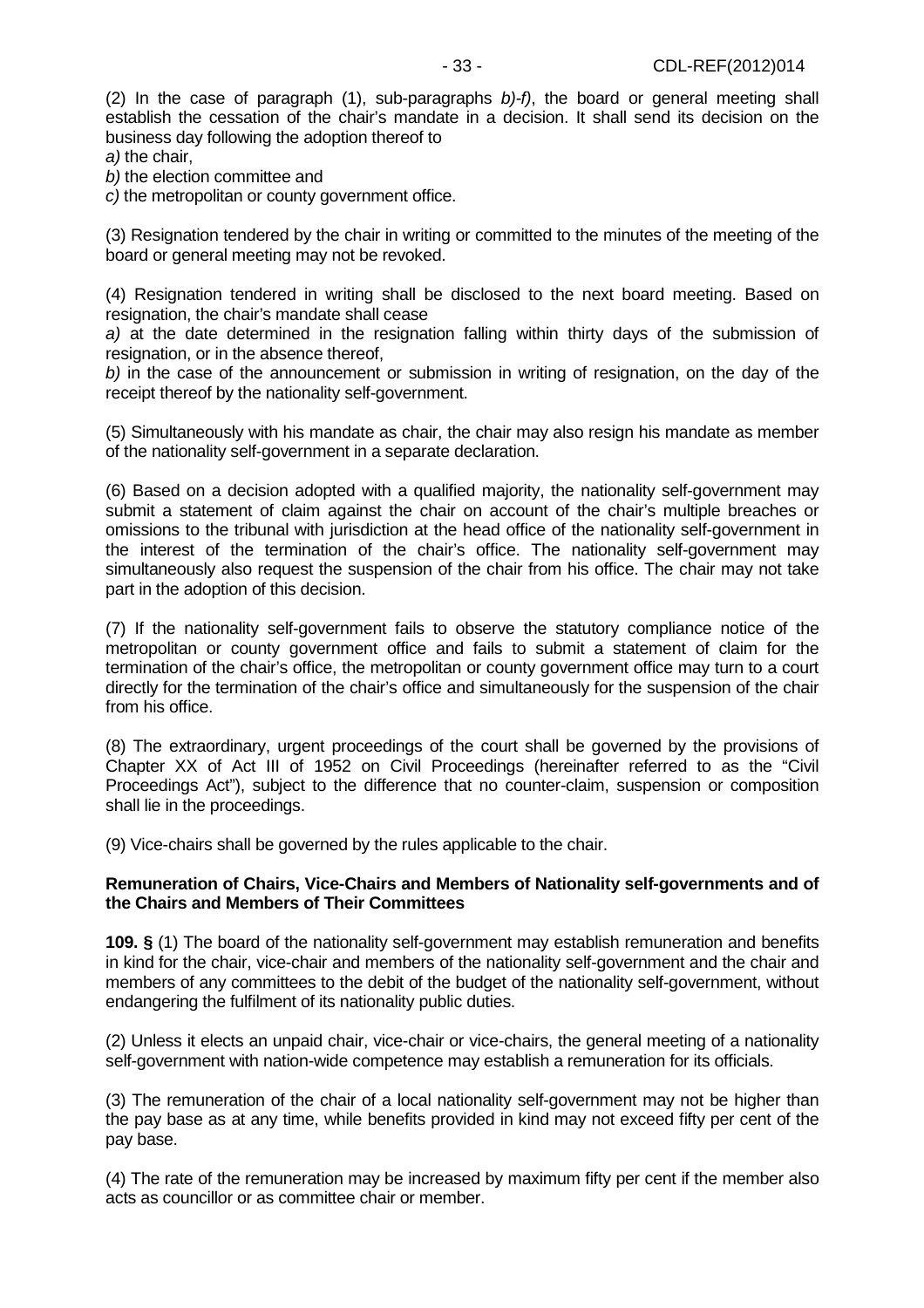(5) Nationality self-government members shall be reimbursed for any advanced necessary costs verified on the basis of invoices that they may incur in connection with activities pursued on behalf of the board or general meeting or duties performed on the basis of the engagement of the board or general meeting or the chair. The reimbursement of costs shall be authorised by the chair.

(6) The remuneration, pay and other benefits of nationality self-government officials and members are data of public interest.

(7) The remuneration awarded to the vice-chair of a local nationality self-government and the remuneration or pay awarded to the vice-chair of a nationality self-government with nation-wide competence may not reach the amount awarded to the chair.

(8) In the case of the chair and members of the committee of a local nationality self-government, the remuneration may not be higher than fifty per cent of the remuneration of the chair of the nationality self-government.

(9) The remuneration of local nationality self-government members may not be higher than thirty per cent of the remuneration of the chair of the nationality self-government.

**110. §** (1) The amount of the pay awarded by a nationality self-government with nation-wide competence to the chair may not be higher than twelve times the civil servant pay base.

(2) The amount of the remuneration established by a nationality self-government with nation-wide competence may not be higher than

a) nine times the civil servant pay base in the case of the chair and vice-chair,

b) five times the civil servant pay base in the case of the chair of the committee,

c) three times the civil servant pay base in the case of the members of the committee,

d) double the civil servant pay base in the case of nationality self-government members.

**111. §** The chair and the vice-chair may not collect any other remuneration or pay, not including cost allowances, from any organisation established by the nationality self-government (or operating with the participation of the nationality self-government) or from organisations, in the activities of which the nationality self-government participates as owner (part-owner) or operator (part-operator).

**112. §** (1) In matters not regulated in this Act, the employment, work schedule, remuneration, benefits, fees and cost allowances of the officials, committee members and members of nationality self-governments with nation-wide competence shall be governed by the rules relating to the employment, work schedule, remuneration, benefits, fees and cost allowances of the mayors of local municipalities and municipality representatives.

(2) The other provisions related to the fulfilment of the office of mayor are established in the Act on the status of civil servants.

#### **Responsibilities and Competence of Nationality self-governments**

**113. §** Local nationality self-governments shall determine the conditions of their lawful operation with a qualified majority, within non-transferable competence, within the statutory boundaries, including

a) the detailed rules of their organisation and operation within three months of the founding meeting, and shall further amend them within thirty days as and when necessary,

b) name and symbols of the nationality self-government and holidays of the nationality represented by them,

c) asset inventory, range of core assets and rules of the use of the assets constituting their property,

d) rules relating to the use and operation of state or local municipality assets delivered for use or otherwise placed at their disposal, and shall enter into the necessary agreements,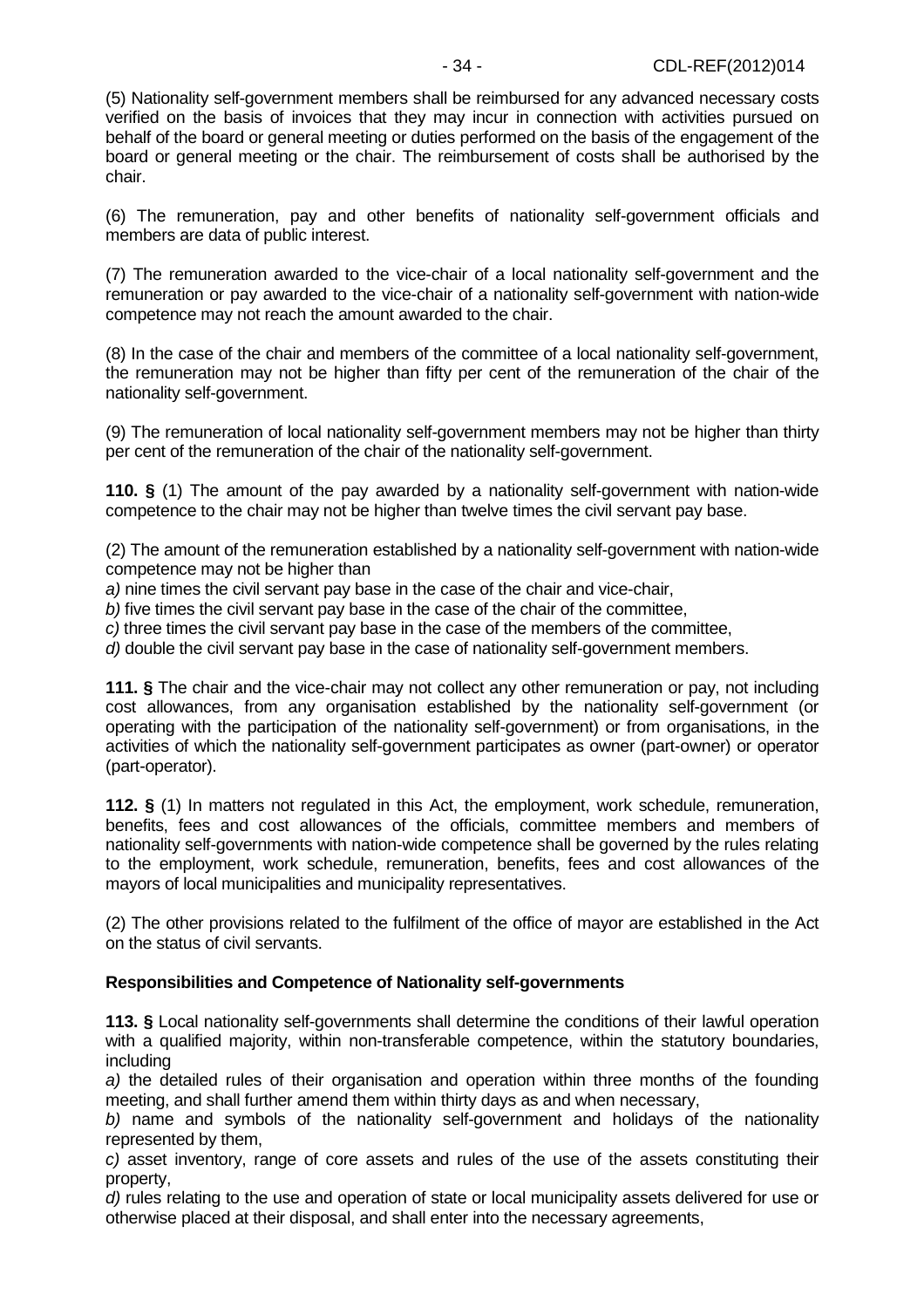e) establishment of business or other organisations or participation therein, f) establishment of local government associations or joining other local government associations,

g) takeover of responsibilities and competence,

h) issues so determined by a rule of law or the rules of organisation and operation.

**114. §** (1) A local nationality self-government shall decide on the following within non-transferable competence:

a) the election of its chair and vice-chair,

b) the establishment of committees,

c) the election of lay assessors,

d) the budget and its final accounts, and shall further fulfil the related data disclosure duties under the legal rules relating to the operation of state finances,

e) appointments and senior engagements falling within its competence,

f) submission of tenders, applications and requests for state aid and waiver of aid,

g) issues so determined by a rule of law or the rules of organisation and operation.

(2) The board of the nationality self-government shall decide on the owner's rights with a qualified majority, within non-transferable competence.

**115. §** Mandatory public duties of local nationality self-governments:

a) duties related to the maintenance of institutions fulfilling nationality duties,

b) at own initiative, fulfilment of other responsibilities and competence delegated by other local governments or municipalities, including duties related to the maintenance of transferred institutions,

c) duties related to the maintenance of institutions taken over from other organisations,

d) duties related to the interest representation of the community represented and creating equal opportunities, with special regard to the duties of local municipalities related to the enforcement of nationality rights,

e) exercise of decision-making and cooperation rights serving to reinforce the cultural autonomy of nationality communities in connection with the operation and responsibilities of institutions operated by state, local municipality or other agencies in the nationality self-government's jurisdiction.

 $f$ ) in the interest of the reinforcement of the cultural autonomy of the community represented, supporting community initiatives with organisational and operational services, liaison with the local nationality civil organisations and initiatives of the community represented and local church organisations,

g) initiation of the measures necessary for the preservation of cultural assets associated with the nationality community in the jurisdiction of the nationality self-government,

h) participation in the preparation of development plans,

i) assessment of demand for education and training in nationality languages.

**116. §** (1) The voluntary public duties of local nationality self-governments are, in particular, within the boundaries of the available resources,

a) establishment of nationality institutions,

 $b$ ) establishment of decorations, establishment of the conditions and rules of awarding.

c) invitation of nationality tenders, establishment of scholarships.

(2) In addition to the duties mentioned in paragraph (1), local nationality self-governments may, with the exception of the duties of the authorities, fulfil voluntary responsibilities in particular in the field of issues related to nationality education and cultural self-administration, the local written and electronic press, the fostering of traditions and cultural heritage, social inclusion, social, youth and cultural administration, public employment, locality operation and locality regulation.

(3) For the fulfilment of their mandatory and voluntary duties, nationality self-governments may establish institutions, business associations and other organisations, including the takeover of institutions, within the statutory boundaries, shall appoint their heads and managers and shall exercise the founder's rights as set forth in a separate legal rule.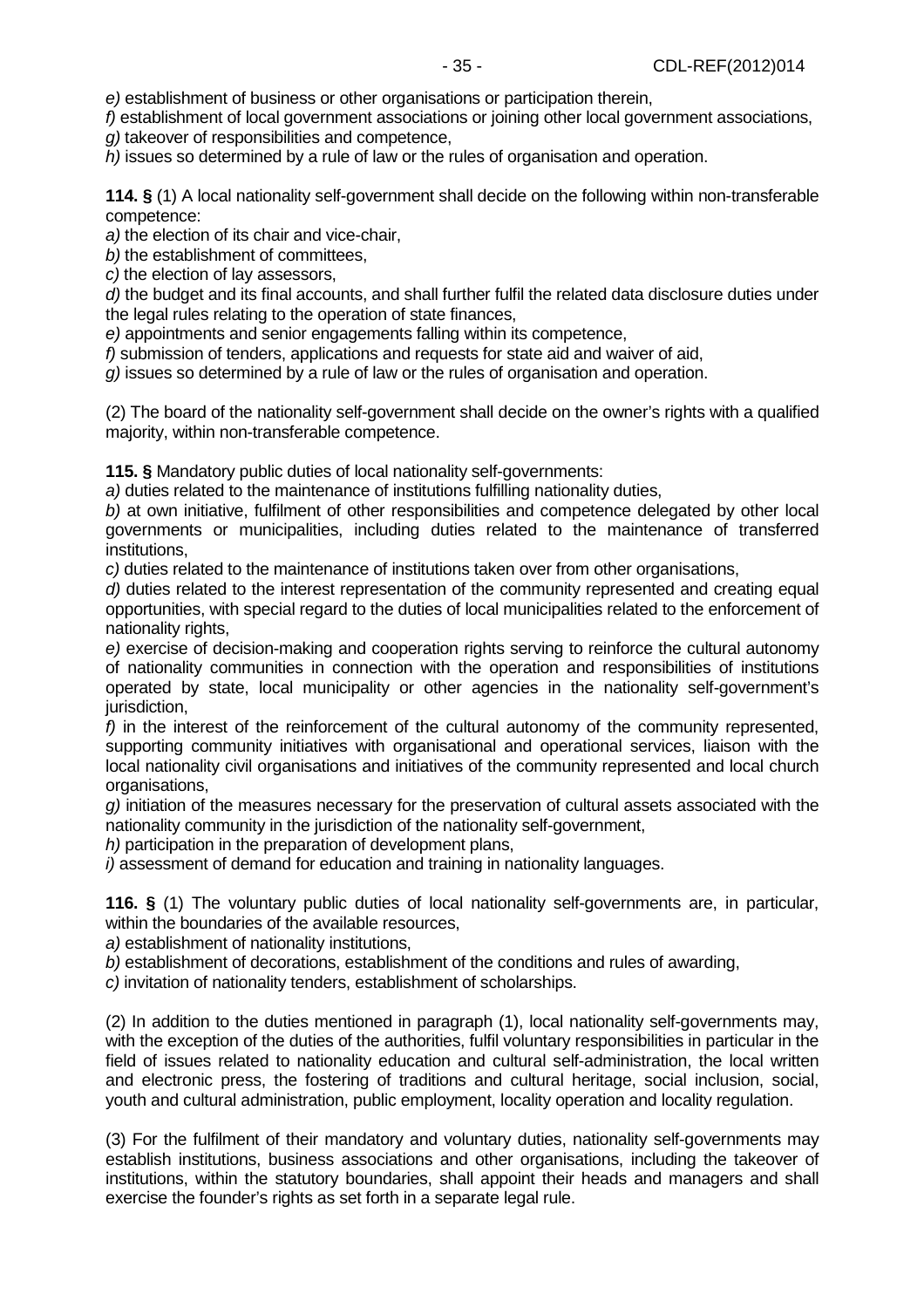(4) Nationality self-governments may only establish or take part in the operation of business organisations in which their liability does not exceed the extent of their pecuniary contributions and where the venture undertaken may not jeopardise the fulfilment of their mandatory duties. Nationality self-governments with nation-wide competence

**117. §** (1) Nationality self-governments with nation-wide competence shall determine the conditions of their lawful operation as set forth in Section 113 and shall decide on the matters referred to in Section 114, with the proviso that nationality self-governments with nation-wide competence shall elect maximum four vice-chairs and shall decide on the following with a qualified majority, within non-transferable competence:

a) place of head office,

b) national holidays of the nationality represented,

c) principles and method of utilisation of available radio stations and television channels,

d) principles of utilisation of available public service radio and television programme time,

e) establishment and operation of legal aid service for the nationality community and operation of information services for local nationality self-governments,

f) compilation of nationality first name register and enquiries regarding nationality first names,

g) subsidisation of nationality media from the nationality self-government with nation-wide competence state aid provided under this Act,

 $h$ ) other issues determined by law falling within their responsibilities and competence.

(2) The nationality self-government with nation-wide competence shall

a) fulfil the duties of interest representation and interest protection emerging in the locality in connection with the given nationality community if there is no nationality self-government in the locality,

b) engage in the interest representation and interest protection activities as defined in a separate rule of law in connection with the municipality responsibilities performed by the county municipality,

c) represent and protect the interests of the nationality represented by it on a national level,

d) maintain a national network of nationality institutions in the interest of the development of nationality cultural autonomy.

**118. §** (1) The nationality self-government with nation-wide competence

a) shall state its opinion on the drafts of legal rules concerning the nationalities represented by it in that capacity,

b) shall state its opinion on the implementation in Hungary of bilateral and multilateral international agreements related to the protection of nationalities and shall initiate the implementation of measures necessary for the enforcement of the provisions thereof,

c) may request information on issues concerning the groups of nationalities represented from the public administration agencies, may make proposals to them and may initiate the implementation of measures in matters falling within their competence,

d) shall exercise the right of agreement on issues directly concerning the given nationality in connection with development plans,

e) shall participate in the compilation of information related to the election of the members of nationality self-governments in cooperation with the election committee and the state agency responsible for nationality policy.

(2) Upon the drafting of legal rules related to the preservation of the localities with historical traditions and architectural relics of nationalities (not including the decrees of the local municipality) and government decrees on the implementation of the Act on public education, it is necessary to consult the nationality self-governments with nation-wide competence with respect to issues concerning the educational self-administration of the individuals belonging to nationalities. The nationality self-government with nation-wide competence may turn to a court directly for the review of a legal rule passed on the above subject-matter on an extraordinary basis with reference to the infringement of nationality rights.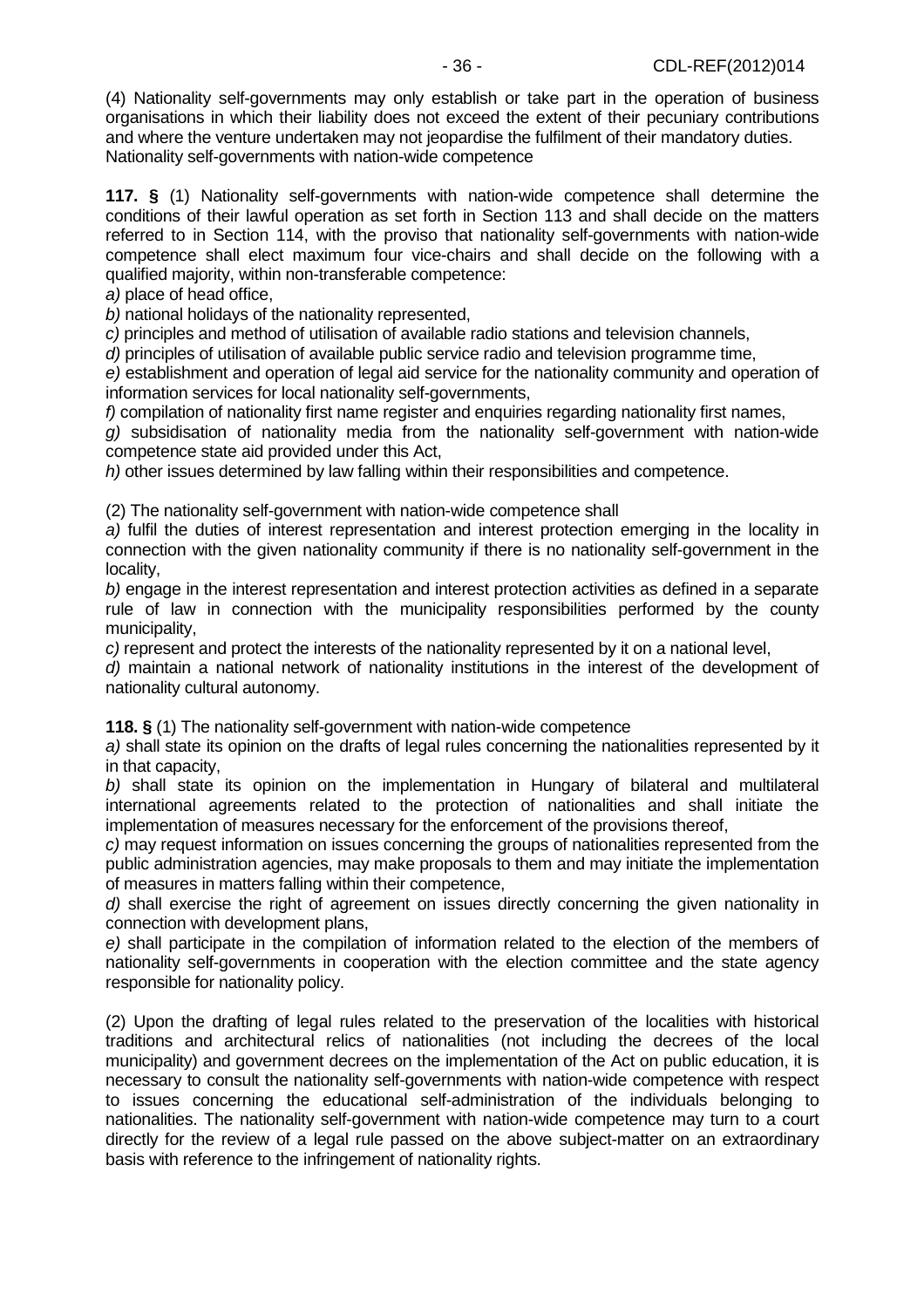**119. §** (1) The responsibilities and competence of the nationality self-government with nationwide competence shall be due to the general meeting of the nationality self-government with nation-wide competence. The general meeting may delegate its responsibilities and competence, not including any non-transferable competence, to its chair, committee, office or an association as set forth in this Act.

(2) Officials and bodies of the general meeting: chair, one or several vice-chairs, committee and office.

(3) The nationality self-government with nation-wide competence shall regulate the operation of the office of the nationality self-government with nation-wide competence in detail in its rules of organisation and operation.

(4) The legal relationship of the employees of the nationality self-government with nation-wide competence (not including any other work-related legal relationships) shall be governed by the provisions of the Act on the status of public service officials.

**120. §** The head of the office shall be appointed by the general meeting, based on the chair's recommendation, for an indefinite term. The chair shall exercise the employer's rights in respect of the head of the office, except for the case of removal. The right of removal shall be exercised by the general meeting.

## **Duties of the Office of the Nationality self-government with nation-wide competence**

**121. §** The office of the nationality self-government with nation-wide competence is a centrally financed organisation established by the nationality self-government with nation-wide competence that operates and is managed independently.

**122. §** (1) The office as a body of the nationality self-government with nation-wide competence shall prepare and implement its decisions and shall fulfil the duties related to the financial management of the nationality self-government with nation-wide competence.

(2) The head of the office shall notify the body, committee or chair of the nationality selfgovernment with nation-wide competence if he detects any breach in its decisions.

(3) The duties of the office of a nationality self-government with nation-wide competence are in particular in connection with the financial management of the nationality self-government with nation-wide competence:

a) implementation of official decisions adopted in a body and in delegated competence,

b) fulfilment of duties related to the financial management of centrally financed organisations,

c) fulfilment of the temporary management duties under this Act.

Head of the Office of the Nationality self-government with nation-wide competence

**123. §** (1) The general meeting of the nationality self-government with nation-wide competence shall, within non-transferable competence, appoint an office head satisfying the qualification requirements established in a legal rule on the basis of a job tender for an indefinite term for the management of the office of the nationality self-government with nation-wide competence.

(2) The appointment shall qualify as a managerial appointment and shall be governed by the provisions relating to managerial appointments of the Act on the status of senior public service officials.

(3) A deputy office head may be appointed for the deputisation of the office head.

## (4) The office head

a) shall head the office of the nationality self-government with nation-wide competence, shall fulfil the related duties falling within the employer's powers, shall as part thereof appoint the civil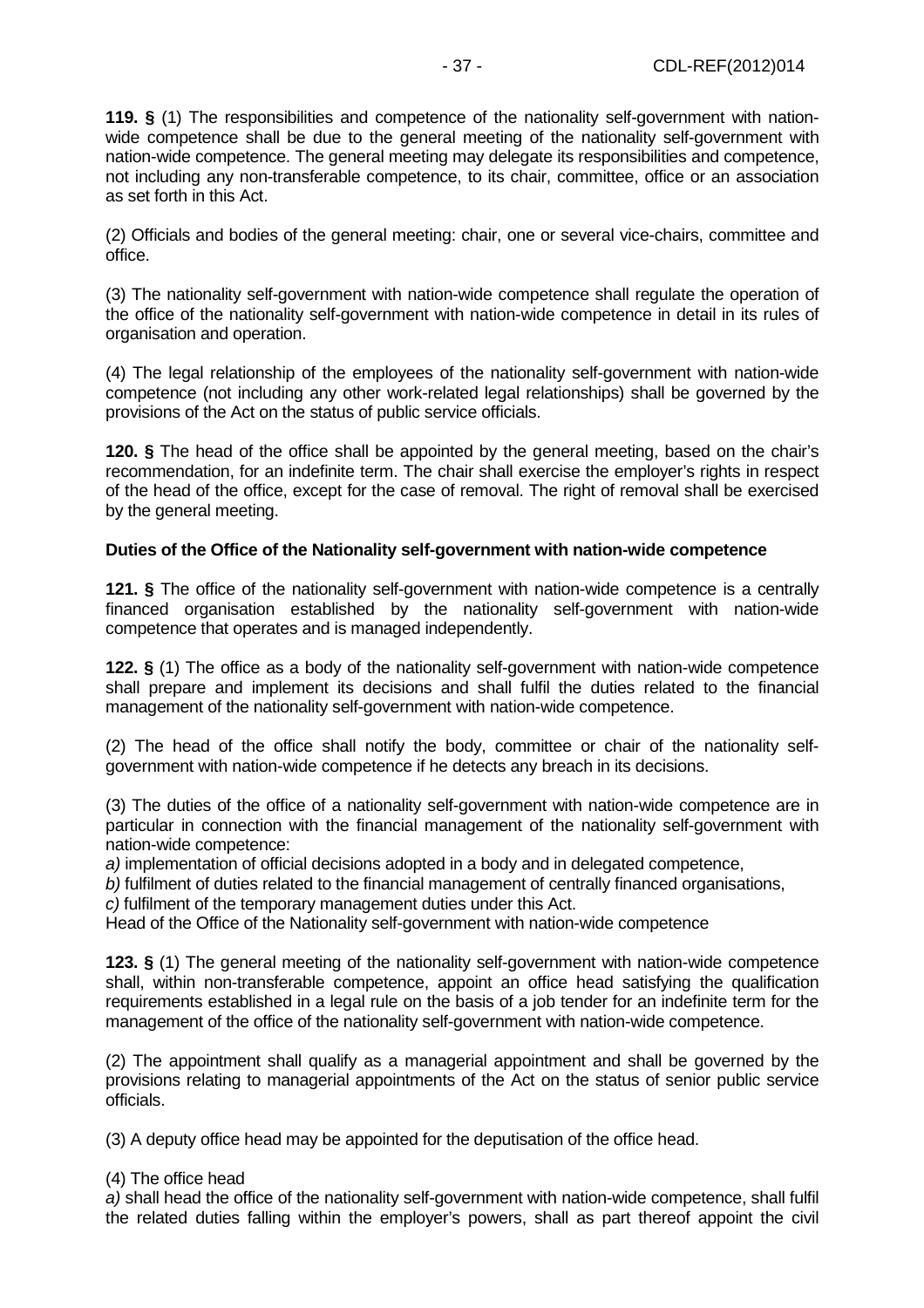servants of the office, shall enter into other work-related legal relationships with the non-civilservant employees of the office and shall regulate the procedures of the internal operation of the office,

b) shall provide for the fulfilment of the duties related to the operation of the general meeting, c) shall prepare the decisions of the relevant bodies and shall attend their meetings with a right of consultation,

d) shall warn the bodies if their decisions or decision-making procedures are unlawful.

e) shall render an account of the activities of the office to the general meeting once annually.

(5) As part of his responsibilities related to paragraph (4), sub-paragraphs c)-d), the office head shall fulfil the duties related to the compilation of the nationality self-government's budget, closing accounts and financial reports.

#### **Chapter VII Financial Foundations of the Fulfilment of Nationality Public Duties**

### **Assets, Revenues and Financial Management of Nationality Self-governments**

**124. §** (1) The assets of nationality self-governments serve the fulfilment of nationality public duties.

2) The assets of nationality self-governments shall be governed by the provisions relating to local municipalities of the Act on national assets, except as set forth in Section 125.

**125. §** (1) The core assets constitute a segregated part of the assets of nationality selfgovernments. Nationality self-governments shall transfer the assets which directly serve the fulfilment of nationality public duties, from among the movable and immovable property items in their ownership and the rights representing money and monies' worth due to them, to the category of core assets.

(2) From among the assets forming part of the core assets,

a) state-owned real properties and real property parts, real property holdings and holding parts serving the operation and the fulfilment of the mandatory duties of nationality self-governments received in ownership from entities other than the State, rights representing money and monies' worth and all other real properties, real property parts and rights representing money and monies' worth declared by law or the nationality self-government as unsaleable in a decision adopted with a qualified majority within its non-transferable competence shall be unsaleable,

b) all asset parts which do not form part of the assets specified in sub-paragraph a) shall have limited saleability.

(3) The asset items and components of the core assets with limited saleability may be disposed of on the basis of the conditions determined in a rule of law or in a nationality self-government decision adopted with regard to the procedure set forth in paragraph (2), sub-paragraph a).

(4) Nationality self-governments shall manage the state-owned properties transferred to their ownership in accordance with the rules of responsible management. If, as a consequence of management practices contrary to responsible management, a real property is mortgaged or encumbered with a loan, the nationality self-government may not receive any further state-owned real properties by way of the free transfer of title.

**126. §** (1) The sources of nationality self-government revenues are in particular:

a) aid from the state budget,

b) other aid and subsidies,

c) own revenues, entrepreneurial revenues,

d) the yields of their assets,

e) donations from the mother land and elsewhere,

f) liquid assets received.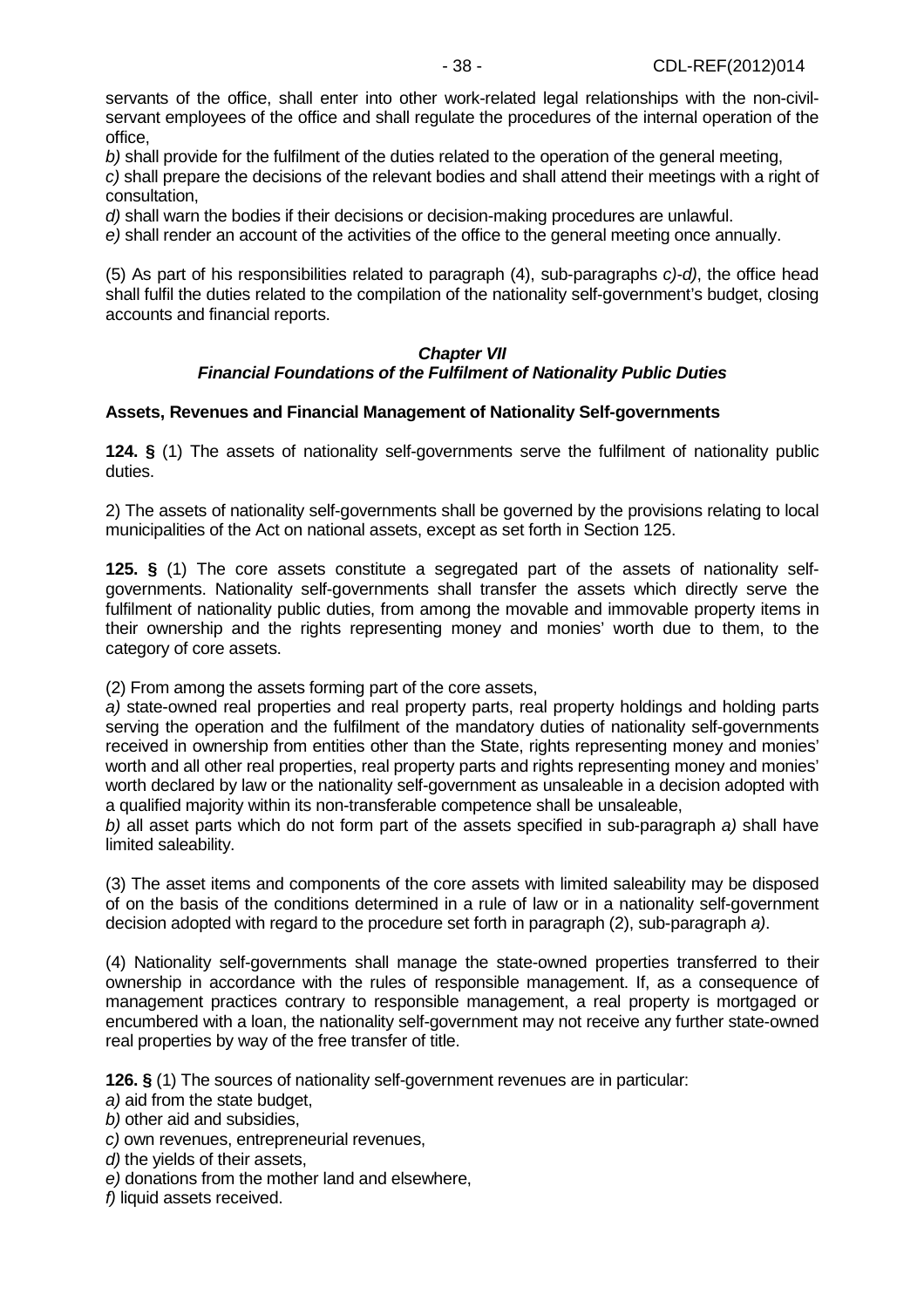(2) The State shall provide aid at the rate determined in the Act on the central budget

a) for nationality self-governments for the fulfilment of nationality public duties, as part of the duty funding system,

b) for activities and projects pursued and implemented as part of the educational and cultural self-administration of nationalities and nationality cultural autonomy,

c) for nationality organisations within and outside the sphere of state finances for the development of the cultural autonomy of nationalities.

(3) State aid as referred to in paragraph (1), sub-paragraphs b) and c) may be provided for organisations established by nationality self-governments not previously receiving state aid as well as for organisations to be newly established by nationality self-governments or to be established through the transformation of existing organisations on the basis of the prior agreement of the state agency responsible for nationality policy and the founder nationality selfgovernment, in accordance with the legal rules on the operating procedures of state finances.

**127. §** For the purposes of normative state contributions, institutions operated by nationality selfgovernments with nation-wide competence shall fall into the same category as church institutions providing services for the population unless the agreement on the transfer of the operating rights provides otherwise.

**128. §** (1) The purpose of the duty funding system referred to in Section 126(2), sub-paragraph a) is to ensure that nationality self-governments have at their disposal funding that covers the operating costs of the fulfilment of their mandatory nationality public duties.

(2) Within the framework of the duty funding system, the central budget shall provide dutyoriented aid, for the allocation of which in the following year nationality self-governments shall supply data in the manner and by the deadline determined by law. The data so disclosed shall be supplied in accordance with the guidelines issued by the minister responsible for state finances and the minister responsible for nationality policy, based on the recommendations of the ministers in the specific sectors.

(3) The Government shall determine the detailed rules of duty funding in a decree.

**129. §** Nationality self-governments may take part in the State and European Union tenders invited within the realm of nationality educational and cultural self-administration and nationality cultural autonomy under the same terms and conditions as local municipalities.

**130. §** (1) In the interest of the fulfilment of their financial, management, administrative and other fundamental duties in accordance with standard rules and transparency, nationality selfgovernments shall be linked to the IT system operated by the local municipality (a system that may be linked to the state IT system) which shall also serve as a means for ongoing financial state monitoring. The range of further data items to be published in the system on a mandatory basis shall be determined in a separate legal rule.

(2) The financial and technical conditions of the establishment of an IT system for nationality selfgovernments with nation-wide competence that is suitable for the purpose determined in paragraph (1) and may be linked to the state IT system shall be provided by the State.

**131. §** Except as set forth in a rule of law, nationality self-governments shall have all the rights and obligations that the owner has.

**132. §** (1) The board or general meeting shall be responsible for the safe management of nationality self-governments, while the chair shall be responsible for compliance with the regulations. The central budget shall owe no responsibility for the consequences of loss-making operations.

(

2) It is the duty of nationality self-governments to use their assets for nationality purposes and, if possible, to increase them.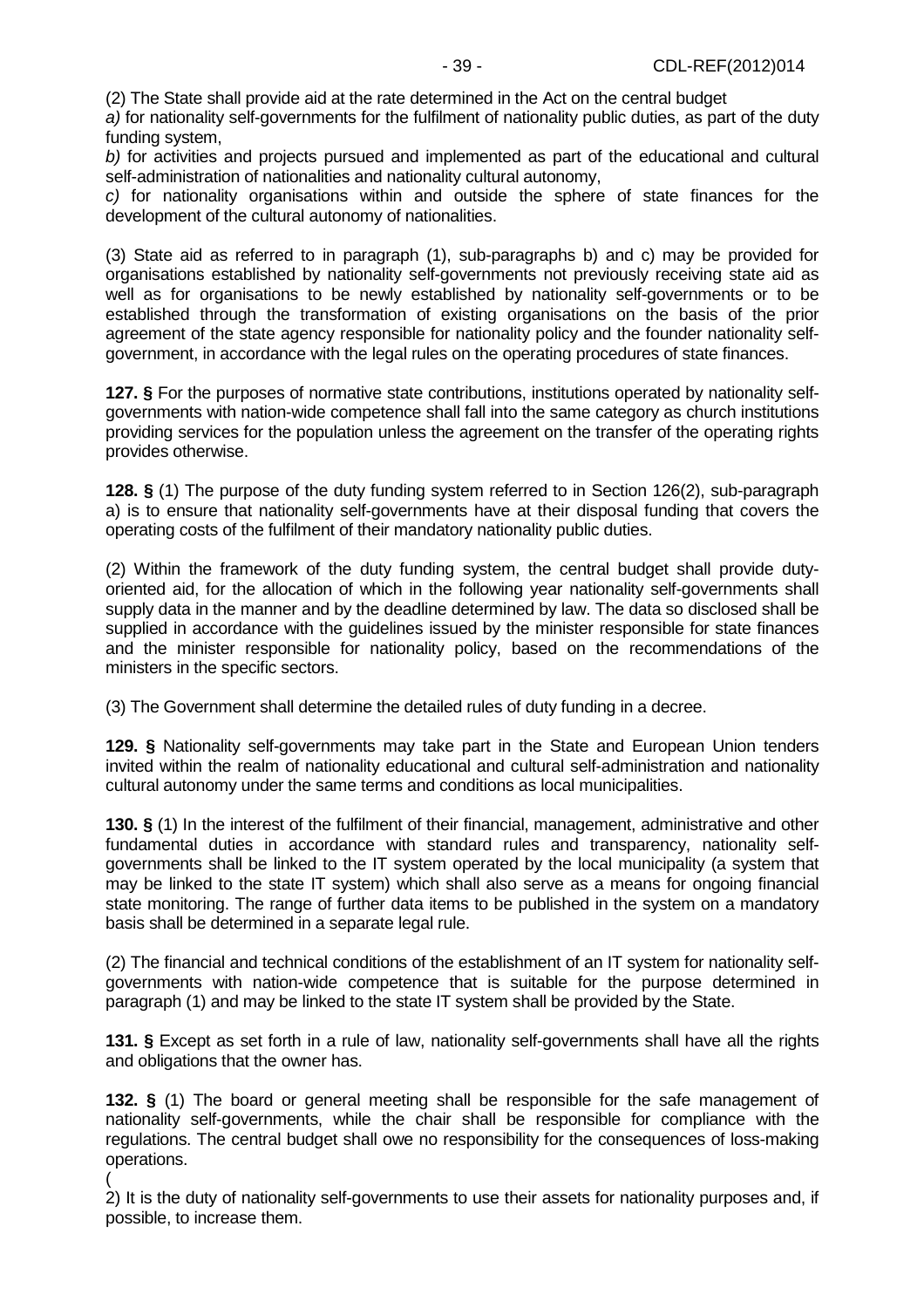**133. §** Nationality self-governments shall keep independent money transaction accounts. Upon the opening of independent payment accounts, nationality self-governments shall meet the conditions set forth in Section 18 of Act LXXV of 2009 on Money Transaction Services, with the proviso that the certificate of the competent election committee and the minutes of the founding meeting shall qualify as documents relating to the coming into being and/or registration thereof.

**134. §** If a nationality self-government does not have an approved budget and closing account with respect to the given fiscal year or fails to meet its obligation of reporting, as of the month following the deadline for the approval of the budget and the closing account and the drafting of the report, the disbursement of any state aid shall be suspended. Suspension shall be terminated and the disbursement of aid shall be resumed as of the month following the termination of the omission.

#### **Monitoring of Operations and the Utilisation of State Aid**

**135. §** Duties of the financial committee of a nationality self-government with nation-wide competence are in particular with respect to the nationality self-government with nation-wide competence and its budgetary institutions: reviewing of the annual draft budget and the draft biannual and annual reports, monitoring and evaluation of financial processes, investigation of well-founded nature of financial decisions (in particular, on loans and credit facilities), monitoring compliance with the financial legal rules and internal rules. The committee shall, without delay, send the findings of its investigation to the board or general meeting. The board or general meeting shall decide on the report on an extraordinary basis. If no decision is made or the board or general meeting does not agree with the investigation findings of the committee or fails to take the necessary measures, the committee shall notify the metropolitan or county government office and the State Audit Office.

**136. §** In the event of the delegation of the responsibilities and competence regulated in this Act, the transferor (local municipality, nationality self-government) shall transfer use of the necessary asset items to the transferee nationality self-government in accordance with the provisions of a separate agreement. This may not hinder the performance of the responsibilities and competence of the transferor local municipality or nationality self-government.

**137. §** (1) For the purposes of the operating conditions necessary for the operation of the newly established nationality self-governments with nation-wide competence of communities recognised by Parliament as nationalities after the entry into force of this Act, the State shall provide a building or building part with a useful ground space of one hundred and fifty to three hundred square metres that may be used as independent premises after their establishment. The building or building part shall be transferred to the nationality self-government's ownership as a one-time, free-of-charge asset donation.

(2) The building or building part acquired as a one-time, free-of-charge asset donation shall constitute the nationality self-government with nation-wide competence's core assets which shall qualify as unsaleable by the force of law.

## **Legal Succession and Temporary Asset Management**

**138. §** (1) The legal successor of a nationality self-government terminated in any manner is the nationality self-government newly elected and established at the next general elections.

(2) If no new local nationality self-government is established as a result of the next general nationality elections, the assets of the ceased local nationality self-government shall be transferred to the ownership of the nationality self-government with nation-wide competence, with the proviso that they shall be used for nationality purposes.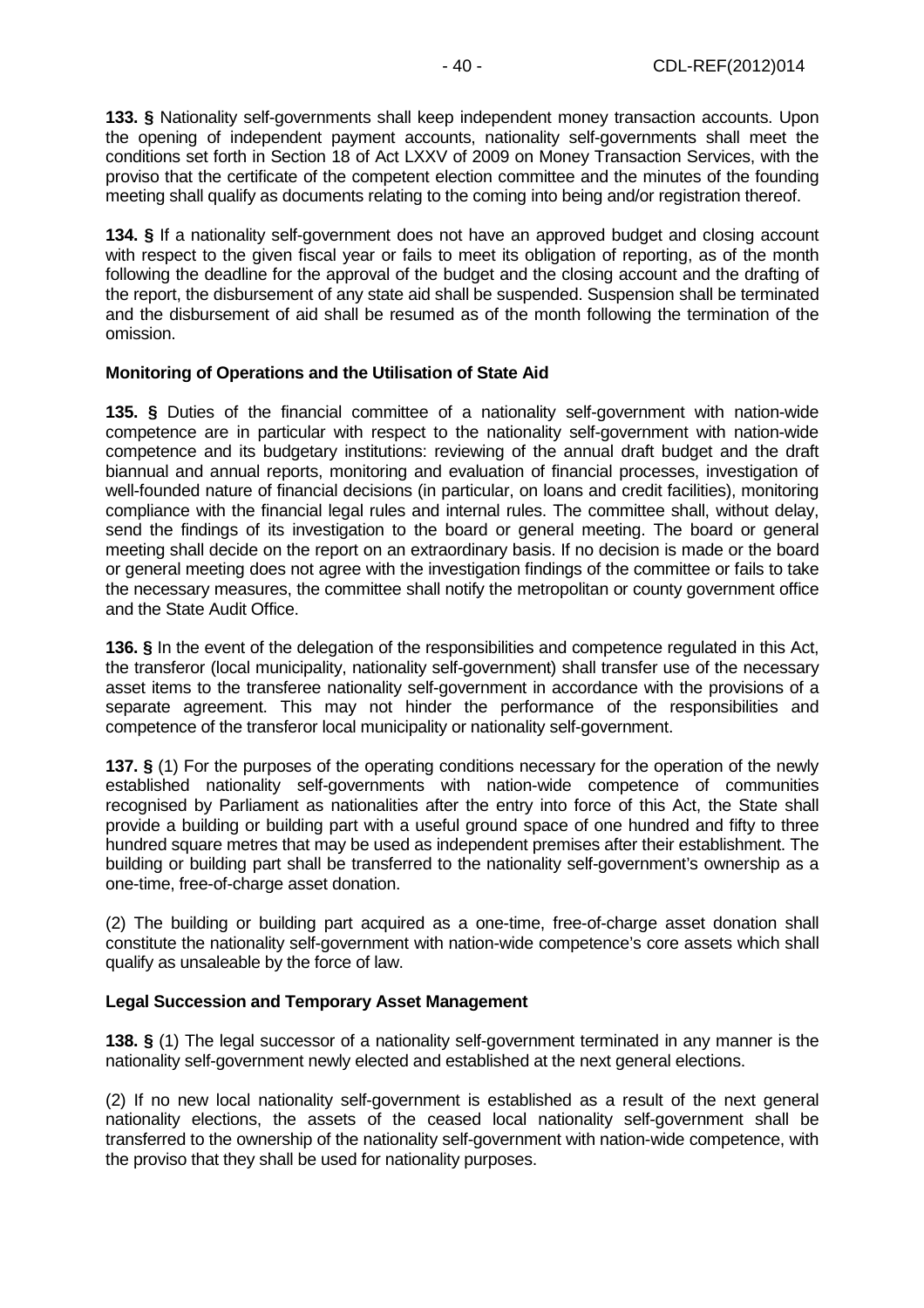(3) Until the establishment of a new body as a result of by-elections as well as until the establishment of a new body as a result of the next general nationality elections, the assets of the ceased nationality self-government shall be transferred to temporary management.

**139. §** (1) Temporary management responsibilities shall be fulfilled until the completion of legal succession by the metropolitan or county government office upon the cessation of a nationality self-government in respect of the totality of the movable and immovable assets and rights representing money and monies' worth constituting the property of the ceased local or regional nationality self-government, while in the case of the cessation of a nationality self-government with nation-wide competence, by the office of the nationality self-government with nation-wide competence.

(2) As part of its temporary management powers, the metropolitan or county government office (office of national nationality office) shall exercise the proprietary, operating and supervisory rights in respect of the institutions (organisations) of the ceased nationality self-government and shall exercise the employer's rights in respect of the heads of institutions and officials.

(3) The temporary manager

a) shall proceed with proprietary care.

b) shall be entitled to use or utilise the assets and to collect the benefits thereof, with the proviso that the assets managed may not be alienated and may not be encumbered and the temporary management rights in respect of these assets may not be transferred.

c) may not enter into compositions in ongoing legal proceedings,

d) may not waive rights and may not recognise rights.

(4) The responsibilities of the temporary manager shall extend to the delivery and receipt of assets within thirty days of the founding meeting of the new body.

(5) The powers of temporary management shall cease upon the establishment of the new nationality self-government; the metropolitan or county government office and the office head shall have the obligation to render the board an account of the measures taken within the powers of temporary management and the utilisation of assets. As part of settlement between the parties, the totality of the assets managed or the assets of equivalent value replacing the same as well as the existing yields of the assets managed shall be duly delivered. The temporary asset manager shall provide compensation against any damage to the assets managed that may have occurred during the temporary management thereof.

### **Settlement in the Event of Cessation of Nationality self-government, Board or General Meeting**

**140. §** (1) Simultaneously with the cessation of the nationality self-government or the board or general meeting, the mandate of the chair shall also cease. However, the chair shall have the obligation to render the new board or general meeting an account of the lawful and pro rata utilisation of the nationality self-government's assets, including the state aid received. If no new board or general meeting is established, an account shall be given to the metropolitan or county government office in the event of local and regional nationality self-governments, and to the office of the nationality self-government with nation-wide competence in the case of nationality selfgovernments with nation-wide competence.

(2) If the chair's mandate ceases without the cessation of the mandate of the nationality selfgovernment or the board, he shall have the obligation to render an account as set forth in paragraph (1) to the newly elected chair, or if no new chair is elected, to the board.

**141. §** (1) The departing chair shall hand over his job responsibilities to the new chair or to the vice-chair appointed in the rules of organisation and operation within thirty days of the cessation of his mandate, while in the case of suspension from his office, within three days. If these offices are simultaneously unoccupied, the departing chair shall hand over his job responsibilities to the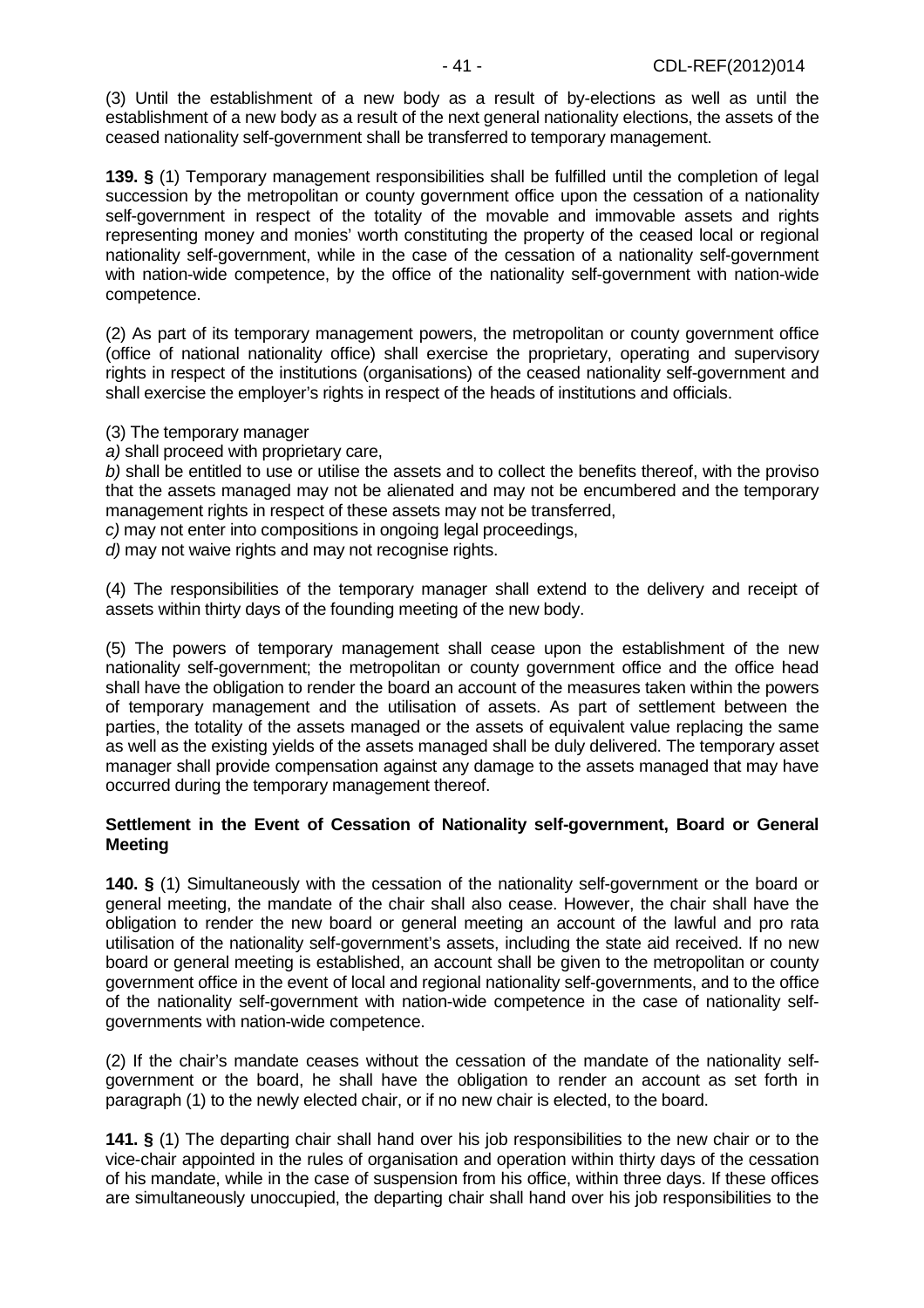head of the office of the nationality self-government with nation-wide competence or, in the case of a local or regional nationality self-government, to the metropolitan or county government office.

(2) The departing and new chairs shall have an obligation of cooperation with respect to the due and proper delivery and receipt of the movable and immovable assets, liquid assets and documents in accordance with the legal rules on the operating procedures of state finances, the management of documents by local municipalities and the transfer of the job responsibilities of mayors.

(3) In the simultaneous absence of the chair and vice-chair, the members of the board or general meeting shall be collectively responsible for the fulfilment of the provisions set forth in paragraphs (1) and (2).

**142. §** In the event of the unlawful utilisation of nationality self-government assets, if the personal liability of a former official or member cannot be established, collective responsibility shall lie with the former chair, vice-chair(s) and former members of the board or general meeting, unless it is possible to verify beyond doubt that the given individual voted against the decision resulting in unlawful utilisation.

### **Chapter IX Associations of Nationality Self-governments**

**143. §** (1) Nationality self-governments are free to enter into association with other nationality self-governments or local municipalities for the more effective fulfilment of their duties. The conditions of association shall be recorded in an agreement.

(2) Associations may also be established in the manner determined in the Act on the associations and cooperation of local municipalities, in addition to the provisions set forth in this Act.

(3) The association may not infringe the rights of the participating nationality self-governments or municipalities.

(4) The court shall decide on any disputes that may emerge between associated nationality selfgovernments and municipalities in the course of their operation. The nationality self-governments and/or municipalities entering into an association may agree that any of them may request the position of an arbitration committee comprised of members appointed by the nationality selfgovernment/municipality interest representation or interest representations determined in the agreement on any issue in dispute and that, prior to the submission of a statement of claim, any of the parties to the association may seek the position of the arbitration committee.

## **Association of Institutions**

**144. §** (1) The interested nationality self-governments may agree on the joint establishment, maintenance and development of one or several nationality institutions supplying two or more localities or towns.

(2) The following shall be determined in the agreement:

a) extent of activities and services of joint institution,

b) ratios of financial contributions of individual nationality self-governments,

c) rights and obligations related to the maintenance of the institution and method of exercise and fulfilment,

d) conditions of termination of agreement.

## **Associated Nationality Self-government Boards**

**145. §** (1) Nationality self-government boards forming part of the same nationality may establish an associated nationality self-government board.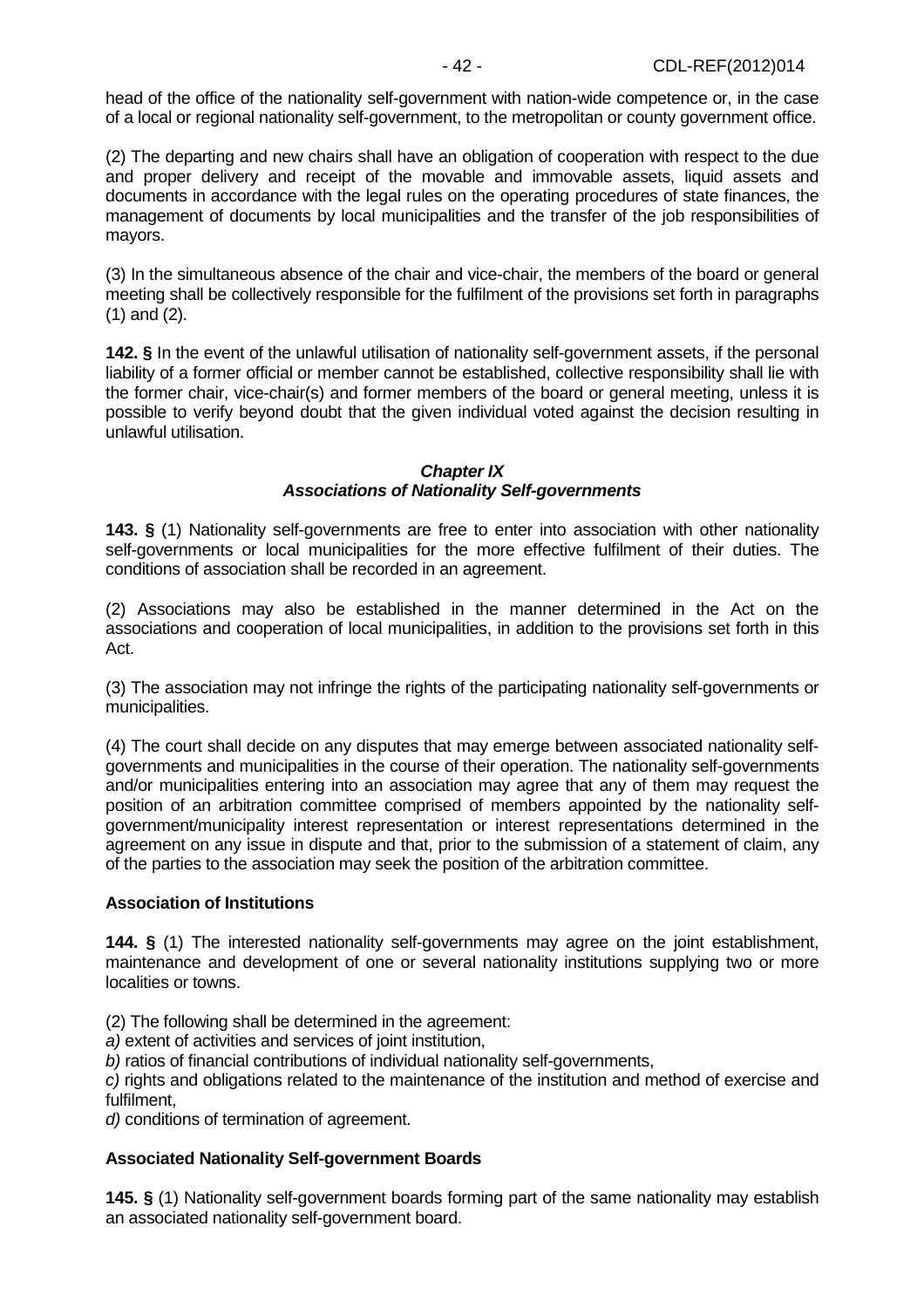(2) The conditions for the operation of the associated nationality self-government board shall be provided by the municipality determined in the agreement of the local municipalities concerned. The operating conditions of the board shall in other respects be governed by Section 80, with the proviso that all local municipalities concerned shall take part in the provision of the operating conditions.

(3) The board of the associated nationality self-government shall commit the fact of establishment, its head office and a list of the associated nationality self-governments to a decision at its founding meeting. The associated nationality self-government board shall decide on its organisation and operating procedures. The board meeting of the associated nationality self-government shall be convened at the initiative of the chair of any of the participating nationality self-governments.

### **Chapter X**

# **Supervision of Nationality Self-governments for Statutory Compliance**

**146. §** (1) If a nationality self-government fails to meet the obligation to fulfil any of its duties based on this Act, the metropolitan or county government office shall initiate the establishment of the omission by a court and shall simultaneously initiate that the court oblige the nationality selfgovernment to fulfil the mandatory duty within a prescribed time limit.

(2) The metropolitan or local government office shall supervise nationality self-governments for statutory compliance under the same terms and in the same manner as applicable to the supervision of local municipalities for statutory compliance, not including the subsequent adoption of a nationality self-government decision not adopted by the nationality self-government.

(3) The metropolitan or county government office appointed by the Government shall supervise nationality self-governments with nation-wide competence and their organisations for statutory compliance.

**147. §** The metropolitan or county government office may only investigate whether a nationality self-government decision adopted within discretionary powers complies with the rules of law.

## **Chapter XI Relationship of Nationality Self-governments and Central State Agencies**

**148. §** (1) Parliament shall dissolve a nationality self-government body, the operation of which is contrary to the Fundamental Law.

(2) The mid-year amendment of allocations serving

a) the subsidisation of the operation of nationality self-governments with nation-wide competence,

b) the subsidisation of the operation of local and regional nationality self-governments,

c) the subsidisation of the institutions and media operated by nationality self-governments with nation-wide competence and

d) the subsidisation of nationality policy activities

as determined in the budget chapter of the ministry headed by the minister responsible for nationality policy in the Act on the central budget shall fall within the exclusive competence of Parliament.

(3) If a nationality other than those listed in Appendix No. 1 wishes to verify that they meet the relevant conditions, minimum one thousand electors forming part of that nationality may initiate that the nationality be declared an ethnic group native to Hungary. The relevant signature collection forms shall be submitted to the Chair of the National Election Committee. The procedure shall be governed by the provisions of the Act relating to the initiation of national referenda, except as set forth in paragraphs (4) and (5).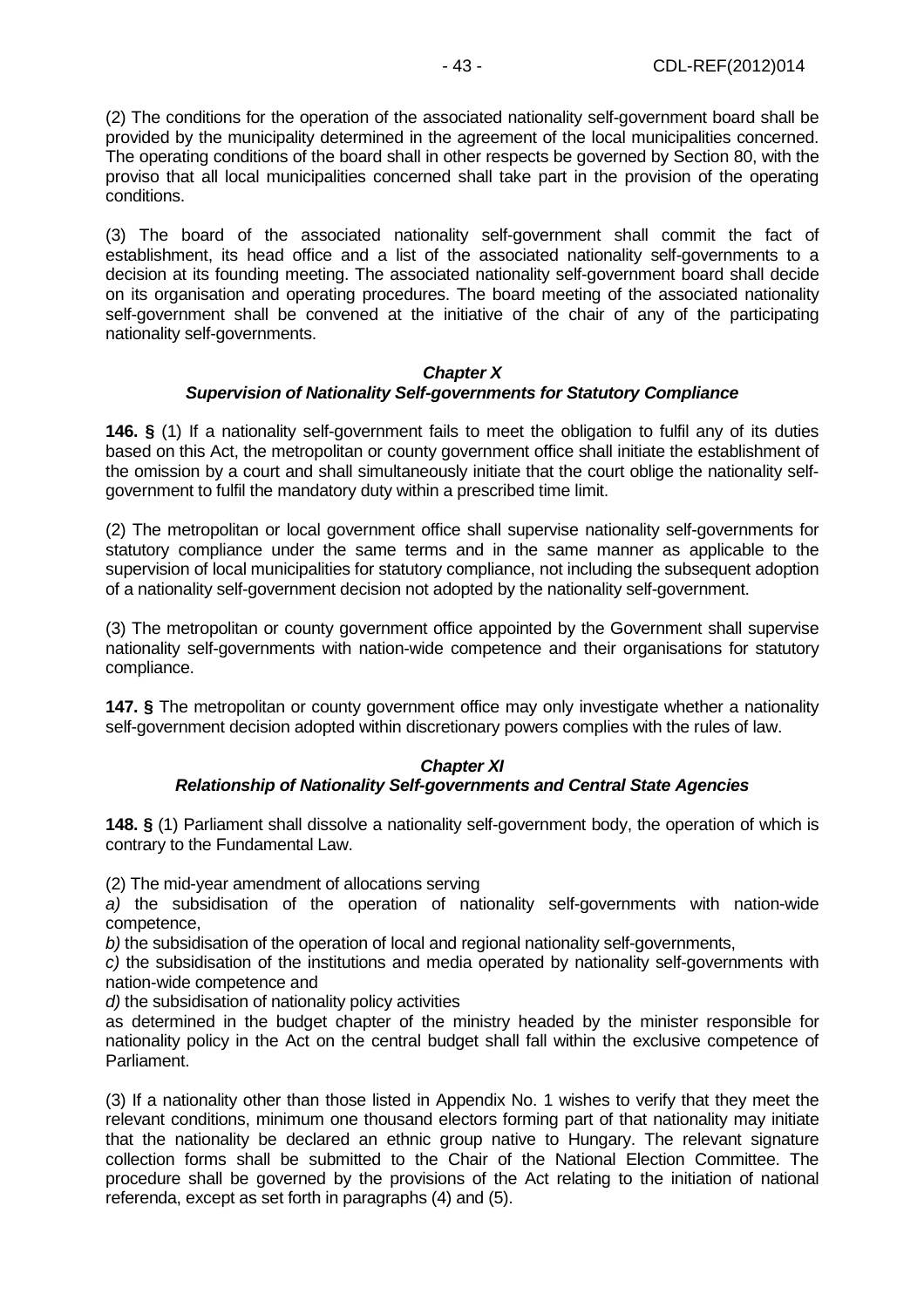(4) The above initiative may be organised by electors who may be elected at the nationality selfgovernment elections.

(5) In the course of its procedure, the National Election Committee shall seek the position of the President of the Hungarian Academy of Sciences with respect to the existence of the statutory conditions.

(6) A repeated application may not be submitted within one year of the refusal of Parliament.

**149. §** If Parliament has dissolved a national nationality board, the President of the Republic shall engage the head of the metropolitan or county government office to perform the responsibilities and to exercise the powers, for the duration of the period extending to the election of a new board or general meeting, which are determined by law as well as by the rules of organisation and operation as the duties of the chair and to decide on urgent matters that fall within the transferable powers of the board or general meeting.

## **150. §** The Government

a) shall review the situation of nationalities living in Hungary every two years and shall present a report thereon to Parliament,

b) shall promote and assist the enforcement of the rights and specific interests of nationalities and shall organise the availability of the necessary conditions by way of the minister responsible for nationality policy, with the involvement of the ministers and agencies with nation-wide competence concerned with respect to this responsibility and the participation of the metropolitan and county government offices,

c) shall, by way of the metropolitan and county government offices, supervise nationality selfgovernments for statutory compliance,

d) shall present proposals to Parliament in the interest of the dissolution of nationality selfgovernments operating contrary to the Fundamental Law,

e) shall decide on disputes not falling within the framework of other legally regulated procedures that may emerge between state administration agencies and nationality self-governments.

**151. §** The minister responsible for nationality policy:

a) shall, based on the proposal of the metropolitan or county government office, initiate that the Government submit a proposal to Parliament with respect to the dissolution of a nationality selfgovernment board operating contrary to the Fundamental Law, in consultation with the Constitutional Court,

b) shall prepare draft legal rules regarding the rights of nationalities,

c) shall participate in the preparation of the draft legal rules and individual state decisions concerning the rights of nationalities and the responsibilities and competence of nationality selfgovernments,

d) shall or may provide financial aid for nationality self-governments and other nationality organisations on the grounds and under the conditions determined in the Act on the central budget,

e) may establish scholarships for pupils and students taking part in nationality public education under the conditions and in the manner determined in his decree.

**152. §** The minister with competence with regard to the given responsibilities and powers:

a) shall verify the enforcement of the statutory regulations relating to the professional requirements of the operation of institutions operated by nationality self-governments and the qualifications of the employees of these institutions, shall inform the nationality self-government of the result of the investigation, shall make recommendations for the elimination of deficiencies, may initiate that the nationality self-government discuss the experiences of the investigation and shall inform the metropolitan or county government office and the minister responsible for nationality policy of any breach,

b) shall or may provide financial aid for nationality self-governments and other nationality organisations on the grounds and under the conditions determined in the Act on the central budget,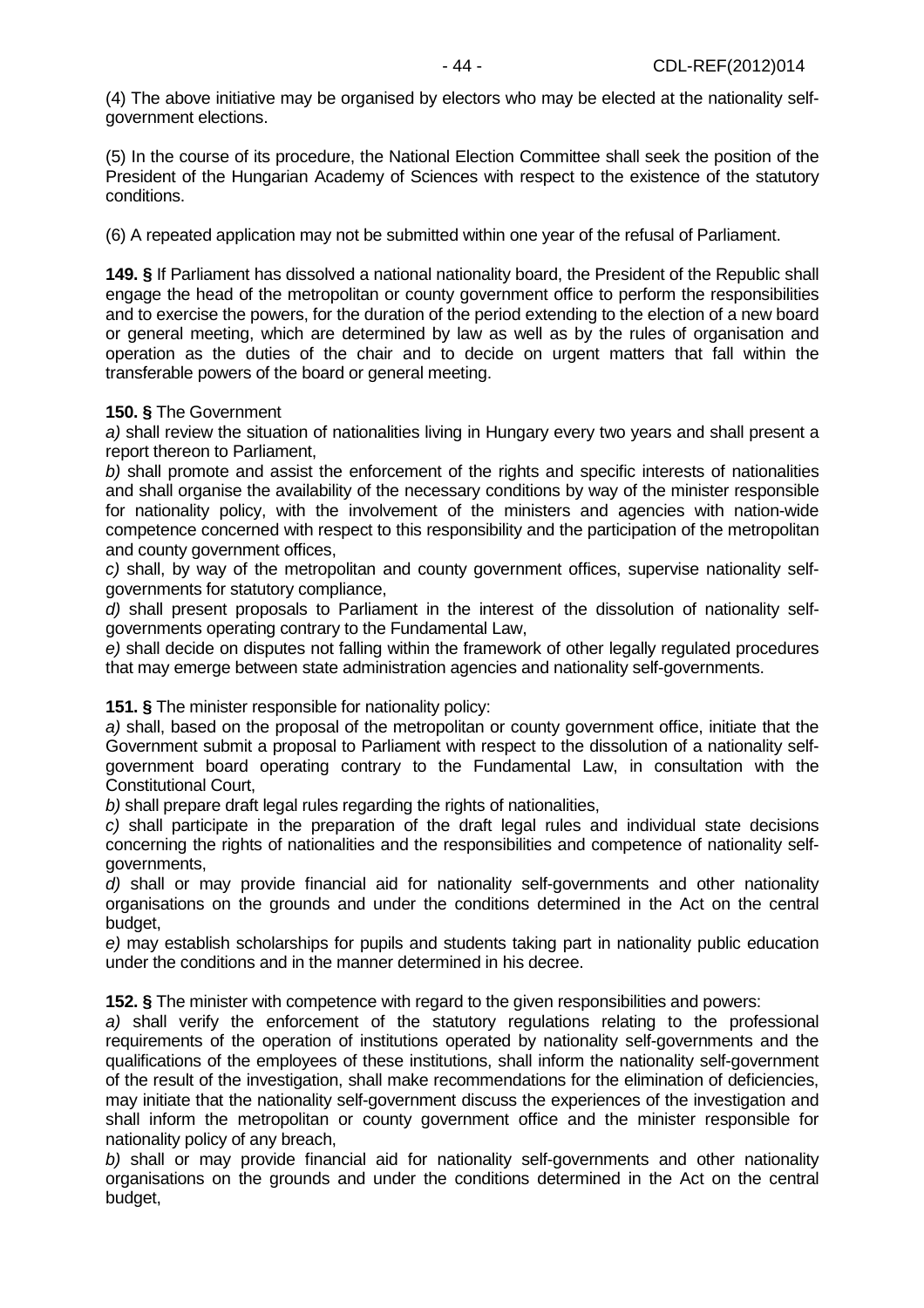c) shall or may provide aid for nationality self-governments, under the coordination of the minister responsible for nationality policy, under terms, conditions and procedures identical to those applicable to local municipalities, from the centralised allocations that may be used by local municipalities as set forth in the Act on the central budget.

**153. §** (1) Unless this Act provides otherwise, nationality self-governments and transformed nationality self-governments shall be governed by the legal rules on local municipalities and local municipality associations, with the exception of the provisions relating to debt settlement.

(2) Unless this Act provides otherwise, the status, remuneration, benefits and flat-rate cost allowance of the officials of nationality self-governments and local nationality self-governments shall be governed by the statutory provisions relating to the fulfilment of the office of mayor.

(3) The rights of election, appointment and managerial appointment falling within the competence of the boards of nationality self-governments, not including the election of the chairs and vicechairs of nationality self-governments, shall also include the rights of removal and revocation of the managerial appointment, and further any other rights of engagement, nomination and delegation shall likewise include the right to revoke the engagement, nomination and delegation.

(4) Other employer's rights, with the exception of appointment, engagement, removal, revocation of engagement, establishment of a conflict of interests, institution of disciplinary proceedings and the imposition of disciplinary sanctions, shall be construed as all other employer's rights; in the case of nationality self-governments with nation-wide competence, the employer's rights shall also include the employer's rights in respect of the employees of the office which shall be exercised by the head of the office.

**154. §** Unless this Act provides otherwise, in legal proceedings instituted on the basis of this Act, the provisions set forth in Chapter XX of the Civil Proceedings Act shall govern.

**155. §** Text of the oath (pledge) referred to in Section 100 of this Act:

"I, ......................................... (name) as a member of the ..................................... (name of nationality) nationality community under the Act on the rights of nationalities, do solemnly swear (pledge) that, in fulfilling my office as a nationality self-government member, I shall be faithful to my nationality community, shall observe the Fundamental Law and the legal rules, shall keep confidential any secrets that may come to my attention, shall perform my duties true to the will of my electors, in a conscientious manner, shall represent the best interests of the ...................................... nationality (name of nationality) to the best of my abilities and shall, as part of this, make every effort to preserve and develop our mother tongue, traditions and culture. (According to the oath-taker's conviction)

So help me God!"

# **CHAPTER XII Closing Provisions**

## **Provisions of Authorisation**

**156. §** (1) The Government is hereby authorised to regulate the following in decrees:

`a) conditions of and procedure for the settlement of aid provided for nationality self-governments and their institutions and other nationality organisations from the central budget;

b) the detailed rules of the duty funding under Section 128;

c) the qualification requirements of local public services to be provided in respect of nationalities.

(2) The minister responsible for nationality policy is hereby authorised to regulate in a decree the rate of the scholarship grants that may be provided for pupils and students attending nationality public education, the range of persons eligible for scholarship grants, the method and conditions of granting scholarships and the rules regarding the repayment of scholarship grants paid in the absence of eligibility.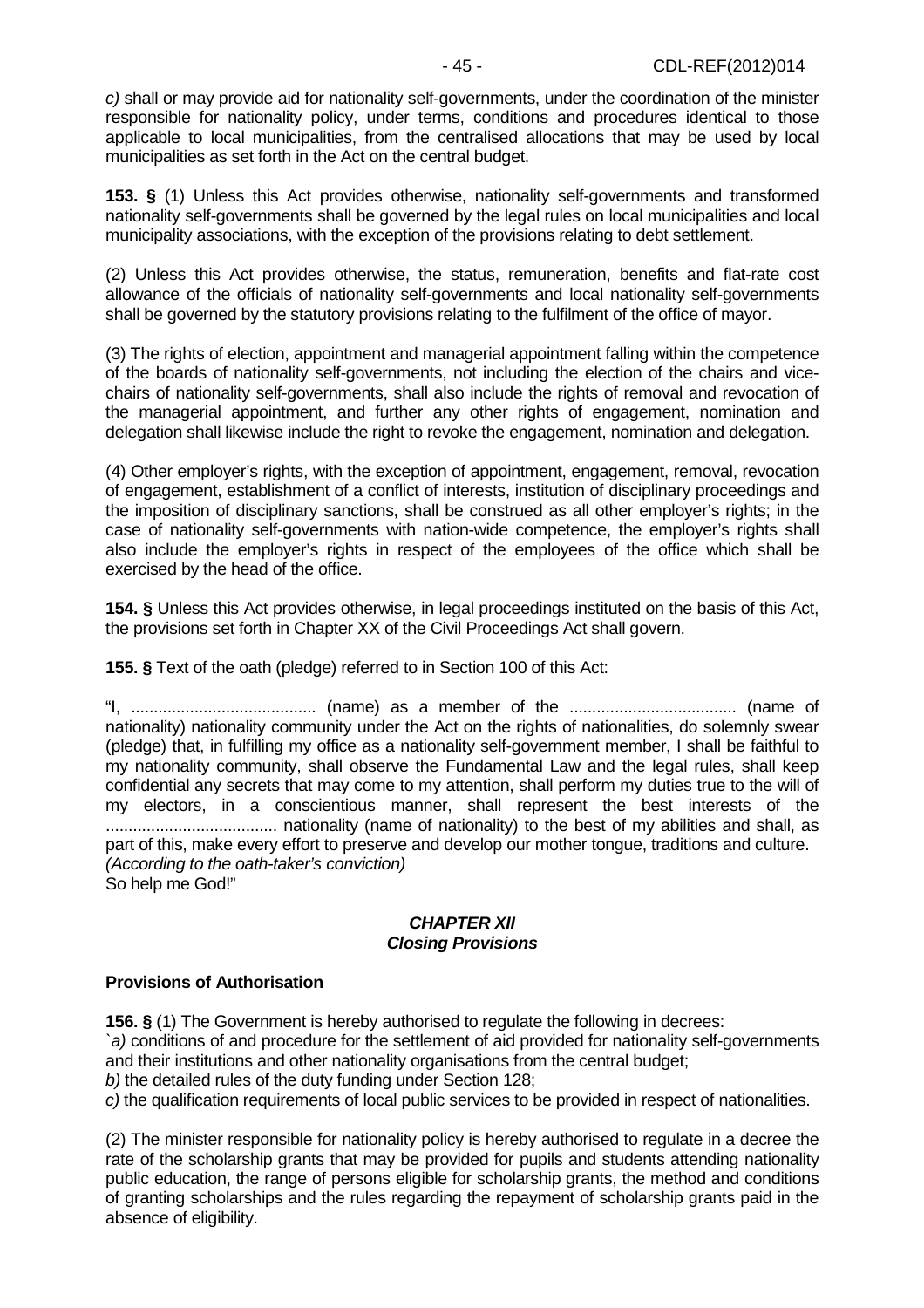(3) The minister with competence with a view to the given responsibilities and powers is hereby authorised to regulate in a decree the professional requirements of the operation of institutions operated by nationality self-governments and the qualification requirements applicable to the employees of these institutions.

### **Provisions of Entry into Force**

**157. §** (1) Except as set forth in paragraphs (2)-(7), this Act shall enter into force on the day following its promulgation.

(2) Section 1(2)-(3), Section 2, sub-paragraphs 1-3, Section 2, sub-paragraphs 5-12, Section 2, sub-paragraph 15, Section 3, Section 4, Section 5(1)-(4), Section 6(5), Sections 7-9, Section 10(1)-(3), Section 11, Section 12(1), sub-paragraph a), Section 12(1), sub-paragraphs c) and d), Section 12(2), Sections 13-18, Section 19, sub-paragraph a), Section 20, Section 21, Section 22(1), Section 27, Sections 30-49, Sections 50-72, Sections 73-76, Section 77(1) and (2), Sections 78-80, Section 81(1), Sections 82-87, Section 88(1), first sentence, Section 88(2), Section 89, Section 90, Section 91(1), Section 91(2), sub-paragraphs a) and c)-e), Section 91(3)- (6), Sections 92-99, Section 101(1), sub-paragraphs a)-d), Section 101(2), Section 102(1), subparagraphs a)-c) and e)-i), Section 102(2)-(6), Section 109(1) and (2), Sections 112-117, Section 118(1), Section 119(1)-(3), Sections 120-122, Section 123(4), sub-paragraphs b)-e), Section 123(5), Section 124, Section 125, Section 126(1), Section 126(2), sub-paragraphs b) and c), Section 126(3), Section 127, Section 129, Sections 131-137, Section 138(1), Section 138(3), Sections 139-150, Section 151, sub-paragraphs a)-d), Sections 152-154, Section 156(1), subparagraphs a) and c), Section 156(2) and (3), Sections 158-173, Sections 174-181, Sections 183-218, Section 219(1), sub-paragraphs a)-d) and f)-l), Section 219(2) and (3), Sections 220- 230, Section 233, Sections 235-240 and Appendices 1 and 2 shall enter into force on 1 January 2012.

(3) Section 219(1), sub-paragraph e) and Section 234 shall enter into force on 31 March 2012.

(4) Section 2, sub-paragraphs 4 and 13, Section 12(1), sub-paragraph b), Section 19, subparagraphs b) and c), Section 22(2) and (3), Sections 23-26, Section 28, Section 29, Section 81(2), Section 118(2), Section 151, sub-paragraph e) and Section 156(3) shall enter into force on 1 September 2012.

(5) Section 10(4)-(9), Section 105(4) and (5), Section 126(2), sub-paragraph a), Section 128, Section 130, Section 156(1), sub-paragraph b) and Section 182 shall enter into force on 1 January 2013.

(6) Section 22(4) and (5) shall enter into force on 1 September 2013.

(7) Section 1(1), Section 2, sub-paragraph 14, the text part in Section 5(3) "nationality advocate", Section 5(5), Section 6(1)-(4), Section 77(3), Section 88(1), second sentence, Section 91(2), subparagraph b), Section 100, Section 101(1), sub-paragraph e), Section 101(3), Section 102(1), sub-paragraph d), Section 103, Section 104, Section 105(1)-(3), Sections 106-108, Section 109(3)-(9), Section 110, Section 111, the text part in Section 117(1) "shall elect maximum four vice-chairs and", Section 119(4), Section 123(1)-(3), Section 123(4), sub-paragraph a), Section 138(2) and Section 155 shall enter into force on the day of the calling of the 2014 general nationality self-government elections.

### **Compliance with the Requirements of the Fundamental Law Regarding Cardinal Legislation**

**158. §** Sections 1-157 and Sections 159-180 of this Act qualify as cardinal on the basis of Article XXIX(3) of the Fundamental Law, Sections 181-183 of this Act qualify as cardinal on the basis of Article 31(3) of the Fundamental Law, while Section 193 of this Act qualifies as cardinal on the basis of Article 46(6) of the Fundamental Law.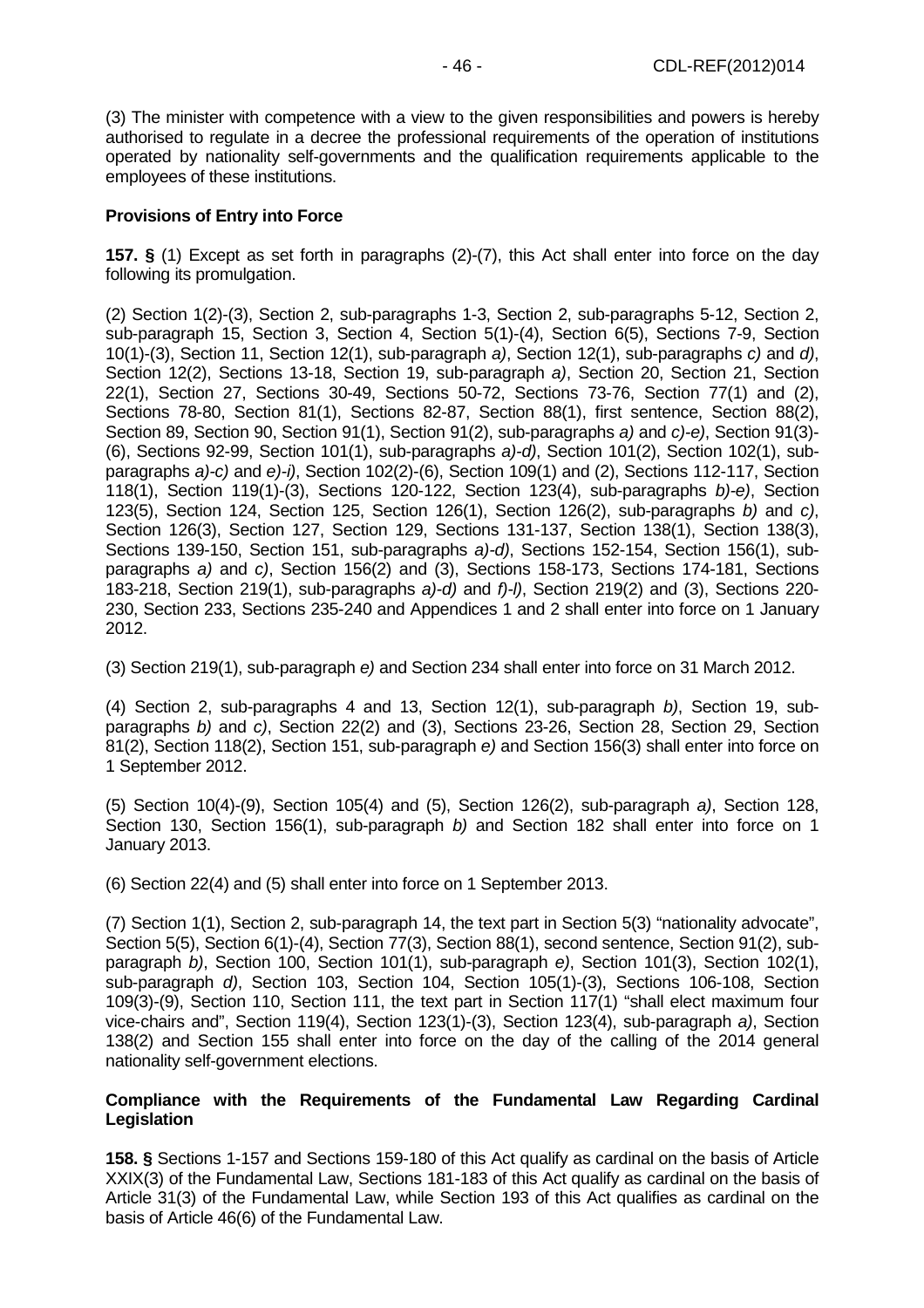## **Transitional Provisions**

**159. §** (1) The title of minority authorities that came into being prior to the entry into force of this Act is nationality self-government.

(2) The conditions of the implementation of the provisions of this Act regarding the temporary management rights of metropolitan and county government offices shall be established by 1 January 2013. The assets of local and regional nationality self-governments terminated prior to 1 January 2013 shall be transferred to the temporary management of local municipalities under the rules in force until 1 January 2012, and local municipalities shall transfer the assets under their management to the metropolitan and county government offices in accordance with the provisions of this Act by 1 March 2013.

(3) This Act shall not affect the validity of agreements entered into prior to the entry into force of this Act with respect to the operating conditions and budgetary planning of nationality selfgovernments, however, agreements conforming to the conditions of this Act shall be concluded by 1 June 2012, with the proviso that the local municipality concerned and the nationality selfgovernment shall proceed in accordance with the new agreement in the course of the planning of the 2013 budget and local municipalities shall establish the operating conditions of local nationality self-governments under this Act as of 1 January 2013. Until 31 December 2012, the general operating aid due to local nationality self-governments from the central budget shall be disbursed in accordance with the rules in force on 30 December 2011.

(4) The legal relationships of employees engaged in employment or any other work-related legal relationship with the nationality self-government with nation-wide competence offices, including the office heads, at the time of the entry into force of this Act and employment and other workrelated legal relationships entered into subsequent to the entry into force of this Act shall be reviewed and altered in accordance with the provisions of this Act after the 2014 general nationality self-government elections.

(5) The time frame of nationality public service programmes broadcast by the public service media provider may not be less than at the time of the entry into force hereof.

(6) Nationality self-governments shall keep their accounts under Section 133, at their discretion, with the Treasury or other money transaction service providers as of 1 January 2013.

(7) The provisions of Section 133 shall apply in 2012, subject to the difference that the aid due to local nationality self-governments shall be disbursed from the Aid and locally retained personal income tax of local governments chapter of the Act on the central budget in accordance with the rules in force on 30 December 2011. Local municipalities shall transfer the amount of budgetary aid, reduced after netting, due to local nationality self-governments to the payment accounts of local nationality self-governments within five business days of the crediting thereof on their payment accounts.

**160. §** (1) The State recognises the mother tongues of nationalities in Hungary as a factor of social cohesion. Regardless of the operators of institutions of public education, the State supports the use of the languages used by nationalities in nationality public education.

(2) Depending on the decision of their parents or guardians (hereinafter collectively referred to as "parents"), children belonging to a nationality may take part in education in their mother tongue, the teaching of their mother tongue (in their mother tongue and in Hungarian) or Hungarianlanguage education.

(3) Education in the mother tongue or the education and teaching of the mother tongue may be provided for nationalities in nationality kindergartens, schools, school classes or groups, subject to the local opportunities and needs. (4) Local municipalities and state agencies obliged to fulfil such duties shall organise nationality kindergarten education and nationality school education if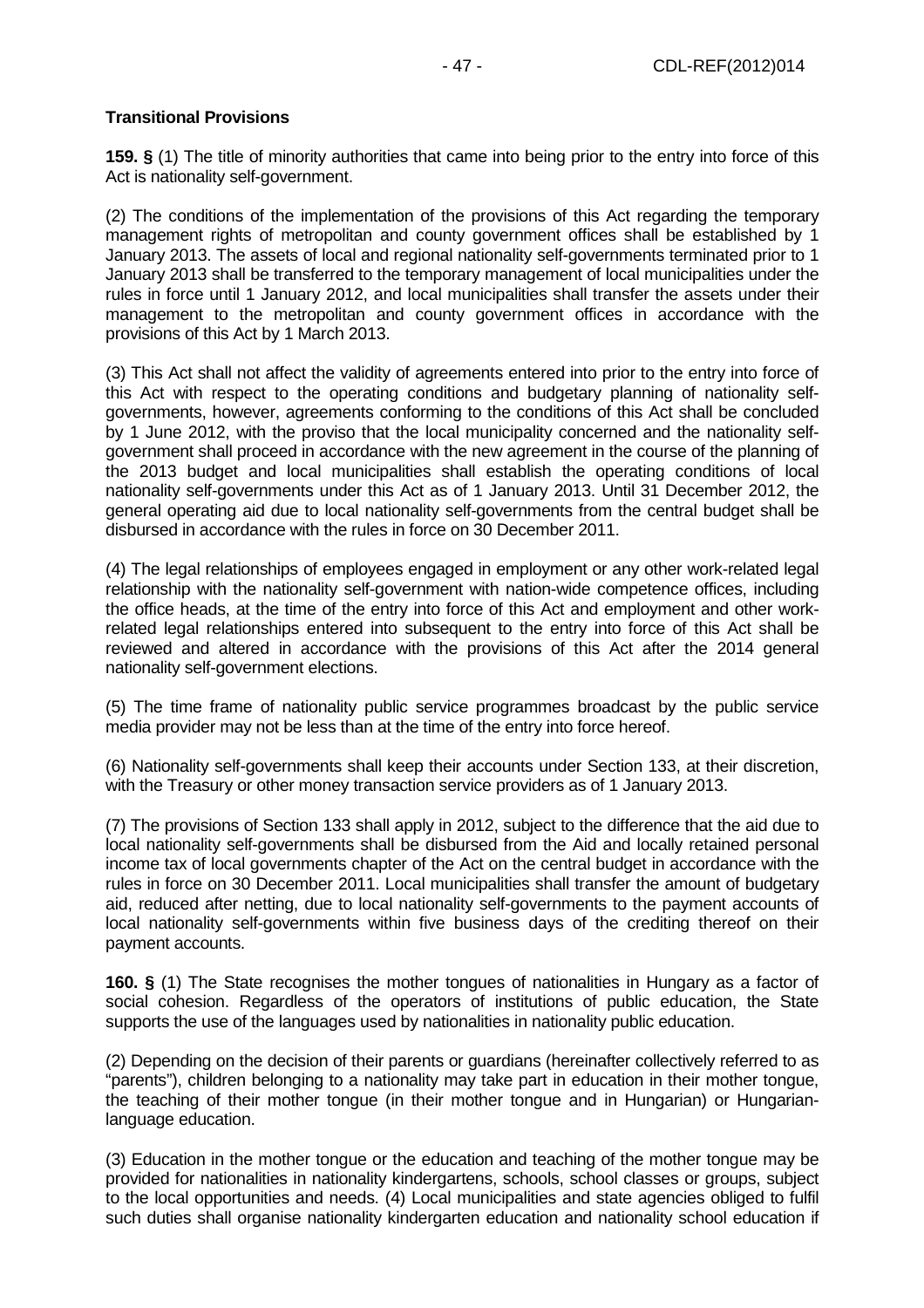requested by the parents of 8 pupils forming part of the same nationality and the kindergarten group or school class can be organised on the basis of the provisions of the Act on national public education. If the number of pupils does not permit the organisation of nationality kindergarten or school education in the locality, at the initiative of the nationality self-government with nation-wide competence concerned, the county (metropolitan) municipality shall organise the conditions of supplementary minority education.

(5) A nationality public education institution is an institution of public education whose deed of foundation contains the fulfilment of nationality responsibilities, provided that the institution of public education actually fulfils these responsibilities, and, in the case of kindergartens, schools and boarding facilities, at least twenty-five per cent of the pupils and students take part in nationality kindergarten education or nationality school education. In multi-functional nationality institutions, nationality member institutions and the institutional units of nationality institutions of public education, participation in the fulfilment of nationality responsibilities shall be examined in respect of each member institution and institutional unit. If the institutional unit or member institution satisfies the conditions defined in the present paragraph with respect to nationality institutions, the nationality self-government shall be entitled to all rights in respect of the institutional unit and/or member institution involved in the fulfilment of nationality responsibilities which it may exercise on the basis of the provisions of this Act in respect of institutions of public education involved in the fulfilment of nationality responsibilities.

**161. §** The extra costs of education in the mother tongue or the teaching of the mother tongue under Section 163 shall be covered by the State as determined by law.

**162. §** (1) In the course of the statutory regulation of public education and higher education, the determination of the structure and content of educational activities and the monitoring of these activities, educational interests conforming to the cultural autonomy of nationalities shall be enforced in harmony with this Act.

(2) Roma nationality education may be conducted solely in Hungarian, however, based on the parents' needs, the educational institution shall also provide for the teaching of the Roma language (Romani or Beás).

(3) As part of nationality kindergarten and school education, teaching material falling within the realm of national studies shall be integrated into the curriculum, with special regard to the acquisition of knowledge related to the history, cultural values and traditions of the nationality and the mother land.

**163. §** (1) The state agencies, local municipalities and nationality self-governments shall cooperate in the assessment of demand for nationality education and the organisation of education.

(2) It is the responsibility of the State to provide for the training and on-the-job training of native teachers for education in the mother tongue and the teaching of the mother tongue.

(3) The State shall also enable individuals belonging to nationalities to attend full-time, part-time, on-the-job and academic training in foreign institutions teaching in the languages and fostering the culture of nationalities by way of international conventions.

(4) For the purposes of paragraph (2), the State supports the employment in Hungary of teachers from the mother land or country of language of nationalities as guest teachers.

(5) Degrees or college diplomas obtained in the mother land by individuals belonging to nationalities and further certificates verifying the acquisition of qualifications or vocational qualifications shall be equivalent to the corresponding degrees and certificates obtained in Hungary as set forth in the relevant international agreement or legal rule.

**164. §** (1) Nationality self-governments may take part in the implementation of the mandatory state and municipality duties related to the kindergarten education, school education and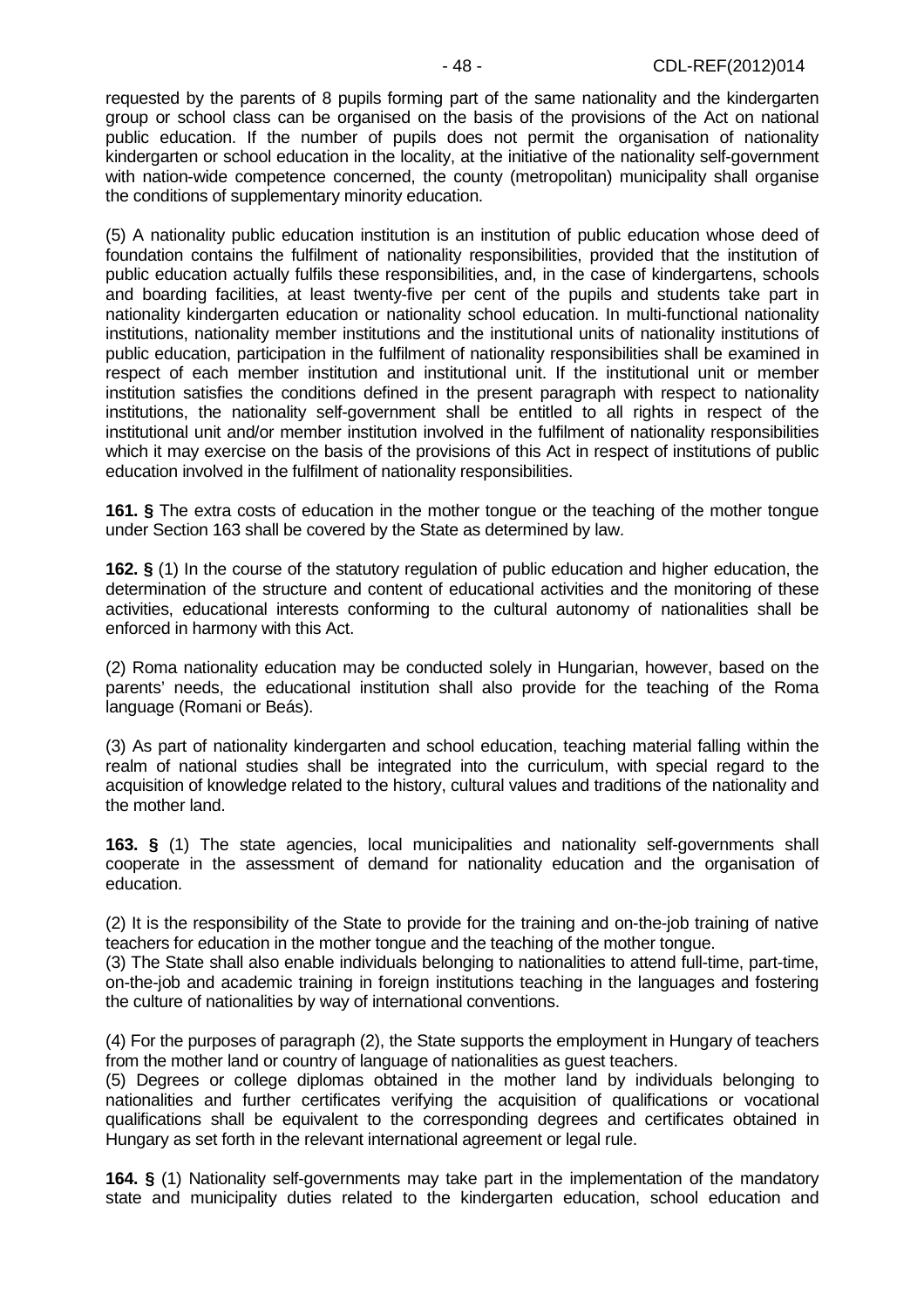boarding facility education of individuals belonging to nationalities as set forth in the Act on public education.

(2) Nationality self-governments may, as set forth in the Act on public education, establish and maintain institutions of public education and may take over the operating rights of institutions of public education established by other organisations. The transfer of the operating rights of an institution may not result in the reorganisation of the institution. Reorganisation at any time before and within two years of the planned date of the transfer shall be regarded as reorganisation related to the transfer of the operating rights, until the contrary is proven. For the purposes of this provision, the merger of institutions and the de-merger of an institution into several institutions shall qualify as reorganisation.

(3) Unless this Act provides otherwise, nationality self-governments may take over the operating rights of an institution of public education from a state or local municipality operator as set forth in the Act on public education.

(4) At the initiative of the nationality self-government with nation-wide competence, the state agency or local municipality operating the institution shall transfer the operating rights of an institution of public education or boarding facility fulfilling regional or national duties to the nationality self-government with nation-wide competence which, based on its deed of foundation, fulfils nationality duties if all children take part in nationality education. This provision shall also apply to a school or boarding facility fulfilling regional duties if, due to the location of the individuals belonging to the nationality within the country, the school or boarding facility cannot fulfil national or regional duties. It is necessary to enclose with the initiative the opinions of the school committee of the school or boarding facility concerned, in the absence thereof, of the parents' organisation (community), and the student self-government of the school or boarding facility.

(5) The transfer of the institution of public education shall be committed to an agreement. The transfer of institutions shall be governed by the provisions of the Act on public education, subject to the difference that the operator state agency or local municipality shall obtain the agreement of the kindergarten committee, school committee or boarding facility committee, in the absence thereof, of the parents' organisation (community) and the school or boarding facility student selfgovernment if the transfer does not take place as set forth in paragraph (4).

#### (6) If an educational institution

a) is transferred on the basis of paragraph (4), the minister responsible for education,

b) is not transferred on the basis of paragraph  $(4)$ , the transferor state agency or local municipality shall enter into a public education agreement with the transferee nationality selfgovernment as set forth in the Act on public education.

(7) Together with the transfer of the operating rights, the movable and immovable property serving the fulfilment of the duties of the institution of public education shall also be transferred. Transfer shall be free of charge. In the case of educational institutions, the date of the transfer is the first of July following the year of the announcement, while in the case of other institutions of public education, the first of January of the year following the announcement. Institutions may not be transferred for less than ten years.

(8) If the operating rights are not transferred on the basis of paragraph (4), transfer of the operating rights to a nationality self-government shall not affect the transferor's obligation regarding the fulfilment of its duties. During the term of the transfer of the operating rights, the transferor's operating and management rights shall be suspended and the operator's duties of management defined in Sections 102-104 and Section 106 of the Act on public education shall be fulfilled by the transferee nationality self-government. During the suspension of the operating rights, the transferor may request information on the fulfilment of the transferred duties from the nationality self-government and may make recommendations with respect to the fulfilment of duties if deemed necessary.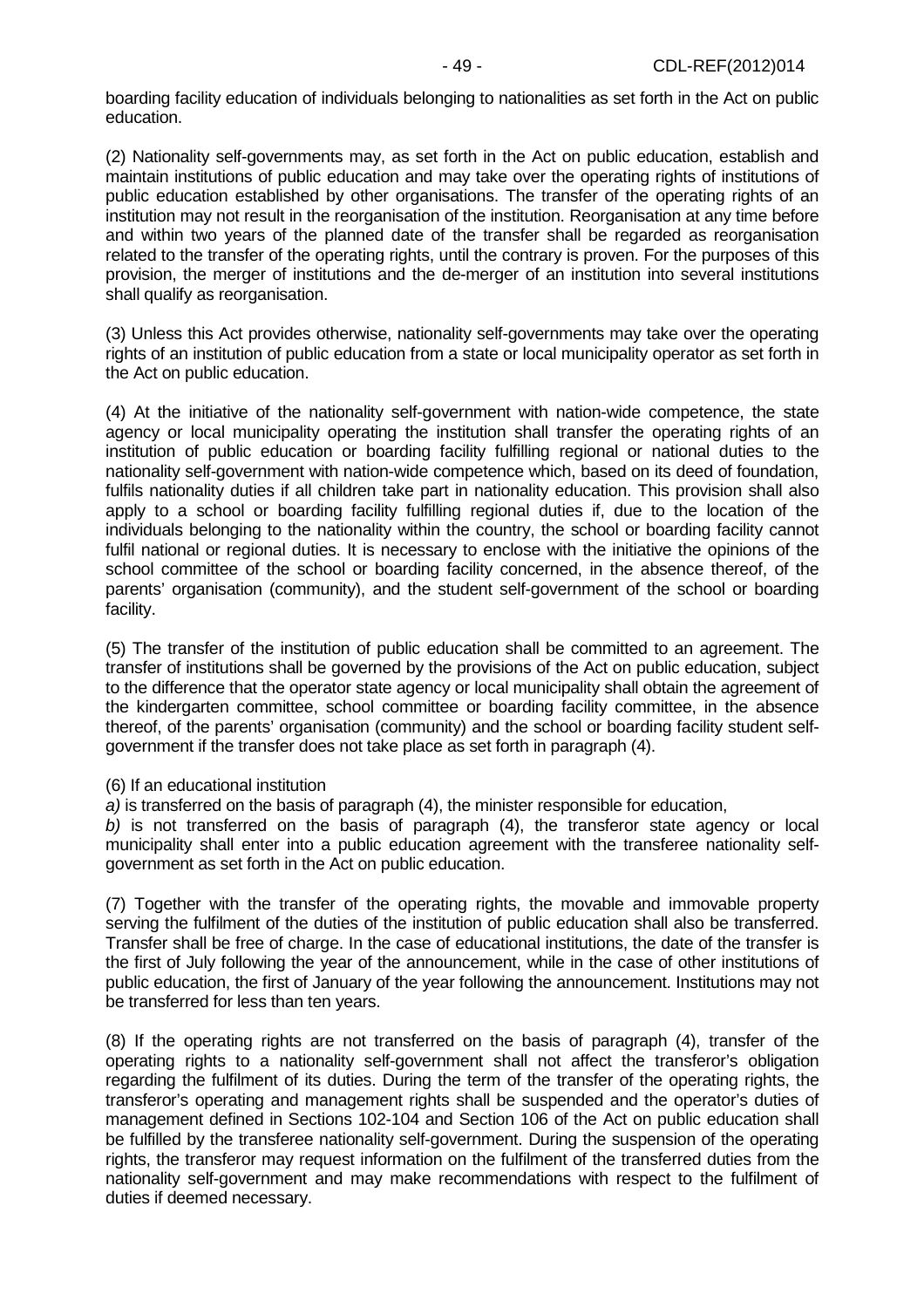(9) If a nationality self-government is terminated without the establishment of another nationality self-government, the operating rights shall be exercised by

a) the minister responsible for education if the institution was transferred on the basis of paragraph (4),

b) the transferor of the operating rights if the institution was not transferred on the basis of paragraph (4), until the establishment of the nationality self-government.

(10) The nationality self-government taking over the institution of public education may apply for the contributions and aid determined in the Act on the central budget as at any time on the same grounds and under the same conditions as local municipalities on the basis of the public education agreement entered into under paragraph (6), may further request supplementary aid for the organisation of nationality duties (hereinafter referred to as "nationality operator supplementary aid") and may take part in all tenders invited for local municipalities under the terms and conditions defined in the tender.

(11) If the transfer is made on the basis of paragraph (4), the supplementary nationality aid shall be provided to the debit of the central budget. If the transfer is not made on the basis of paragraph (4), the nationality operator supplementary aid shall be paid to the nationality selfgovernment to the debit of the central budget and the amount thereof shall be settled with the transferor local municipality as set forth in the Act on public education. The State shall provide supplementary aid for the operation of educational institutions transferred on the basis of paragraph (4) by way of tenders invited to the debit of the amount allocated for the purpose in the central budget, as set forth in the tender. Nationality self-governments may only use the budgetary contributions and aid drawn for the fulfilment of public educational duties and the nationality operator supplementary aid for purposes related to the given institution. Budgetary contributions and aid provided for public education purposes and the nationality operator supplementary aid shall be recorded separately from the other revenues and an account shall be rendered of the utilisation thereof.

(12) The nationality operator supplementary aid under paragraph (10) shall be determined every year on the basis of the data known at the time of the planning of the budget in the Act on the annual budget, with regard to the need for public education services. For the calculation of the nationality operator supplementary aid, the amount of the operating expenditures and refurbishment costs of nationality self-governments in the given sector shall be reduced by their own institutional revenues as well as by any separate aid provided from centralised allocations for public education purposes which municipality and nationality self-government operators and their institutions equally have access to by way of tenders. The ratio of the normative aid and the calculated amount of the nationality operator supplementary aid shall be determined on the basis of the amount so obtained.

(13) If a nationality self-government with nation-wide competence establishes a new school, the provisions of paragraph (6), sub-paragraph a), paragraph (10) and, in conjunction with subparagraph a), paragraph (11) of this Section shall govern, provided that the school qualifies as a national institution on the basis of Section 121(1), sub-paragraph 27 of the Act on public education. If a local nationality self-government establishes a new school, the provisions of paragraph (6), sub-paragraph b), paragraph (10) and, in conjunction with sub-paragraph b), paragraph (11) of this Section shall govern, provided that there is no school in the given locality that would fulfil the given nationality educational responsibilities.

(14) An amount shall be planned and allocated in the budgetary chapter of the ministry headed by the minister responsible for education, by virtue of which nationality self-governments operating institutions may receive aid, by way of tenders, for the operation of the institutions of public education operated by them.

(15) A state or local municipality operator and a nationality self-government may enter into an agreement for the joint operation of an institution of public education. Jointly operated institutions of public education shall be governed by the provisions of paragraph (10).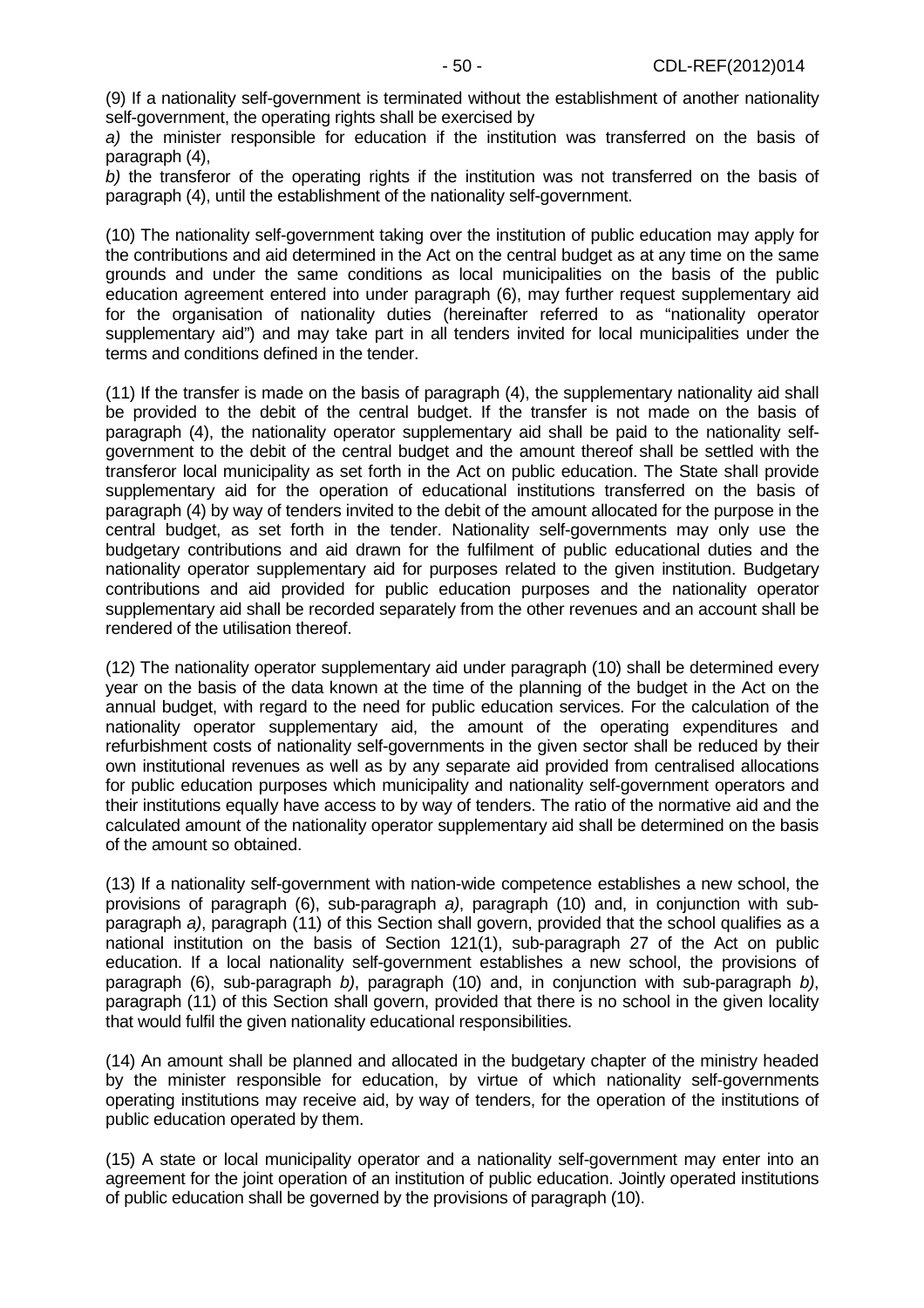(16) Employment in institutions of public education operated by nationality self-governments shall be governed by the provisions of Act XXXIII of 1992 on the Status of Public Sector Employees.

(17) In particularly justified cases, based on the initiative of a nationality self-government with nation-wide competence, a local municipality operator shall, subject to the consent of the minister responsible for education, transfer to the nationality self-government with nation-wide competence the operating rights of an institution of public education fulfilling nationality duties whose operating conditions the local municipality is no longer able to maintain due to its budgetary situation. The minister responsible for education may also consent to the immediate transfer of the operating rights of an institution of public education if it occurs mid-school-term if the educational institution concerned has particular significance in respect of the public education duties related to the given nationality and the transfer cannot be postponed until the first of July of the year of the planned implementation of the measure. Such transfer shall in other respects be governed by the provisions set forth in paragraphs (4)-(11).

**165. §** (1) A nationality educational institution may only be used by individuals not belonging to the nationality concerned if the institution has vacant capacity after the fulfilment of the given nationality's needs. Admission (enrolment) may only take place on the basis of pre-published rules.

(2) The Hungarian language shall also be taught, in the number of hours and to the standards necessary for the acquisition thereof, within the framework of nationality public education.

(3) In localities where the Hungarian-language population or another nationality is in a numerical nationality, the State shall provide for the education of Hungarian-speaking children or children speaking any other language in the mother tongue or the teaching of the mother tongue as set forth in the rules of law.

(4) Individuals belonging to a nationality have the right to participate in education and cultural services in their mother tongue.

(5) National nationalities have the right to initiate and to take part in the establishment of the conditions of nationality kindergarten education, elementary and secondary education and higher education and, by way of the nationality self-government with nation-wide competence, of supplementary nationality education.

(6) The heads of nationality institutions may only be appointed (removed, a managerial mandate may only be revoked), if the right of appointment is not exercised by the local nationality selfgovernment, and local municipality decisions also extending to the training of individuals forming part of a national nationality may only be adopted in agreement with the local nationality selfgovernment concerned. In the absence of a local nationality self-government, the local associations of the given nationality shall be consulted.

(7) The beneficiary of the right of agreement and the right of consultation may exercise its right referred to in paragraph (6) within 30 days of the receipt of the relevant initiative. Failure to observe this time limit shall result in the forfeiture of rights.

(8) The person presenting the proposed decision shall inform the decision-maker of the declaration of the beneficiary of the right of agreement or consultation under paragraph (6) or the lack of a declaration prior to the adoption of the decision.

(9) If the local municipality adopts a decision in the absence of the agreement or consultation prescribed in paragraph (6), at the initiative of the local nationality self-government concerned, the metropolitan or county government office shall investigate the decision on an extraordinary basis and may, in justified cases, turn to a court for legal remedy. The initiative of the local nationality self-government shall have a delaying effect on the implementation of the contested decision.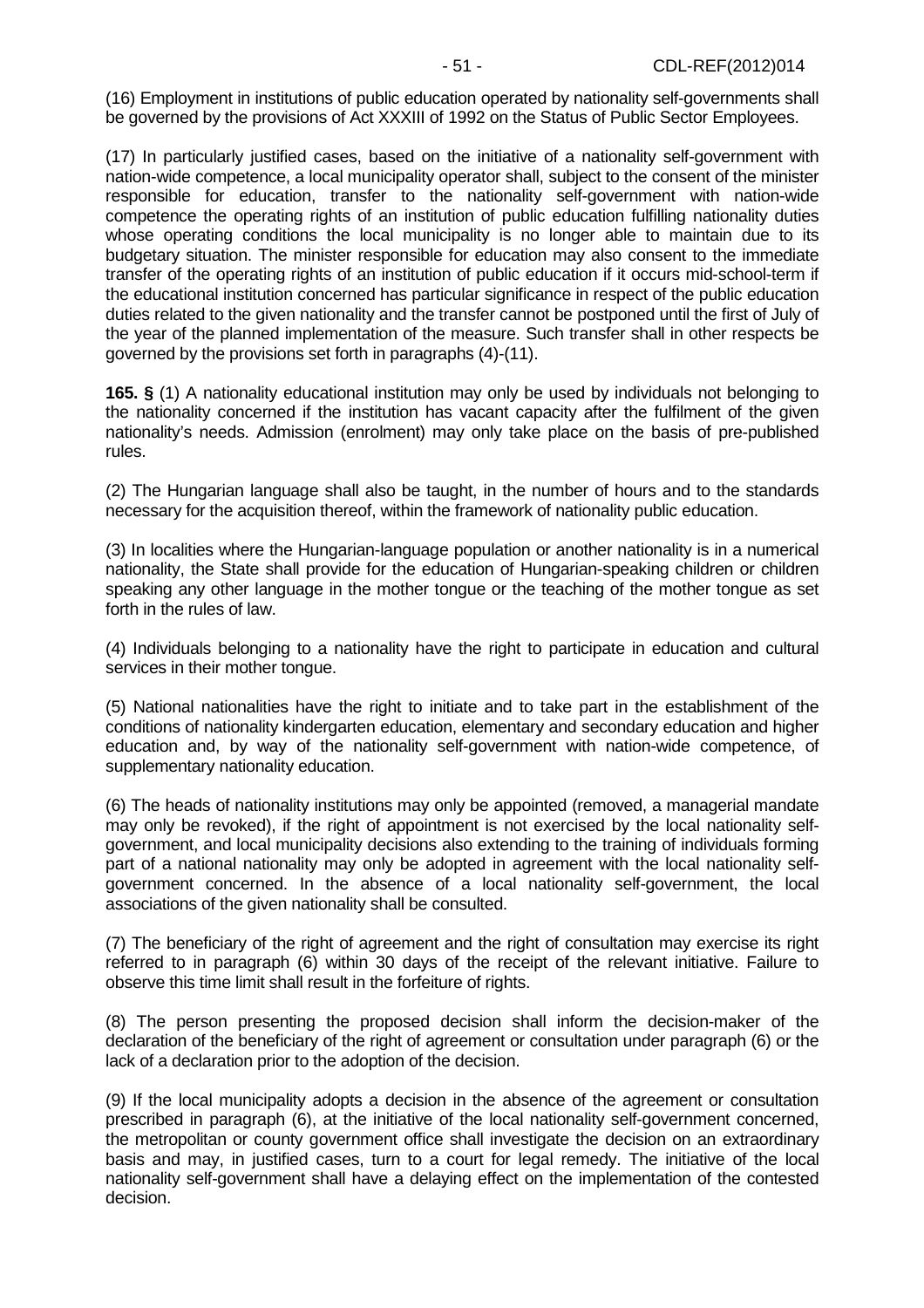(10) If the metropolitan or county government office does not agree with the initiative of the nationality self-government and therefore does not turn to a court, the nationality self-government may do so directly. This initiative of the nationality self-government shall have no delaying effect on implementation, however, the nationality self-government may request the court to suspend implementation.

(11) Upon the creation of legal rules related to the preservation and fostering of a nationality's localities with historical traditions and architectural relics (not including the decrees of local municipalities) and the government decrees on the implementation of the Act on public education with respect to issues concerning the kindergarten and school education of individuals belonging to the nationality, it is necessary to consult the nationality self-government with nation-wide competence.

(12) Individuals belonging to a nationality have the right to take part in supplementary education and cultural services in the manner determined in the Act on public education.

**166. §** The minister responsible for nationality policy may establish scholarships for pupils and students attending nationality public education under the conditions determined in his decree.

**167. §** If no new local nationality self-government is established as a result of the next general nationality elections, the assets of the terminated local nationality self-government shall be transferred to the ownership of the local municipality, with the proviso that they shall be used for nationality purposes.

**168. §** (1) For the purposes of nationality public affairs, as set forth in the Budget Act, the State a) shall provide funding, the general and duty-specific conditions of which shall be determined in a government decree,

b) shall provide supplementary normative funding for nationality kindergarten education and nationality education,

c) shall provide aid as determined in the central budget for the purposes of the educational and cultural self-administration of nationalities,

d) shall provide aid for the preservation of the identity of nationalities, the fostering and passing on of their traditions, the fostering and development of the mother tongue and the preservation of their intellectual values and material relics.

(2) A national nationality shall be eligible for the funding under paragraph (1), sub-paragraph a) in the event of the administration of nationality public affairs determined in a board decision.

**169. §** (1) The board of a nationality self-government may establish a committee (committees). At least one half of the members of the committee shall be nationality self-government members. The detailed rules of the operation of committees shall be stated in the rules of organisation and operation.

(2) As part of its responsibilities, the committee shall prepare the decisions of the board. It may have the right to make decisions within the competence delegated to it by the board of the nationality self-government, and its decisions adopted within this competence may be reviewed by the board of the local nationality self-government.

(3) The committee shall be convened at the initiative of the chair of the nationality selfgovernment or one third of the committee members.

(4) The operation, quorum and decision-making of the committee shall be duly governed by the rules relating to the operation and decision-making of the boards of nationality self-governments.

(5) The chair and 1 of the members of the committee shall be elected from among the members of the nationality self-government. The chair and vice-chair of the nationality self-government may not be the chair of the committee; the chair of the nationality self-government may not be a member of the committee. The maximum number of the members of the committee is three.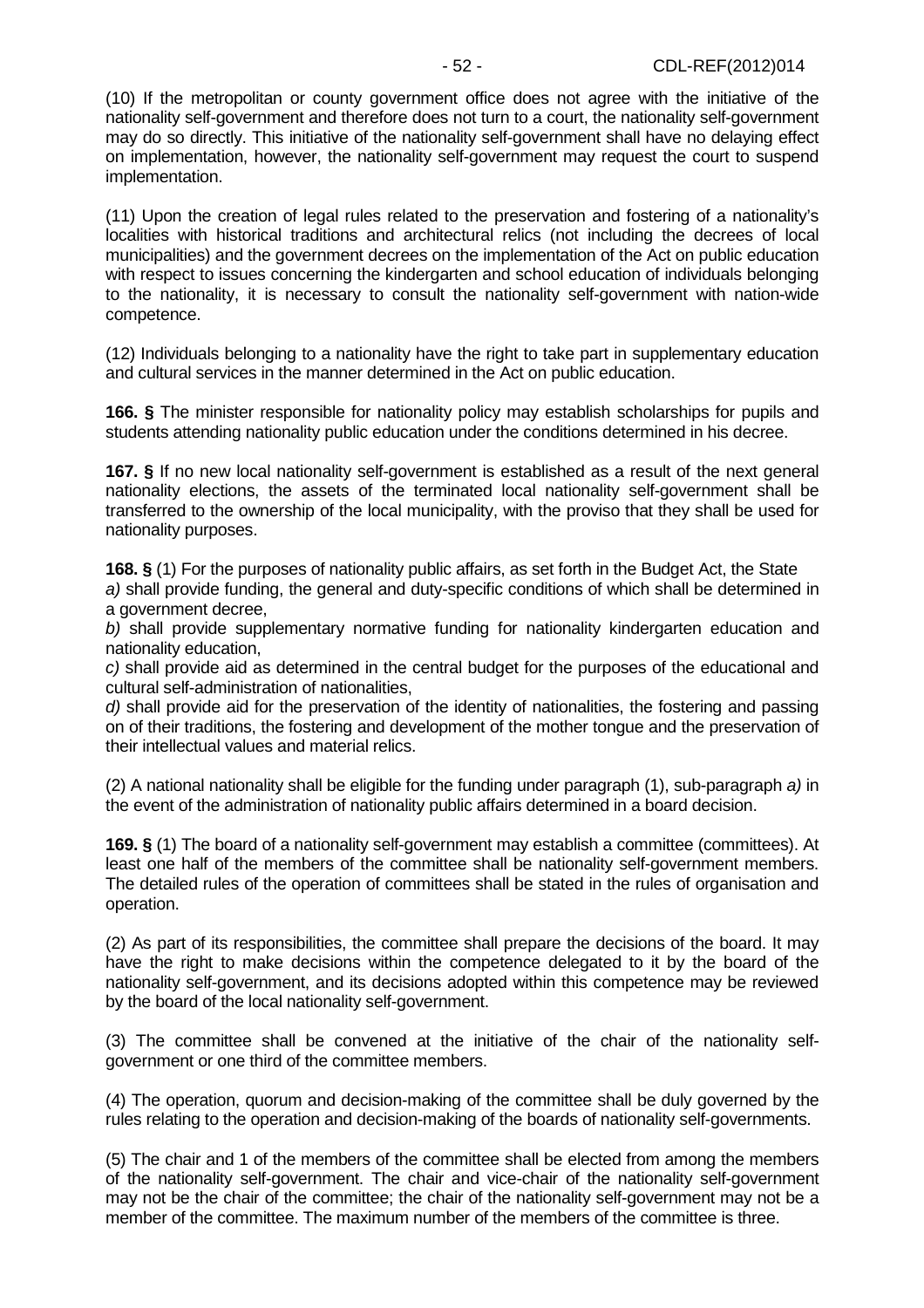(6) The chair of a nationality self-government may suspend the decision of the committee if it is contrary to a decision of the board of the nationality self-government or infringes the interests of the nationality self-government. The board of the nationality self-government shall decide on the suspended decision at its next meeting.

(7) A person who or whose relative is personally concerned in the given case may be disqualified from the adoption of the decision of the committee. Members are required to report any personal involvement. The committee shall decide on disqualification. Upon the adoption of the decision, the disqualified member shall qualify as attending for quorate purposes.

**170. §** (1) The effect of this Act shall extend to Hungarian citizens residing in Hungary and belonging to a nationality as well as to the communities of these individuals.

(2) Nationality self-government members may also take the oath under paragraph (3) at the founding meeting or at the meeting following their election in their mother tongue, in Hungarian or in both languages. Members of a local minority government may not exercise their rights until the taking of the oath.

(3) Text of the oath under paragraph (1):

"I, ......................................... (name) as a member of the ..................................... (name of nationality) nationality community under the Act on the rights of nationalities, do solemnly swear that, in fulfilling my office as a nationality self-government member, I shall be faithful to my nationality community, shall observe the Fundamental Law and the legal rules, shall keep confidential any secrets that may come to my attention, shall perform my duties true to the will of my electors, in a conscientious manner, and shall make every effort to preserve and develop the mother tongue, traditions and culture of the ...................................... nationality (name of nationality). (According to the oath-taker's conviction) So help me God!"

**171. §** (1) Members of the nationality self-government with nation-wide competence shall issue financial disclosure statements as set forth in the Appendix to this Act within 30 days of receipt of their credentials and by the 31st of January of every year thereafter. Members are also required to enclose with their financial disclosure statements the financial disclosure statements as set forth in the Appendix to this Act of their spouses or common-law spouses and children sharing a household with them.

(2) In the event of failure to make a financial disclosure statement, until the submission thereof, the member of the nationality self-government with nation-wide competence may not exercise his rights as member and may not receive the benefits under this Act.

(3) A committee appointed for the purpose in the rules of organisation and operation shall keep records of and verify the financial disclosure statements. The financial disclosure statements of members, not including the identification data supplied for verification, shall be public. The statements of relatives shall not be public and may only be viewed by the members of the monitoring committee for the purposes of verification.

(4) Anyone may initiate proceedings related to the financial disclosure statements with the committee appointed for the verification of financial disclosure statements. The monitoring committee shall inform the nationality self-government with nation-wide competence of the result of the proceedings at the next meeting.

(5) In proceedings related to financial disclosure statements, members shall, without delay, supply identification data with respect to the data recorded in their own financial disclosure statements and those of their relatives on request. The identification data may only be disclosed to the members of the committee and shall be deleted within 8 days of the closure of the proceedings.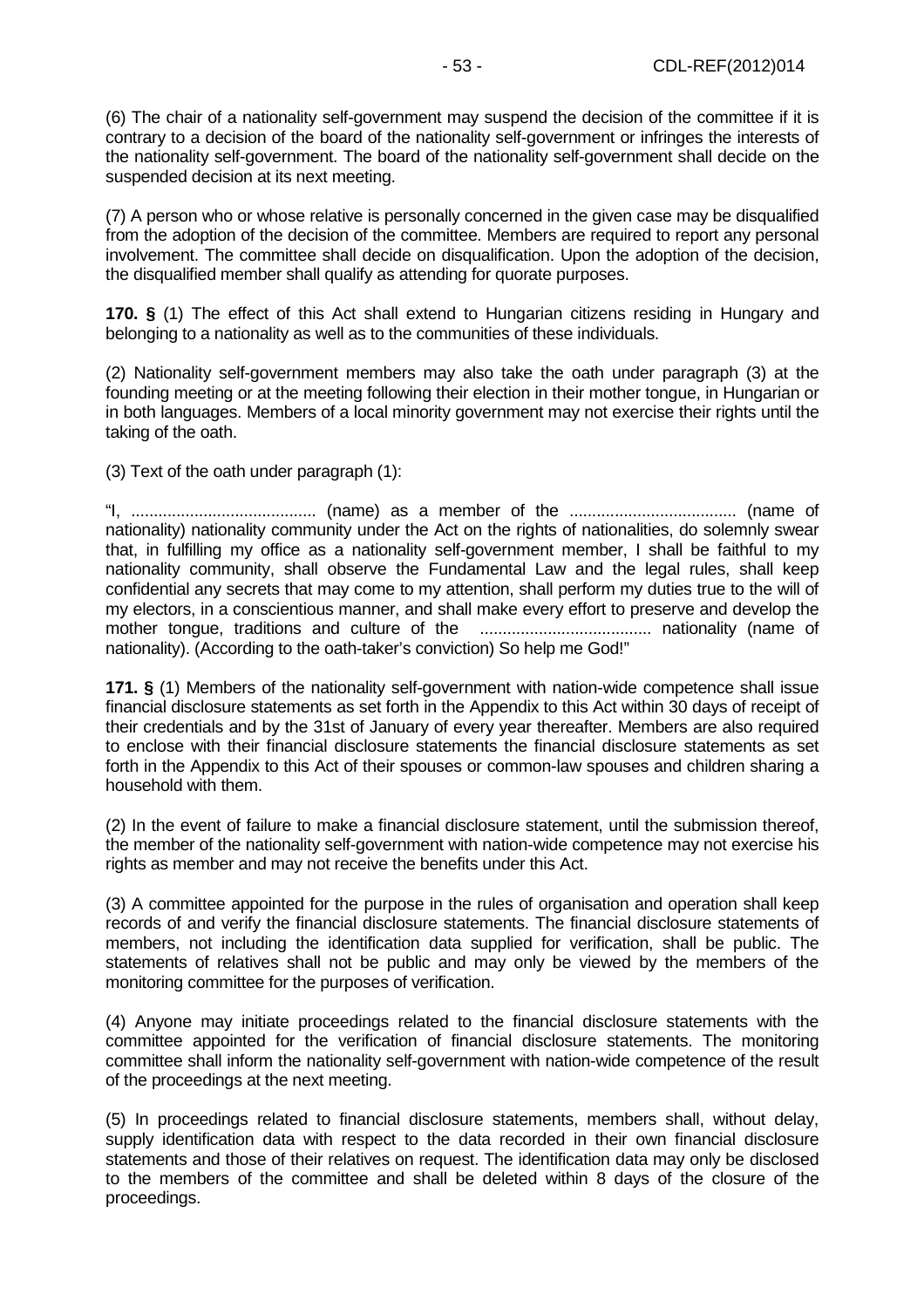(6) Nationality self-governments with nation-wide competence may not delegate their competence regarding decisions related to financial disclosure statement proceedings.

(7) Nationality self-governments with nation-wide competence shall discuss the proceedings related to financial disclosure statements in a closed meeting.

**172. §** (1) The mandate of the chair shall cease:

a) upon the cessation of his mandate as member,

b) by virtue of the termination of the office of chair by a court as set forth in paragraph (3).

(2) The mandate of the chair cannot be terminated through recall.

(3) Based on a decision adopted with a qualified majority, the board of a local minority government may submit a statement of claim against the chair on account of the chair's multiple breaches or omissions to the tribunal with jurisdiction at the head office of the local minority government in the interest of the termination of the chair's office. The board of the local minority government may simultaneously also request the suspension of the chair from his office.

(4) In the course of the proceedings of the tribunal, the provisions of the Civil Proceedings Act shall govern, subject to the difference that no counter-claim, suspension or composition shall lie.

(5) The vice-chair shall be duly governed by the rules applicable to the chair.

**173. §** (1) The board of the local nationality self-government may establish a remuneration for the chair, vice-chair and members as well as for the chair and members of any committee established to the debit of the budget of the local nationality self-government; the remuneration of the chair may not be higher than three times the civil servant pay base, while in the case of the vice-chair, the amount of the remuneration may not reach the amount determined fort he chair.

(2) The remuneration of the chair and members of a committee may not be higher than thirty per cent of the remuneration of the chair of the minority government.

(3) The remuneration of the members of local nationality self-governments may not be higher than twenty-five per cent of the remuneration of the chair of the local nationality self-government.

(4) The board of the local nationality self-government shall establish the remuneration of the chair and the vice-chair as a quantified sum.

(5) The chair may not collect remuneration or any other benefit, not including cost allowances, for his activities pursued in public foundations or non-profit companies established by the nationality self-government.

(6) The amount of the remuneration established by the board of a regional nationality selfgovernment may not be higher than

a) six times the civil servant pay base in the case of the chair,

b) in the case of the vice-chair, the amount may not be higher than the amount determined for the chair,

c) thirty per cent of the remuneration of the chair of the county nationality self-government in the case of the chairs and members of committees,

d) twenty-five per cent of the remuneration of the chair of the regional nationality self-government in the case of nationality self-government members.

(7) The amount of the pay or remuneration established by the board of a nationality selfgovernment with nation-wide competence may not be higher than

a) ten times the civil servant pay base in the case of the chair,

b) eight times the civil servant pay base in the case of the vice-chair,

c) six times the civil servant pay base in the case of the chairs of committees,

d) three times the civil servant pay base in the case of the members of committees,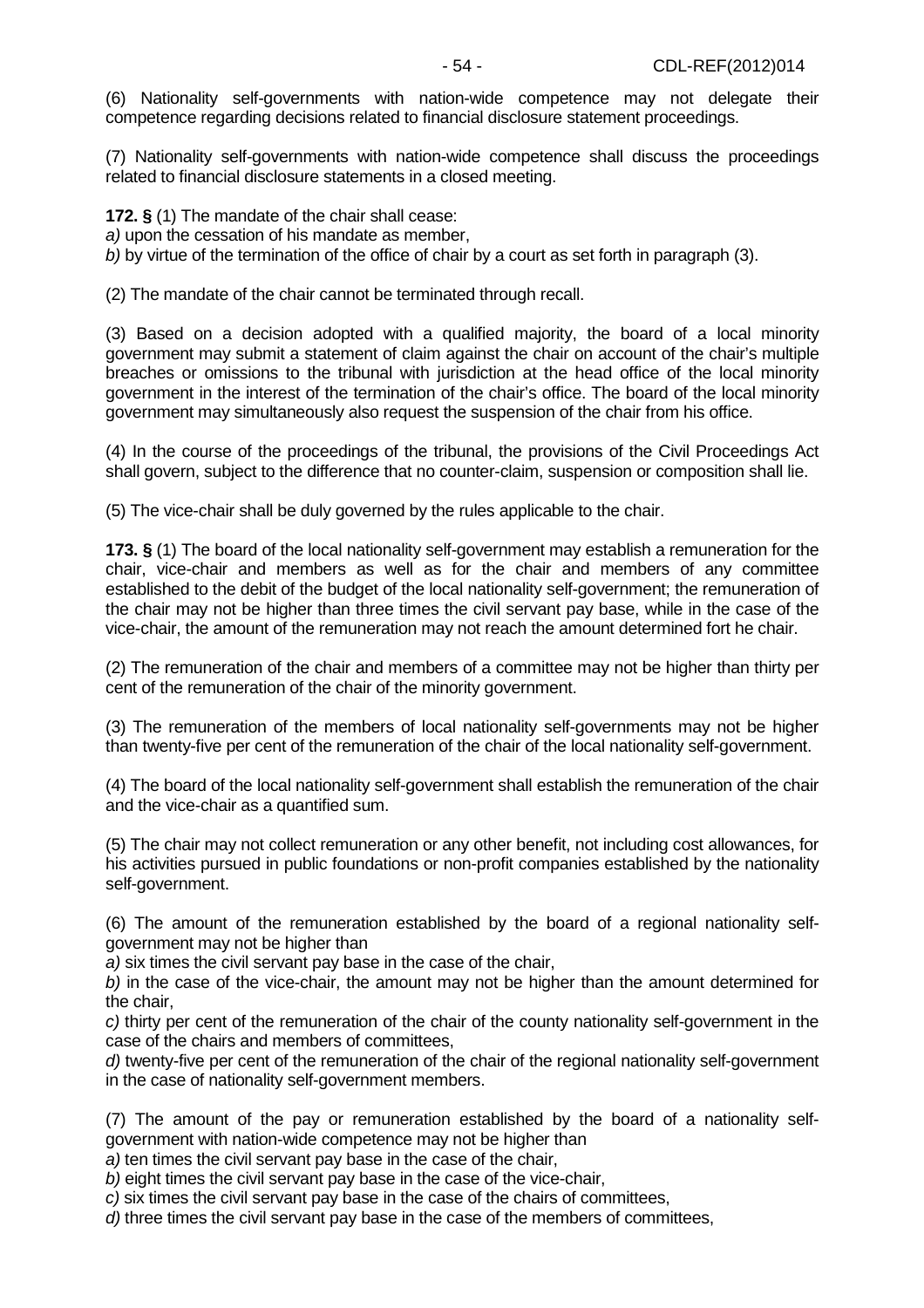e) double the civil servant pay base in the case of nationality self-government members.

### **Provisions of Amendment**

**174. §** Act L of 2010 on the Election of Local Municipality Representatives and Mayors (hereinafter referred to as "LMEA") shall be supplemented with the following Section 9/A:

"9/A. § At the election of mayors and the election of the members of the boards of representatives of local municipalities, the candidates of nationality organisations as defined in the Act on the rights of nationalities, or the joint candidates of several nationality organisations representing the same nationality, shall qualify as nationality candidates, provided that they are recorded in the local nationality register, are Hungarian citizens and make a declaration to the effect that

a) they agree to represent the nationality,

b) were not the candidates of the governments of other nationalities in the last two elections,

c) did not run as the candidates of other nationalities in the last two elections of mayors or elections of the members of the boards of representatives of local municipalities, and

d) speak the language of the nationality community and are familiar with its culture and traditions."

**175. §** LMEA shall be supplemented with the following Section 11/A:

"11/A. § All nationality candidates running for election in the individual constituency shall be placed on separate nationality compensation lists for each nationality, not including those who were nominated by nationality organisations which nominated an independent or joint compensation list on the basis of Section 10(1) or Section 11(1)."

**176. §** (1) Section 15(1) of LMEA shall be replaced with the following provision:

"(1) Mandates shall be awarded to compensation lists and nationality compensation lists in proportion to the aggregated fraction votes in the constituency."

(2) Section 15of LMEA shall be supplemented with the following paragraph (3a):

"(3a) Those votes cast in the individual constituency for the candidates of a nationality compensation list shall be awarded to the compensation list as fraction votes with which no mandate was obtained."

**177. §** Section 15(5) of LMEA shall be replaced with the following provision:

"(5) If a compensation list or nationality compensation list receives a higher number of mandates than the number of individuals on the list, the mandates shall remain vacant."

**178. §** Section 16 of LMEA shall be supplemented with the following paragraphs (4) and (5): "(4) Candidates shall obtain mandates from the nationality compensation list in the order of the number of votes acquired by them in the individual constituency. In the case of a tie in the votes, a draw shall decide.

(5) Paragraph (3) shall not apply to nationality compensation lists."

**179. §** LMEA shall be supplemented with the following Chapter V/A:

#### "Chapter V/A

## Preferential Nationality Mandate

21/A. § (1) Nationality candidates may obtain mandates in a preferential manner on the individual list in general municipality elections and in by-elections called for the election of the entirety of the board of representatives, provided that at least fifty per cent of the electors recorded in the register at the time of the calling of the elections were also recorded in the given nationality's nationality register.

(2) If none of the candidates of the given nationality obtained a mandate either at the election of mayor or on the individual list, it is necessary to determine two thirds of the valid votes cast for the candidate obtaining a mandate on the individual list with the fewest votes. A nationality candidate who has a higher number of votes than the number of votes so determined shall obtain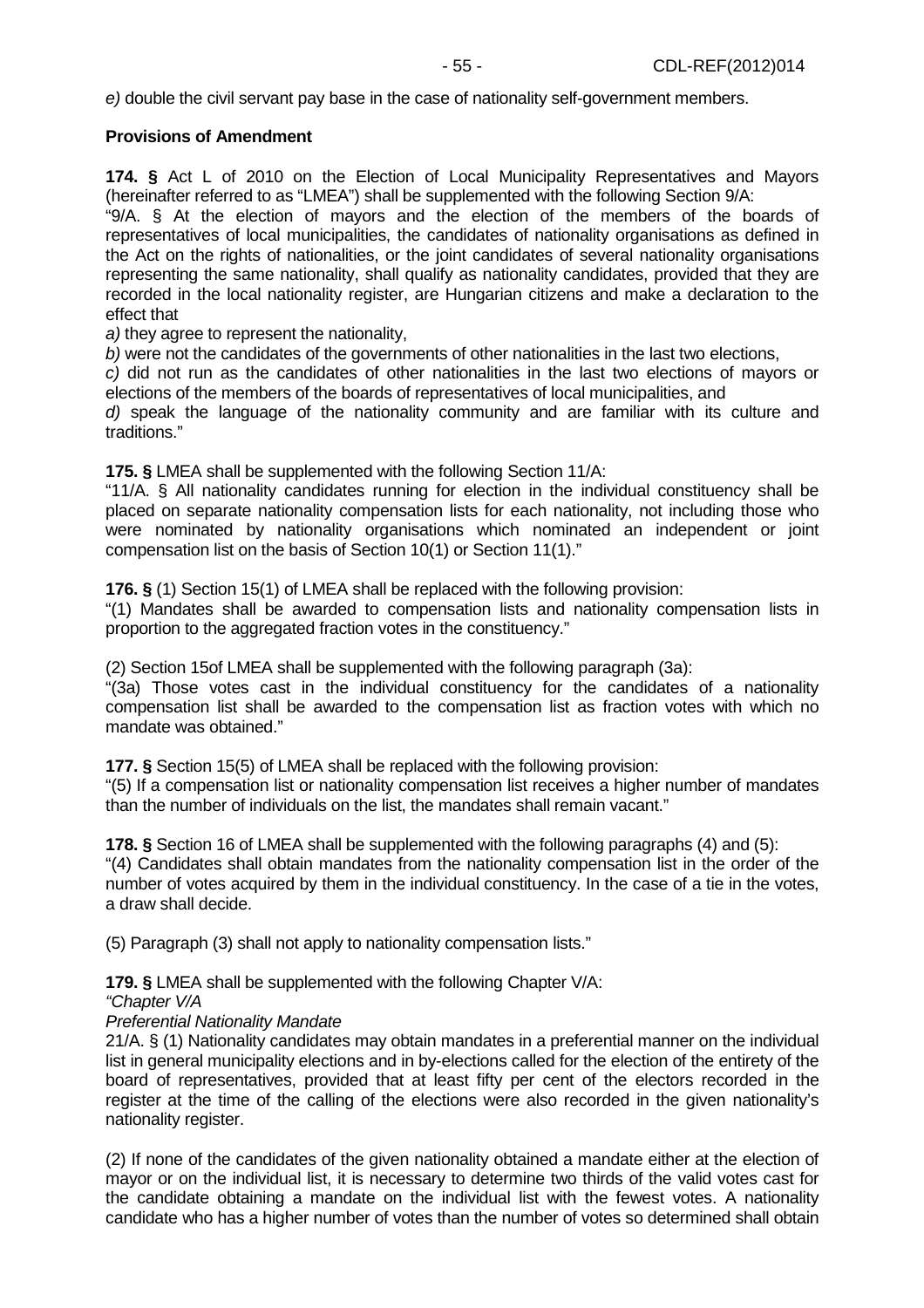a preferential mandate. If there are several of such nationality candidates, the nationality candidate with the highest number of votes shall be awarded the preferential mandate; in the case of a tie in the votes, a draw shall decide on the mandate.

(3) The number of the members of the board of representatives determined in Section 4 shall increase by the preferential mandate obtained in the manner determined in paragraph (2).

(4) If the mandate of the member with the preferential mandate ceases, he shall be replaced by the candidate of the same nationality with the next highest number of votes, provided that he, too, reached the number of votes determined in paragraph (2).

(5) If, upon the filling of the vacant mandate on the basis of Section 21(1), the member with the preferential mandate has the next highest number of votes, he shall retain his mandate on the grounds set forth in Section 21(1) and the nationality's preferential mandate shall cease.

(6) If the candidate of the same nationality obtains the mandate of mayor or a mandate on the individual list in by-elections, the preferential mandate shall cease.

21/B. § (1) Nationality candidates may obtain mandates in a preferential manner on the compensation list in general municipality elections and in by-elections called for the election of the entirety of the board of representatives, provided that at least twenty-five per cent of the electors recorded in the register at the time of the calling of the elections were also recorded in the given nationality's nationality register.

(2) If none of the candidates of the given nationality obtained a mandate either at the election of mayor, or in the individual constituency or on the compensation list (including the nationality compensation list),

a) it is necessary to determine two thirds of the average of the number of valid votes cast for the members who acquired mandates in the individual constituencies,

b) a nationality compensation list shall be awarded a preferential mandate if a number of fraction votes higher than the number determined in sub-paragraph a) falls thereon. The mandate shall be obtained by the candidate under Section 16(4).

(3) The number of the members of the board of representatives determined in Section 54 shall increase by the preferential mandate obtained in the manner determined in paragraph (2).

(4) If the seat of a member elected from a nationality compensation list becomes vacant, he shall be replaced by the candidate with the next highest number of votes in the individual constituency from the nationality compensation list.

(5) If the candidate of the same nationality obtains the mandate of mayor or an individual constituency mandate in by-elections, his preferential nationality mandate shall cease."

**180. §** Section 24 of LMEA shall be replaced with the following provisions:

"24. § The provisions of this Act established by virtue of Act CLXXIX of 2011 on the Rights of Nationalities (hereinafter referred to as "AA") shall for the first time govern in the course of the general elections of local municipality board members and mayors called after the entry into force of AA"

**181. §** (1) Section 20(2) of Act LXV of 1990 on Local Municipalities (hereinafter referred to as "LMA") shall be replaced with the following provision:

"(2) The board of representatives of the local municipality shall, at the initiative of the local nationality self-government, set up a committee concerned with nationality affairs or shall entrust these duties to one of its committees. It is reasonable and necessary to elect a member of the board of the local nationality self-government into the committee concerned with nationality affairs."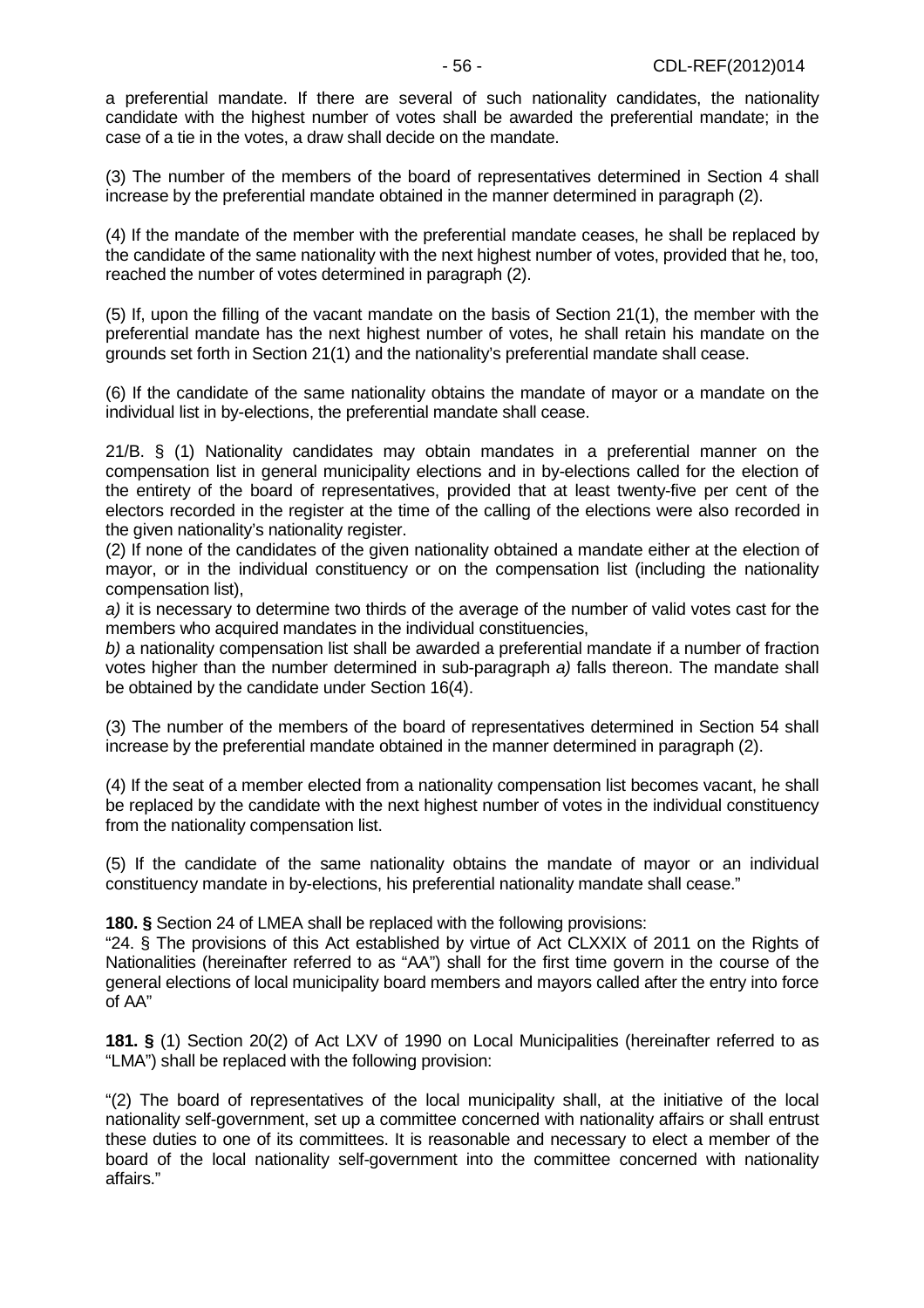a) in Section 2(2), the text part "minority government" shall be replaced with the text "nationality self-government",

b) in Section 8(1) and (4), the text parts "national and ethnic minorities" shall be replaced with the text "nationalities",

c) in Section 9(3), the text part "minority government" shall be replaced with the text "nationality self-government".

d) in Section 12(5), the text part "national or ethnic minority advocate" shall be replaced with the text "nationality advocate", while in paragraph (7), the text part "national or ethnic minority" shall be replaced with the text "nationality" and the text part "national and ethnic minorities" shall be replaced with the text "nationalities",

e) in Section 19(2), paragraph c), the text part "national or ethnic minority government" shall be replaced with the text "nationality self-government",

 $f$ ) in Section 22(2), the text part "as national or ethnic minority candidate" shall be replaced with the text "as nationality candidate" and the text part "with national or ethnic minority affairs" shall be replaced with the text "with nationality affairs",

g) in Section 24(1) and (2), the text parts "national or ethnic minority government" shall be replaced with the text "nationality self-government",

h) in Section 38(1), the text parts "on the rights of national and ethnic minorities" shall be replaced with the text "on the rights of nationalities",

 $i)$  in Section 62(9), the text parts "national or ethnic minority government" shall be replaced with the text "nationality self-government", while the text part "with national or ethnic minority affairs" shall be replaced with the text "with nationality affairs",

 $i$ ) in Section 63(1), the text parts "the rights of national and ethnic minorities" shall be replaced with the text "the rights of nationalities",

k) in Section 63/A(1), sub-paragraph o), the text parts "national and ethnic minority" shall be replaced with the text "nationality",

l) in Section 74(3), the text parts "national or ethnic minority government" shall be replaced with the text "nationality self-government", while the text part "with national and ethnic minority affairs" shall be replaced with the text "with nationality affairs",

 $m$ ) in Section 80/A(5), sub-paragraph b), the text part "national or ethnic minority government" shall be replaced with the text "nationality self-government".

**183. §** (1) Section 6(2) of Act III of 1952 on Civil Proceedings shall be replaced with the following provision:

"(2) In court proceedings, everyone shall be entitled to use their mother tongue, regional or nationality language within the range determined in an international convention."

(2) In Section 67(1), sub-paragraphs e), points ee) and ef) of Act III of 1952 on Civil Proceedings, the text part "national or ethnic minority" shall be replaced with the text "nationality".

**184. §** In Section 33(2), sub-paragraphs 4 and 5, point g) of Act XCIII of 1990 on Duty, the text parts "national and ethnic minorities" shall be replaced with the text "nationalities".

**185. §** In Section 19 of Act XLI of 1991 on Notaries Public, the text part "individuals forming part of national and ethnic minorities" shall be replaced with the text "individuals belonging to nationalities".

**186. §** In Section 57/B(4), sub-paragraph 1 f) of Act IV of 1991 on the Promotion of Employment and Unemployment Services, the text part "forms part of a national or ethnic minority" shall be replaced with the text "forms part of a nationality".

**187. §** In Section 21/F(1) of Act LXXXIX of 1992 on the Specific and Target Funding System of Local Municipalities, the text part "national and ethnic minority governments with nationwide competence" shall be replaced with the text "nationality self-governments with nation-wide competence".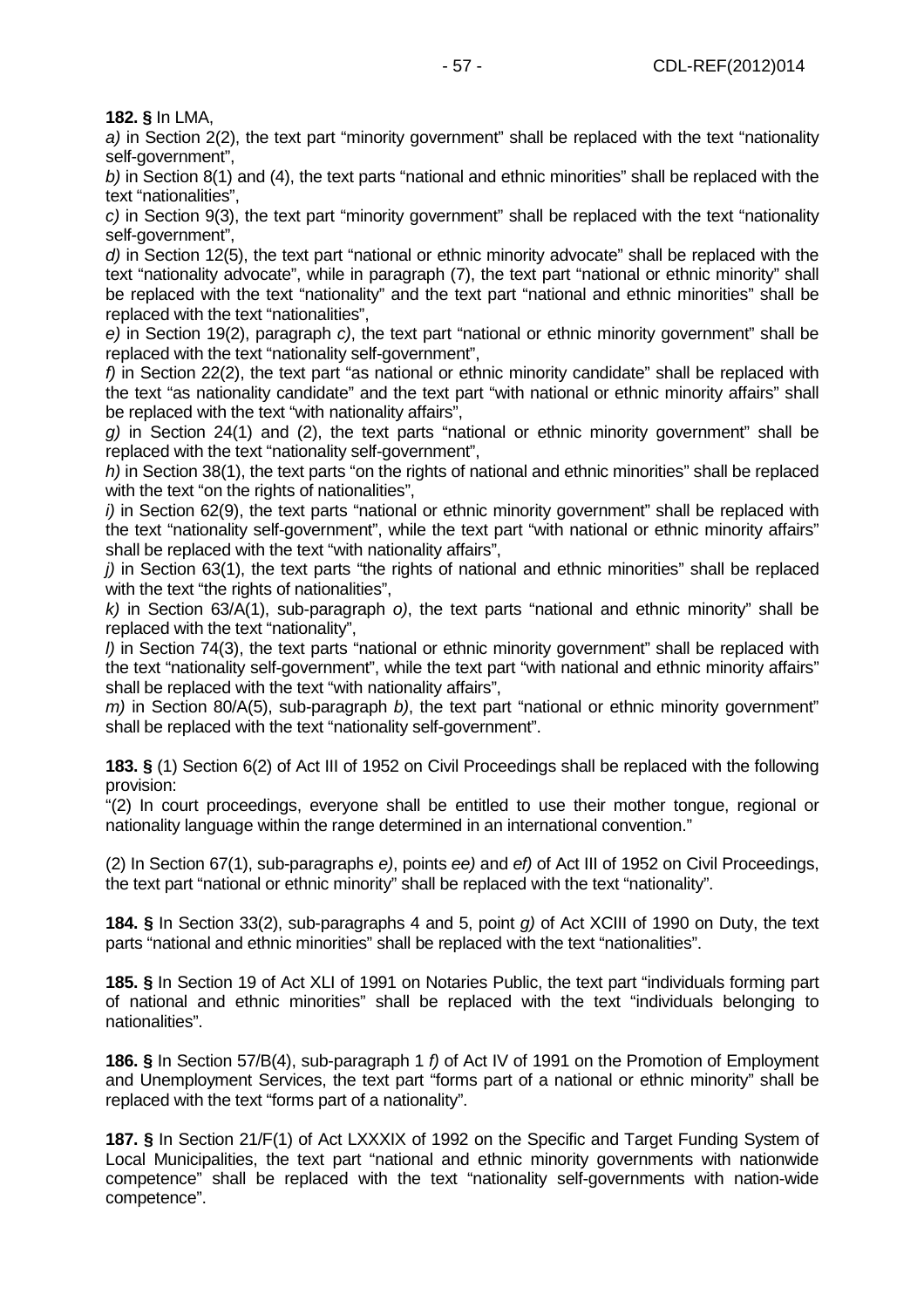**188. §** In Section 23, paragraph a) of Act LXVI of 1992 on the Registration of the Personal Data and Residence Data of Citizens, the text part "national and ethnic minority government" shall be replaced with the text "nationality self-government".

**189. §** In Section 85(4) of Act XXXIII of 1992 on the Status of Public Sector Employees, the text part "for national and ethnic minority policy" shall be replaced with the text part "for nationality policy".

**190. §** (1) Section 1(1) of Act XXIII on the Status of Civil Servants (hereinafter referred to as "CSA") shall be replaced with the following provision:

"(1) The effect of this Act shall extend to the public service relationships of the civil servants and case administrators of the offices of the boards of representatives and administrative associations of local municipalities, public premises authorities, district notary's offices (hereinafter referred to as the "office of the board of representatives") and the offices of the boards of nationality self-governments with nation-wide competence."

(2) In Section 21(1) of CSA, the text part "national and ethnic minority government" shall be replaced with the text "nationality self-government".

**191. §** In Act LXXIX of 1993 on Public Education,

1. in the Preamble, the text part "national and ethnic minorities" shall be replaced with the text "nationalities",

2. in Section 3(2), the text part "local or regional national or ethnic minority government, national or ethnic minority government with nation-wide competence" shall be replaced with the text "local or regional nationality self-government, nationality self-government with nation-wide competence",

3. in Section 5, the text part "national and ethnic minorities" shall be replaced with the text "nationalities", the text part "of national or ethnic minorities" shall be replaced with the text "of nationalities", and the text part "in the Act on the rights of national and ethnic minorities" shall be replaced with the text "in the Act on the rights of nationalities",

4. in Section 8(9), the text part "national or ethnic minority" shall be replaced with the text "nationality",

5. in Section 8(12), sub-paragraph a), the text part "national and ethnic minority" shall be replaced with the text "nationality",

6. in Section 8/B(1), the text part "national or ethnic minority" shall be replaced with the text "nationality",

7. in Section 8/B(4), the text part "of a national or ethnic minority" shall be replaced with the text "of a nationality",

8. in Section 8/B(7), the text part "national or ethnic minority" shall be replaced with the text "nationality",

9. in Section 9(1), the text part "national or ethnic minority" shall be replaced with the text "nationality",

10. in Section 9(2), the text part "national or ethnic minority" shall be replaced with the text "nationality",

11. in Section 9(5), the text part "national or ethnic minority" shall be replaced with the text "nationality",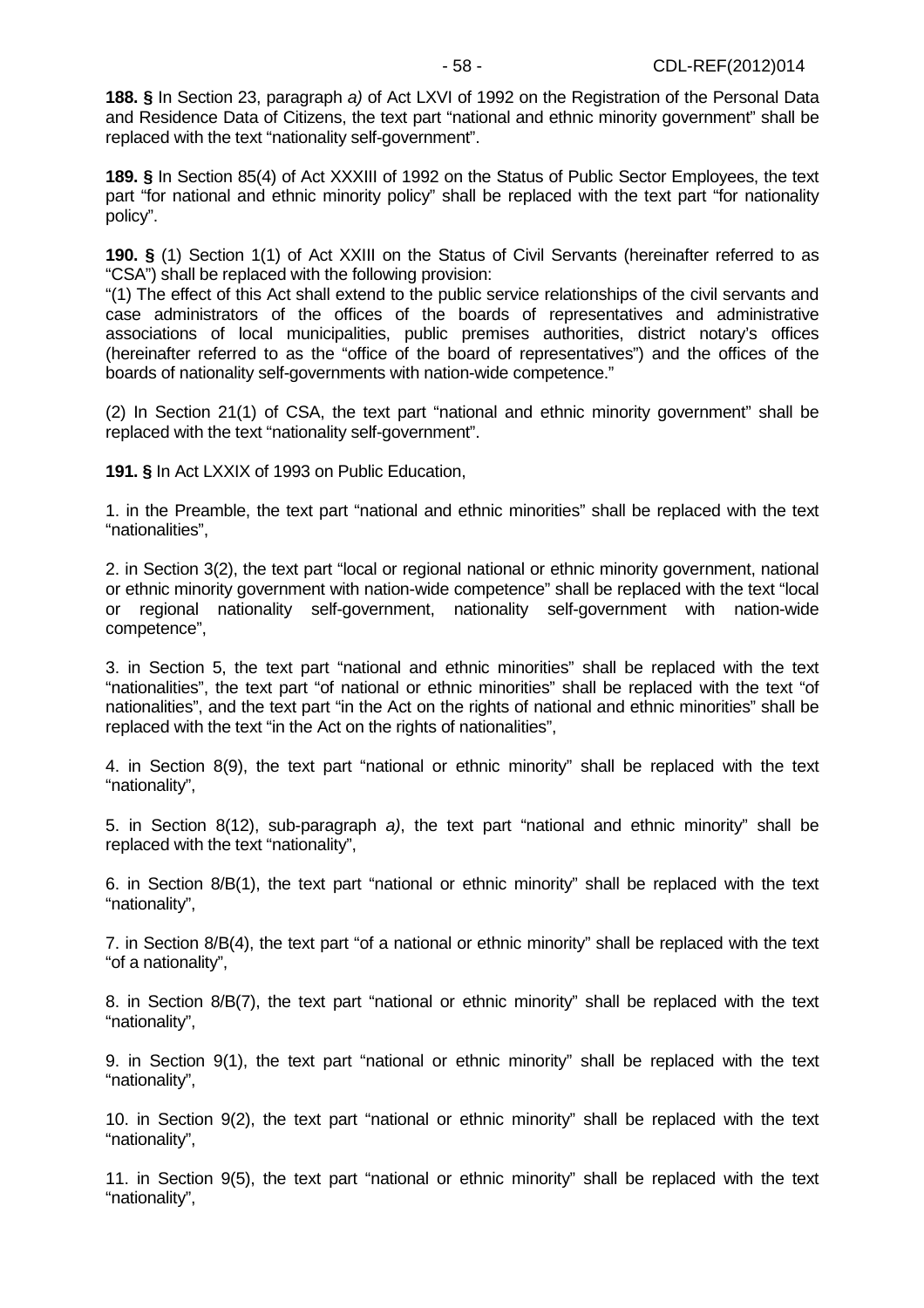12. in Section 17(1), sub-paragraph b), the text part "national or ethnic minority" shall be replaced with the text "nationality".

13. in Section 17(3), the text part "national or ethnic minority" shall be replaced with the text "nationality",

14. in Section 17(3), sub-paragraph c), the text part "national or ethnic minority" shall be replaced with the text "nationality".

15. in Section 18(2), the text parts "national minority and minority" shall be replaced with the text "nationality", while the text part "of a national or ethnic minority" shall be replaced with the text "of a nationality",

16. in Section 28(4), the text part "national and ethnic minority" shall be replaced with the text "nationality", while the text part "national and ethnic minority" shall be replaced with the text "nationality",

17. in Section 29(2), the text part "national and ethnic minority" shall be replaced with the text "nationality",

18. in Section 32(1), sub-paragraph a), the text part "national or ethnic minority" shall be replaced with the text "nationality",

19. in Section 36(6), the text part "national or ethnic minority" shall be replaced with the text "nationality",

20. in Section 37(5), sub-paragraph b), the text part "national, ethnic, minority" shall be replaced with the text "nationality",

21. in Section 37(10), the text part "local or regional national or ethnic minority government and national or ethnic minority government with nation-wide competence" shall be replaced with the text "local or regional nationality self-government and nationality self-government with nationwide competence",

22. in Section 47, sub-paragraph e), the text part "national or ethnic minority" shall be replaced with the text "nationality",

23. in Section 48(1), the text parts "national and ethnic minority" shall be replaced with the text "nationality",

24. in Section 49(2), sub-paragraph  $d$ ), the text part "of a national or ethnic minority" shall be replaced with the text "of a nationality", and the text part "national or ethnic minority" shall be replaced with the text "nationality",

25. in Section 60(3), sub-paragraph c), the text parts "local or regional national or ethnic minority government" and "national or ethnic minority government with nation-wide competence" shall be replaced with the text "local or regional nationality self-government" and "nationality selfgovernment with nation-wide competence",

26. in Section 66(4), the text part "of a national or ethnic minority" shall be replaced with the text "of a nationality" and the text parts "national or ethnic minority" shall be replaced with the text "nationality",

27. in Section 72(1), the text part "national or ethnic minority" shall be replaced with the text "nationality" and the text part "national or ethnic minority" shall be replaced with the text "nationality",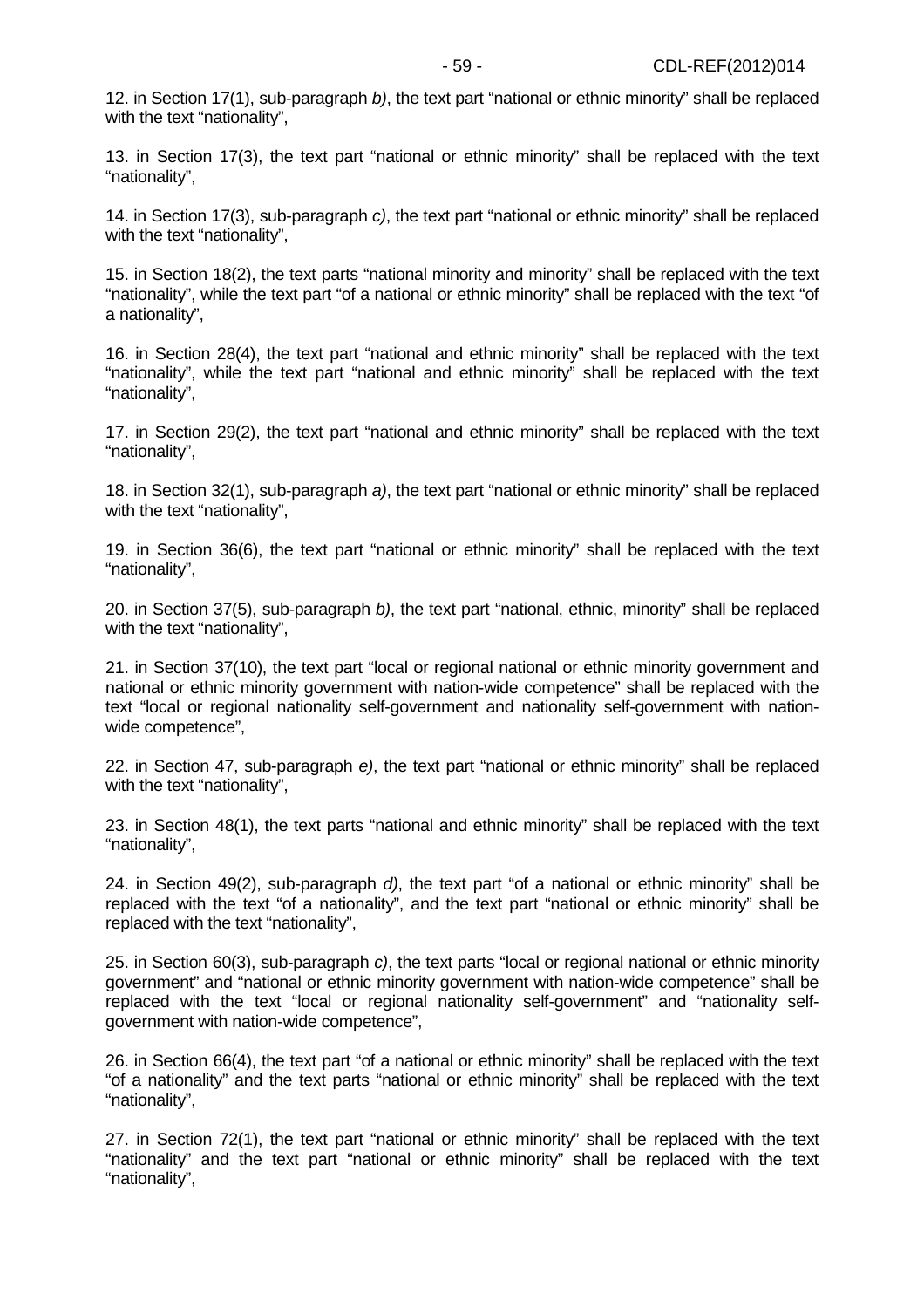28. in Section 79(5), the text part "National or ethnic minority" shall be replaced with the text "Nationality",

29. in Section 80(1), the text part "local national or ethnic minority and regional national or ethnic minority government" shall be replaced with the text "local nationality and regional nationality selfgovernment",

30. in Section 81(10), the text parts "with a national or ethnic minority government with nationwide competence" shall be replaced with the text "with a nationality self-government with nationwide competence", the text part "of a national or ethnic minority" shall be replaced with the text "of a nationality" and the text part "to a national or ethnic minority government with nation-wide competence" shall be replaced with the text "to a nationality self-government with nation-wide competence",

31. in Section 82(5), the text part "national or ethnic minority governments with nation-wide competence" shall be replaced with the text "nationality self-governments with nation-wide competence",

32. in Section 82(8), the text part "national or ethnic minority" shall be replaced with the text "nationality" and the text part "of a national or ethnic minority" shall be replaced with the text "of a nationality",

33. in Section 85(4), the text part "national or ethnic minority" shall be replaced with the text "nationality" and the text part "national or ethnic minority government" shall be replaced with the text "nationality self-government",

34. in Section 86(1), the text part "national and ethnic minority" shall be replaced with the text "nationality" and the text part "of a national or ethnic minority" shall be replaced with the text "of a nationality",

35. in Section 86(3), sub-paragraph a), the text part "national and ethnic minority" shall be replaced with the text "nationality",

36. in Section 86(3), sub-paragraph c), the text part "national and ethnic minority" shall be replaced with the text "nationality",

37. in Section 86(6), the text part "of a national or ethnic minority" shall be replaced with the text "of a nationality", the text part "national or ethnic minority education" shall be replaced with the text "nationality education", the text part "national or ethnic minority government" shall be replaced with the text "nationality self-government", the text part "national or ethnic minority education" shall be replaced with the text "nationality education" and the text part "national or ethnic minority school" shall be replaced with the text "nationality school",

38. in Section 88(3), the text part "local national and ethnic minority governments and national and ethnic minority governments with nation-wide competence" shall be replaced with the text "local nationality and nationality self-governments with nation-wide competence",

39. in Section 88(12), the text part "national or ethnic minority" shall be replaced with the text "nationality" and the text part "national or ethnic minority government" shall be replaced with the text "nationality self-government",

40. in Section 89, sub-paragraph b), the text part "of a national or ethnic minority" shall be replaced with the text "of a nationality",

41. in Section 90(4), the text part "of a national or ethnic minority" shall be replaced with the text "of a nationality" and the text part "national or ethnic minority government" shall be replaced with the text "nationality self-government",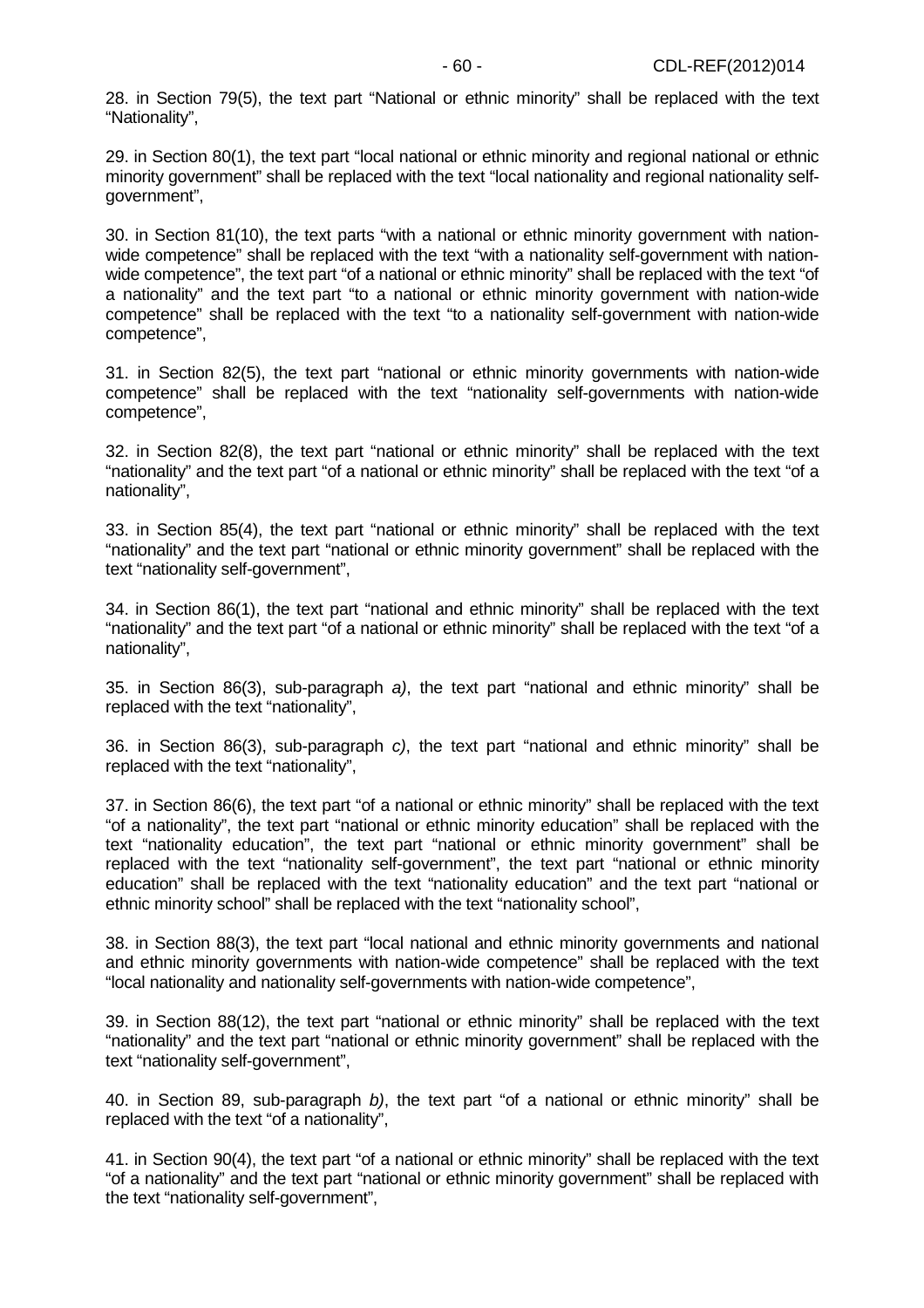42. in Section 93(1), sub-paragraph b), the text part "of a national or ethnic minority" shall be replaced with the text "of a nationality", the text part "national or ethnic minority" shall be replaced with the text "nationality" and the text part "national or ethnic minority government with nationwide competence" shall be replaced with the text "nationality self-government with nation-wide competence",

43. in Section 94(1), sub-paragraph a), the text part "national or ethnic minority" shall be replaced with the text "nationality" and the text part "national or ethnic minority government with nationwide competence" shall be replaced with the text "nationality self-government with nation-wide competence",

44. in Section 94(2), sub-paragraph j), the text part "national or ethnic minority" shall be replaced with the text "nationality",

45. in Section 94(5), the text part "of a national or ethnic minority" shall be replaced with the text "of a nationality",

46. in Section 94(6), the text part "of a national or ethnic minority" shall be replaced with the text "of a nationality",

47. in Section 95(1), sub-paragraph l), the text part "national or ethnic minority" shall be replaced with the text "nationality",

48. in Section 95/A(3), the text part "national or ethnic minority" shall be replaced with the text "nationality",

49. in Section 97(2), sub-paragraph f), the text part "national and ethnic minority governments with nation-wide competence" shall be replaced with the text "nationality self-governments with nation-wide competence",

50. in Section 98(1), the text part "national or ethnic minority" shall be replaced with the text "nationality" and the text part "national or ethnic minority government with nation-wide competence" shall be replaced with the text "nationality self-government with nation-wide competence",

51. in Section 101(9), the text part "national or ethnic minority" shall be replaced with the text "nationality" and the text part "national and ethnic education" shall be replaced with the text "nationality education",

52. in Section 102(3), the text part "national or ethnic minority" shall be replaced with the text "nationality", the text part "local or regional national or ethnic minority government" shall be replaced with the text "local or regional nationality self-government" and the text part "the given national or ethnic minority" shall be replaced with the text "the given nationality",

53. in Section 102(5), the text part "national or ethnic minority" shall be replaced with the text "nationality", the text part "local or regional national or ethnic minority government" shall be replaced with the text "local or regional nationality self-government" and the text part "national or ethnic minority government with nation-wide competence" shall be replaced with the text "nationality self-government with nation-wide competence",

54. in Section 102(12), the text part "national or ethnic minority" shall be replaced with the text "nationality", the text part "local or regional national or ethnic minority government" shall be replaced with the text "local or regional nationality self-government", the text part "national or ethnic minority government with nation-wide competence" shall be replaced with the text "nationality self-government with nation-wide competence" and the text part "national or ethnic minority government" shall be replaced with the text "nationality self-government",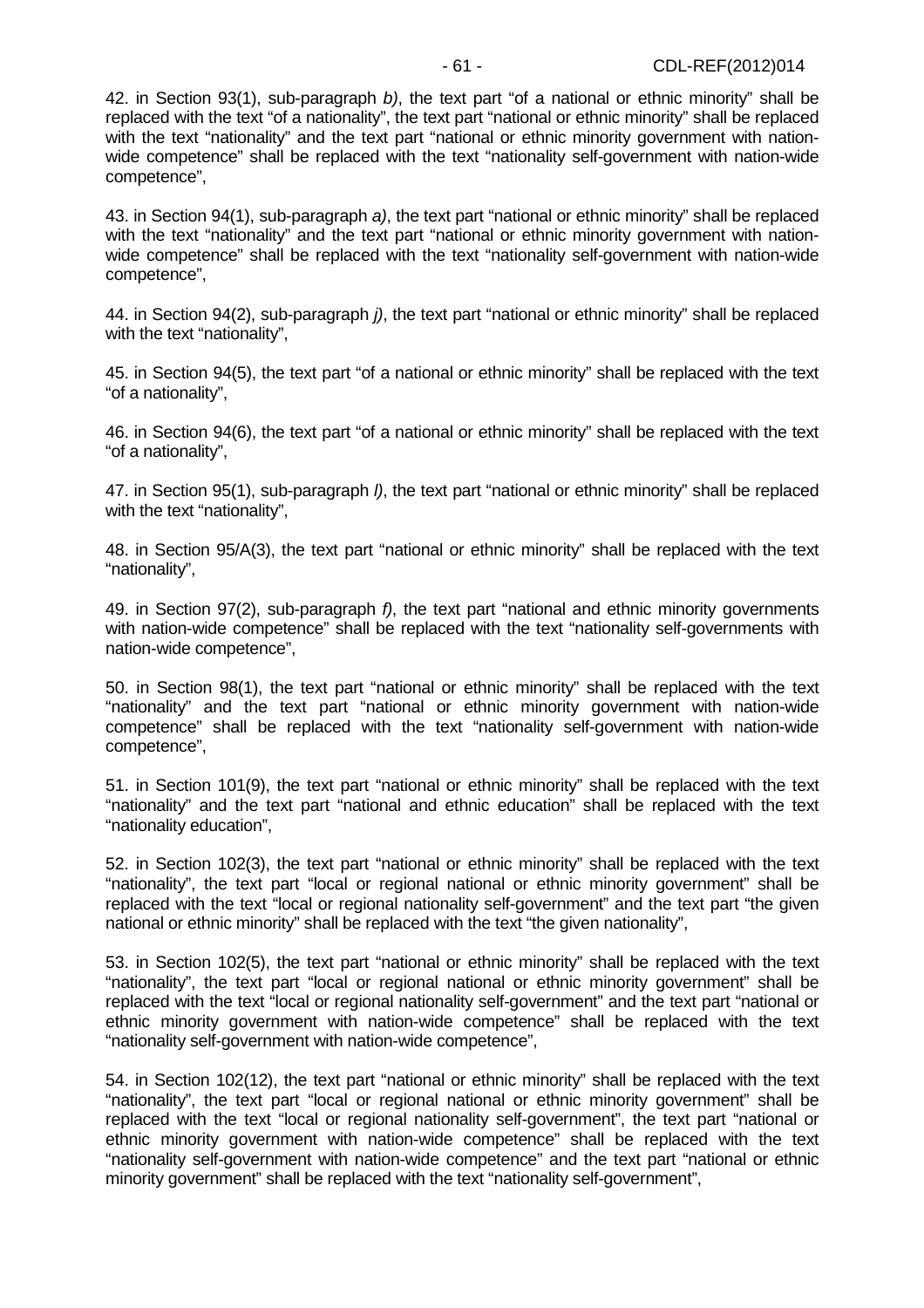55. in Section 102(13), the text part "national or ethnic minority government" shall be replaced with the text "nationality self-government",

56. in Section 103(5), the text parts "national or ethnic minorities" shall be replaced with the text "nationalities",

57. in Section 107(2), the text part "national or ethnic minority" shall be replaced with the text "nationality",

58. in Section 107(2), sub-paragraph a), the text part "national or ethnic minority" shall be replaced with the text "nationality",

59. in Section 107(2), sub-paragraph b), the text part "national or ethnic minority government with nation-wide competence" shall be replaced with the text "nationality self-government with nationwide competence",

60. in Section 107(4), the text parts "national or ethnic minority" shall be replaced with the text "nationality" and the text part "to a local or regional national or ethnic minority government as well as to a national or ethnic minority government with nation-wide competence" shall be replaced with the text "to a local or regional nationality self-government as well as to a nationality selfgovernment with nation-wide competence",

61. in Section 107(8), sub-paragraph a), the text part "national or ethnic minority government with nation-wide competence" shall be replaced with the text "nationality self-government with nationwide competence" and the text part "national or ethnic minority" shall be replaced with the text "nationality",

62. in Section 107(8), sub-paragraph c), the text part "the local national or ethnic minority government to the local national or ethnic minority" shall be replaced with the text "the local nationality self-government to the local nationality",

63. in Section 121(1), sub-paragraph 4, the text part "national or ethnic minority governments" shall be replaced with the text "nationality self-governments",

64. in Section 121(1), sub-paragraph 12, the text part "national or ethnic minority government" shall be replaced with the text "nationality self-government" and the text part "national and ethnic minority" shall be replaced with the text "nationality",

65. in Section 121(1), sub-paragraph 22, the text part "national or ethnic minority" shall be replaced with the text "nationality",

66. in Section 121(1), sub-paragraph 27, the text part "national or ethnic minority" shall be replaced with the text "nationality" and the text part "national or ethnic minority" shall be replaced with the text "nationality",

67. in Section 121(1), sub-paragraph 37, the text part "of a national and ethnic minority" shall be replaced with the text "of a nationality",

68. in Section 121(6), the text part "In Section 6/A(1), sub-paragraph 3 of Act LXXVII of 1993 on the Rights of National and Ethnic Minorities" shall be replaced with the text "in the Act on the Rights of Nationalities", the text part "national or ethnic minority" shall be replaced with the text "nationality" and the text part "national or ethnic minority government" shall be replaced with the text "nationality self-government",

69. in Section 122(11), the text part "national or ethnic minority" shall be replaced with the text "nationality",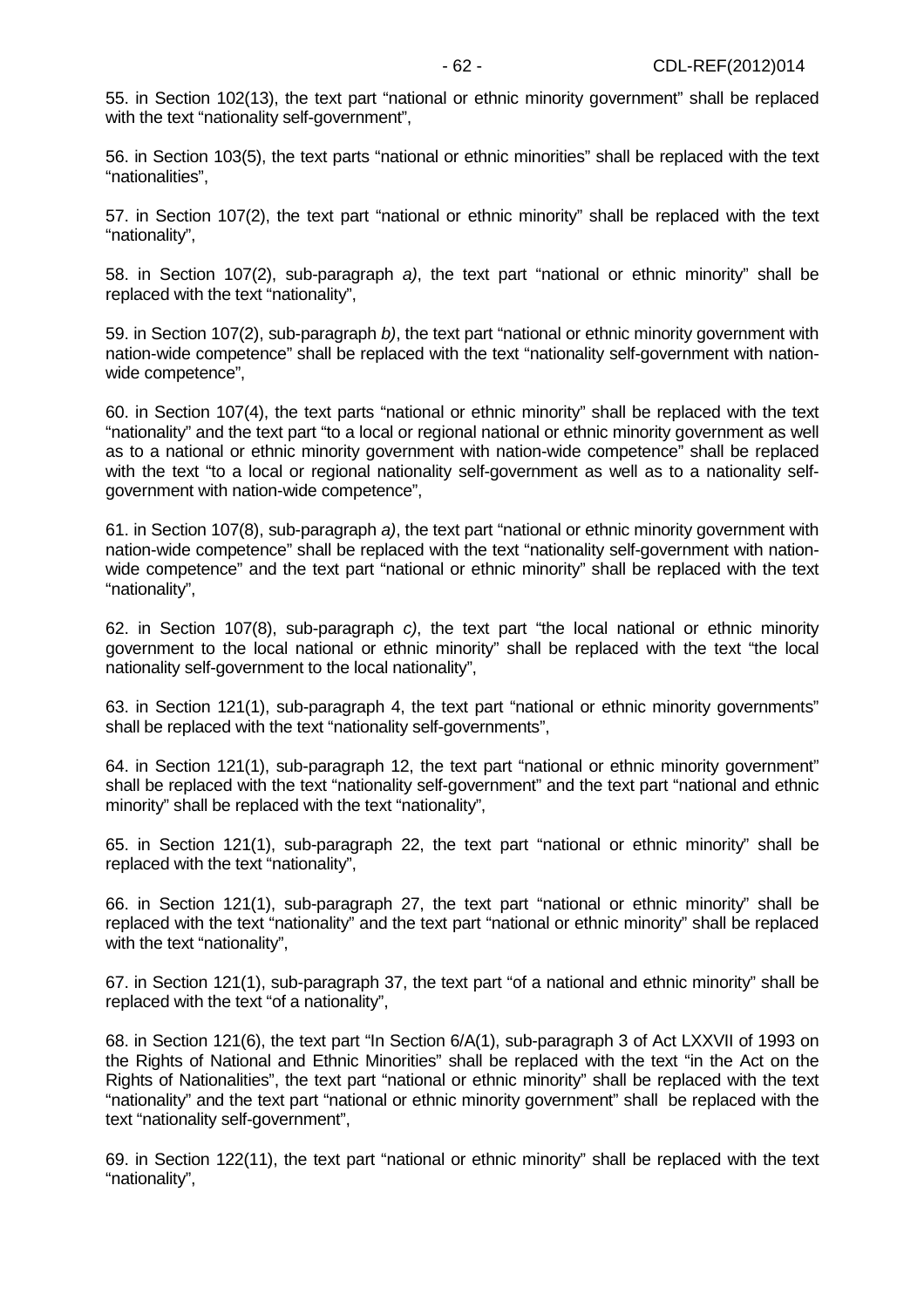70. in Section 128(3), sub-paragraph a), the text part "national or ethnic minority" shall be replaced with the text "nationality",

71. in Section 128(3), sub-paragraph b), the text part "national or ethnic minority" shall be replaced with the text "nationality",

72. in Section 128(3), sub-paragraph c), the text part "national or ethnic minority" shall be replaced with the text "nationality",

73. in Section 128(3), sub-paragraph d), the text part "national or ethnic minority" shall be replaced with the text "nationality",

74. in Section 128(3), sub-paragraph e), the text part "national or ethnic minority" shall be replaced with the text "nationality",

75. in Section 133(5), the text part "national or ethnic minority government with nation-wide competence" shall be replaced with the text "nationality self-government with nation-wide competence",

76. in Section II.2 of Appendix No. 3, the text part "of a national or ethnic minority" shall be replaced with the text "of a nationality" and the text part "forming part of the same national or ethnic minority" shall be replaced with the text "forming part of the same nationality".

**192. §** Act III of 1993 on Social Administration and Social Services

a) Section 4(1), sub-paragraph ma) shall be replaced with the following provision:

[For the purposes of this Act m) operator:]

"ma) a centrally financed institution, a local municipality, an institutional association as defined in Sections 8, 9 and 16 of Act CXXXV of 1997 on the Associations and Cooperation of Local Municipalities, a multi-functional, micro-regional association of local municipalities, a local nationality self-government and a regional nationality self-government (hereinafter collectively referred to as "state operator"),".

b) in Section 92(7), the text part "with a national or ethnic minority government (governments)" shall be replaced with the text "with a nationality self-government".

**193. §** In Section 92(3) of Act XXXIV of 1994 on the Police, the text part "national or ethnic minority government" shall be replaced with the text "nationality self-government".

**194. §** In Act CXVII of 1995 on the Personal Income Tax,

a) in Section 3, sub-paragraph 25, the text part "local national or ethnic minority government" shall be replaced with the text part "local nationality self-government",

b) in Section 4.16 of Appendix No. 1, the text part "minister responsible for national and ethnic minority policy" shall be replaced with the text "minister responsible for nationality policy" and the text part "national and ethnic minority programme" shall be replaced with the text "nationality programme,

c) in Section 8.35 of Appendix No. 1, the text part "national or ethnic minority government" shall be replaced with the text "nationality self-government".

**195. §** In Act XLIII of 1996 on the Service Relationship of the Professional Members of the Armed Forces,

a) in Section 23, the text part "local municipality and national or ethnic minority government" shall be replaced with the text "local municipality and nationality self-government",

b) in Section 24(1), the text part "local municipality and national or ethnic minority government" shall be replaced with the text "local municipality and nationality self-government".

**196. §** In Act XXV of 1996 on the Debt Settlement Procedure of Local Municipalities,

a) in Section 2, sub-paragraph ec), the text part "local national or ethnic minority government(s)" shall be replaced with the text "local nationality self-government",

b) Section 10 of the Appendix shall be replaced with the following provision: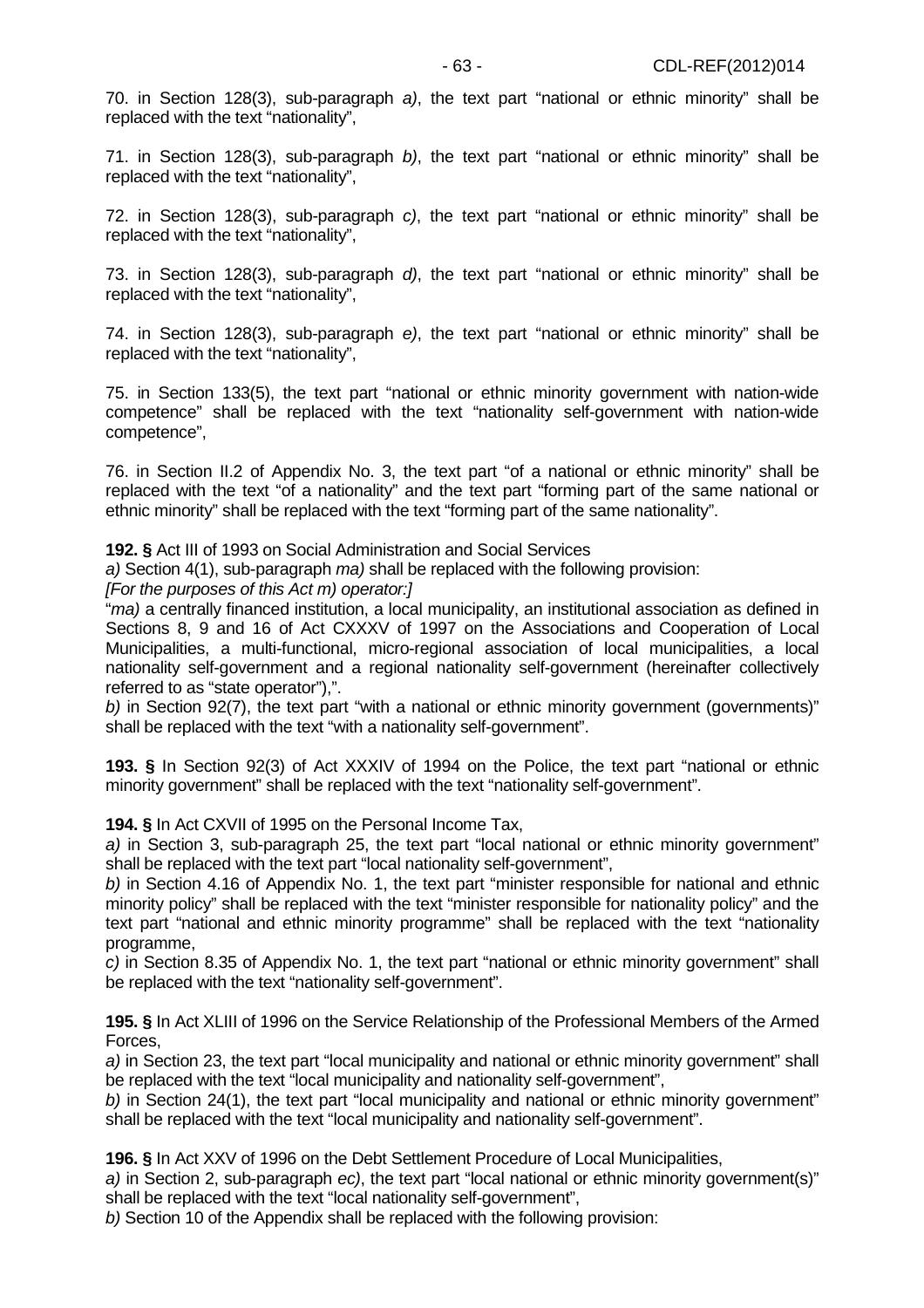"10. Kindergarten education, elementary education and, in localities inhabited by nationalities, the kindergarten education and elementary education of the individuals belonging to the nationality (Act on the rights of nationalities)."

c) Section 12 of the Appendix shall be replaced with the following provision:

"12. Boarding facility and nationality boarding facility services, secondary and vocational education, the secondary and vocational education of nationalities, adult education, educational consulting and speech therapy services (Act on the rights of nationalities)."

**197. §** In Section 32, sub-paragraph g) of Act XX of 1996 on the Identification Methods Serving to Replace the Personal Identifier and the Use of Identification Codes, the text parts "national or ethnic minority governments" shall be replaced with the text "nationality self-government".

**198. §** In Act XXI of 1996 on Regional Development and Regional Planning,

a) in Section 10/D(1), sub-paragraph c), the text part "national or ethnic minority governments" shall be replaced with the text "nationality self-governments",

b) in Section 14(6), the text part "national or ethnic minority governments" shall be replaced with the text "nationality self-governments",

c) in Section 17(13), the text part "national or ethnic minority governments" shall be replaced with the text "nationality self-governments".

**199. §** In Act C of 1997 on Election Proceedings (hereinafter referred to as "EA"),

a) in Section 2, sub-paragraph d), in the title of Chapter XII/A, in Section 115/B, in Section 115/CF, in Section 115/E(1)-(4), in Section 115/F(1) and(3)-(5), in Section 115/G(1)-(5), in Section 115/H(1)-(2), in Section 115/I(1)-(4), paragraph (6), sub-paragraphs a) and b) and paragraph (8), sub-paragraph b), in Section 115/J(2), sub-paragraphs b)-d) and paragraph (4), in Section 115/K(2), in Section 115/L, in the title of Chapter XII/B, in Section 115/M, in Section 115/N(1) and (2), in Section 115/O(1) and (2), in Section 115/P(1) and (2), paragraph (4), subparagraphs d)-i), paragraph (5), sub-paragraphs b), d), f)-h) and j), in Section 115/S(1), in Section 115/T(2)-(5), in Section 149, sub-paragraphs f), h) and  $k$ ) and in Appendices Nos. 8, 8/A and 11, the text part "national or ethnic minority" shall be replaced with the text "nationality",

b) in Section 110(2), in Section 115/E(5), in Section 115/J(1) and paragraph (2), sub-paragraphs a) and  $d$ ), in Section 115/K(2) and (3), in Section 115/N(1), in Section 115/S(1) and (3) and in Appendices Nos. 4, 5, 8, 8/A and 11, the text part "national or ethnic minority" shall be replaced with the text "nationality",

c) in Section 110(2), the text part "national or ethnic minority" shall be replaced with the text "nationality",

d) in Section 115/E(1), the text part "national and ethnic minorities" shall be replaced with the text "nationalities", in paragraph (4), sub-paragraph e), the text part "of a national or ethnic minority" shall be replaced with the text "of a nationality" and in Section 115/J(1) and the text part "national or ethnic minority" shall be replaced with the text "nationality",

e) in Appendices Nos. 4 and 5, the text part "national or ethnic minority" shall be replaced with the text "nationality".

**200**. § In Act CXL of 1997 on Museum Institutions, Public Library Services and Public Cultural Services,

a) in the Preamble, the text part "national and ethnic minority cultural traditions" shall be replaced with the text "nationality cultural traditions",

b) in Section 4, sub-paragraph a), the text part "national and ethnic minority awareness" shall be replaced with the text "nationality awareness",

c) in Section 60(1), sub-paragraph  $e$ ), the text part "national and ethnic minorities in Hungary" shall be replaced with the text part "nationalities",

d) in Section 66, sub-paragraph c), the text part "of a national or ethnic minority" shall be replaced with the text "of a nationality",

e) in Section 85, sub-paragraph a), the text part "national and ethnic minority governments" shall be replaced with the text "nationality self-governments",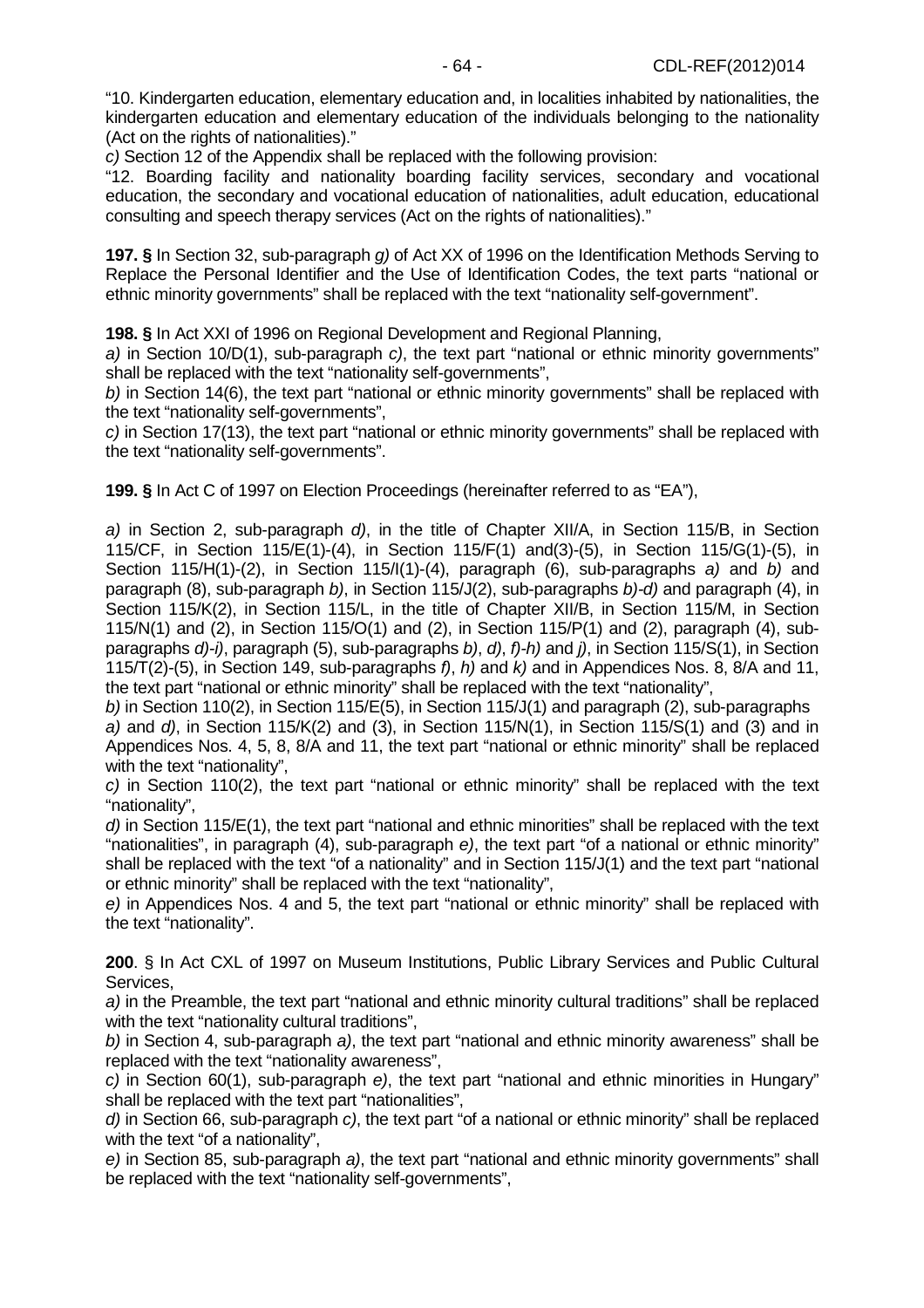f) in Appendix No. 1, sub-paragraph o), the text part "national or ethnic minority government with nation-wide competence" shall be replaced with the text "nationality self-government with nationwide competence".

**201**. § In Section 4, sub-paragraph fc) of Act XXVI of 1998 on the Rights and Equal Opportunities of Handicapped Persons, the text part "local municipality and national or ethnic minority government" shall be replaced with the text "local municipality and nationality self-government".

**202**. § In Act XIX of 1998 on Criminal Proceedings,

a) in Section 9(2), the text part "his national or ethnic minority language" shall be replaced with the text "his nationality language",

b) in Section 114(1), the text part "his national or ethnic minority language" shall be replaced with the text "his nationality language",

c) in Section 119(3), the text part "into his national or ethnic minority language" shall be replaced with the text "into his nationality language",

d) in Section 262(6), the text part "into his national or ethnic minority language" shall be replaced with the text "into his nationality language",

e) in Section 339(2), the text part "his national or ethnic minority language" shall be replaced with the text "his nationality language".

**203**. § In Act XLIII of 1999 on Cemeteries and Burial Services,

a) in Section 1(4), the text part "national and ethnic minorities" shall be replaced with the text "nationalities",

b) in Section 2(2), sub-paragraph a), the text part "national or ethnic minority governments" shall be replaced with the text "nationality self-governments",

c) in Section 4(1), the text part "national and ethnic minority governments with local and nationwide competence" shall be replaced with the text "local and nationality self-governments with nation-wide competence".

**204. §** In Section 5 of Act XLI of 1999 on Regional Organisation Proceedings, the text part "local national or ethnic minority government" shall be replaced with the text "local nationality selfgovernment".

**205. §** Section 6(4) of Act XCVI of 2001 on the Publication in Hungarian of Business Advertisements, Store Signs and Certain Communications of Public Interest shall be replaced with the following provision:

"(4) The requirements defined in this Act shall not affect the business advertisements and inscriptions displayed in nationality languages as defined in the Act on the rights of nationalities in localities where nationality self-governments operate for the representation of the nationalities speaking the mother tongues concerned."

**206. §** In Act XCV of 2001 on the Status of the Professional and Contracted Soldiers of the Hungarian Defence Forces,

a) in Section 21(2), the text part "national or ethnic minority government" shall be replaced with the text "nationality self-government",

b) in Section 27, the text part "national or ethnic minority government" shall be replaced with the text "nationality self-government",

c) in Section 28(1), the text part "national or ethnic minority government" shall be replaced with the text "nationality self-government",

d) in Section 54(1) and (3), the text parts "national or ethnic minority government" shall be replaced with the text "nationality self-government",

e) in Section 62(1), sub-paragraph c), the text part "national or ethnic minority government" shall be replaced with the text "nationality self-government",.

**207. §** In Section 7, sub-paragraph 3 of Act LXIV of 2001 on the Protection of Cultural Heritage, the text part "national or ethnic minority government" shall be replaced with the text "nationality self-government".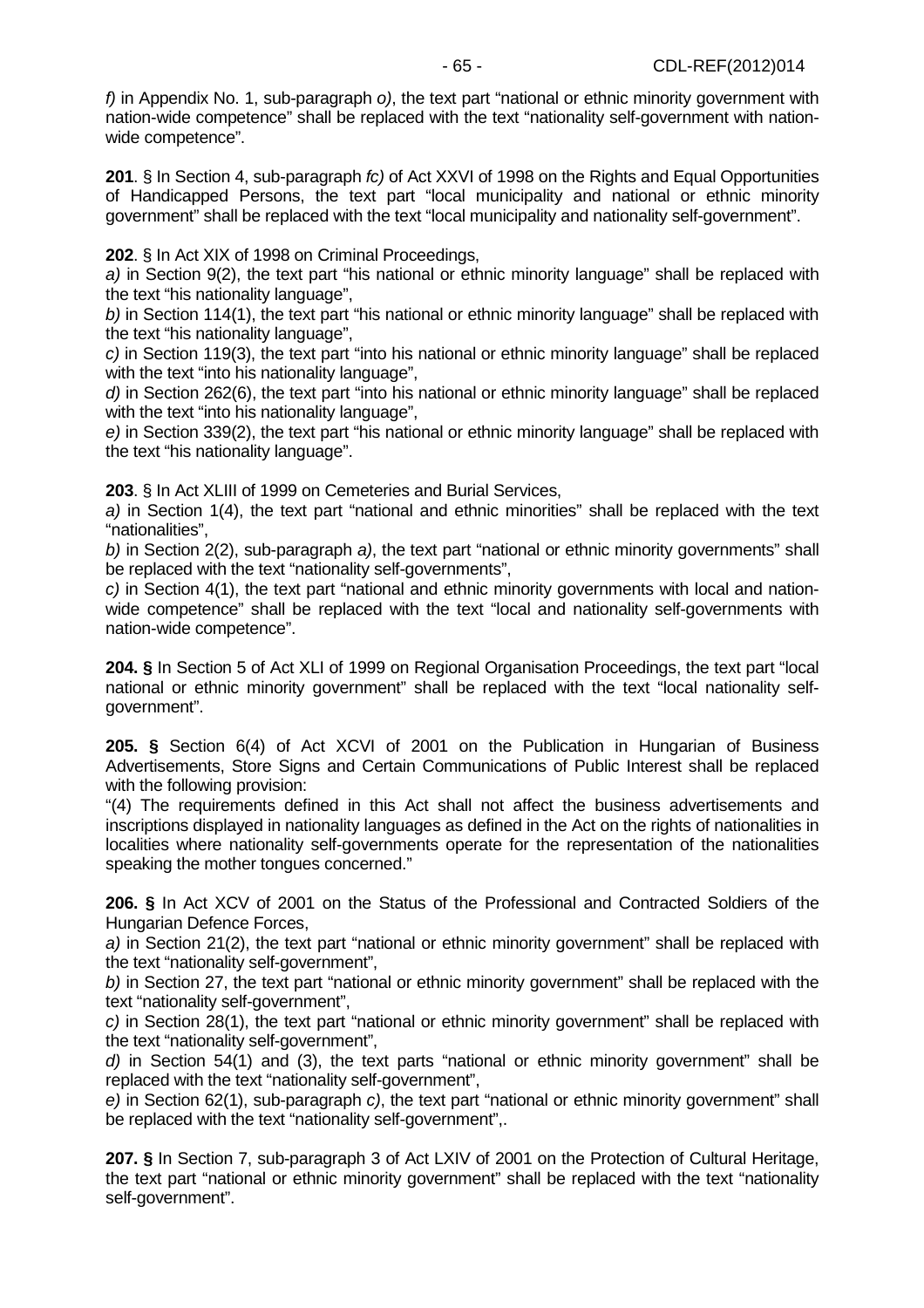**208. §** In Act XXXVII of 2001 on the Procedures of the School Textbook Market,

a) in Section 1, the text part "national and ethnic minority education" shall be replaced with the text "nationality education",

b) in Section 3(4), the text parts "National Committee for National and Ethnic Minorities" shall be replaced with the text "National Committee for Nationalities",

c) in Section 10(1), sub-paragraph f), the text part "individuals forming part of national and ethnic minorities" shall be replaced with the text "individuals belonging to nationalities",

d) in Section 15(2), the text part "National Committee for National and Ethnic Minorities" shall be replaced with the text "National Committee for Nationalities".

#### **209. §** In Act LXXX of 2003 on Legal Aid,

a) in Section 39(9), sub-paragraph a), the text part "persons proceeding on behalf of national and ethnic minority organisations or natural persons coming under the effect of the Act on the rights of national and ethnic minorities" shall be replaced with the text "persons proceeding on behalf of nationality self-governments and natural persons coming under the effect of the Act on the rights of nationalities",

b) in Section 66(1), sub-paragraph a), the text part "national or ethnic minority government" shall be replaced with the text "nationality self-government".

**210. §** In Act II of 2004 on Motion Picture,

a)in Section 1(3), the text part "national or ethnic minority government" shall be replaced with the text "nationality self-government",

b) in Section 2, paragraph 8. c), the text part "national or ethnic minority" shall be replaced with the text "nationality",

c) in Section 5(4), the text part "forming part of national or ethnic minorities" shall be replaced with the text "belonging to nationalities".

**211. §** (1) In Act CXL of 2004 on the General Rules of Official Public Administration Proceedings and Services (hereinafter referred to as "PAA"),

a) in Section 9(2), the text part "national or ethnic minority government" shall be replaced with the text "nationality self-government",

b) in Section 9(4), the text part "for national and ethnic minorities" shall be replaced with the text "for nationalities".

(2) Section 9(3) shall be replaced with the following provision:

"(3) A person proceeding on behalf of a nationality organisation as well as a natural person who comes under the effect of the Act on the rights of nationalities may use the language of the given nationality before public administration authorities. At the client's request, a decision adopted in Hungarian in response to an application submitted in the language of the nationality shall be translated into the language used in the application."

**212. §** In Section 123(3), sub-paragraph a) of Act XXIX of 2004 on Certain Legislative Amendments Related to Hungary's Accession to the European Union, the Repeal of Statutory Provisions and the Establishment of Certain Statutory Provisions, the text part "to local national and ethnic minority governments" shall be replaced with the text part "to nationality selfgovernments", the text part "to national and ethnic minority governments with nation-wide competence" shall be replaced with the text "to nationality self-governments with nation-wide competence" and the text part "national or ethnic minority government with nation-wide competence" shall be replaced with the text "nationality self-government with nation-wide competence".

**213. §** (1) In Act CXXXIX of 2005 on Higher Education,

a) in Section 6(1), the text part "national or ethnic minority government with nation-wide competence" shall be replaced with the text "nationality self-government with nation-wide competence",

b) in Section  $7(1)$ , sub-paragraph a), the text part "national or ethnic minority government with nation-wide competence" shall be replaced with the text "nationality self-government with nationwide competence",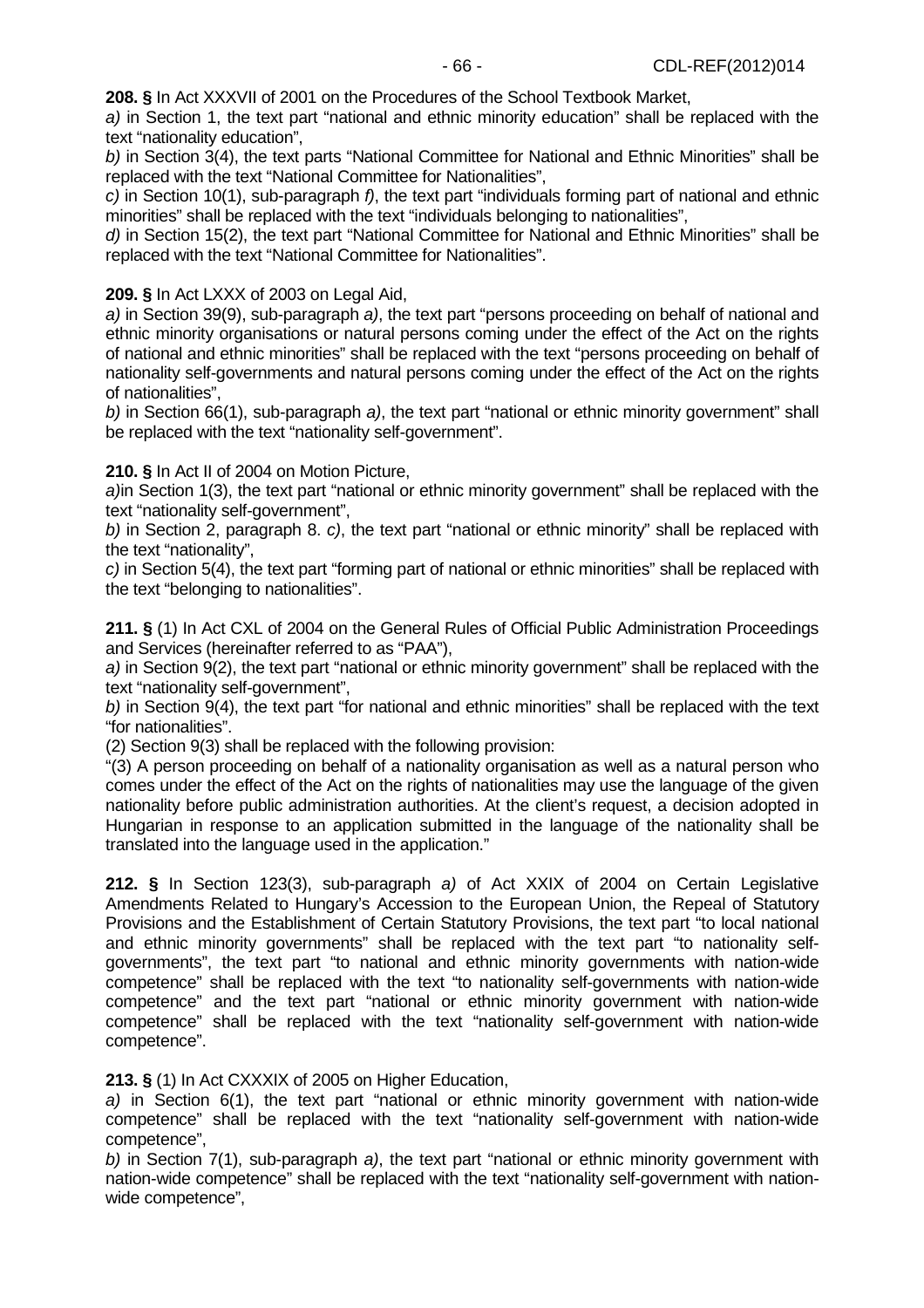c) in Section 8(2), the text part "a student forming part of a national or ethnic minority" shall be replaced with the text "a student belonging to a nationality".

(2) In Act CXXXIX of 2005 on Higher Education,

a) Section 44(2) shall be replaced with the following provision:

"(2) A student belonging to a nationality may use his mother tongue in the admission proceedings if he completed his secondary studies in nationality education in the given language or in bilingual nationality education and passed his final examination in his mother tongue."

b) in Section 46(2), sub-paragraph f), the text part "his affiliation with a national or ethnic minority" shall be replaced with the text "his affiliation with a nationality",

c) Section 63(1) shall be replaced with the following provision:

"(1) The degree certificate shall be issued in Hungarian and English or in Hungarian and Latin, in the case of nationality education, in Hungarian and in the language of the nationality, while in the case of education in a language other than Hungarian, in Hungarian and in the language of education. At the student's request and expense, the certificate may also be issued in other languages."

d) Section 63(2) shall be replaced with the following provision:

"(2) In conjunction with a degree acquired in under-graduate and master training, the degree enclosure determined by the European Commission and the Council of Europe shall also be issued in Hungarian and English and, in the case of nationality education, in the language of the nationality concerned at the student's request. The degree enclosure is a public deed."

e) Section 102(6) shall be replaced with the following provision:

"(6) The Minister shall consult the National Committee for Nationalities for his decisions adopted with respect to nationality education."

f) Section 104(4) shall be replaced with the following provision:

"(4) If a nationality self-government with nation-wide competence initiates the establishment of the conditions of higher education in or of the mother tongue on the basis of the Act on the rights of nationalities, the minister shall, after an assessment of the relevant needs, create the necessary conditions by initiating the conclusion of an international agreement, by drafting an action plan or by inviting a tender for participation in studies in higher education in the mother land or for the establishment of the necessary conditions in local institutions of higher education."

g) Section 110(2) shall be replaced with the following provision:

"(2) If the Hungarian Higher Education Accreditation Committee issues a position on issues concerning nationality education, it shall previously consult the nationality self-government with nation-wide competence concerned."

(3) In Act CXXXIX of 2005 on Higher Education,

a) in Section 111(1), the text part "National Committee for National and Ethnic Minorities" shall be replaced with the text "National Committee for Nationalities",

b) in Section 113(3), the text part "national and ethnic minority governments with nation-wide competence" shall be replaced with the text "nationality self-governments with nation-wide competence",

c) in Section 118(3), the text part "of a national or ethnic minority" shall be replaced with the text part "of a nationality",

d) in Section 118(6), the text part "national or ethnic minority government with nation-wide competence" shall be replaced with the text "nationality self-government with nation-wide competence",

e) in Section 137(1), the text part "national or ethnic minority government with nation-wide competence" shall be replaced with the text "nationality self-government with nation-wide competence",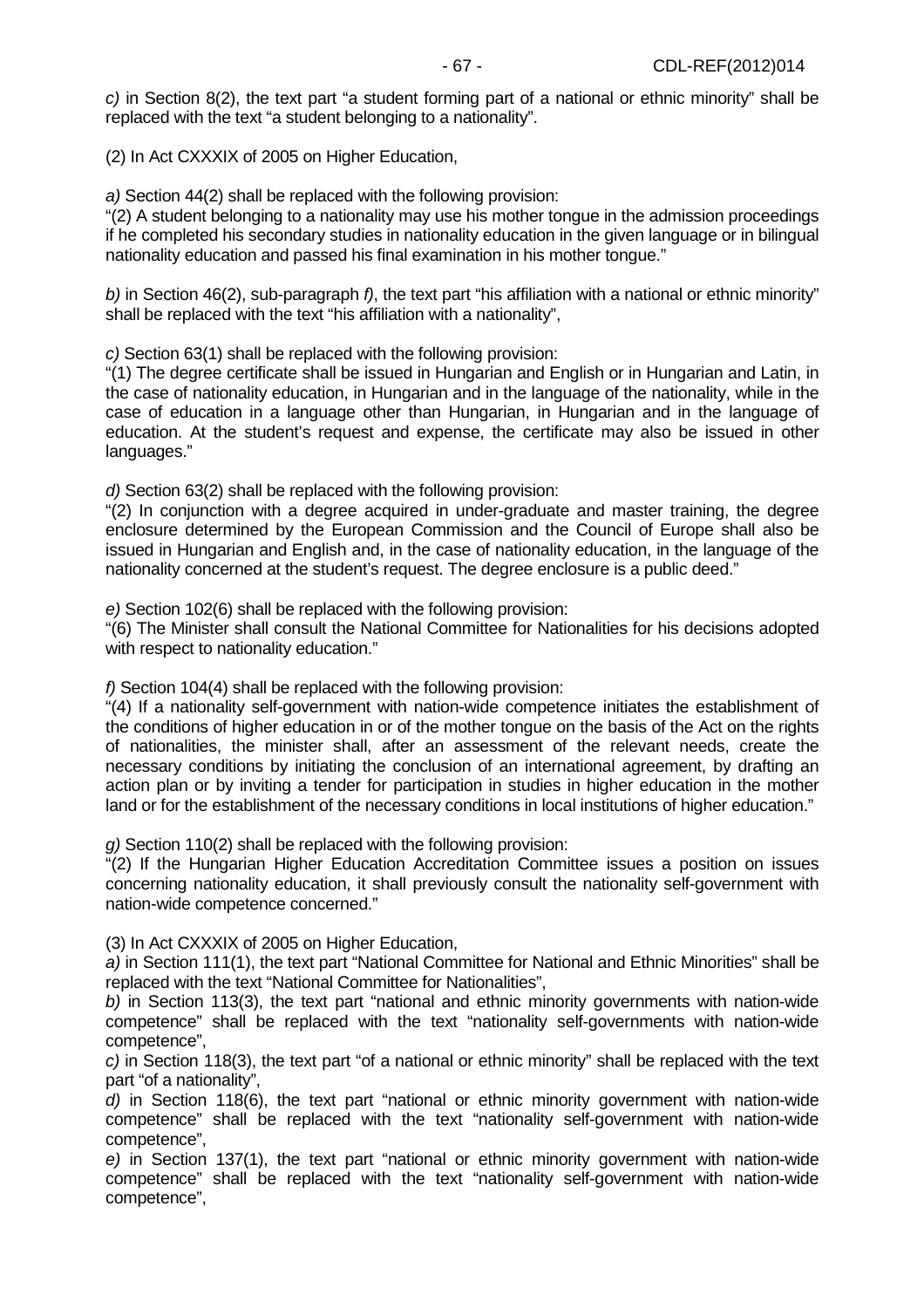f) in Section 137(4), the text part "national or ethnic minority government with nation-wide competence" shall be replaced with the text "nationality self-government with nation-wide competence",

g) in Section 139(8), sub-paragraph b), the text part "of a national or ethnic minority" shall be replaced with the text "of a nationality",

h) in Section 146(1), (3) and (4), the text parts "national or ethnic minority" shall be replaced with the text "nationality".

 $i)$  In Section 146(3), the text part "national or ethnic minority" shall be replaced with the text "nationality".

(4) In Act CXXXIX of 2005 on Higher Education,

a) Section 146(2) shall be replaced with the following provision:

"(2) From amongst candidates enrolling for nationality teacher training, individuals forming part of the given nationality shall be favoured. Affiliation with the nationality shall be verified on the basis of a final examination taken in the nationality language."

b) Section 146(5) shall be replaced with the following provision:

"(5) If the Hungarian Higher Education Accreditation Committee drafts an expert opinion on nationality teacher training, it shall involve in its work an expert delegated by the nationality selfgovernment with nation-wide competence concerned."

c) in Section 147, paragraph 23, the text part "national and ethnic minority" shall be replaced with the text "nationality".

**214. §** In Section 43(1) of Act CXXXV of 2005 on Supporting the Victims of Crimes and State Compensation, the text part "with national and ethnic minority governments" shall be replaced with the text "with nationality self-governments".

**215. §** In Act LXXXVIII of 2005 on Voluntary Public Service Activities,

a) in Section 3(1), sub-paragraph  $b$ ), the text part "national or ethnic minority government" shall be replaced with the text "nationality self-government",

b) in the Appendix, the text part "national or ethnic minority government" shall be replaced with the text "nationality self-government".

**216. §** Section 43/M(2), sub-paragraph d) of Act LXXIV of 2007 on the Rules of Broadcasting and the Digital Changeover:

[For the purposes of paragraph (1 ), the following shall qualify as public duties:] "d) fostering of nationality language through broadcasting."

**217. §** In Section 7(1) of Act CLXXXI of 2007 on the Transparency of Aid Provided from Public Funds, the text part "national or ethnic minority government" shall be replaced with the text "nationality self-government" and the text parts "national or ethnic minority government" shall be replaced with the text "nationality self-government".

**218. §** In Act XCIX of 2007 on the Associations of Regional Cooperation in Europe,

a) in Section 4(2), sub-paragraph c), the text parts "national or ethnic minority government" shall be replaced with the text "nationality self-government".

b) in Section 4(2), sub-paragraph  $d$ ), the text part "national or ethnic minority government" shall be replaced with the text "nationality self-government".

**219. §** (1) In Act XCIX of 2008 on the Aid Provided for the Organisations of Performing Artists and the Related Specific Rules of Employment,

a) in the Preamble, the text part "national and ethnic minorities" shall be replaced with the text "nationalities",

b) in Section 1(1), sub-paragraph  $q$ ), the text part "national and ethnic minorities" shall be replaced with the text "nationalities",

c) in Section 3(1), the text part "regional national or ethnic minority governments" shall be replaced with the text "regional nationality self-governments" and the text part "fulfilment of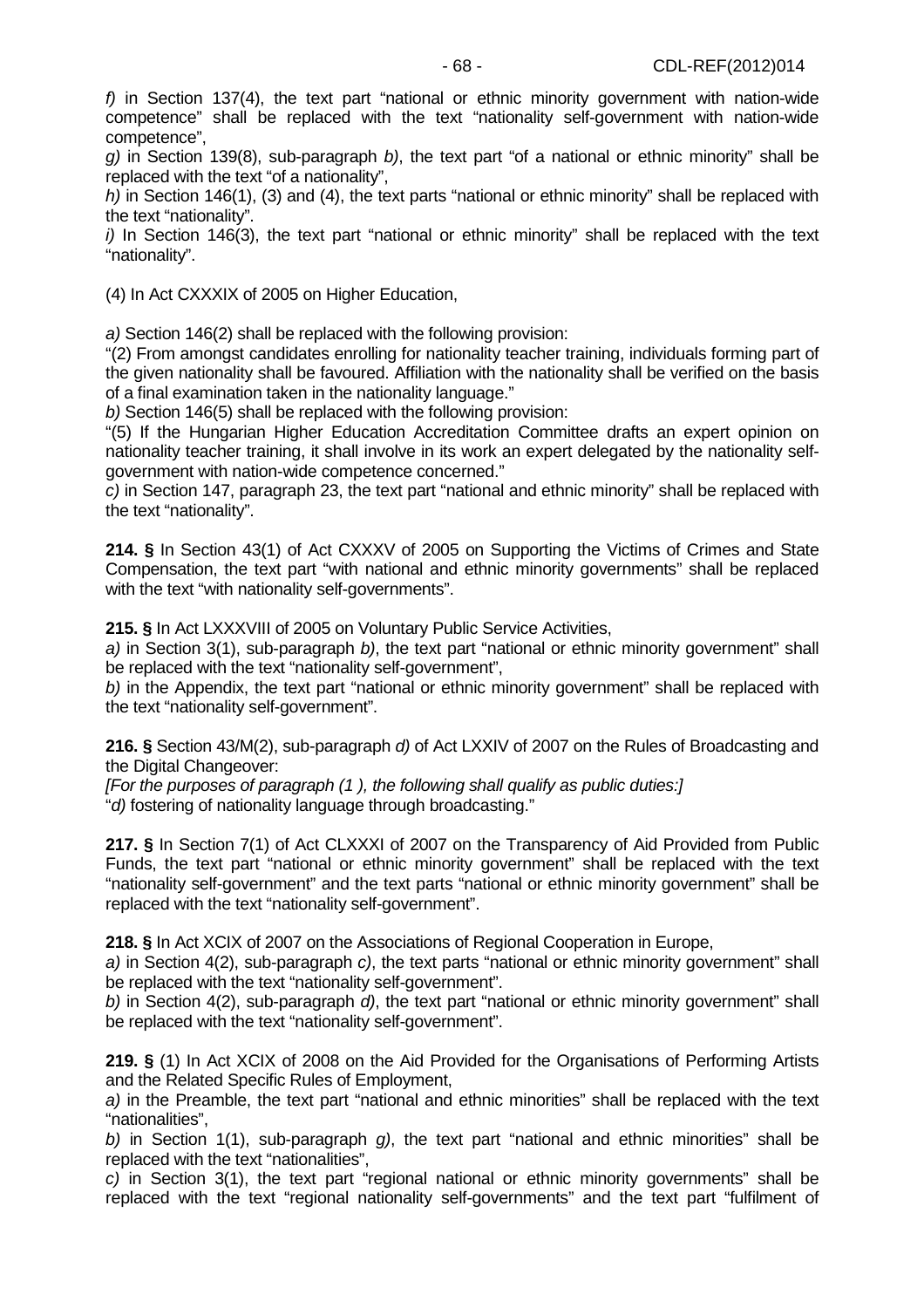national or ethnic minority public service duties" shall be replaced with the text "fulfilment of nationality public service duties",

d) in Section 5(3), sub-paragraph c), the text part "national or ethnic minority government" shall be replaced with the text "nationality self-government".

e) in Section 7(2), sub-paragraph bc), the text part "national and ethnic minority theatre" shall be replaced with the text "nationality theatre",

f) in Section 10(2), sub-paragraph  $c$ ), the text part "national and ethnic minority theatre" shall be replaced with the text "nationality theatre",

g) in Section 10(4), sub-paragraph c), the text part "national and ethnic minority theatre" shall be replaced with the text "nationality theatre",

h) in Section 10(5), the text part "national and ethnic minority theatre" shall be replaced with the text "nationality theatre",

 $i$ ) in Section 21(1), sub-paragraph c), the text part "national or ethnic minority" shall be replaced with the text "nationality",

 $j$ ) in Section 39(9), the text part "national and ethnic minority" shall be replaced with the text "nationality" and the text part "national or ethnic minority government" shall be replaced with the text "nationality self-government",

 $k$ ) in Section 34, paragraph 21, the text part "in a national or ethnic minority language" shall be replaced with the text "in a nationality language",

l) in Section 44, paragraph 33, the text part "national and ethnic minority theatre" shall be replaced with the text "nationality theatre".

(2) Section 44, paragraph 24 of In Act XCIX of 2008 on the Aid Provided for the Organisations of Performing Artists and the Related Specific Rules of Employment shall be replaced with the following provision:

(For the purposes of this Act:)

"24. nationality theatre: a theatre performing in a nationality language or a theatre performing in Hungarian recognised by virtue of the declaration of the nationality self-government with nationwide competence whose performances created by creative communities associated with the given nationality fundamentally serve to satisfy the cultural needs of that nationality community in the mother tongue and are tied to the nationality community's socio-cultural background and traditions,"

(3) In Section 7(2), sub-paragraph bc) of In Act XCIX of 2008 on the Aid Provided for the Organisations of Performing Artists and the Related Specific Rules of Employment, the text parts "national and ethnic minority theatre" shall be replaced with the text "nationality theatre".

**220. §** In Act CXXII of 2009 on the More Economical Operation of Business Associations in Public Ownership,

a) in Section 1, sub-paragraph a), the text parts "national or ethnic minority government" shall be replaced with the text "nationality self-government",

b) in Section 8(5), the text parts "national or ethnic minority government" shall be replaced with the text "nationality self-government".

**221. §** In Section 1(1) of Act CXXXIX of 2009 on the Census, the text part "the provisions of Act LXXVII of 1993 on the Rights of National and Ethnic Minorities" shall be replaced with the text "the provisions of Act CLXXIX of 2011 on the Rights of Nationalities".

**222. §** (1) In Act I of 2010 on Birth and Marriage Register Proceedings,

a) Section 29(3) shall enter into force with the following text:

"(3) At the request of the parties to be married, the marriage may also be contracted in the language of a nationality if both parties to be married and the witness understand and speak the given language. If the registrar registering the marriage does not speak the language of the given nationality, the services of an interpreter shall be used. The parties to be married shall provide for the availability of an interpreter."

b) Section 41(3) shall be replaced with the following provision: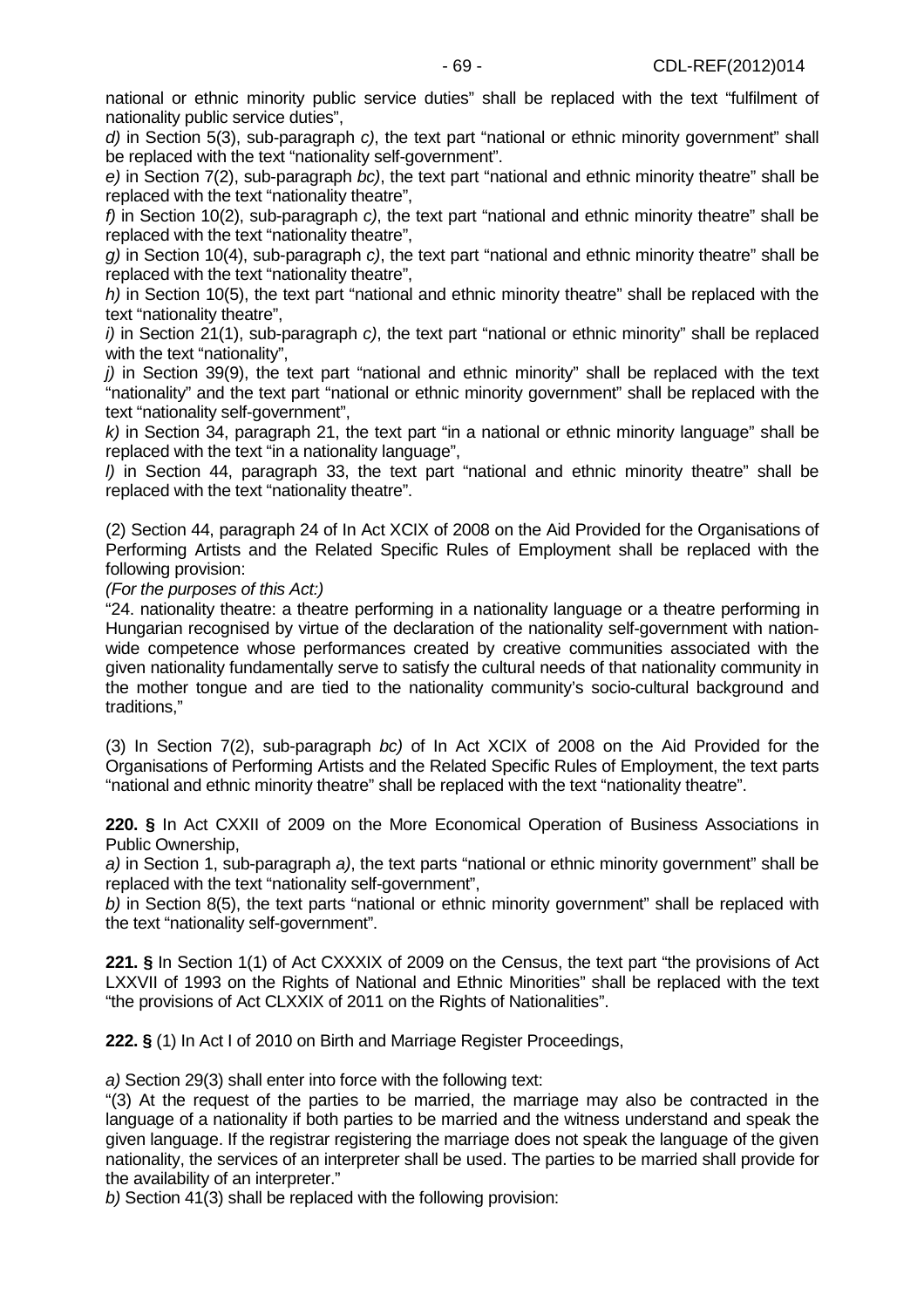"(3) At the request of the parties, a registered common-law spouse relationship may also be established in the language of a nationality if both parties and the witness understand and speak the given language. If the registrar registering the common-law spouse relationship does not speak the language of the given nationality, the services of an interpreter shall be used. The parties shall provide for the availability of an interpreter."

(2) In Act I of 2010 on Birth and Marriage Register Proceedings,

a) in Section 46(1), the text part "of a national and ethnic minority" shall be replaced with the text "of a nationality",

b) in Section 46(1), sub-paragraph a), the text part "to a national and ethnic minority" shall be replaced with the text "to a nationality",

c) in Section 46(1), sub-paragraphs b), c), d), the text part "national and ethnic minority" shall be replaced with the text "nationality",

d) in Section 46(3), the text part "national and ethnic minority" shall be replaced with the text "nationality" and the text part "national or ethic nationality self-government with nation-wide competence" shall be replaced with the text "nationality self-government with nation-wide competence",

e) in Section 46(4), the text part "national and ethnic minority" shall be replaced with the text "nationality" and the text part "national and ethnic minority" shall be replaced with the text "nationality".

(3) Section 85(8) of Act I of 2010 on Birth and Marriage Register Proceedings shall be replaced with the following provision:

"(8) A person coming under the effect of the Act on the rights of nationalities may request the issuance of the birth or marriage certificate in the language of the given nationality."

**223. §** In Act CXXVI of 2010 on the Metropolitan and County Government Offices and the Legislative Amendments Related to the Establishment of the Metropolitan and County Government Offices and Regional Integration,

a) in Section 11(1), the text parts "national and ethnic minority" shall be replaced with the text "nationality",

b) in Section 20, sub-paragraph a), the text part "in Section 60/M, sub-paragraphs c)-e) of Act LXXVII of 1993 on the Rights of National and ethnic minorities (hereinafter referred to as "NEMA"), the minister appointed by the Government as set forth in Section 60/N, sub-paragraph a) of NEMA and the minister with the relevant responsibilities and powers as set forth in Section 60/O, sub-paragraph a)" shall be replaced with the text "in Section 150, sub-paragraphs d)-e) of Act CLXXIX of 2011 on the Rights of Nationalities, the minister responsible for nationality policy as set forth in Section 151, sub-paragraph a) and the minister with the relevant responsibilities and powers as set forth in Section 152, sub-paragraph a)".

**224. §** (1) In Act CLXXXV of 2010 on Media Services and Mass Communication,

a) in Section 32(3), the text part "national and ethnic minority governments" shall be replaced with the text "nationality self-governments",

b) in Section 42(1), sub-paragraph cl), the text part "national and ethnic or other nationalities" shall be replaced with the text "nationalities",

c) in Section 52(3), sub-paragraph  $d$ ), the text part "national and ethnic minority" shall be replaced with the text "nationality",

 $d$ ) in Section 56, sub-paragraph  $dm$ ), the text part "national and ethnic" shall be replaced with the text "nationality",

e) in Section 66(1), sub-paragraph a), the text part "national and ethnic minority" shall be replaced with the text "nationality",

f) in Section 73(1), the text part "national and/or ethnic nationality" shall be replaced with the text "nationality",

g) in Section 83(1), sub-paragraph e), the text parts "national and ethnic minorities" shall be replaced with the text "nationalities",

h) in Section 83(1), sub-paragraph *I*), the text part "national and ethnic minorities" shall be replaced with the text "nationalities",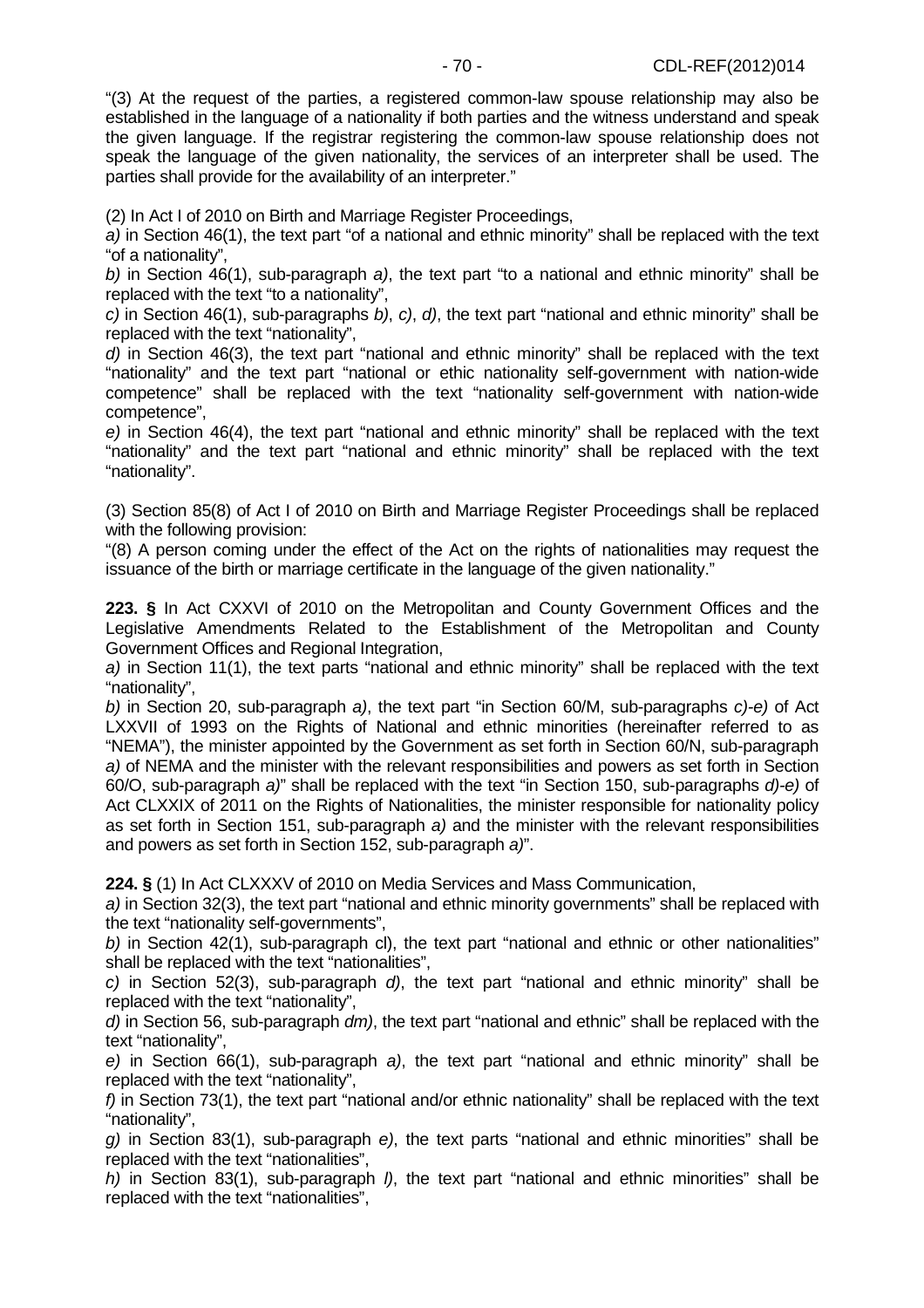$i$ ) in Section 96, sub-paragraph  $e$ ), the text part "national and ethnic minorities" shall be replaced with the text "nationalities".

j) in the title of Section 99, the text part "national and ethnic minorities" shall be replaced with the text "nationalities",

 $k$ ) in Section 99(1), the text part "national and ethnic minority" shall be replaced with the text "nationality",

l) in Section 99(2), the text part "national or ethnic minority" shall be replaced with the text "nationality",

 $m$ ) in Section 99(3), the text part "national and ethnic minorities" shall be replaced with the text "nationalities",

 $n$ ) in Section 101(1), sub-paragraph g), the text part "national and ethnic minorities" shall be replaced with the text "nationalities".

(2) In Act CLXXXV of 2010 on Media Services and Mass Communication,

a) in Section203, paragraph 37. c), the text part "national or ethnic minority" shall be replaced with the text "nationality" and the text part "the given national or ethnic minority" shall be replaced with the text "the given nationality",

b) in Section 203, paragraph 37. e), the text part "national or ethnic minority" shall be replaced with the text "nationality" and the text part "the given national or ethnic minority" shall be replaced with the text "the given nationality",

c) in Section 203, paragraph 37. f), the text part "national or ethnic minority" shall be replaced with the text "nationality".

 $d$ ) in paragraph 1. *j*) of Appendix No. 1, the text part "national and ethnic minorities" shall be replaced with the text "nationalities".

**225. §** In Act LXXXVII of 2010 on the National Land Fund,

a) in Section 4(3), sub-paragraph a), the text part "member of a national or ethnic minority government" shall be replaced with the text "member of a nationality self-government",

b) in Section 10(2), sub-paragraph  $a$ ), the text part "member of a national or ethnic minority government" shall be replaced with the text "member of a nationality self-government",

c) in Section 14(3), sub-paragraph a), the text part "member of a national or ethnic minority government" shall be replaced with the text "member of a nationality self-government",.

**226. §** In Section 11 of Act CIV of 2010 on the Freedom of the Press and the Fundamental Rules of Media Contents, the text part "national and ethnic minority languages" shall be replaced with the text "nationality languages".

**227. §** Act CXXII of 2010 on the National Tax and Customs Office,

a) in Section 13(4), sub-paragraphs a) and b), the text part "local national or ethnic minority government" shall be replaced with the text "local nationality self-government",

b) in Section 34(4), the text part "member of a national or ethnic minority government" shall be replaced with the text "member of a nationality self-government",.

**228. §** In Section 13(2), sub-paragraph d) of Act CXXXI of 2010 on Social Participation in the Drafting of Legislation, the text part "with national and ethnic minority governments with nationwide competence" shall be replaced with the text "with nationality self-governments with nationwide competence".

**229. §** (1) Section 1(2), sub-paragraph c) of Act CVI of 2011 on Public Employment and the Legislative Amendments Related to Public Employment and Other Legislative Amendments shall be replaced with the following provision:

[A public employment relationship may be entered into for jobs which:]

"c) constitute mandatory or voluntary nationality self-government duties under the Act on the rights of nationalities, or"

(2) In Section 1(3), sub-paragraph a) of Act CVI of 2011 on Public Employment and the Legislative Amendments Related to Public Employment and Other Legislative Amendments, the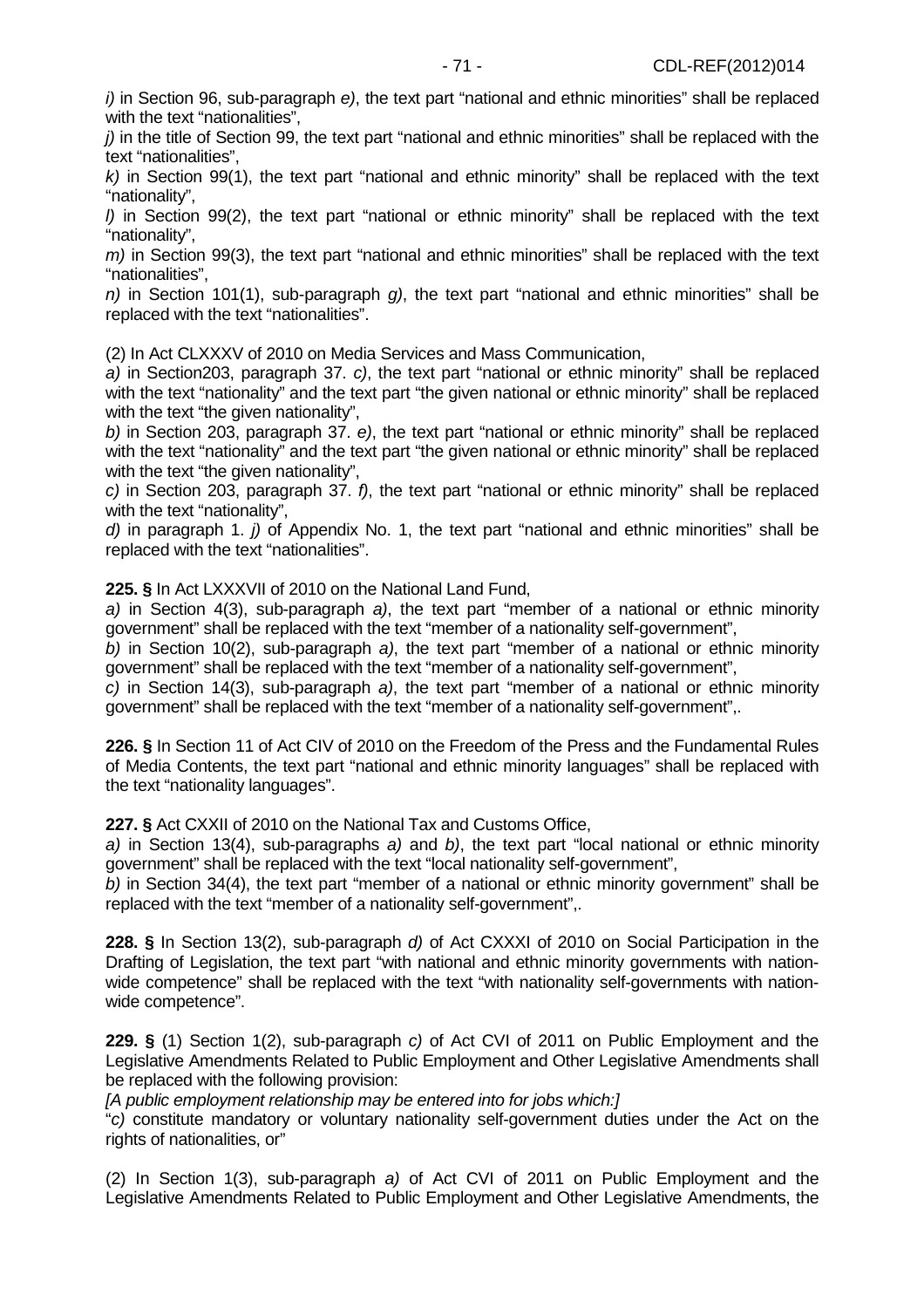text part "national or ethnic minority government" shall be replaced with the text "nationality selfgovernment".

**230. §** In Act LXVI of 2011 on the State Audit Office,

a) in Section 5(2), the text part "national and ethnic minority governments" shall be replaced with the text "nationality self-governments",

b) in Section 5(3), the text part "with local national and nationality self-governments" shall be replaced with the text "with local nationality self-governments",

c) in Section 32(6), the text parts "national and ethnic minority governments" shall be replaced with the text "nationality self-governments".

**231. §** In Section 5(4), sub-paragraph f) of Act CXIII of 2011 on National Defence, the Hungarian Defence Forces and the Measures That May Be Implemented in a State of Emergency, the text part "as a candidate for member of a national or ethnic minority government" shall enter into force with the wording "as a candidate for member of a nationality self-government".

**232. §** Section 3, paragraph 3. a) of Act CXII of 2011 on the Right to Information Autonomy and the Freedom of Information, the text part "of a national and ethnic minority" shall enter into force with the wording "of a nationality".

**233. §** Section 6(1), paragraph b) of Act CVIII of 2011 on Public Procurements, the text part "national or ethnic minority government with nation-wide competence" shall enter into force with the wording "nationality self-government with nation-wide competence".

**234. §** In Law-Decree 17 of 1982 on Birth and Marriage Registers, Marriage Proceedings and the Bearing of Names,

a) in Section 25(5), the text part "the language of the national and ethnic minority" shall be replaced with the text "the language of the nationality" and the text part "in the language of the given national or ethnic minority" shall be replaced with the text "in the language of the given nationality",

b) in Section 26/E(7), the text part "the language of a national and ethnic minority" shall be replaced with the text "the language of a nationality" and the text part "in the language of the given national or ethnic minority" shall be replaced with the text "in the language of the given nationality",

c) in Section 30/A(1), the text part "of a national and ethnic minority" shall be replaced with the text "of a nationality",

d) in Section 30/A(3), the text part "affiliation with a national or ethnic group or nationality" shall be replaced with the text "affiliation with a nationality",

e) in Section 30/B(1), the text part "national and ethnic minority governments with nation-wide competence" shall be replaced with the text "nationality self-governments with nation-wide competence",

f) in Section 30/B(2), the text part "national and ethnic minority governments with nation-wide competence" shall be replaced with the text "nationality self-government with nation-wide competence",

g) in Section 35(1), sub-paragraph h), the text part "in the language of a national and ethnic minority" shall be replaced with the text "in the language of a nationality",

h) in Section 35/A(1), sub-paragraph  $e$ ), the text part "in the language of a national and ethnic minority" shall be replaced with the text "in the language of a nationality".

**235. §** In Act CXXV of 2003 on Equal Treatment and the Promotion of Equal Opportunities,

a) in Section 3, sub-paragraph e), the text part "the national or nationality self-government in respect of the given national or ethnic minority" shall be replaced with the text "the nationality selfgovernment in respect of the given nationality",

b) in Section 4, sub-paragraph b), the text part "national and ethnic minority governments" shall be replaced with the text "nationality self-governments",

c) in Section 8, sub-paragraph e), the text part "affiliation with a national or ethnic minority" shall be replaced with the text "affiliation with a nationality",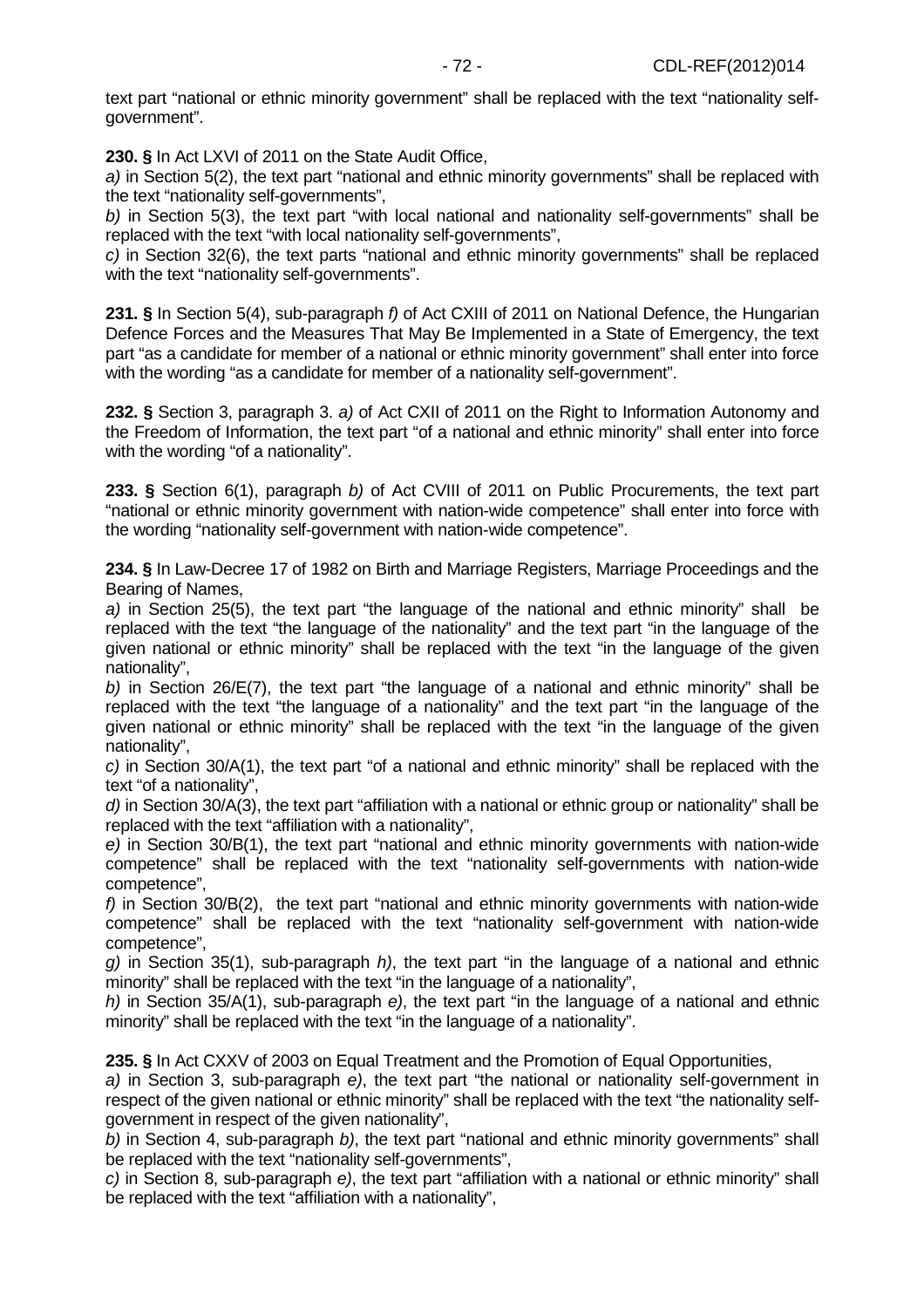e) in Section 28(3), the text part "in respect of a church, nationality or national nationality educational institution" shall be replaced with the text "in respect of a church or nationality educational institution".

## **Repealing Provisions**

**236. §** Act LXXVII of 1993 on the Rights of National and Ethnic Minorities shall cease to have effect.

**237. §** Act CXIV of 2005 on the Election of the Members of Minority Governments and the Amendment of Certain Laws Relating to National and Ethnic Minorities shall cease to have effect.

**238. §** The following provisions of this Act shall cease to have effect:

a) Section 160(2)-(3) and (5), Section 162(1) and (3), Section 164(2)-(17), Section 165(1)-(4) and (12) and Section 166(1)-(2) on 1 September 2012,

b) Section 25(1), Section 159(12), Section 160(8), Section 164(1), Section 165(5)-(11), Section 166, Section 168 and Section 182(1) on 1 January 2013,

c) Section 160(4), Section 161, Section 162(2) and Section 163 on 1 September 2013,

d) Section 159(14), Section 166(2)-(5), Section 167 and Sections 169-173 on the day of the calling of the 2014 general nationality elections.

**239. §** Section 121(6) of Act LXXIX of 1993 on Public Education shall cease to have effect on 1 January 2012.

**240. §** Section 12(7) of Act LXV of 1990 on Local Municipalities shall cease to have effect.

**241. §** Act C of 2011 on the Right to Freedom of Conscience and Religion and the Status of Churches, Religious Denominations and Religious Communities shall cease to have effect.

**242. §** The provisions of Sections 50-72 of this Act shall for the first time apply in the general nationality self-government elections following the entry into force hereof.

**243. §** (1) The Treasury, the independent payroll agencies and municipality payroll agencies may forward the names and addresses of persons coming under the effect of the Government Decree on centralised payroll for the purpose set forth in Section 244 to the agencies designated in Section 1(2), sub-paragraphs c) and d) of Act XLII of 2010 on Central State Administration Agencies and the Status of the Members of the Government and State Secretaries (hereinafter referred to as "designated agency").

(2)

a) Business associations in majority state ownership and

b) business associations in the 100% ownership of the business associations referred to in subparagraph a)

may forward the names and addresses of persons engaged in a work-related legal relationship with them to the designated agency for the purpose set forth in Section 244.

**244. §** The designated agency and its head and controller may manage the data under Section 243 for the purpose of notification of the statutory changes concerning this range of persons until the posting of such notification to the persons specified in Section 243.

**245. §** Sections 243 and 244 shall cease to have effect on 1 March 2012.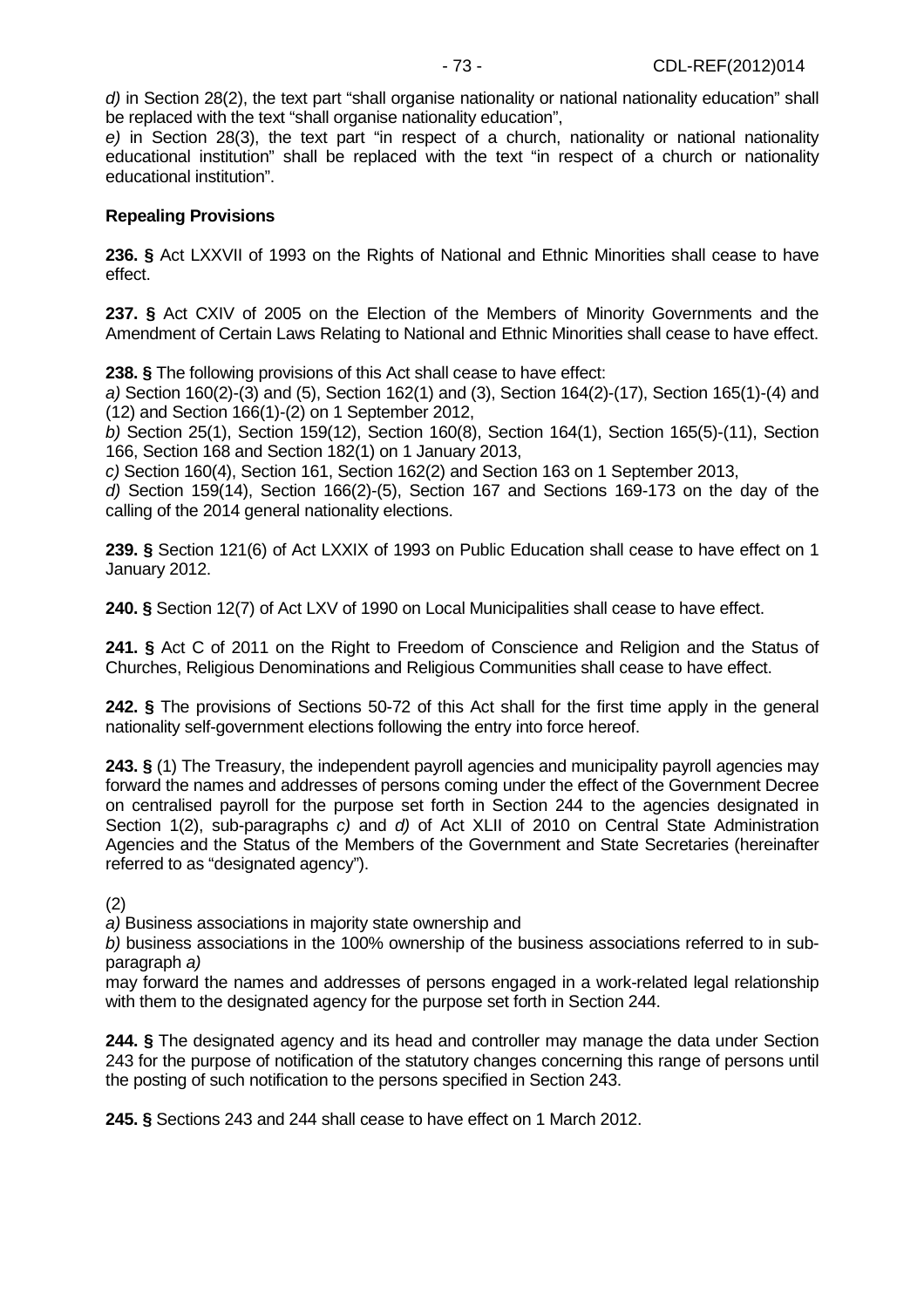# **Appendix No. 1 to Act CLXXIX of 2011**

"For the purposes of this Act, the following shall qualify as nationalities: Bulgarian, Greek, Croatian, Polish, German, Armenian, Roma, Romanian, Ruthenian, Serbian, Slovak, Slovene and Ukrainian."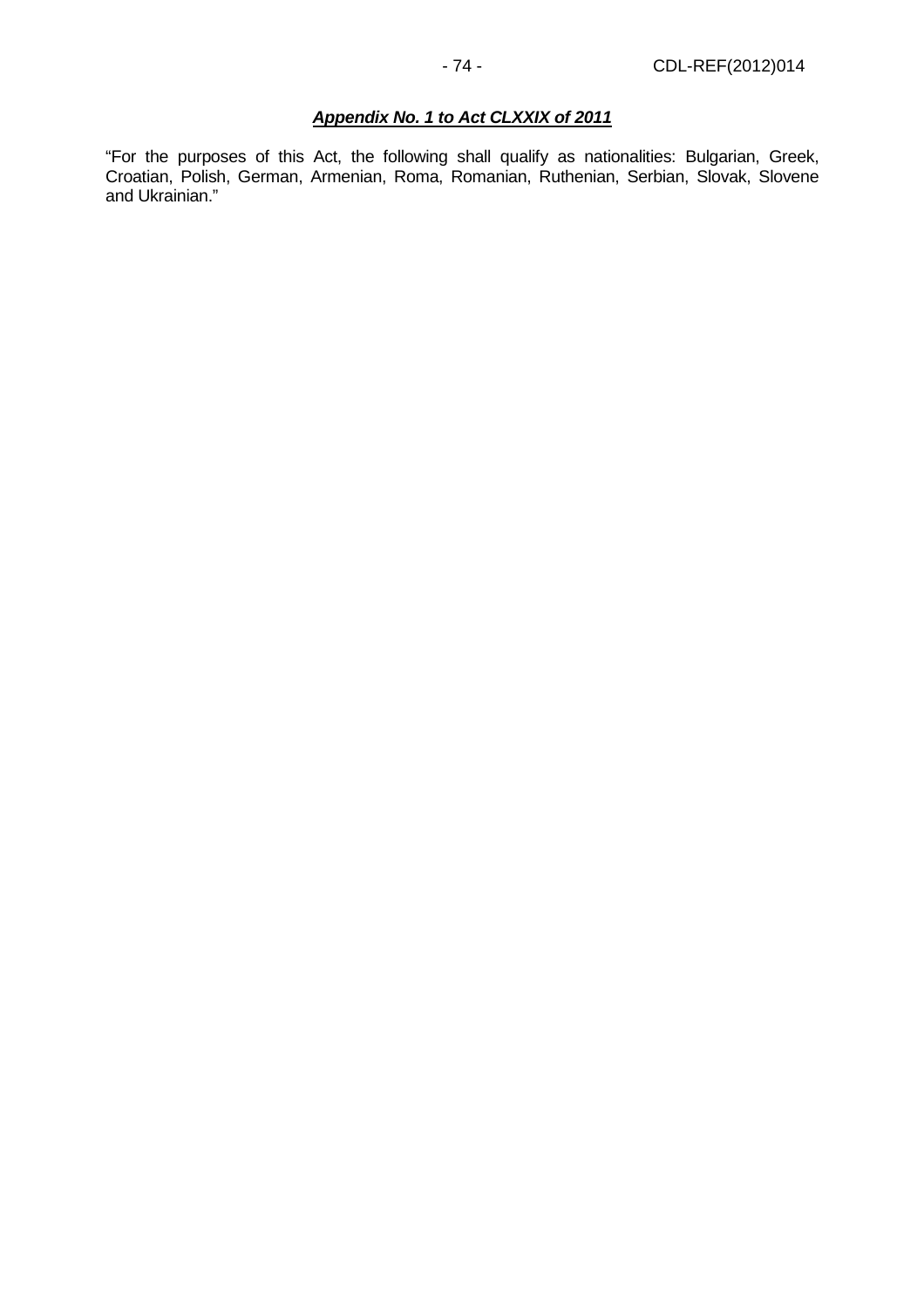# **Appendix No. 2 to Act CLXXIX of 2011**

#### **Statement regarding property, incomes and business interests for member of nationality self-government (chair, vice-chair) and spouse or common-law spouse and children sharing his household**

Name of person issuing statement

1. Statement issued by:

a) member of local nationality self-government, mayor, deputy-mayor (hereinafter collectively referred to as "member");

b) spouse or common-law spouse sharing a household with member (hereinafter referred to as "spouse");

c) child sharing a household with member (hereinafter referred to as "child")

2. Name of member:

3. Name of spouse:

4. Name of child:

#### **Part A FINANCIAL DISCLOSURE STATEMENT**

#### **I. Real Properties**

1.

a) Name of locality in which property is situated (also district in Budapest):

b) Ground space of property:

c) Designation (or designation of area removed from cultivation):

d) Nature of building according to main purpose (residential, holiday home, farm building, etc.), ground space of building:

e) Legal nature of property (block of freehold flats, cooperative building, listed monument, mine space, etc.):

f) Status of person making statement (owner, tenant, etc.):

g) In case of shared ownership, ratio of proprietary stake:

 $h$ ) Grounds for and date of acquisition (beginning of legal relationship):

2.

a) Name of locality in which property is situated (also district in Budapest):

b) Ground space of property:

c) Designation (or designation of area removed from cultivation):

d) Nature of building according to main purpose (residential, holiday home, farm building, etc.), ground space of building:

e) Legal nature of property (block of freehold flats, cooperative building, listed monument, mine space, etc.):

f) Status of person making statement (owner, tenant, etc.):

g) In case of shared ownership, ratio of proprietary stake:

h) Grounds for and date of acquisition (beginning of legal relationship):

3.

a) Name of locality in which property is situated (also district in Budapest):

b) Ground space of property:

c) Designation (or designation of area removed from cultivation):

d) Nature of building according to main purpose (residential, holiday home, farm building, etc.), ground space of building: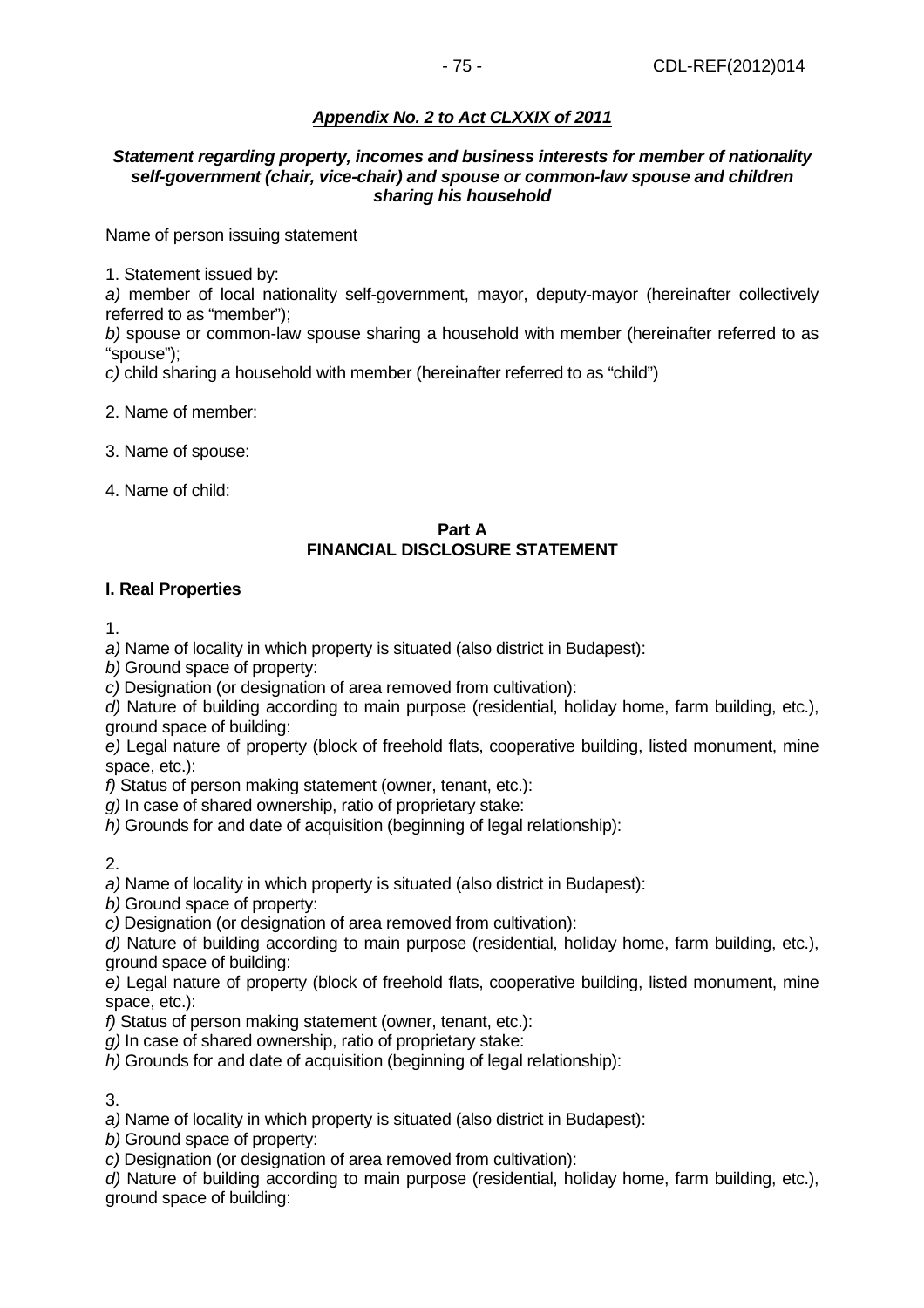f) Status of person making statement (owner, tenant, etc.):

g) In case of shared ownership, ratio of proprietary stake:

h) Grounds for and date of acquisition (beginning of legal relationship):

4.

a) Name of locality in which property is situated (also district in Budapest):

b) Ground space of property:

c) Designation (or designation of area removed from cultivation):

d) Nature of building according to main purpose (residential, holiday home, farm building, etc.), ground space of building:

e) Legal nature of property (block of freehold flats, cooperative building, listed monument, mine space, etc.):

f) Status of person making statement (owner, tenant, etc.):

g) In case of shared ownership, ratio of proprietary stake:

h) Grounds for and date of acquisition (beginning of legal relationship):

### **II. Valuable Movable Property**

1. Vehicles:

a) passenger cars:

model date of and grounds for acquisition:

modeldate of and grounds for acquisition: modeldate of and grounds for acquisition: modelb) trucks, vans, coaches:

model

date of and grounds for acquisition: model date of and grounds for acquisition: model date of and grounds for acquisition: model c) motorcycles: model

date of and grounds for acquisition: model date of and grounds for acquisition: model date of and grounds for acquisition: model

2. Water- or aircraft: a) nature: model: date of and grounds for acquisition: b) nature: model: date of and grounds for acquisition:

3. Listed work of art, listed collection: a) individual works of art: description: number: date of and grounds for acquisition: description : number: date of and grounds for acquisition: description: number: date of and grounds for acquisition: b) collection: description: number: date of and grounds for acquisition: description: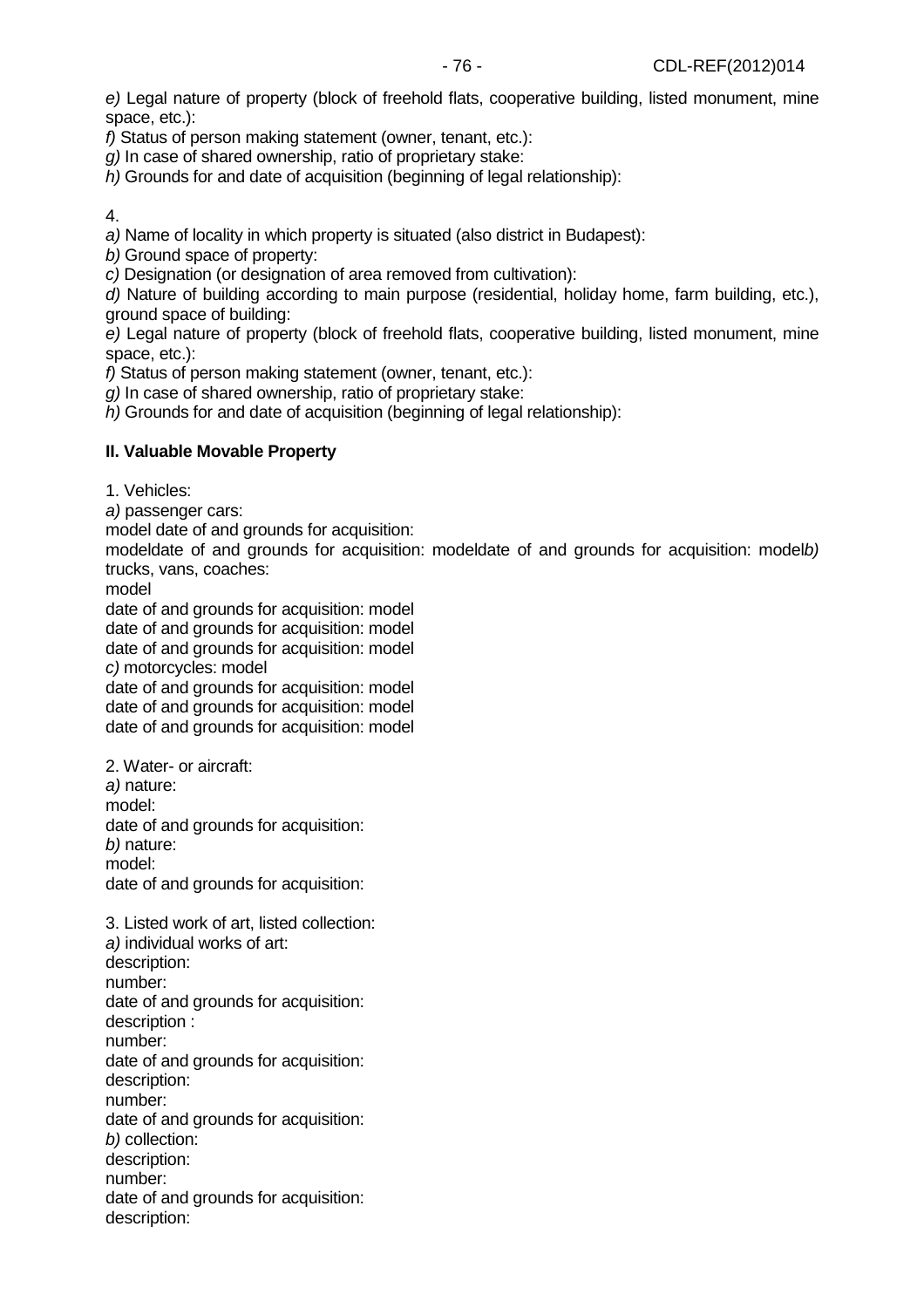number: date of and grounds for acquisition: description: number: date of and grounds for acquisition:

4. Other movable property in excess of the six-month amount of the basic member remuneration as at any time per item or set (collection): a) description: date of and grounds for acquisition: b) description: date of and grounds for acquisition: c) description date of and grounds for acquisition: d) description: date of and grounds for acquisition e) description date of and grounds for acquisition:

5. Savings invested in securities or other investments (shares, bonds, warrants, insurance policies to high value, etc.): description: face value, insurance coverage: description: face value, insurance coverage: description: face value, insurance coverage: description: face value, insurance coverage: description: face value, insurance coverage:

6. Savings placed in savings deposits: HUF

7. Cash in excess of the six-month amount of the basic member remuneration as at any time: HUF

8. Financial institution account claims or other monetary claims arising from contracts in excess of the six-month amount of the basic member remuneration as at any time in total:

a) financial institution account claims:

in HUF:

in foreign currencies (at HUF value):

b) amount of monetary claims arising from other contracts: HUF

9. Other property items of significant value if the combined value thereof exceeds the amount of the six-month basic member remuneration as at any time:

description: description: description: description:

description:

### **III. Debts**

Please state in this column your public debts and debts towards financial institutions or private individuals if any.

1. Public debts (taxes, customs duties, social security contributions, etc.): HUF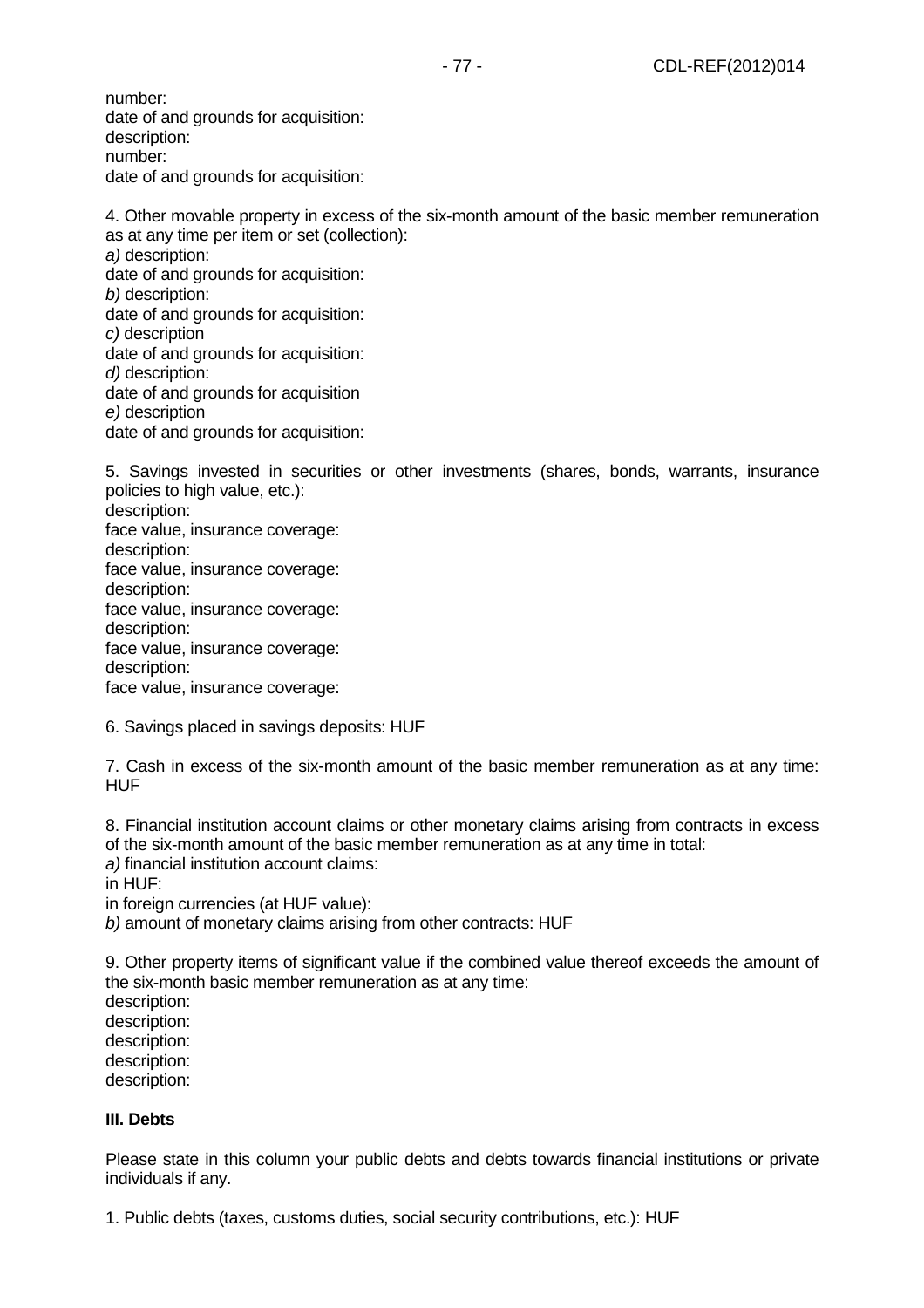2. Debts to financial institutions (credit, loan, etc.): HUF

3. Debts to private individuals: HUF

## **IV. Other Information**

….

Part B

INCOME STATEMENT

(taxable incomes over and above the remuneration received as member of nationality selfgovernment)

1. Occupation: Employer: Is employment/occupation suspended? Yes - No Monthly taxable (gross) income derived from occupation: HUF:

2. All other activities, in addition to the occupation determined in Section 1, from which a taxable income is derived:

a) Description of activity:

b) Name of payer (not including activities coming under confidentiality on the basis of a legal rule):

c) Regularity of income (monthly, other regularity, ad hoc or periodic):

d) Amount of income (gross): HUF

a) Description of activity:

b) Name of payer (not including activities coming under confidentiality on the basis of a legal rule):

c) Regularity of income (monthly, other regularity, ad hoc or periodic):

d) Amount of income (gross): HUF

a) Description of activity:

b) Name of payer (not including activities coming under confidentiality on the basis of a legal rule):

c) Regularity of income (monthly, other regularity, ad hoc or periodic):

d) Amount of income (gross): HUF

Part C

STATEMENT REGARDING BUSINESS INTERESTS Offices or interests held in business associations:

I.

1. Name of business association:

2. Form of operation:

3. Status of interest (owner, shareholder, in case of unlimited partnership, general partner/silent partner, etc.):

4. Initial quota upon acquisition: .(%)

5. Current quota: (%)

6. Office held in the business association:

II.

1. Name of business association:

2. Form of operation:

3. Status of interest (owner, shareholder, in case of unlimited partnership, general partner/silent partner, etc.):

4. Initial quota upon acquisition: